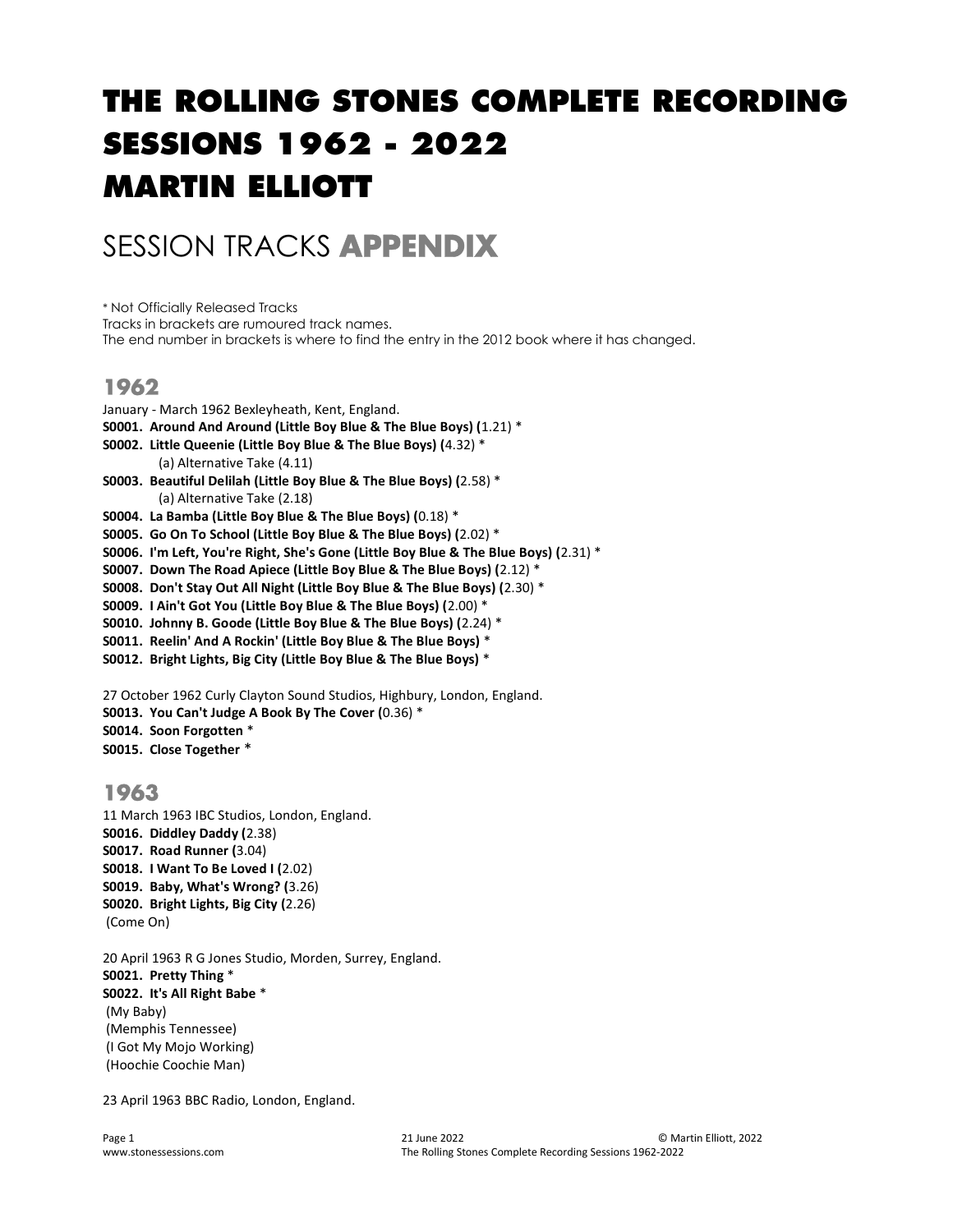```
S0023. I'm Moving On * 
S0024. I'm A Hog For You Baby * 
10 May 1963 Olympic Studios, Carton St, London, England. 
S0025. Come On (1.50) 
S0026. I Want To Be Loved II (1.51) 
9 July 1963 Decca, London, England.
S0027. Fortune Teller I (2.18) 
          (a) Alternative Version (2.06) 
S0028. Fortune Teller II (1.56) (333) 
15 July 1963 Decca, London, England.
S0029. Poison Ivy I (2.36) 
          (a) Alternative Mix (2.36) 
 (What Kind Of Girl) 
8 August 1963 Decca, London, England. 
S0030. I'm A Hog For You Baby
S0031. You Better Move On (2.40) 
S0032. Bye Bye Johnny (2.12) 
8 August; 14-15 November 1963 Decca, De Lane Lea Studios, London, England.
S0033. Money (2.34) 
23 September 1963 BBC Maida Vale Studios, London, England.
S0034. I'm Talkin' About You * 
S0035. Money * 
S0036. Come On (2.02) 
S0037. Memphis Tennessee (2.20) 
S0038. Roll Over Beethoven (2.18) 
7 October 1963 De Lane Lea Studios, London, England.
S0039. I Wanna Be Your Man (1.43) 
S0040. Stoned (2.09) 
14-15 November 1963 De Lane Lea Studios, London, England.
S0041. Go Home Girl (2.26) * 
S0042. I'm Talkin' About You * 
14 November 1963 Decca, London, England. 
S0043. Poison Ivy II (2.09) 
20-21 November 1963 Regent Sounds Studios, London, England.
S0044. Will You Be My Lover Tonight? * 
S0045. Shang A Doo Lang (0.10) * 
S0046. My Only Girl (2.01) * 
S0047. That Girl Belongs To Yesterday (2.03) * 
S0048. Leave Me Alone (1.57) * 
S0049. Sure I Do * 
S0050. So Much In Love (0.11) * 
S0051. It Should Be You (1.45) * 
S0052. Tell Me (You're Coming Back) I (2.47)
```

```
7 December 1963 Regent Sounds Studios, London, England.
S0053. Give Me Your Hand (0.06) * 
S0054. I Want You To Know (1.52) *
```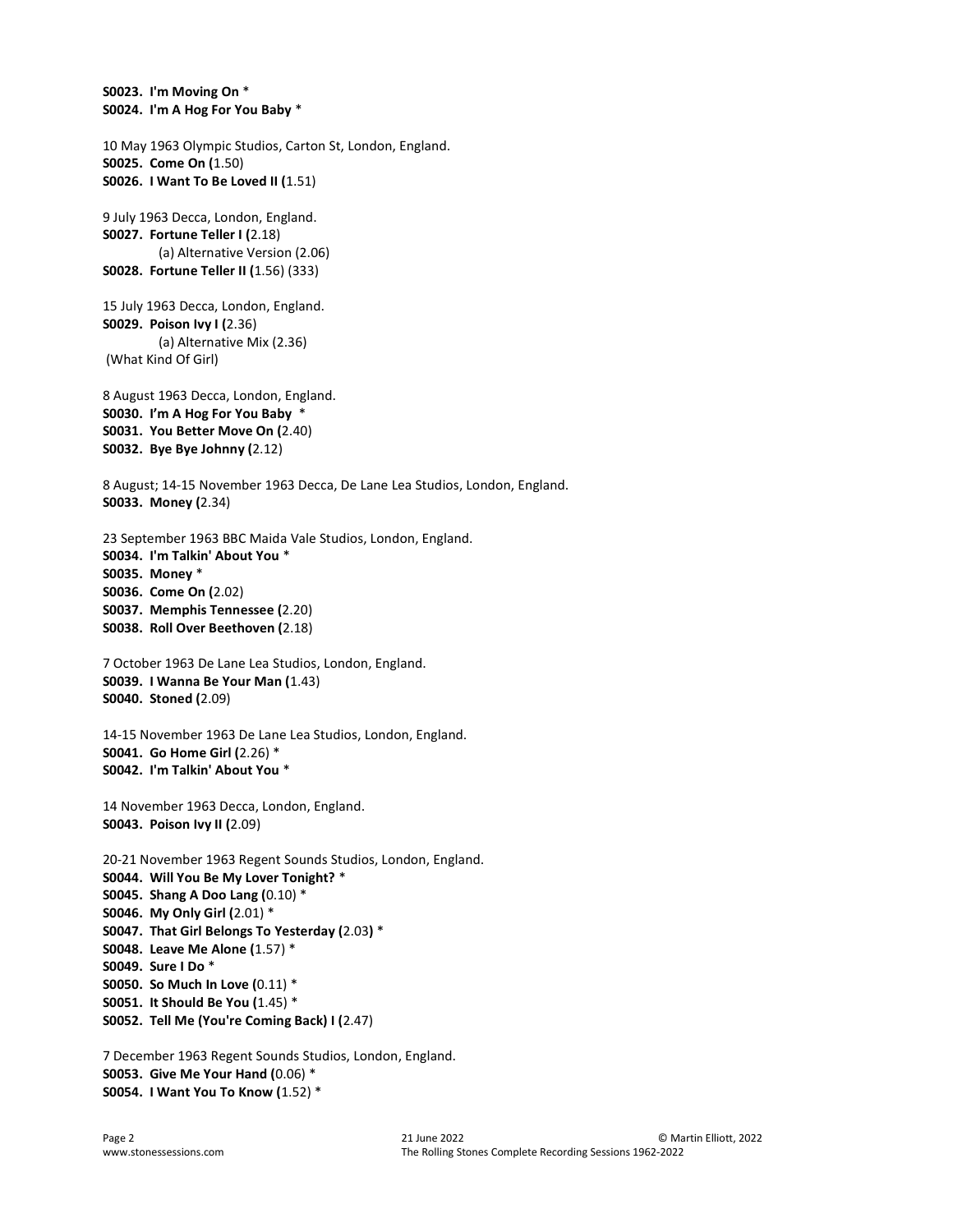```
S0055. When A Girl Loves A Boy (0.21) * 
S0056. You Must Be The One (0.16) * 
1964
2 January 1964 Regent Sounds Studios, London, England.
S0057. To Know Him Is To Love Him (3.09) 
S0058. There Are But Five Rolling Stones (2.23) 
3 January 1964 Regent Sounds Studios, London, England.
S0059. Route 66 (2.23) 
S0060. Mona (I Need You Baby) (3.35) 
S0061. Carol (2.35) 
10, 28 January, 4 February 1964 Regent Sounds Studios, London, England.
S0062. Not Fade Away I (1.49) 
          (a) Take 1 (1.49) 
24 January 1964 BBC Maida Vale Studios, London, England. 
S0063. I Wanna Be Your Man * 
S0064. Pretty Thing * 
S0065. Bye Bye Johnny * 
S0066. You Better Move On * 
S0067. I Want To Be Loved * 
S0068. Roll Over Beethoven (2.22) * 
28 January, 24-25 February 1964 Regent Sounds Studios, London, England. 
S0069. I Just Want To Make Love To You (2.19) 
S0070. Honest I Do I (2.12) 
S0071. I'm A King Bee (2.37) 
S0072. You Can Make It If You Try (2.03) 
S0073. Walking The Dog (3.11) 
S0074. Tell Me (You're Coming Back) II (3.44) 
          (a) USA Single Version (2.48) 
          (b) Long UK Vinyl Version (4.05) 
          (c) Post 2002 CD Versions (3.49) 
January 1964 Regent Sounds Studios, London, England.
S0075. Oh I Do Like To See Me On The B-Side (2.24) 
S0076. 365 Rolling Stones (One For Each Day Of The Year) (2.01) 
3 February 1964 BBC Maida Vale Studios, London, England.
S0077. Don't Lie To Me (1.43) * 
S0078. Mona (2.11) * 
S0079. Walking The Dog (2.35) * 
S0080. Bye Bye Johnny (2.11) * 
S0081. I Wanna Be Your Man (1.52) 
S0082. You Better Move On (2.35) * 
4 February 1964 Regent Sounds Studios, London, England. 
S0083. Andrew's Blues (3.03) * 
S0084. Mr Spector And Mr Pitney Came Too (2.47) * 
S0085. Little By Little (2.41) 
S0086. Can I Get A Witness (2.58) 
S0087. Now I've Got A Witness (Like Uncle Phil and Uncle Gene) (2.32)
```
6 February 1964 Pye Studios, Star Sound Studios, London, England.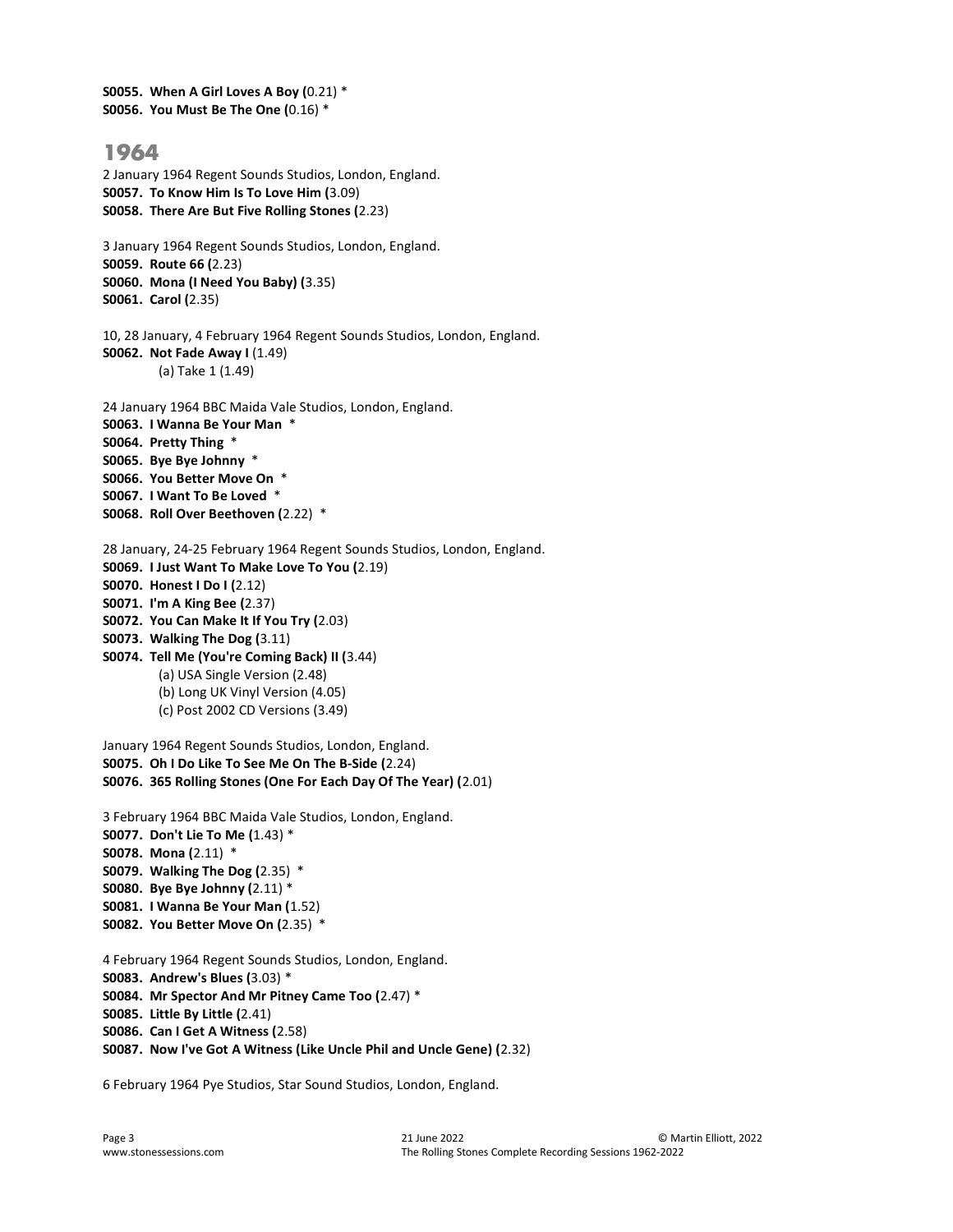```
S0088. Wake Up In The Morning (0.27) * 
          (a) Rice Krispies – Cut Two (0.31) 
13 February 1964 Regent Sounds Studios, London, England.
S0089. Some Things Just Stick In Your Mind (2.27) (148) 
         (a) Mix 1 - No steel guitar (2.24)
S0090. Try A Little Harder (2.19) (151) 
          (a) Mix 1 - No Horns (2.25) 
24-25 February 1964 Regent Sounds Studios, London, England.
S0091. Good Times, Bad Times (2.30) (85) 
S0092. Over You * (86) 
March 1964 Olympic Studios, Carton St, London, England.
S0045. Shang A Doo Lang (0.10) * 
8-14 March 1964 De Lane Lea Studios, London, England. 
S0093. As Time Goes By (2.13) * (87) 
S0094. No One Loves You More Than Me (0.26) * (88) 
S0095. No One Knows (0.09) * 
S0096. Come And Dance With Me * (89) 
18 March 1964 Regent Sounds Studios, London, England. 
S0097. Look What You've Done * (90) 
 (Bye Bye Johnny) 
 (I Wanna Be Your Man) 
 (Diddley Daddy) 
 (Little By Little) 
 (Mona) 
 (Not Fade Away) 
 (Now I've Got A Witness) 
 (Pretty Thing) 
 (Walking The Dog) 
 (You Better Move On) 
 (Reelin' And A Rockin') 
 (Roll Over Beethoven) 
 (Route 66)
13 April 1964 BBC Maida Vale Studios, London, England.
S0098. I Just Want To Make Love To You (2.16) * (102) 
S0099. Walking The Dog (2.59) (101) 
S0100. Not Fade Away (2.07) * (100) 
S0101. Beautiful Delilah (2.10) (103) 
S0102. High Heeled Sneakers (2.34) * (104) 
S0103. Carol (2.31) (105) 
20 April 1964 ITV TV Ready Steady Go!, Montreux, Switzerland.
S0104. Mona * (106) 
S0105. Route 66 * (107) 
S0106. Not Fade Away * (108) 
12 May, 24-26 June 1964 Regent Sounds Studios, London, England.
S0107. Congratulations (2.29) (116) 
          (a) Take 1 (0.29) 
25 May 1964 BBC Broadcasting House, London, England.
S0108. Down In The Bottom (2.46) * (117)
```

```
S0109. You Can Make It If You Try (2.13) * (118)
```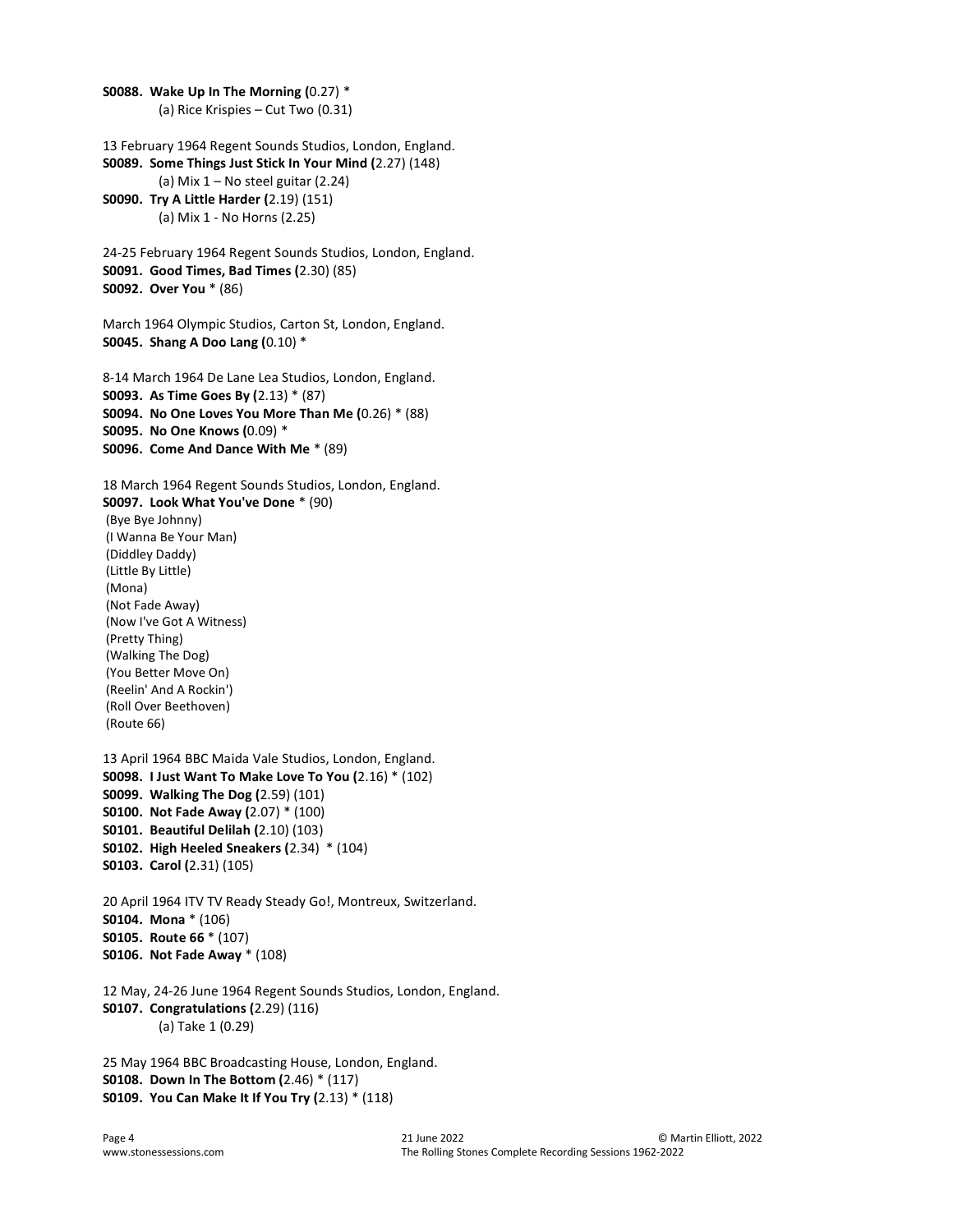```
S0110. Route 66 (2.27) * (119) 
S0111. Confessin' The Blues (3.00) * (120) 
S0112. Down The Road Apiece (2.05) * (121) 
3 June 1964 Hollywood Palace TV Show, Los Angeles, California, USA.
S0113. Not Fade Away (1.55) * (122) 
S0114. I Just Want To Make Love To You (1.12) * (123) 
10 June 1964 Chess Studios, Chicago, USA.
S0115. Stewed And Keefed (4.12) * (124) 
S0116. I Can't Be Satisfied I (3.26) (125) 
S0117. Don't Lie To Me (2.02) (115)
S0118. Time Is On My Side I (2.56) (126) 
S0119. It's All Over Now (3.28) (127) 
          (a) USA Edit Version (2.48) 
10-11 June 1964 Chess Studios, Chicago, USA.
S0120. Reelin' And A Rockin' (3.32) * (128) 
11 June 1964 Chess Studios, Chicago, USA.
S0121. If You Need Me (2.05) (129) 
S0122. Empty Heart (2.38) (130) 
S0123. 2120 South Michigan Avenue (2.09) (131) 
          (a) Extended Version (3.39) 
          (b) Edited Stereo Version (2.10) 
S0124. Confessin' The Blues (2.48) (132) 
S0125. Around And Around (3.04) (133) 
S0126. High Heeled Sneakers (2.59) * (134) 
S0127. Tell Me Baby (1.57) (135) 
S0128. Down In The Bottom (2.43) * (136) 
S0129. Down The Road Apiece (2.51) (137) 
S0130. Look What You've Done (2.16) (138) 
18 June 1964 Mike Douglas Show, Cleveland, Ohio, USA.
S0131. Carol (2.49) * (139) 
S0132. Tell Me (You're Coming Back) (2.35) * (140) 
S0133. Not Fade Away (2.00) (141) 
24-26 June 1964 Regent Sounds Studios, London, England.
S0134. Time Is On My Side II (2.52) (142) 
S0135. You've Just Made My Day (0.38) * (143) 
S0136. Off The Hook (2.34) (144) 
S0137. You Can't Catch Me (3.30) (145) 
1-10 July 1964 Regent Sounds, Decca, London, England.
S0089. Some Things Just Stick In Your Mind (2.27) (148) 
         (a) Mix 1 - No steel guitar (2.24)
S0138. Memphis Tennessee (2.28) (147) 
1-10 July 1964, 31 August 1964 - 4 September 1964 Regent Sounds, Decca, Pye Studios, London, England.
S0090. Try A Little Harder (2.19) (151) 
          (a) Mix 1 - No Horns (2.25) 
S0139. We're Wastin' Time (2.44) (149) 
17 July 1964 Playhouse Theatre (Joe Loss), London, England.
S0140. It's All Over Now (3.17) (152) 
S0141. If You Need Me (2.00) (153)
```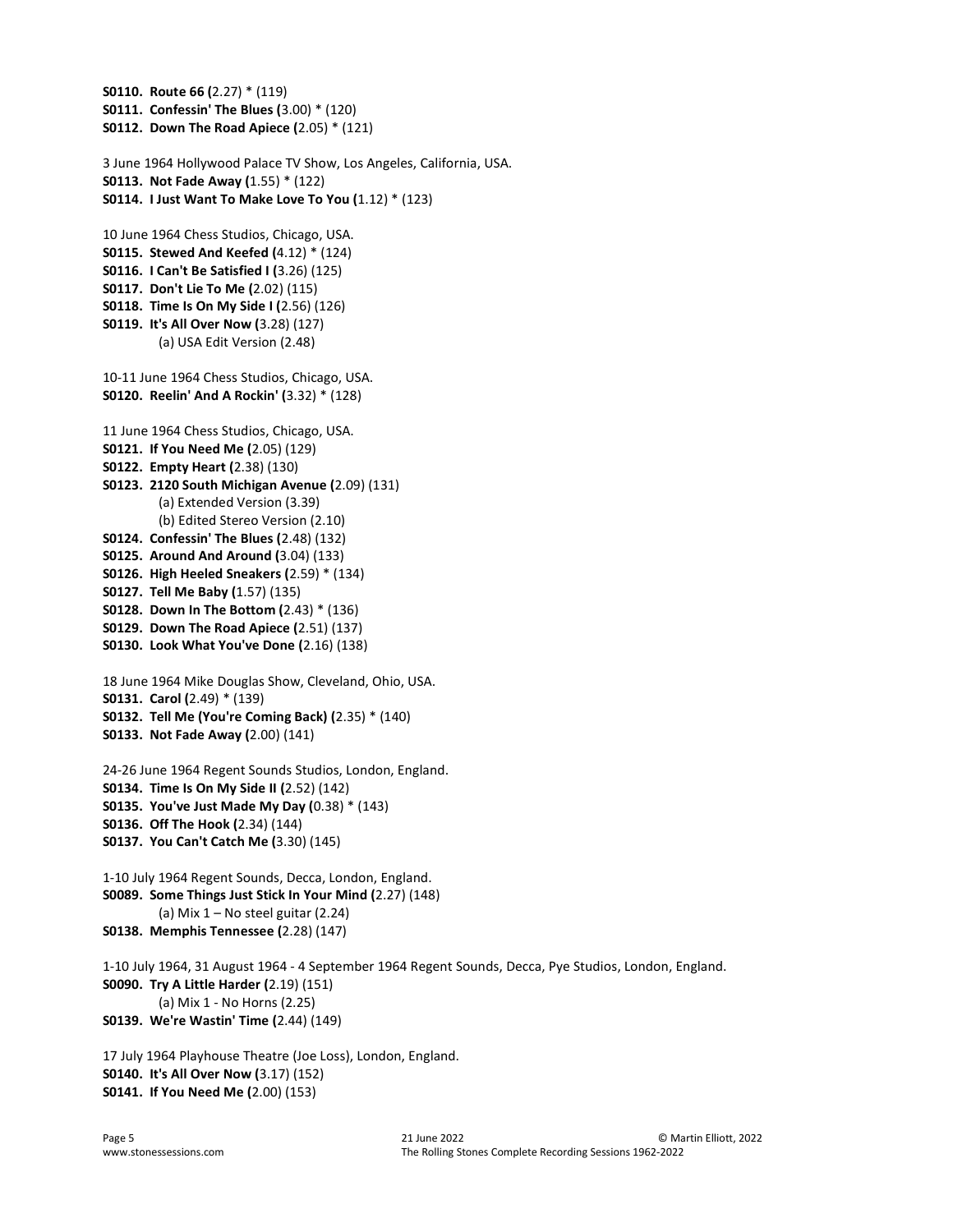```
S0142. Confessin' The Blues (2.25) (154) 
S0143. Carol (2.38) * (155) 
S0144. Mona (2.58) * (156) 
17 July 1964 Playhouse Theatre (Top Gear), London, England. 
S0145. Around And Around (2.45) * (157) 
S0146. If You Need Me (2.02) * (158) 
S0147. I Can't Be Satisfied II (2.29) (159) 
S0148. Crackin' Up (2.16) (160) 
S0149. Ain't That Lovin' You Baby (1.55) (175) 
21 July-August 1964 Regent Sounds Studios, Decca Studios, London, England.
S0150. Heart Of Stone I (3.48) (161) 
          (a) Alternative Mix (4.11) 
31 August 1964 - 4 September 1964 Pye Studios, Decca Studios, London, England.
S0151. (Walkin' Thru The) Sleepy City (2.52) 
S0152. Each And Everyday Of The Year (2.49) 
S0153. Blue Turns To Grey I (2.29) * (150) 
1 September 1964 Regent Sounds Studios, London, England.
S0154. Da Doo Ron Ron (2.21) (163) 
2 September 1964 Regent Sounds Studios, London, England.
S0136. Off The Hook (2.34) (144) 
S0155. Under The Boardwalk (2.46) (164) 
S0156. Under The Boardwalk (Rhythms Del Mundo Remix) (2.44) (165) 
2-3 September 1964 Regent Sounds Studios, London, England.
S0157. Little Red Rooster (3.06) (166) 
28-29 September 1964 Regent Sounds Studios, London, England.
S0137. You Can't Catch Me (3.30) (145)
S0158. I'm Relying On You (0.24) * (167) 
S0159. We Were Falling In Love (2.00) * (168) 
S0160. Grown Up Wrong (1.59) (169) 
S0161. Susie Q (1.48) (170) 
          (a) Recorded Cut With Intro (1.54) 
S0162. Surprise, Surprise (2.31) (171) 
8 October 1964 Playhouse Theatre, London, England. 
S0163. Dust My Pyramids (0.25) * (172) 
S0164. If You Need Me (2.05) * (173) 
S0165. Around And Around (2.25) * (174) 
S0166. Mona (3.10) * (177) 
S0167. 2120 South Michigan Avenue (3.47) (178) 
25 October 1964 Ed Sullivan TV Show, CBS Studio 50, New York, USA.
S0168. Around And Around (2.23) (179) 
S0169. Time Is On My Side (2.44) (180) 
2 November 1964 RCA Studios, Hollywood, USA.
S0170. Down Home Girl (4.08) (187) 
S0171. Everybody Needs Somebody To Love I (2.57) (188) 
S0172. Everybody Needs Somebody To Love II (5.00) (188) 
S0173. Pain In My Heart (2.05) (189) 
S0174. Heart Of Stone II (2.51) (190)
```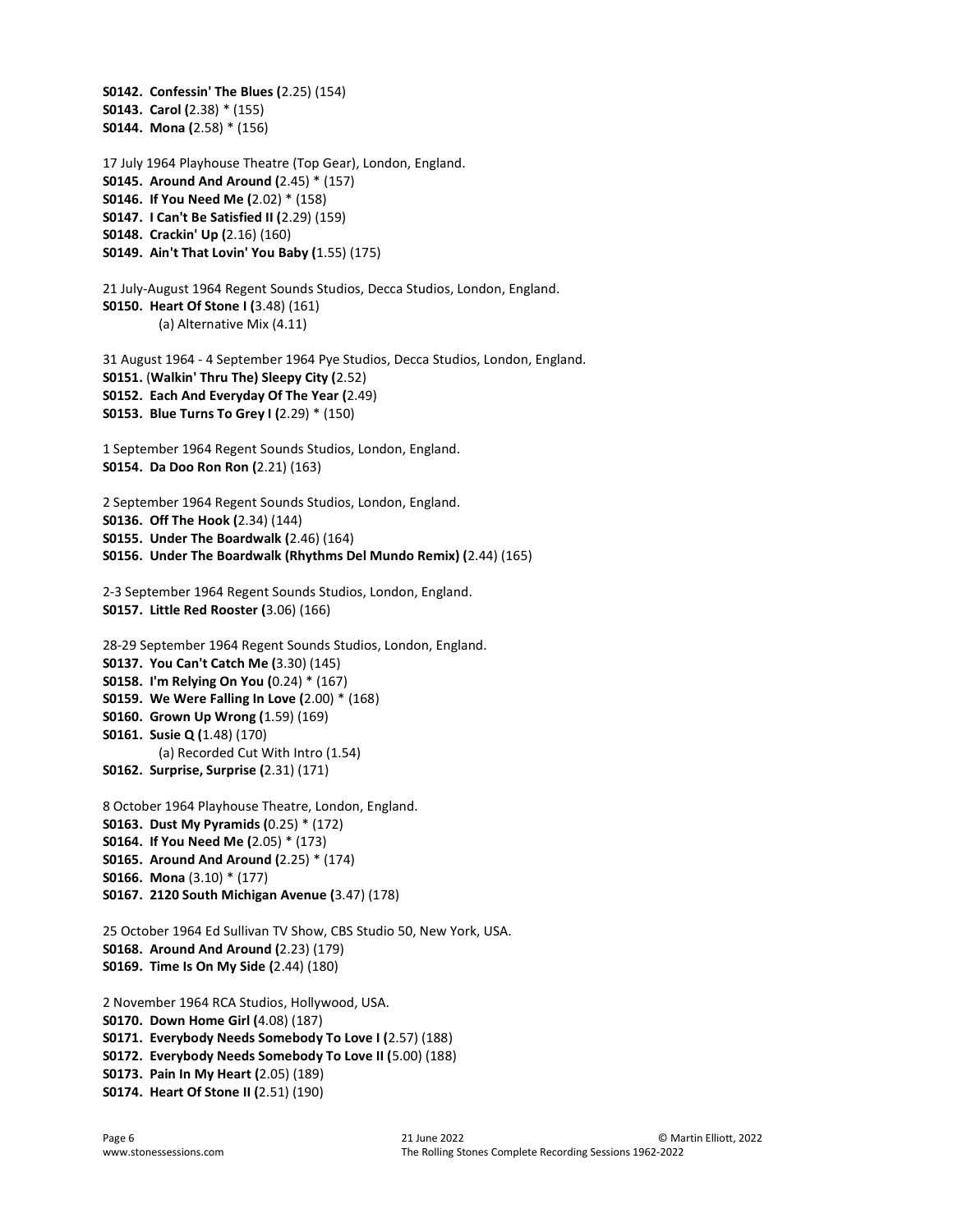```
 (a) Stereo Version (2.59) 
S0175. Hitch Hike (2.26) (191) 
S0176. Oh, Baby (We Got A Good Thing Going) (2.09) (192) 
8 November 1964 Chess Studios, Chicago, USA.
S0116. Time Is On My Side I (2.56) (126) 
S0177. Little Red Rooster * (193) 
S0178. Key To The Highway (3.25) * (194) 
S0179. Goodbye Girl (2.14) * (195) 
S0180. What A Shame (2.59) (196) 
          (a) Single Edit (2.50) 
S0181. Mercy Mercy I (2.44) * (197) 
20 November 1964 Ready, Steady, Go! Television House, London, England.
S0182. Off The Hook (2.30) (198) 
S0183. Little Red Rooster (2.58) (199) 
1965
11-12; 17-18 January, 17 February 1965 De Lane Lea Studios, London, England; RCA, Hollywood, USA.
S0184. The Last Time (3.42) (200) 
          (a) Stereo Mix Version (3.27) 
          (b) Edit Version (1.38) 
S0185. Play With Fire (2.15) (201) 
          (a) Stereo Mix Version (2.14) 
          (a) Edit Version (1.45) 
 (A Mess With Fire) 
24 - 28 February 1965 Decca Studios, London, England.
S0186. I'd Much Rather Be With The Boys I (2.12) (202) 
          (a) Demo Version (2.14) 
1 March 1965 Playhouse Theatre, London, England.
S0187. Down The Road Apiece (2.00) (203) 
S0188. Everybody Needs Somebody To Love (3.34) (204) 
S0189. The Last Time (3.07) (205) 
S0190. If You Need Me * (206) 
9 April 1965 Ready, Steady, Goes Live!, Redifffusion Studios, Wembley, London, England.
S0191. Everybody Needs Somebody To Love (2.33) * (213) 
S0192. Pain In My Heart (2.01) * (214) 
S0193. I'm Alright (3.28) * (215) 
S0194. The Last Time (2.59) * (216) 
2 May 1965 Ed Sullivan TV Show, CBS Studio 50, New York, USA.
S0195. The Last Time (3.12) (223) 
S0196. Little Red Rooster (2.34) (224) 
S0197. Everybody Needs Somebody To Love (2.18) (225) 
S0198. 2120 South Michigan Avenue (1.34) (226) 
3 May 1965 Clay Cole TV Show, New York, USA.
S0199. Little Red Rooster * (227) 
10 May 1965 Chess Studios, Chicago, USA.
S0200. Mercy Mercy II (2.46) (228) 
S0201. Try Me * (2.25) (229) 
S0202. The Under Assistant West Coast Promotion Man (3.07) (230) 
          (a) Long Version (3.20)
```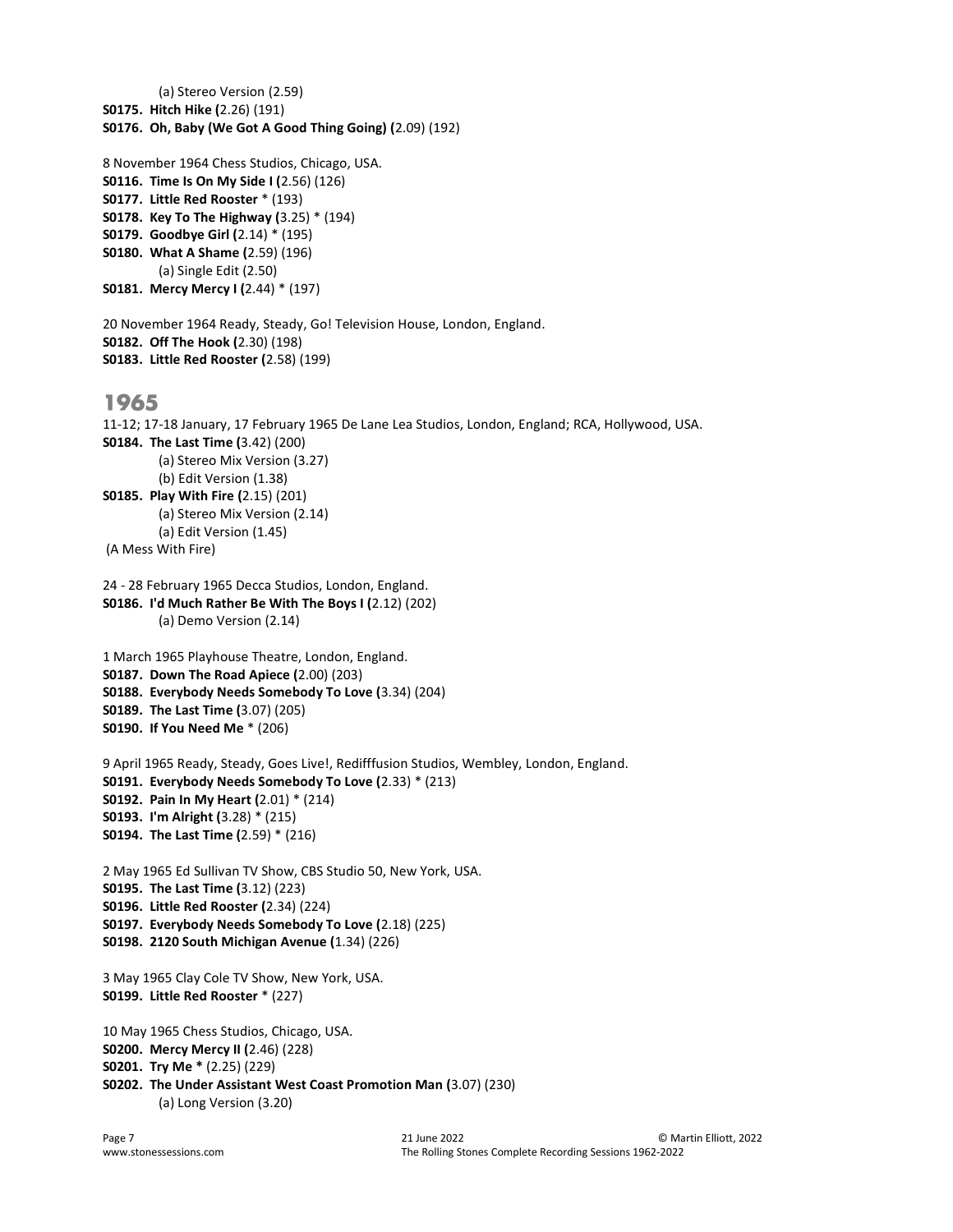```
S0203. That's How Strong My Love Is (2.25) (231) 
S0204. (I Can't Get No) Satisfaction I (3.53) * (232) 
 (Everly Brothers song possibly Gone, Gone, Gone) 
12-13 May 1965 RCA Studios, Hollywood, USA.
S0205. (I Can't Get No) Satisfaction II (3.44) (233) 
          (a) Instrumental Cut (3.44) 
          (b) Stereo Mix Version (3.42) 
          (c) Edited Japan Version (2.45) 
          (c) Edited ABKCO Version (1.45) 
S0206. The Spider And The Fly I (3.39) (234) 
          (a) Instrumental Backing Track (2.40) 
S0207. One More Try (1.58) (235) 
          (a) Edit Version (1.10) 
S0208. Good Times (1.59) (236) 
S0219. Cry To Me (3.10) (237) 
S0210. I've Been Loving You Too Long I (2.57) (238) 
S0211. My Girl (2.39) (239) 
          (a) No Strings Original Take (2.47) 
18 May 1965 RCA Studios, Hollywood, USA.
S0212. Little Red Rooster (3.04) * (240) 
S0213. The Last Time (3.04) * (241) 
S0214. Play With Fire (2.09) * (242) 
20 May 1965 Shindig ABC TV Studios, Hollywood, Los Angeles, USA.
S0215. Down The Road Apiece (1.04) * (243) 
S0216. (I Can't Get No) Satisfaction (2.43) * (244) 
28 July 1965 Twickenham Studios, London, England.
S0217. Mercy Mercy * (245) 
S0218. Hitch Hike * (246) 
S0219. That's How Strong My Love Is * (247) 
S0220. (I Can't Get No) Satisfaction * (248) 
20 August 1965 BBC Broadcasting House, London, England.
S0221. Mercy Mercy (2.54) (249) 
S0222. Oh, Baby (We Got A Good Thing Going) (1.48) (250) 
S0223. (I Can't Get No) Satisfaction (3.45) (251) 
S0224. The Spider And The Fly (3.14) (252) 
S0225. Cry To Me (3.06) (253) 
S0226. Fannie Mae (2.10) (254) 
2 September 1965 Ready Steady Go! Special Edition, Rediffusion Studios, Wembley, London, England.
S0227. Oh, Baby (We Got A Good Thing Going) (1.21) * (255) 
S0228. That's How Strong My Love Is (1.56) * (256) 
S0229. (I Can't Get No) Satisfaction (4.17) (257) 
3-4 September 1965 Adelphi Theatre, Dublin, Eire or ABC Theatre, Belfast, N Ireland.
S0230. Needle Of Death (3.16) (258)
```
3-4 September 1965 Dublin Hotel, Eire or Belfast Hotel, N Ireland. S0231. I'd Much Rather Be With The Boys II (1.44)

5 September 1965 RCA Studios, Hollywood, USA. S0232. Get Off Of My Cloud (2.56) (259) (a) Stereo Mix Version (2.59)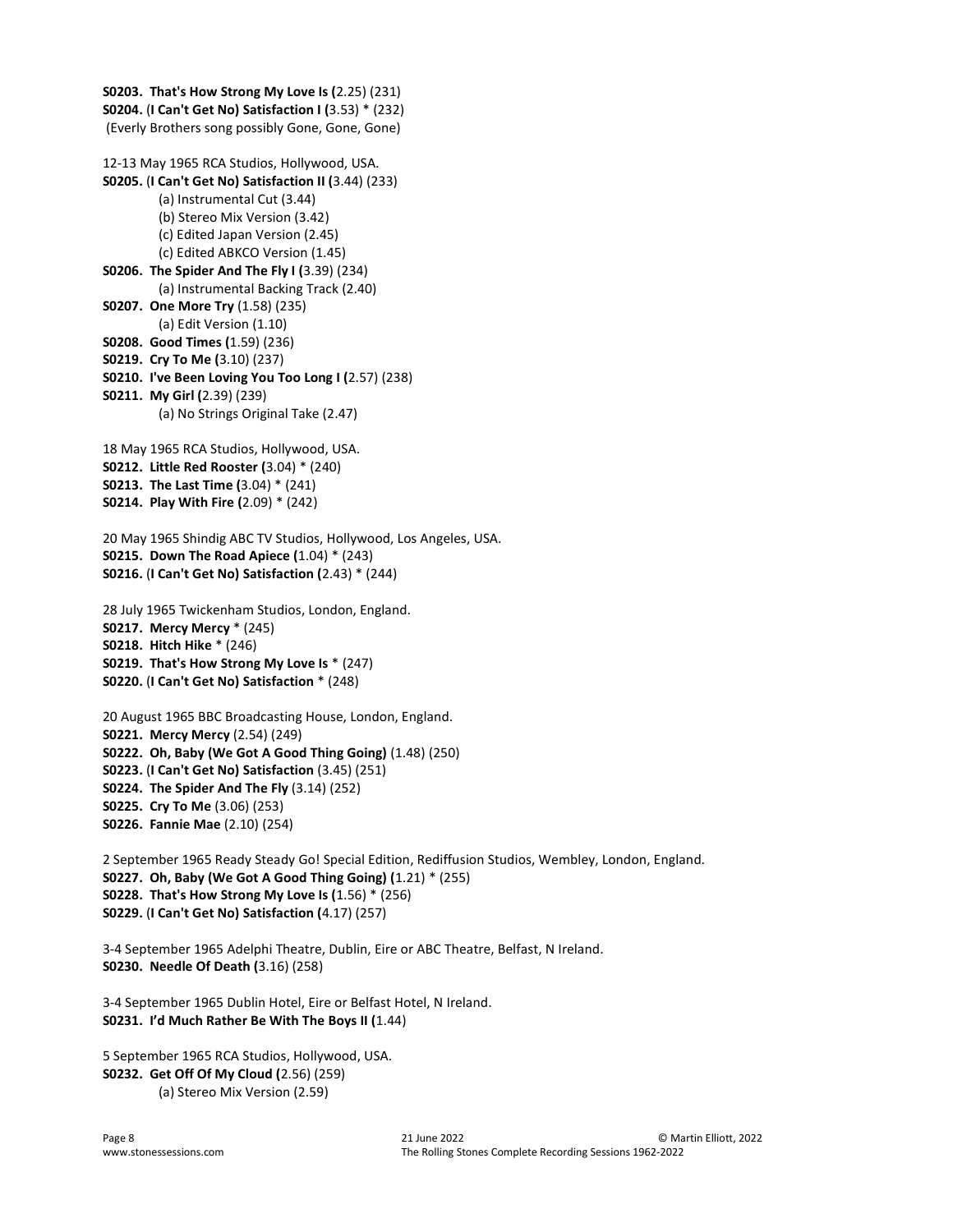```
6 September 1965 RCA Studios, Hollywood, USA.
S0233. Blue Turns To Grey II (2.29) (260) 
          (a) Edit Version (1.12) 
S0234. She Said Yeah (1.35) (261) 
S0235. Gotta Get Away (2.07) (262) 
S0236. Talkin' 'Bout You (2.32) (263) 
S0237. I'm Free I (2.24) (264) 
          (a) Edit Version (1.25) 
S0244. Looking Tired (2.15) * (270) 
S0245. The Singer Not The Song (2.23) (271) 
 (Love's The Same As Hate) 
22 October 1965 Ready Steady Goes Live! Rediffusion House, Wembley, London, England.
S0246. Cry To Me (2.46) * (272) 
S0247. She Said Yeah (2.13) * (273) 
S0248. Get Off Of My Cloud (2.29) * (274) 
26 October 1965 IBC Studios, London, England.
S0249. As Tears Go By (2.46) (275) 
          (a) Take 1 (0.26) 
          (a) Take 2 (0.29) 
11 November 1965 Hullabaloo TV, NBC Studios, New York, USA.
S0250. She Said Yeah (1.41) (276) 
8 December 1965 RCA Studios, Hollywood, USA.
S0251. 19th Nervous Breakdown (3.57) (277) 
          (a) Alternate Vocal Track (3.53) 
          (b) Extra Guitar, Different vocal (3.50) 
          (c) Stereo Cut (4.03) 
8-10 December 1965 RCA Studios, Hollywood, USA.
S0252. Mother's Little Helper (2.45) (278) 
          (a) Instrumental Backing Track (2.48) 
          (b) Keith Singing Intro (2.47) 
S0253. Doncha Bother Me (2.41) (279) 
S0254. Goin' Home (11.14) (280) 
          (a) Studio chat excerpt (0.19) 
S0255. Take It Or Leave It (2.47) (281) 
S0256. Think (3.09) (282) 
          (a) Alternative Take (3.13) 
S0257. Ride On Baby (2.53) (283) 
          (a) Edit Version (1.25) 
S0258. Sittin' On A Fence (3.02) (284) 
          (a) Edit Version (1.30) 
S0259. Sad Day (3.02) (285) 
1966
January 1966 IBC Studios, London, England.
S0260. Con Le Mie Lacrime (2.44) (300) 
          (a) No Harpsichord (2.59) 
13 February 1966 Ed Sullivan TV Show, CBS Studio 50, New York, USA.
S0261. (I Can't Get No) Satisfaction (2.36) (286) 
S0262. As Tears Go By (2.18) (287)
```
S0263. 19th Nervous Breakdown (4.11) (288)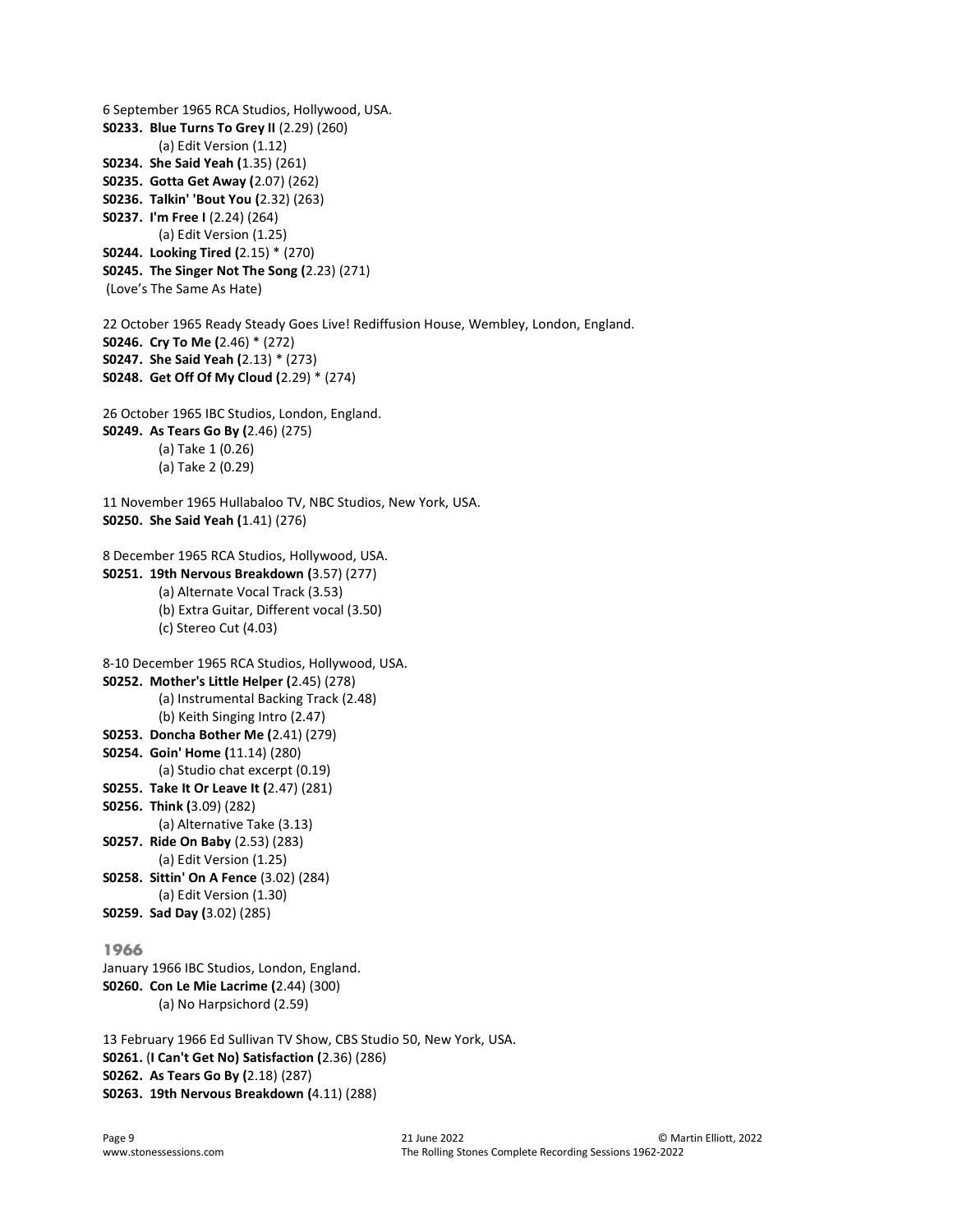6-9 March 1966 RCA Studios, Hollywood, USA. S0264. Out Of Time I (5.37) (289) (a) Edited Version (3.42) (b) No Lead Vocals (4.58) (a) Edited ABKCO 1975 Version (1.56) S0265. Lady Jane (3.08) (290) (a) Instrumental Backing Track (3.08) S0266. It's Not Easy (2.56) (291) S0267. Stupid Girl (2.56) (292) (a) Edit Version (1.45) S0268. Paint It, Black (3.20) (293) (a) Instrumental (2.22) (b) Album Version (3.45) (c) Stereo Version (3.24) (d) Extended Version (Forty Licks) (3.45) (e) Edit Version (1.58) (f) Extended Long Version (Guitar Hero 3) (3.50) (g) Alternative Take (2.22) S0269. Long Long While (3.01) (294) S0270. Under My Thumb (3.41) (295) (a) Edit Version (1.50) S0271. High And Dry (3.08) (296) S0272. Flight 505 (3.27) (297) S0273. I Am Waiting (3.11) (298) S0274. What To Do (2.32) (299) (Tracks Of My Tears) 27-30 April; 6 May 1966 Pye Studios; IBC Studios, London, England. S0275. Out Of Time II (3.22) (301) 12 May 1966 BBC TV, London, England. S0276. Paint It Black (2.13) \* (302) 3-11 August 1966 RCA Studios, Hollywood, USA. S0278. Panama Powder Room \* (304) 3-11 August; 31 August - 2 September 1966 RCA Studios, Hollywood, USA; IBC Studios, London England. S0279. Who's Driving Your Plane? (3.13) (305) 3-11 August RCA Studios, Hollywood, USA. S0294. Have You Seen Your Mother, Baby, Standing In The Shadow? (2.36) (319) (a) Take 1 (2.29) (b) No Lead Vocal (2.33) (c) Stereo Version (2.36) 3-11 August; 8 November - 6 December 1966 RCA Studios, Hollywood, USA; Olympic Sound Studios, Pye Recording Studios, London, England. S0277. Godzi \* (146) S0280. Get Yourself Together (3.24) \* (306) (a) Take 1 (2.47) (b) Instrumental Take (3.37) S0281. My Obsession (3.18) (307) (a) Instrumental (4.08) (b) Mono Vinyl Version (3.20) S0282. All Sold Out (2.18) (308) (a) Mono Vinyl Version (2.15)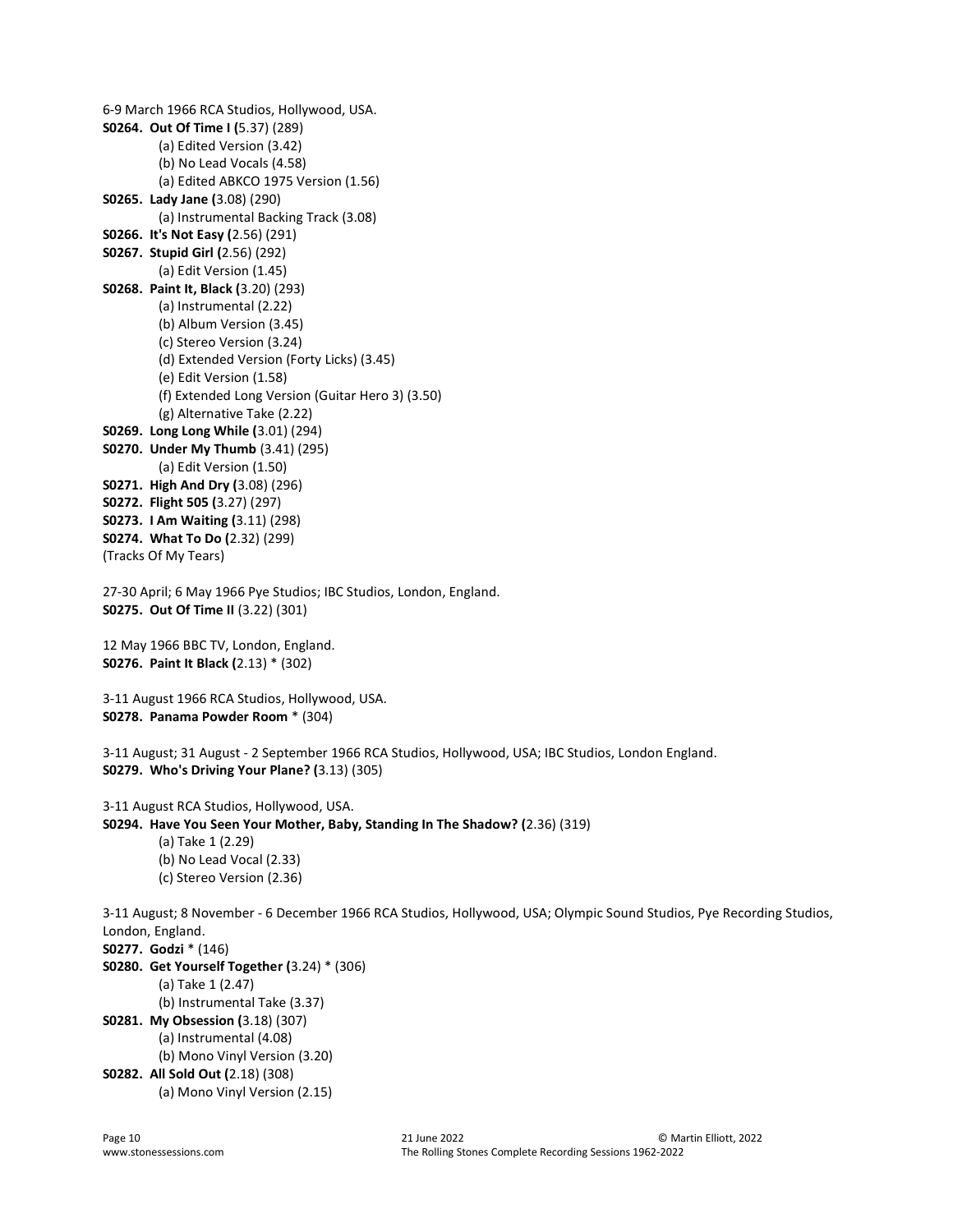```
 (b) Take 1 (2.48) 
S0283. She Smiled Sweetly (2.45) (309) 
          (a) Mono Vinyl Version (2.44) 
S0284. Yesterday's Papers (2.05) (310) 
          (a) Take 1 (2.06) 
          (b) Take 2 (2.12) 
          (c) Extended Backing Track (3.08) 
          (d) UK Mono Vinyl Version (2.20) 
          (e) Edited Version (1.15) 
S0285. Please Go Home (3.18) (311) 
          (a) Instrumental (3.20) 
          (b) Mono Vinyl Version (3.16) 
S0286. Miss Amanda Jones (2.48) (312) 
          (a) Early RCA Out-take (3.17) 
S0287. Back Street Girl (3.28) (313) 
S0288. Cool, Calm And Collected (4.19) (314) 
S0289. Something Happened To Me Yesterday (4.55) (315) 
          (a) Early RCA Out-take (5.01) 
S0290. Who's Been Sleeping Here? (3.57) (316) 
          (a) Early RCA Out-take (4.22) 
S0291. Complicated (3.16) (317) 
          (a) Instrumental (3.25) 
          (b) Mono Vinyl Version (3.17) 
S0292. Connection (2.10) (318) 
S0293. If You Let Me (3.18) (339) 
          (a) Stereo Version (3.20) 
 (Ya Bask Blues) 
31 August-2 September 1966 IBC Studios, London, England.
S0211. My Girl (2.39) (239) 
S0294. Have You Seen Your Mother, Baby, Standing In The Shadow? (2.36) (319) 
          (c) Stereo Version (2.36) 
          (d) Video Playback Version (2.47) 
S0295. Hear It (3.04) * (162) 
          (a) Necrophilia Edit Cut (1.47) 
          (b) Early RCA Take – Quiet Here At Home (3.16) 
S0296. Trouble In Mind (3.43) * (336) 
          (a) Avant Garde (18.17) 
8 September 1966 RCA Studios, Hollywood, USA 
S0294. Have You Seen Your Mother, Baby, Standing In The Shadow? (2.36) (319) 
          (c) Stereo Version (2.36) 
          (d) Video Playback Version (2.47) 
9 September 1966 Ed Sullivan TV Show, CBS Studio 50, New York, USA.
S0297. Paint It Black (2.17) (320) 
S0298. Lady Jane (3.07) (321) 
S0299. Have You Seen Your Mother, Baby, Standing In The Shadow? (2.28) (322)
```
4 October 1966 Ready, Steady, Go!, Rediffusion House, Wembley, London, England. S0300. Have You Seen Your Mother, Baby, Standing In The Shadow? (2.27) \* (327)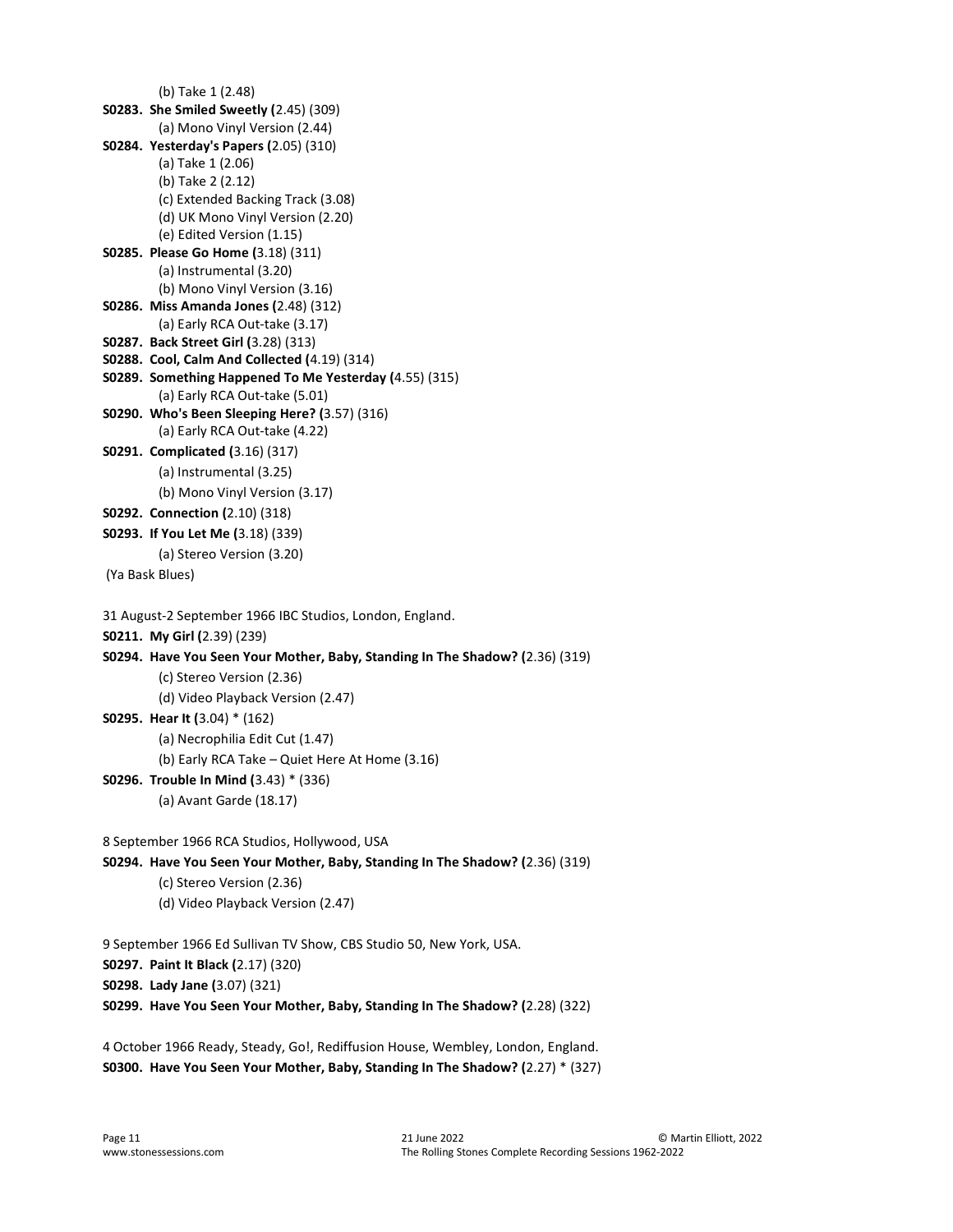```
11-20 October 1966 IBC Studios, London, England.
S0028. Fortune Teller II (1.56) (333) 
S0301. I've Been Loving You Too Long II (2.54) (334) 
8 November - 6 December 1966 Olympic Sound Studios, Pye Recording Studios, London, England.
S0302. English Summer * (335) 
S0303. Sometimes Happy, Sometimes Blue (2.05) * (337) 
S0304. Dandelion (3.33) (338) 
16 November - 6 December 1966 Olympic Sound Studios, Pye Recording Studios, London, England.
S0296. Trouble In Mind (3.43) * (336) 
          (a) Avant Garde (18.17) 
S0305. Ruby Tuesday (3.11) (340) 
          (a) Instrumental (3.25) 
          (b) ABKCO remaster without overdubbed backing vocals (3.17) 
          (c) Original Mono Vinyl Version (3.13) 
          (d) Edit Version (Album Play EP) (2.59) 
          (e) ABKCO 1975 Edit Version (1.44) 
S0306. Let's Spend The Night Together (3.39) (341) 
          (a) No Lead Vocal (3.56) 
          (b) Instrumental (3.46) 
          (c) Single Version (3.26) 
          (d) Stereo Version (3.37) 
          (e) Edit Version (1.37) 
          (f) ABKCO Copyright Release Top Of The Pops (3.20) 
13 December 1966 Olympic Sound Studios,London, England. 
S0284. Yesterday's Papers (2.05) (310) 
          (a) Take 1 (2.06) 
          (b) Take 2 (2.12) 
          (c) Extended Backing Track (3.08) 
          (d) UK Mono Vinyl Version (2.20) 
          (e) Edited Version (1.15) 
S0288. Cool, Calm And Collected (4.19) (314) 
S0289. Something Happened To Me Yesterday (4.55) (315) 
          (b) Edited Version (1.00) 
1967
```

```
15 January 1967 Ed Sullivan TV Show, CBS Studio 50, New York, USA.
S0307. Ruby Tuesday (3.19) (342) 
          (a) ABKCO Copyright Release Rehearsal (3.35) 
S0308. Let's Spend Some Time Together (3.03) (343) 
          (a) ABKCO Copyright Release Rehearsal (4.05)
```

```
20 January 1967 Olympic Sound Studios, London, England.
S0309. Connection (2.25) * (344) 
S0310. Ruby Tuesday (3.17) * (345) 
S0311. It's All Over Now (3.18) * (346) 
S0312. Let's Spend The Night Together (2.44) * (347)
```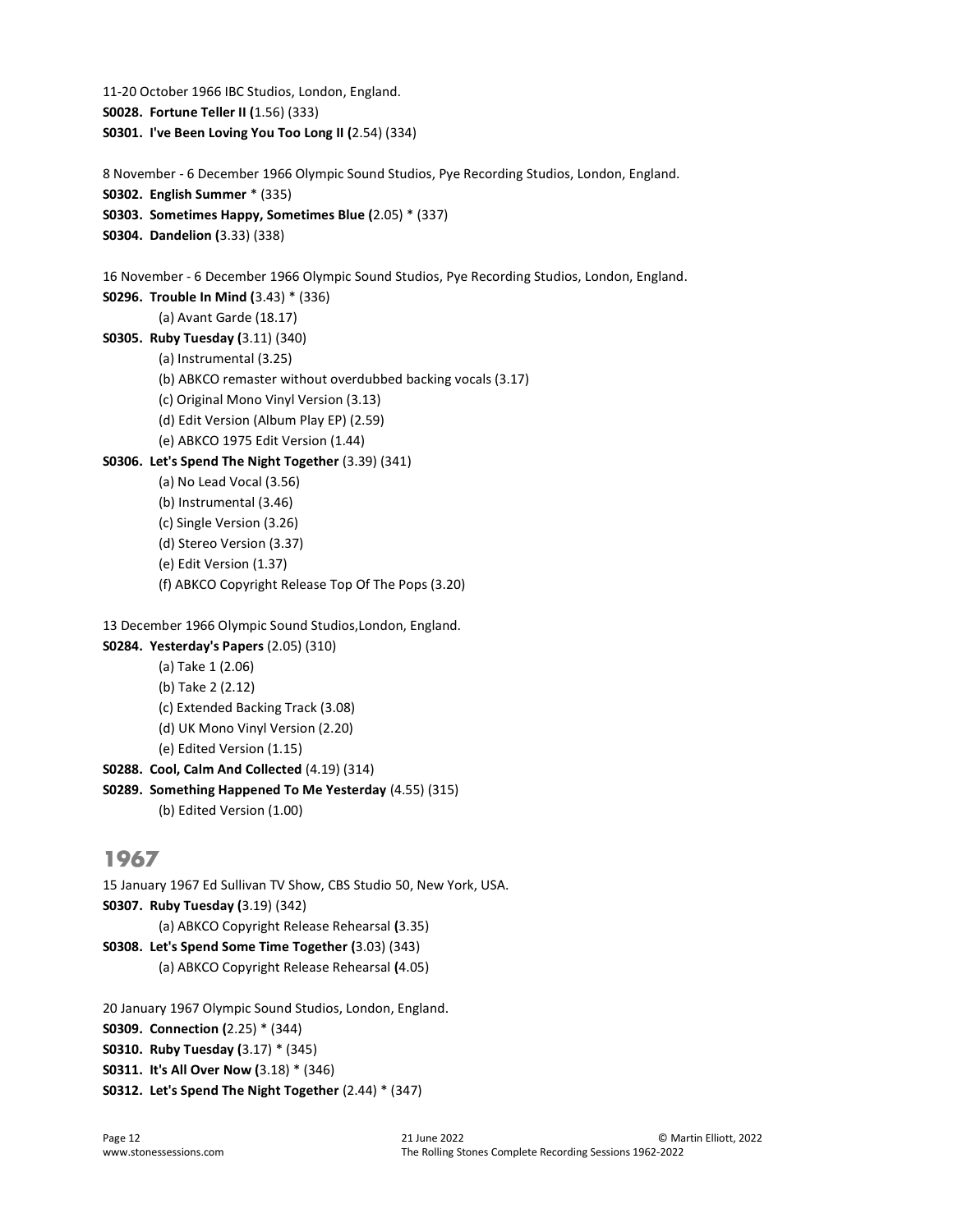5 February 1967 Eamonn Andrews Show, ATV Studios, London, England. S0313. She Smiled Sweetly \* (348)

```
9-11 February 1967 Olympic Sound Studios, London, England.
S0314. Blues 1 * (349)
```

```
9-24 February 1967 Olympic Sound Studios, London, England. 
S0315. Title 5 (1.47) (367) 
S0316. Blues No. 3 (3.31) * (371) 
          (a) Multiple Alternative Takes (19.51) 
 (Dust My Broom)
```
 (Memphis Tennessee) (Rock Me Baby)

9-24 February, 21 May, 13-22 July 1967 Olympic Sound Studios, London, England.

```
S0317. 2000 Light Years From Home (4.45) (350)
```
- (a) Early Take (2.05) (b) Many Alternative Cuts 1-18 (38.07) (c) Instrumental Backing Track (4.37) (d) Single Version (3.27) (e) Promo Version (3.03) (f) Edited Promo Version (2.51) (g) Single Edit 1978 Version (3.10)
- 

9 February, 13-22 July 1967 Olympic Sound Studios, London, England.

```
S0318. In Another Land (3.15) (351)
```

```
 (a) Bill's Tune Takes 1-16 (8.20) 
 (b) ABKCO Copyright release - Bill's Tune (3.00) 
 (c) Bill's Tune Acetate 1967 Release (3.30) 
 (d) Acid In The Grass Takes 1-6 (12.29) 
 (e) In Another Land Takes 1-9 (8.23) 
 (f) ABKCO Copyright release - In Another Land Instrumental aka Acid In The Grass (2.48) 
 (g) Single Edit (2.53)
```
16-20 May, 12-13 June 1967 Olympic Sound Studios, London, England.

#### S0319. She's A Rainbow (4.35) (352)

 (a) Edited Single Version (4.11) (b) Promo Only Version (2.51) (c) Cut 1 (4.10) (d) Takes 1 - 7 (12.15) (e) Single Edit 1978 (2.47) (f) Instrumental Version (4.51) (g) ABKCO Copyright Release Top Of The Pops (3.20)

16-20 May 1967 Olympic Sound Studios, London, England. S0320. Telstar II \* (353) S0321. Manhole Cover \* (354)

16-20 May, 13, 21 June, 2, 19 July 1967 Olympic Sound Studios, London, England.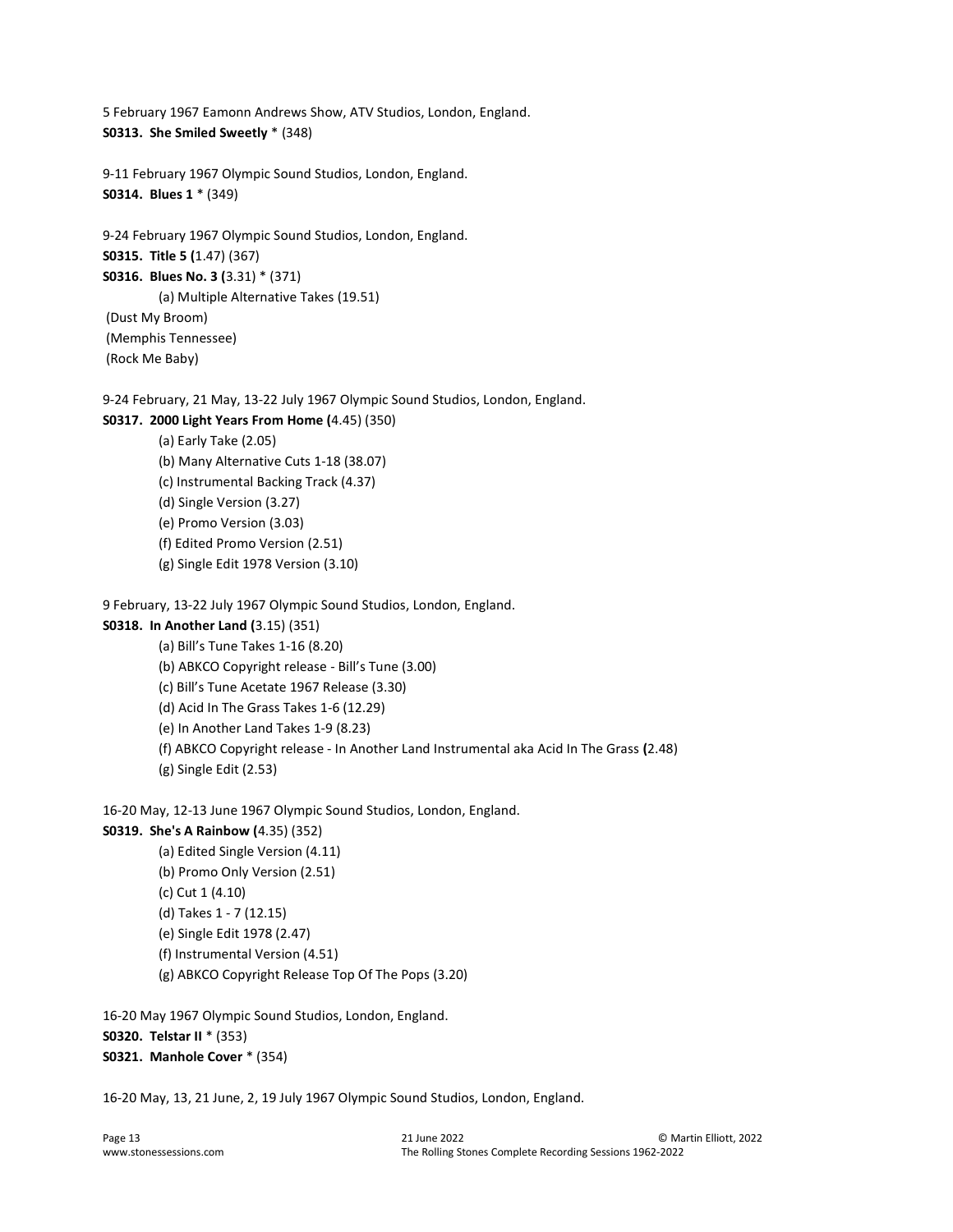```
S0322. We Love You (4.21) (356) 
          (a) Single Version (4.36) 
          (b) Instrumental Alternative Take (3.02) 
          (c) Instrumental Takes (9.52) 
          (d) Edited Promo Version (3.15) 
          (e) Different Exit Fade (4.21) 
9 June, 7-22 July, 2-23 October 1967 Olympic Sound Studios, London, England.
S0323. Citadel (2.50) (355) 
          (a) Alternative Instrumental Takes 1-36 (51.51) 
 (You Are My Sunshine) 
12-13 June, 2 July, 19 July 1967 Olympic Sound Studios, London, England.
S0304. Dandelion (3.33) (338) 
          (a) Mono Dandelion including We Love You Intro (3.47) 
1 – 22 July 1967 Olympic Sound Studios, London, England. 
S0316. Blues No. 3 (3.31) * (371) 
          (a) Multiple Alternative Takes 1-6 & 27-44 (19.51) 
S0324. Majesties Honky Tonk (Take 4) (3.24) * (363) 
          (a) Various Takes 1-17 (14.39) 
7-22 July, 5 August 1967 Olympic Sound Studios, London, England.
S0325. Gomper (5.08) (362) 
          (a) Cut 1 (8.50) 
          (b) Cut 2 (8.56) 
          (c) Many Alternative Cuts (6.49) 
          (d) Gomper (Short) Acetate (2.32) 
          (e) Gomper (Long) Acetate (7.13) 
7-22 July, 10 August - 7 September 1967 Olympic Sound Studios, London, England.
S0326. Sing This All Together (3.46) (360) 
          (a) Edit Version (1.07) 
S0327. Sing This All Together (See What Happens) (7.52) (361) 
          (a) Un-edited Cut (14.54) 
          (b) Piano Introduction (1.32) 
7-22 July 1967 Olympic Sound Studios, London, England.
S0328. 5 Part Jam (20.21) * (364) 
S0329. Jam One (Take 8) (4.05) * (372) 
          (a) More Alternative Takes (6.20) 
S0330. She's Doing Her Thing (3.05) * (366) 
          (a) Take 1-6 (11.52) 
          (b) Take 7 (4.01) 
          (c) Dream Pipe Acetate (2.50) 
7-22 July, 5 August, 2-23 October 1967 Olympic Sound Studios, London, England.
S0331. The Lantern (4.23) (370) 
          (a) Many Alternative Takes 1-17 (24.56) 
7-22 July, 5 August, 16, 21, 23 October 1967 Olympic Sound Studios, London, England. 
S0332. 2000 Man (3.07) (365) 
          (a) Takes 1 - 15 (38.53) 
          (a) Intro's, Middles, End Parts (19.10)
```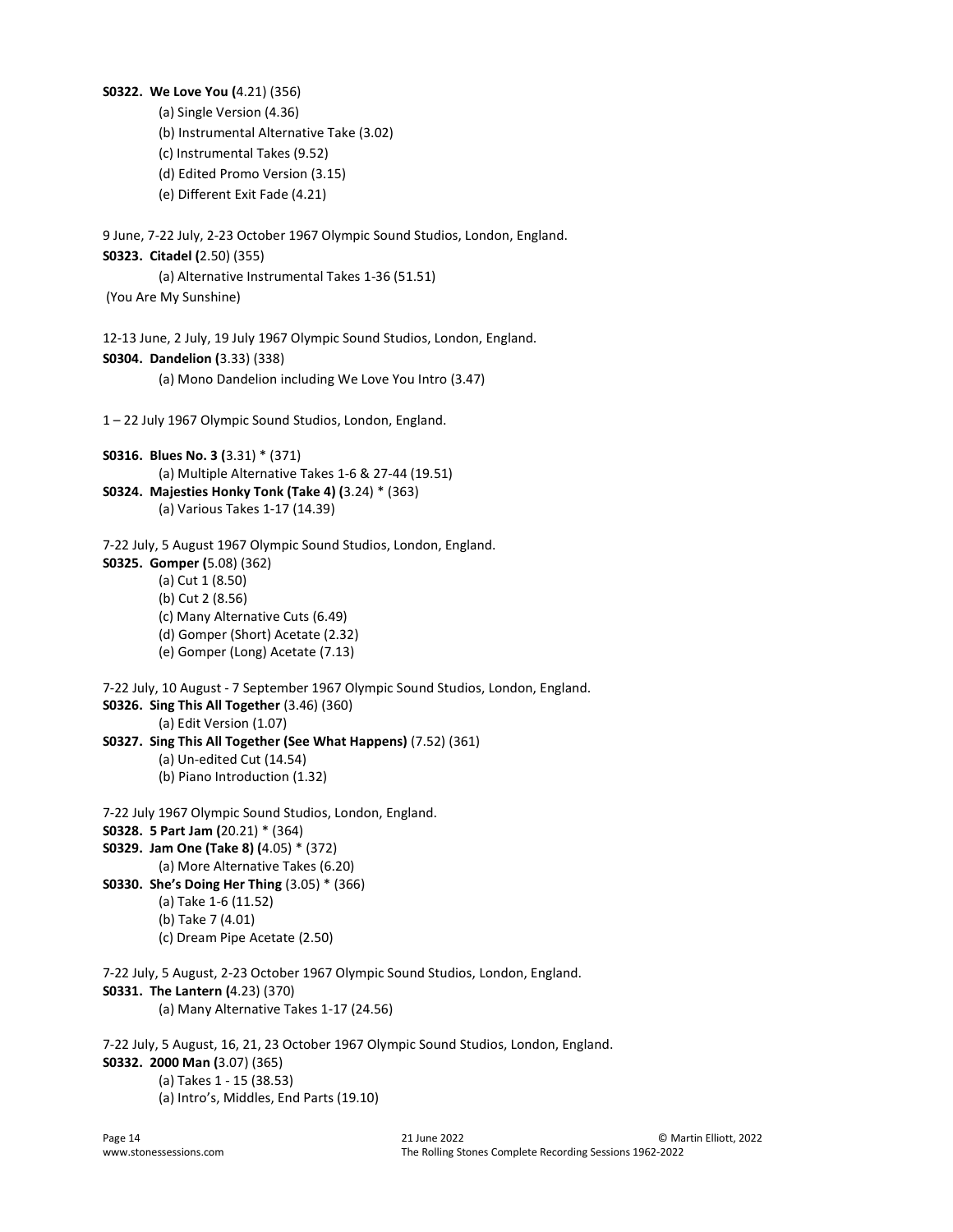```
7-22 July, 5 August, 2-5 October 1967 Olympic Sound Studios, London, England.
S0333. On With The Show (3.39) (374) 
          (a) Various Takes 1-11 (15.00) 
          (b) Instrumental Acetate (Surprise Me) (3.29) 
5 August – 7 September 1967 Olympic Sound Studios, London, England.
S0334. Satanic Organ Jam (1.44) * (368) 
S0335. Flowers In Your Hair (2.24) * (369) 
          (a) Take 1 (1.37) 
          (b) Take 2 (1.26) 
          (b) Take 3 (1.28) 
2-23 October 1967 Olympic Sound Studios, London, England.
S0330. She's Doing Her Thing (3.05) * (366) 
          (a) Take 1-6 (11.52) 
          (b) Take 7 (4.01) 
          (c) Dream Pipe Acetate (2.50) 
S0336. Blow Me Mama * (358) 
S0337. Bathroom * (359) 
S0338. Gold Painted Finger Nails (5.00) * (373) 
          (a) Multiple Various Takes 1-23 (31.10) 
 (Plum Blossom) 
16, 21, 23 October 1967 Olympic Sound Studios, London, England.
S0339. Cosmic Christmas (0.29) (376) 
S0340. Child Of The Moon (3.12) (375)
```
 (a) Early Cuts (9.57) (b) Early Acoustic Cut (4.16)

# 1968

```
21 February - 14 March 1968 RG Jones Studios, Morden, Surrey, England.
S0341. My Home Is A Prison (2.43) * (377) 
S0342. Hold On I'm Coming (4.08) * (378) 
S0343. Rock Me Baby (0.41) * (379)
```
February - 14 March; 17 March – 3 April 1968 RSM, Redlands, Sussex; Olympic Sound Studios, London, England. S0344. Pay Your Dues (3.05) \* (380)

1-14 March; 13-18 May, 4-10 June 1968 RG Jones Studios, Morden, Surrey; Olympic Sound Studios, London, England. S0345. No Expectations I (3.56) (381)

(a) Alternative Take (4.20)

- (b) Edit Version (2.00)
- (c) Crossfire Hurricane Excerpt (1.57)

1-14 March; 13-18 May 1968 RG Jones Studios, Morden, Surrey; Olympic Sound Studios, London, England. S0346. Stray Cat Blues (4.37) (382)

(a) Early Instrumental Take ABKCO Copyright (2.10)

- (b) Near Complete Take (5.03)
- (c) Guitar Hero Version (4.38)

12-13; 23 March – 3 April, 20 April 1968 RG Jones Studios, Morden, Surrey; Olympic Sound Studios, London, England. S0347. Jumpin' Jack Flash I (3.41) (383)

(a) Early Guitar Riff (2.17)

(b) Primeval Version – Promo Film (3.25)

- (c) No Lead Vocals (3.52)
- (d) USA Single Edit Version (2.42)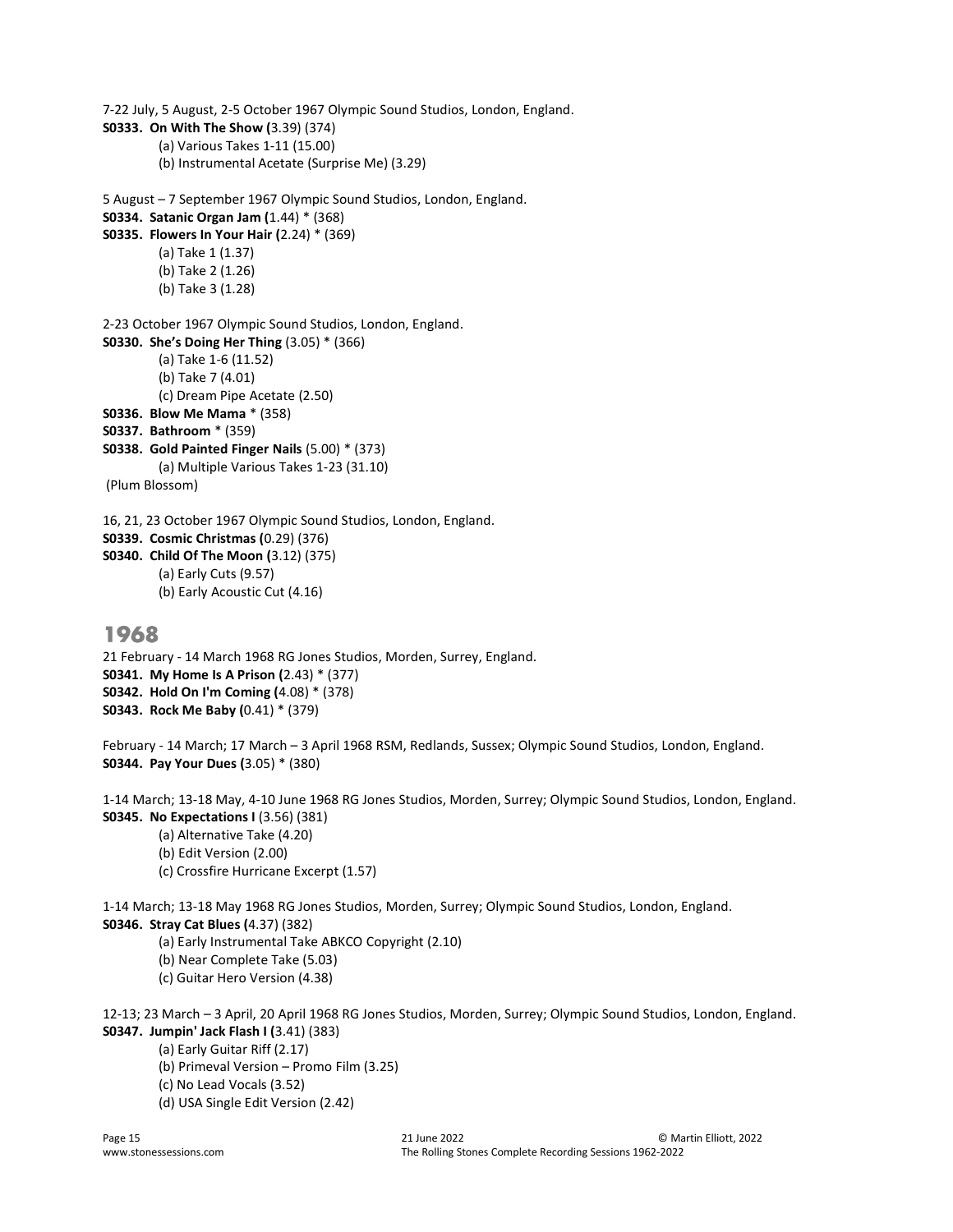```
 (e) Edit Version (1.28) 
          (f) DVD Promotional Film (Long) (3.58) 
          (g) Promotional Film (Short) (3.39) 
17 March – 3 April 1968 Olympic Sound Studios, London, England 
S0348. Jigsaw Puzzle (6.06) (384) 
          (a) Take 1 (6.07) 
          (b) Many Alternative Cuts (53.35) 
S0349. Parachute Woman I (2.20) (385) 
          (a) Take 1 (2.15) 
 (Title 6) 
 (I'll Be Home)
17 March – 3 April 1968 RSM, Redlands, Sussex, Olympic Sound, London, England.
S0350. Highway Child (5.25) * (386) 
23-29 March 1968 Olympic Sound Studios, London, England.
S0340. Child Of The Moon (3.12) (375) 
          (c) Backing Track Instrumental (3.11) 
          (d) 'Mickey Mouse Blues' Instrumental Take (3.55) 
March-September 1968 Olympic Sound Studios, London, England.
S0351. Natural Magic (1.39) (387) 
 (Power Cut) 
 (Thief For The Blues) 
 (Too Far To Walk) 
9-10, 13-18 May 1968 Olympic Sound Studios, London, England. 
S0352. Salt Of The Earth (4.47) (388) 
          (a) Take 1 (4.48) 
          (b) Edit Version (1.58) 
          (c) Crossfire Hurricane Segment (1.57) 
13-23 May 1968 Olympic Sound Studios, London, England.
S0353. Street Fighting Man (3.16) (391) 
          (a) USA Single Version (3.10) 
S0354. Dear Doctor (3.22) (392) 
          (a) Take 1 (3.28) 
          (b) Take 2 (3.24) 
          (c) Edited Take (1.16) 
          (d) Wide Stereo Mix (3.26) 
S0356. Stuck Out All Alone (3.25) * (394) 
S0358. Factory Girl (2.09) (396) 
          (a) Alternate Mix (2.12) 
S0360. Blood Red Wine (5.18) * (398) 
13-23 May, 24 June 1968 Olympic Sound Studios, London, England.
S0355. Prodigal Son (2.52) (393) 
          (a) Early Take 1 (3.02) 
          (b) Stereo Mix (2.51) 
13-23 May, 28 June 1968 Olympic Sound Studios, London, England.
S0357. Family (4.06) (395) 
          (a) Early 'Demo' Take – ABKCO Copyright (3.42) 
          (b) Alt Mix 1 – Organ swirl intro (4.01) 
          (c) Alt Mix 2 – ABKCO Copyright(4.15)
```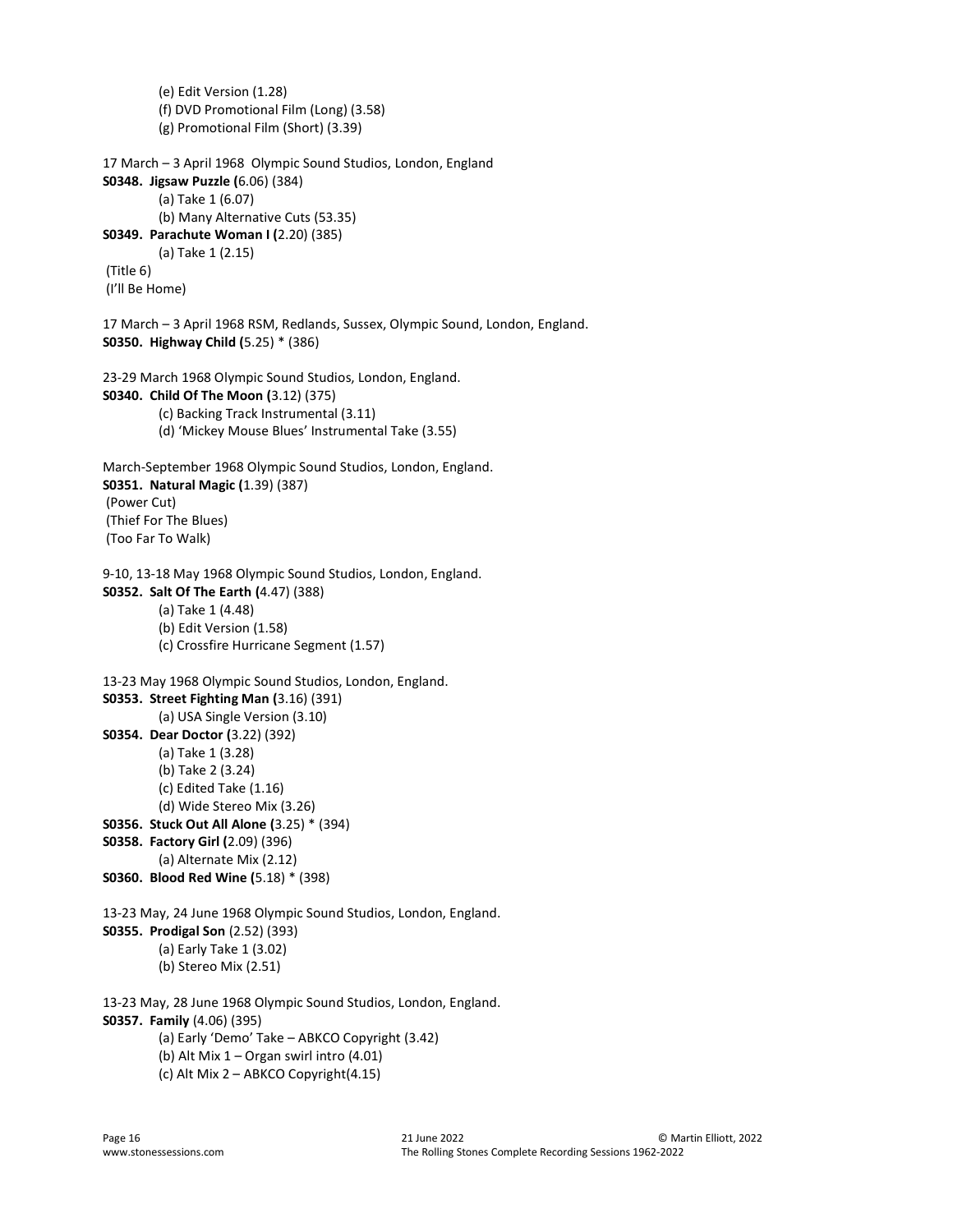```
13 May - June 1968 Olympic Sound Studios, London, England. 
S0359. Sister Morphine (5.34) (397) 
13-23 May; 26-30 June 1968 Mobile at Redlands, Sussex, Olympic Sound Studios, London, England. 
S0361. Still A Fool (6.43) * (399) 
          (a) Extended Slow (9.48) 
13-23 May 1968 Olympic Sound Studios, London, England. 
S0362. Love In Vain I (4.19) (426) 
          (a) Early Blues Take ABKCO Copyright (3.20) 
4-10 June 1968 Olympic Sound Studios, London, England.
S0363. Lady (1.32) * (400) 
S0364. The Devil Is My Name (14.12) * (401) 
          (a) 'Kennedy' Lyric Version (7.09) 
          (b) Film extract (4.09) 
S0365. Sympathy For The Devil (6.18) (402) 
          (a) Take 1 (6.23) 
7-25 July 1968 Sunset Sound Studios, Los Angeles, California, USA.
S0348. Jigsaw Puzzle (6.06) (384) 
S0349. Parachute Woman I (2.20) (385) 
S0352. Salt Of The Earth (4.47) (388) 
S0353. Street Fighting Man (3.16) (391) 
          (a) USA Single Version (3.10) 
S0359. Sister Morphine (5.34) (397) 
          (a) Marianne Faithfull Version (6.07) 
S0365. Sympathy For The Devil (6.18) (402) 
          (b) Edited Cut (5.57) 
          (c) Edited German Version (3.53) 
          (d) Edited Dutch Version (4.09) 
          (e) Mono Version (6.36) 
          (f) Guitar Hero 5 Version (6.10) 
September-October 1968 Olympic Sound Studios, London, England.
S0372. Memo From Turner I (4.03) (409) 
          (a) Organ Cut (4.08) 
16-17 November 1968, Morgan Studios, Olympic Sound Studios, London, England.
S0373. You Can't Always Get What You Want I (7.28) (410) 
17 November 1968 Olympic Sound Studios, London, England.
S0375. Memo From Turner II (2.46) (412) 
          (a) Take 1 (2.49) 
29 November 1968 David Frost LWT TV Show, Intertel Studios, Wembley, London, England.
S0376. Sympathy For The Devil (5.30) (413) 
December 1968 Western Studios, Los Angeles, USA. 
S0372. Memo From Turner I (4.03) (409) (The Rolling Stones not present)
10-11 December 1968 Intertel Studios, Stonebridge, London, England.
S0377. Ruby Tuesday (ABKCO Copyright) (3.53) * 
S0378. Route 66 * (414) 
S0379. Confessin' The Blues * (415) 
S0380. Look On Yonder Wall * (416) 
S0381. Walkin' Blues * (417)
```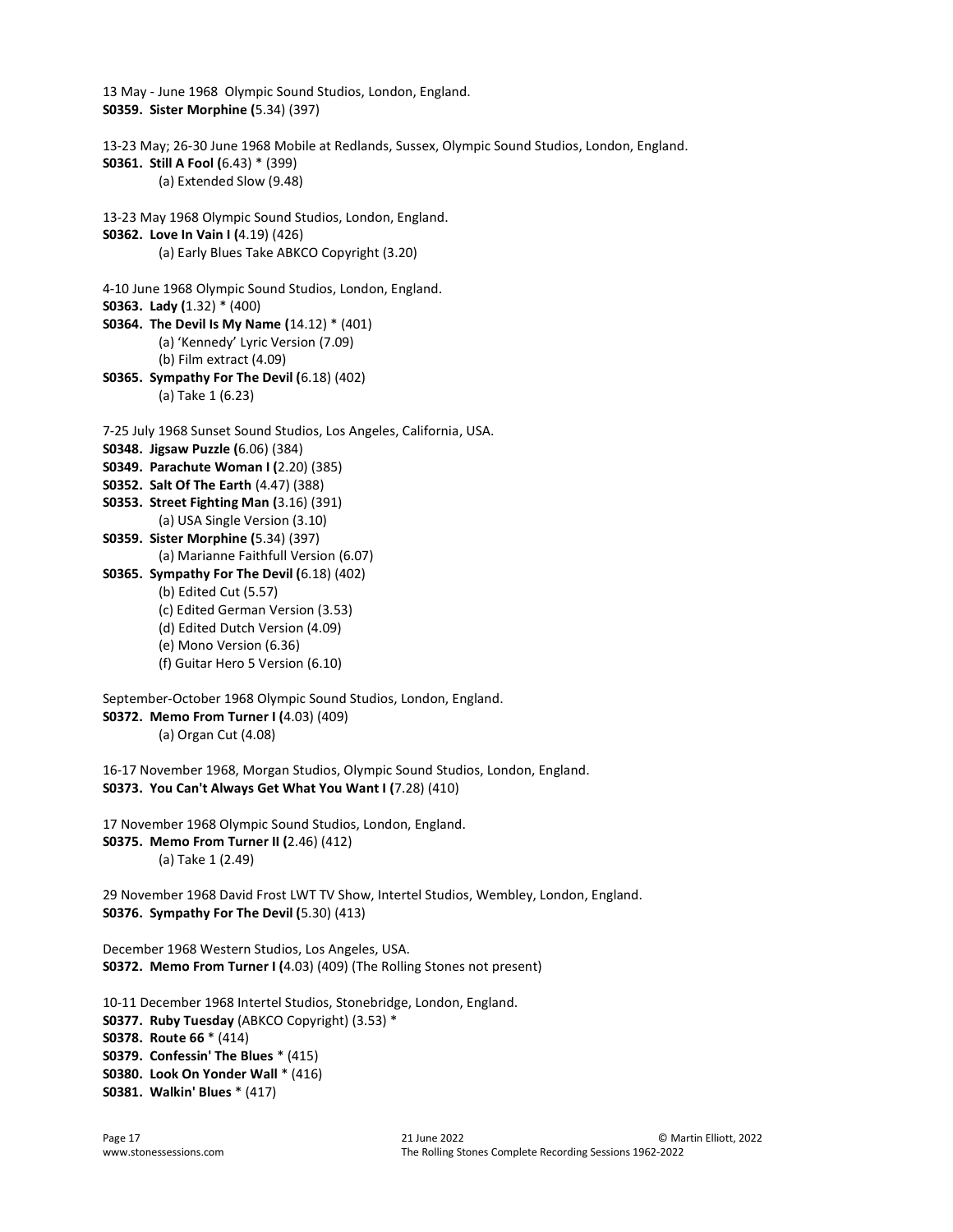```
S0382. Jumping Jack Flash II (3.35) (418) 
S0383. Parachute Woman II (2.58) (419) 
          (a) Take 1 (2.16) 
          (b) Take 2 – (2.23) 
S0384. No Expectations II (4.13) (420) 
S0385. You Can't Always Get What You Want II (4.24) (421) 
          (a) Take 1 (4.06) 
          (b) Take 2 – (4.13) 
S0386. Sympathy For The Devil II (8.38) (422) 
          (a) Early Rehearsal Take ABKCO Copyright (4.11) 
S0387. Salt Of The Earth (5.07) (423)
```
# 1969

```
9-10 February, 10-11 March, 16 May 1969 Olympic Sound Studios, London, England.
S0388. Midnight Rambler (6.52) (424) 
          (a) Short Instrumental Take ABKCO Copyright (1.33) 
9-18 February 1969 Olympic Sound Studios, London, England.
```

```
S0389. You Got The Silver (2.50) (425) 
           (a) MJ Vocal (16 February) (2.51) 
           (b) Edit Version (2.00)
```

```
9 February-31 March 1969 Olympic Sound Studios, London, England.
S0362. Love In Vain I (4.19) (426) 
          (b) Acetate Rough Mix (1.39) 
S0390. Honky Tonk Women (3.01) (434) 
          (a) Early Take 1 (3.06) 
(Pennies From Heaven) 
(French Gig) 
(Mucking About)
```
(So Fine)

23-25 February, 15 March - 23 April, 12 May 1969 Olympic Sound Studios, London, England. S0391. Downtown Suzie (3.53) (427) (a) Take 1 (3.45)

23-25 February, 15 March 1969 Olympic Sound Studios, London, England. S0392. Gimmie Shelter (4.30) (428) (a) Early Vocal Take (ABKCO Copyright) (4.22) (b) KR Vocal (23 – 25 February) (4.31)

```
15 March 1969 Olympic Sound Studios, London, England.
S0373. You Can't Always Get What You Want I (7.28) (410) 
          (a) Choir Rehearsal Out-Take ABKCO Copyright (22.25)
```

```
22-31 March 1969 Olympic Sound Studios, London, England. 
S0359. Sister Morphine (5.34) (397) 
          (b) Alternative Long Take ABKCO Copyright (6.53) 
          (c) Edited Cut of (b) (5.35)
```
22-23 March 1969 Olympic Sound Studios, London, England. S0393. The Jimmy Miller Show \* (429)

23 March 1969 Olympic Sound Studios, London, England. S0394. And I Was Just A Country Boy (4.30) \* (430)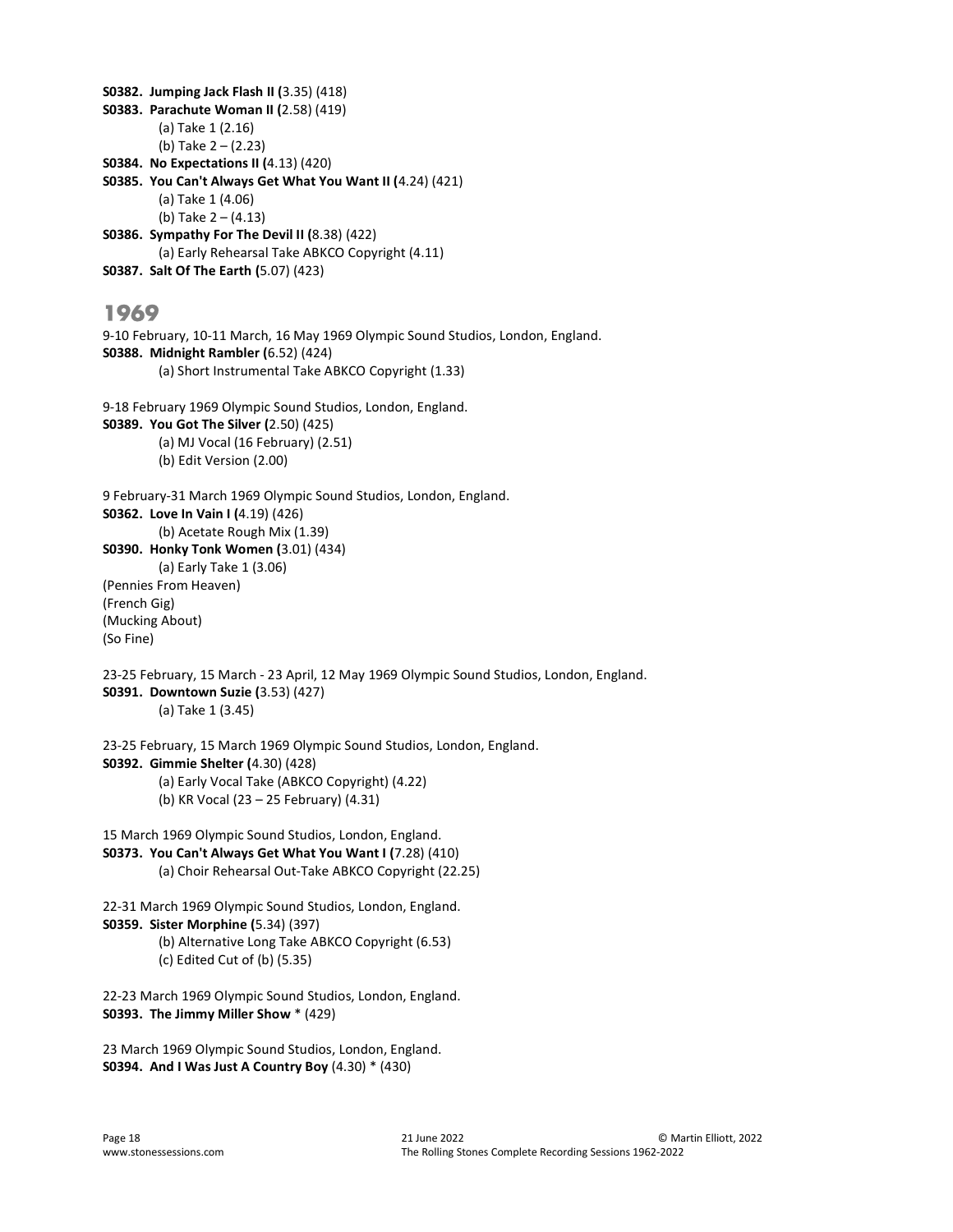31 March, 1 – 15 October 1969 Olympic Sound Studios, London, England. S0395. (Can't Seem To) Get A Line On You (4.29) (431) 31 March 1969 Olympic Sound Studios, London, England. S0396. Toss The Coin \* March 1969 Olympic Sound Studios, London, England. S0397. So Divine (Aladdin Story) (4.32) (432) March, 17-22 April, 5 June - 3 July 1969 Olympic Sound Studios, London, England. S0398. Let It Bleed (5.27) (439) (a) Edited Version (3.09) (b) Acetate Rough Mix (1.31) (c) Slide Guitar Instrumental Take ABKCO Copyright (2.51) April 1969 CBS Studios, New York, USA. S0373. You Can't Always Get What You Want I (7.28) (410) (b) Single Edit Version (4.52) (c) Edit Version (1.55) 17-22 April, 5 June - 3 July 1969 Olympic Sound Studios, London, England. S0399. Monkey Man (4.11) (433) 22 April 1969 Olympic Sound Studios, London, England. S0400. Old Glory \* 23 April 1969 Olympic Sound Studios, London, England. S0401. Curtis Meets Smokey (4.17) \* 12 May - 2 June 1969 Olympic Sound Studios, London, England. S0390. Honky Tonk Women (3.01) (434) (b) Take 2 (2.52) (c) Single Version (3.02) (d) Edit Version (1.48) 12-31 May 1969 Olympic Sound Studios, London, England. S0402. Live With Me (3.33) (435) 12 May, 5 June - 3 July 1969 Olympic Sound Studios, London, England. S0403. Country Honk (3.07) (436) (a) Country Rock Instrumental Take ABKCO Copyright (3.16) (b) Early Vocal Take (3.04) 1 June - 3 July 1969 Olympic Sound Studios, London, England. S0404. Give Me A Drink (6.39) \* (437) (a) Crossfire Hurricane Excerpt (1.31) S0405. Loving Cup - Alternate Take (5.26) (438) 5 June - 3 July 1969 Olympic Sound Studios, London, England. S0406. I'm Going Down (2.52) (440) (a) Take 1 (3.04) S0407. Jiving Sister Fanny (3.25) (441) (b) Take 1 (3.24) S0408. All Down The Line (Acoustic) (4.22) \* (442) July - August 1969 Elektra Studios, Los Angeles, USA. S0351. Natural Magic (1.39) (387)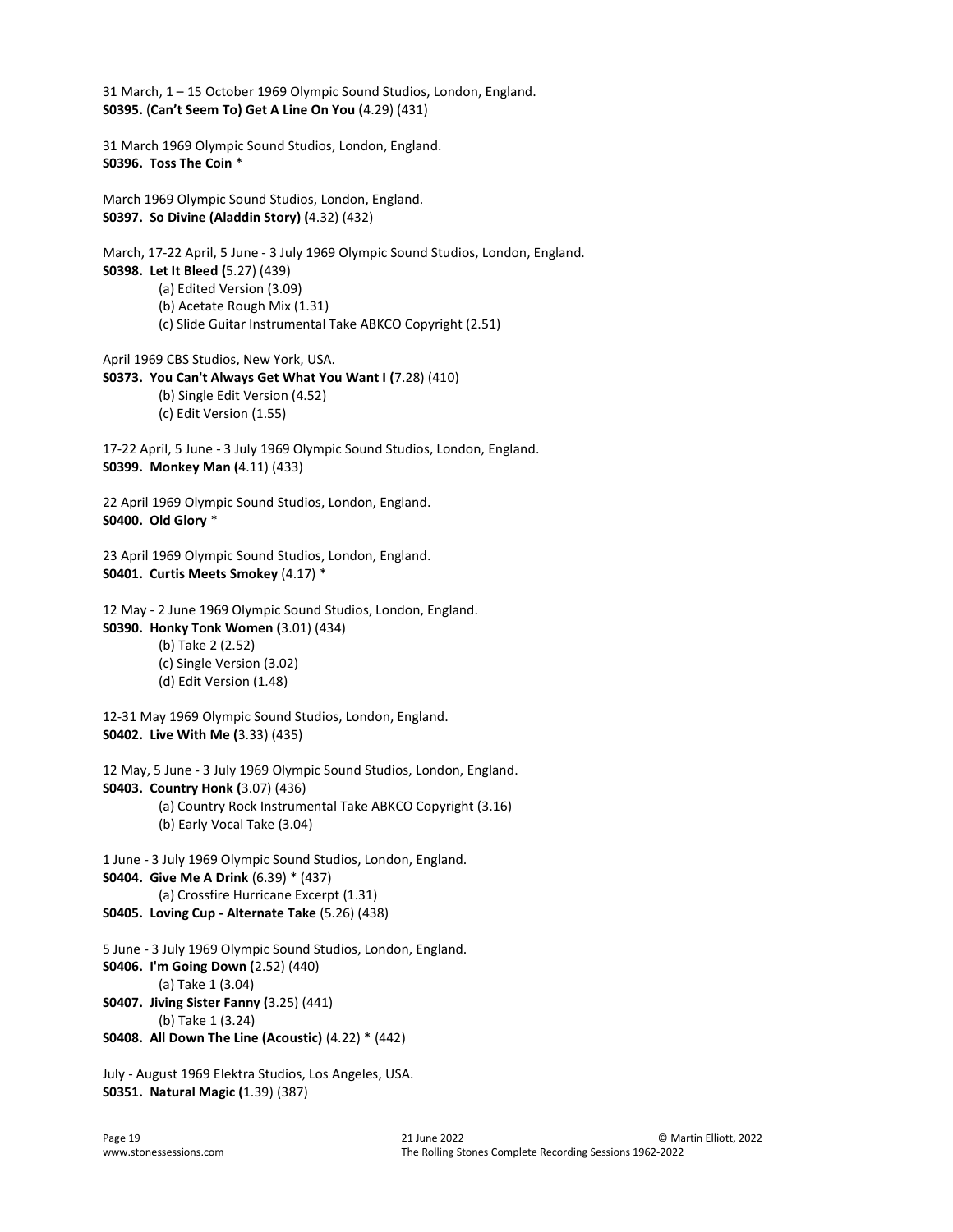```
29-30 June - 3 July 1969 Olympic Sound Studios, London, England.
S0409. I Don't Know Why (3.02) (443) 
          (a) Without Brass (2.09) 
17 October – 26 October; 18 October - 2 November 1969 Sunset Sound Studios; Elektra Studios, Los Angeles, USA.
S0388. Midnight Rambler (6.52) (424) 
          (b) Edited Version (2.18) 
S0392. Gimmie Shelter (4.30) (428) 
S0399. Monkey Man (4.11) (433) 
S0402. Live With Me (3.33) (435) 
          (a) Edited Version (1.43) 
S0403. Country Honk (3.07) (436) 
          (a) Early Take (3.04) 
S0406. I'm Going Down (2.52) (440) 
          (a) Take 1 (3.04) 
S0408. All Down The Line (Acoustic) (4.22) * (442) 
S0410. I Don't Know The Reason Why (11.29) * (458) 
          (a) Cut 1 (5.57) 
18 November 1969 Ed Sullivan TV Show, CBS Studios, Los Angeles, USA.
S0411. Gimme Shelter (3.51) (459) 
S0412. Love In Vain (3.30) (460) 
S0413. Honky Tonk Women (2.57) (461) 
2 December; 15 December 1969 Muscle Shoals Sound, Alabama, USA; Olympic Sound Studios, London, England.
S0414. You Gotta Move (2.34) (482) 
          (a) Take 1 (2.35) 
3-4 December; 14 December 1969 Muscle Shoals Sound, Alabama, USA; Olympic Sound Studios, London, England.
S0415. Brown Sugar (3.49) (483) 
          (a) Muscle Shoals Take 1 (3.43) 
          (b) Muscle Shoals Take 2 (3.49) 
3-4 December; 15 December 1969 Muscle Shoals Sound, Alabama, USA; Olympic Sound Studios, London, England.
S0416. Wild Horses I (5.42) (484) 
          (a) First Acoustic Take (5.29) 
          (c) Hot Rocks Version (5.45) 
S0417. Wild Horses (Acoustic Version) (5.47) 
15 December 1969 Olympic Sound Studios, London, England. 
S0418. Dead Flowers (4.05) (489) 
          (a) First Take – Lucy Version (4.05) 
S0419. Dead Flowers (Alternate Version) (4.17) (489) 
1970
January – February 1970 Los Angeles Studio 
S0416. Wild Horses I (5.42) (484) 
          (b) Pete Kleinow, Leon Russell Overdub (5.22)
```
17 February, March 1970 Olympic Sound Studios, London, England. S0416. Wild Horses I (5.42) (484) (d) Short Promo Single Version (3.26) (e) Short Gimme Shelter Film Version (1.38) (f) Edit Version (2.50) (g) Billy Preston (Organ) Take (5.43)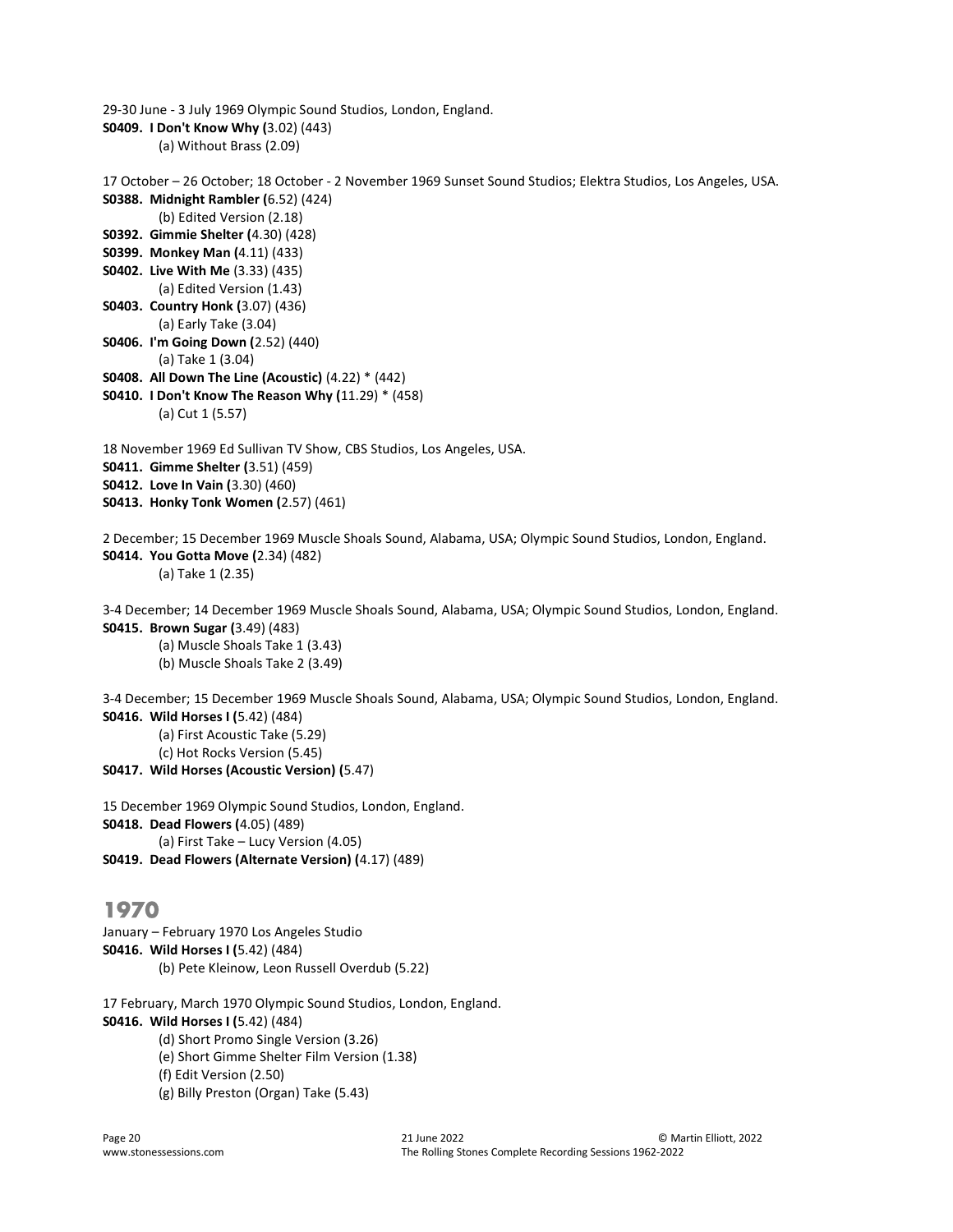March - May 1970 RSM, Stargroves, Newbury, Olympic Sound Studios, London, England. S0414. You Gotta Move (2.34) (482) (a) Take 1 (2.35) S0420. Rock It \* (490) S0421. Travelling Tiger \* (491) S0422. As Now \* (492) S0423. Moonlight Mile (5.56) (493) (a) Instrumental Excerpt (2.48) S0424. I Got The Blues (3.54) (494) S0425. Can't You Hear Me Knocking (7.15) (495) S0426. Can't You Hear Me Knocking (Alternate Version) (3.24) S0427. Good Time Women (3.21) (496) (a) Cut 1 (3.17) (b) Crossfire Hurricane Excerpt (0.45) S0428. Dancing In The Light (4.22) (497) (a) Take 1 (2.44) S0429. Who Am I? (3.49) \* (498) S0430. Tell Her How It Is (4.07) \* (513) 3 April 1970 Olympic Sound Studios, London, England. S0407. Jiving Sister Fanny (3.25) (441) (b) Take 1 (3.24) 22 April, 21 - 31 October 1970 Olympic Sound Studios, London, England. S0431. Travellin' Man (5.58) \* (512) 24 April 1970 Olympic Sound Studios, London, England. S0415. Brown Sugar (3.49) (483) (c) Multiple Cut Segments (d) Olympic Take 3 (Hot Rocks Version) (3.48) (e) Olympic Take 4 (3.52) (f) Olympic Alternate Mix (3.54) S0418. Dead Flowers (4.05) (489) S0419. Dead Flowers (Alternate Version) (4.17) (489) May 1970 RSM, Stargroves, Newbury, Olympic Sound Studios, London, England. S0432. Cocksucker Blues I (3.28) (499) (Midnight In Hoboken) (Seaside Blues) 16 June - 27 July 1970 Olympic Sound Studios, London, England. S0433. Candlewick Bedspread \* (500) S0434. Hey Mama \* (501) S0435. Walk With Me Wendy (4.07) \* (501) 16 June 1970 RSM, Stargroves, Newbury, Olympic Sound Studios, London, England. S0436. Stop Breaking Down (4.34) (502) (a) Early Take (4.40) 16 June - 27 July 1970 Olympic Sound Studios, London, England. S0437. Leather Jacket (3.31) \* (503) 16 June - 27 July, 21 - 31 October, 4 November 1970 Olympic Sound Studios, London, RSM, Stargroves, Newbury, England. S0438. All Down The Line I (4.09) (504)

23, 30 June, 20 July, 21 - 31 October 1970 RSM, Stargroves, Newbury, Olympic Sound Studios, London, England.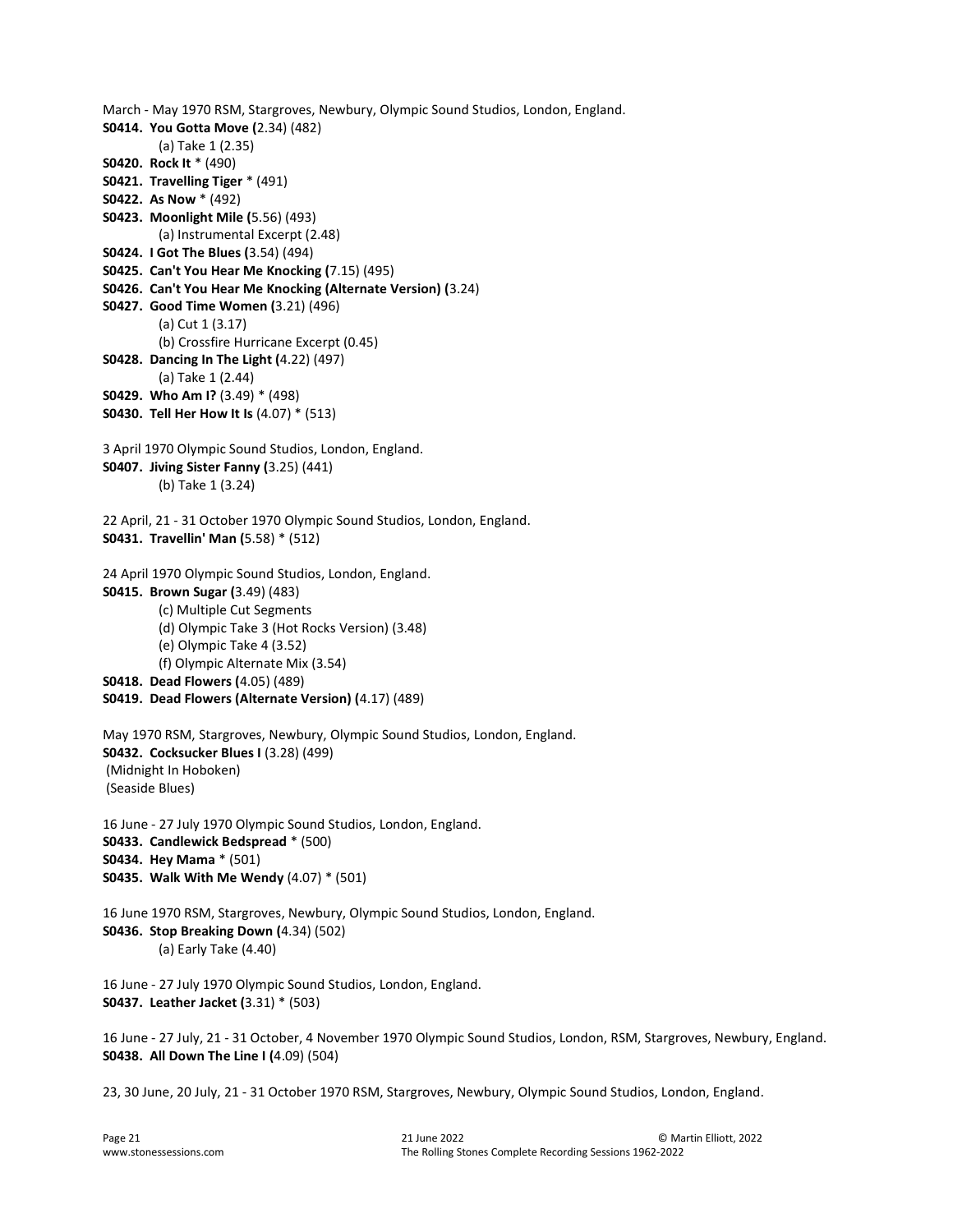S0439. Sweet Virginia I (4.26) (505) (a) Take 1 (4.23) (b) Alternative Mix (4.32) (c) Edit Version (1.55) 29 June, 23-24 July 1970 Olympic Sound Studios, London, England. S0440. Shine A Light (4.17) (506) (a) Early Take (4.10) 29 June 1970 RSM, Stargroves, Newbury, Olympic Sound Studios, London, England. S0427. Good Time Women (3.21) (496) (a) Cut 1 (3.17) (b) Crossfire Hurricane Excerpt (0.45) July, 7 August 1970 Olympic Sound Studios, London, England. S0395. (Can't Seem To) Get A Line On You (4.29) (431) 4 July 1970 Olympic Sound Studios, London, England. S0356. Stuck Out All Alone (3.25) \* (394) 4-15 July 1970 RSM, Stargroves, Newbury, England; Olympic Sound Studios, London, England. S0406. I'm Going Down (2.52) (440) (a) Take 1 (3.04) 20 July 1970 Olympic Sound Studios, London, England. S0397. So Divine (Aladdin Story) (4.32) (432) 25 July 1970 Olympic Sound Studios, London, England. S0429. Who Am I? (3.49) \* (498) 27 July 1970 Olympic Sound Studios, London, England. S0441. Shake Your Hips I (2.59) (511) (a) Alternative Take (4.11) 21 October - 2 November 1970 RSM, Stargroves, Newbury, Olympic Sound Studios, London, England. S0423. Moonlight Mile (5.56) (493) (a) Instrumental Excerpt (2.48) 21 - 31 October 1970 Olympic Sound Studios, London, England. S0427. Good Time Women (3.21) (496) (a) Cut 1 (3.17) (b) Crossfire Hurricane Excerpt (0.45) S0436. Stop Breaking Down (4.34) (502) (a) Early Take (4.40) S0446. Trident Jam (3.43) \* (514) S0447. Silver Train (4.26) (515) (a) Early Take 1 (3.36) 21 October - November 1970 RSM, Stargroves, Newbury, Olympic Sound Studios, London, England. S0350. Highway Child (5.25) \* (386) S0442. Red House \* (508) S0443. Bitch (3.37) (509) (a) Take 1 (3.39) (b) Take 2 (2.24) (c) Single Version (3.42) S0444. Bitch (Extended Version) (5.52) S0445. Sweet Black Angel (2.58) (510)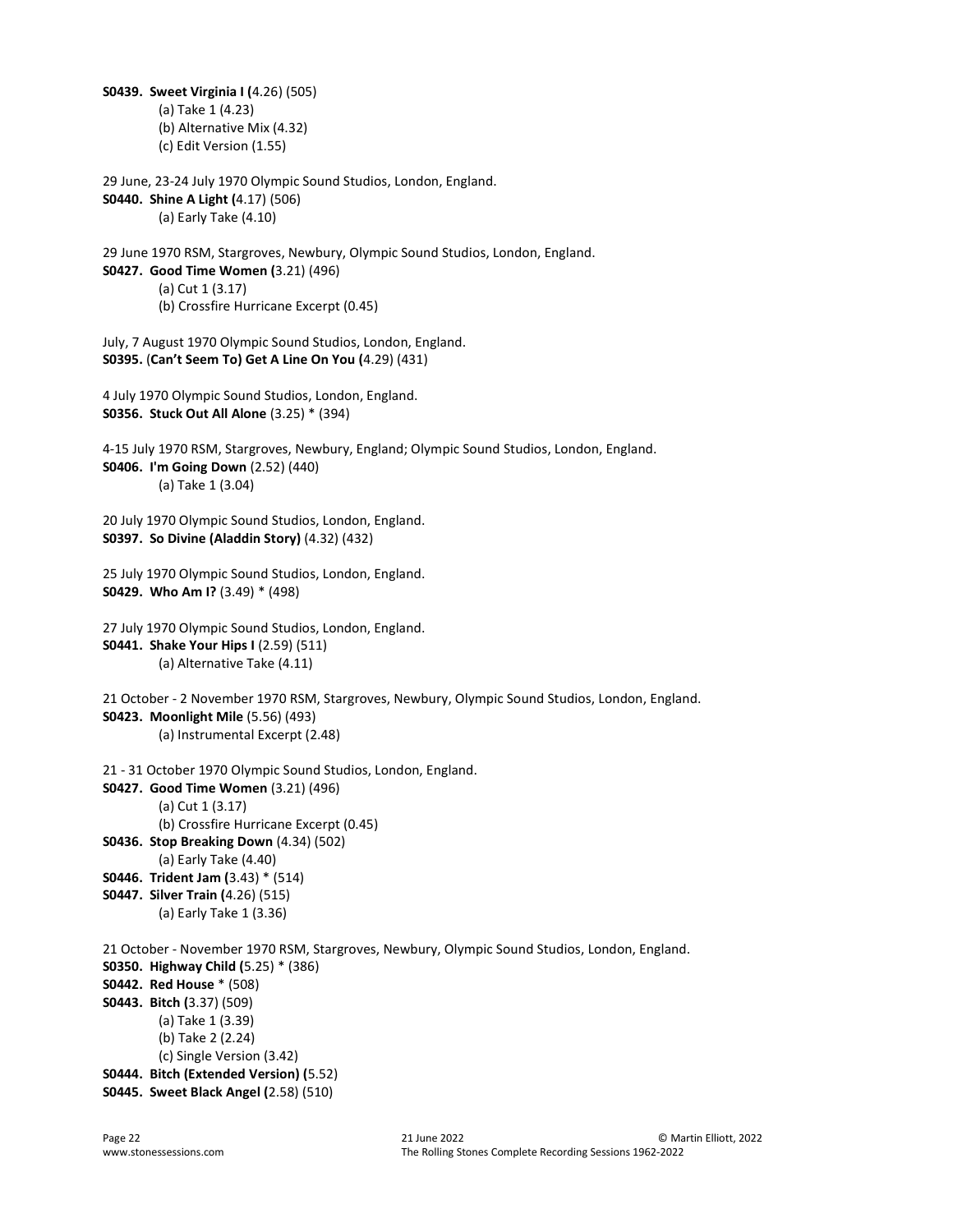```
 (a) Instrumental Cut (3.00) 
S0449. Sway (3.52) (516) 
          (a) Single Version (3.33) 
S0450. I'm Not Signifying (3.56) (528) 
          (a) Early Take (3.39) 
December 1970 Olympic Sound Studios, London, England.
S0415. Brown Sugar (3.49) (483) 
          (c) Multiple Cut Segments 
          (d) Olympic Take 3 (Hot Rocks Version) (3.48) 
          (e) Olympic Take 4 (3.52) 
          (f) Olympic Alternate Mix (3.54) 
18-19 December 1970 Olympic Sound Studios, London, England.
S0451. Brown Sugar (Alternate Version) (4.07) (517) 
1971
31 January 1971 RSM, Stargroves, Newbury, Olympic Sound Studios, London, England. 
S0450. I'm Not Signifying (3.56) (528) 
          (a) Early Take (3.39) 
February 1971 Island Studios, London, England.
S0416. Wild Horses I (5.42) (484) 
          (h) Strings & Glass Armonium ABKCO Copyright (5.43) 
S0423. Moonlight Mile (5.56) (493) 
          (a) Instrumental Excerpt (2.48) 
S0430. Tell Her How It Is (4.07) * (513) 
S0431. Travellin' Man (5.58) * (512) 
S0449. Sway (3.52) (516) 
          (a) Single Version (3.33) 
7 June - October; 30 November - 19 December 1971, 10 January - 28 March; 24 – 25 March 1972 RSM, Nellcote, France; 
Sunset Sound Studios; Wally Heider Studios, LA, USA.
S0405. Loving Cup - Alternate Take (5.26) (438) 
S0445. Sweet Black Angel (2.58) (510) 
          (a) Instrumental Cut (3.00) 
S0452. Loving Cup I (4.25) (527) 
          (a) Early Mix (5.36) 
          (b) Edit Version (2.00) 
S0454. Ventilator Blues (3.24) (530) 
          (a) Opening Riff Rehearsal (Crossfire Hurricane) (1.05) 
S0457. All Down The Line II (3.50) (534) 
          (a) Take 1 (3.53) 
          (b) Instrumental Take 1 (4.01) 
          (c) Take 2 (3.47) 
          (d) Single Version (3.58) 
          (e) Edit Version (1.40) 
S0460. Turd On The Run (2.38) (537) 
          (a) Alternative Mix (2.53) 
S0461. Tumbling Dice I (3.47) (538) 
S0462. I Just Want To See His Face (2.53) (539) 
S0463. Rip This Joint (2.22) (540) 
          (a) Instrumental Version (2.32) 
S0464. Happy (3.05) (541) 
S0465. Soul Survivor (3.49) (542) 
          (a) Early Take (4.02) 
S0467. Rocks Off (4.33) (544)
```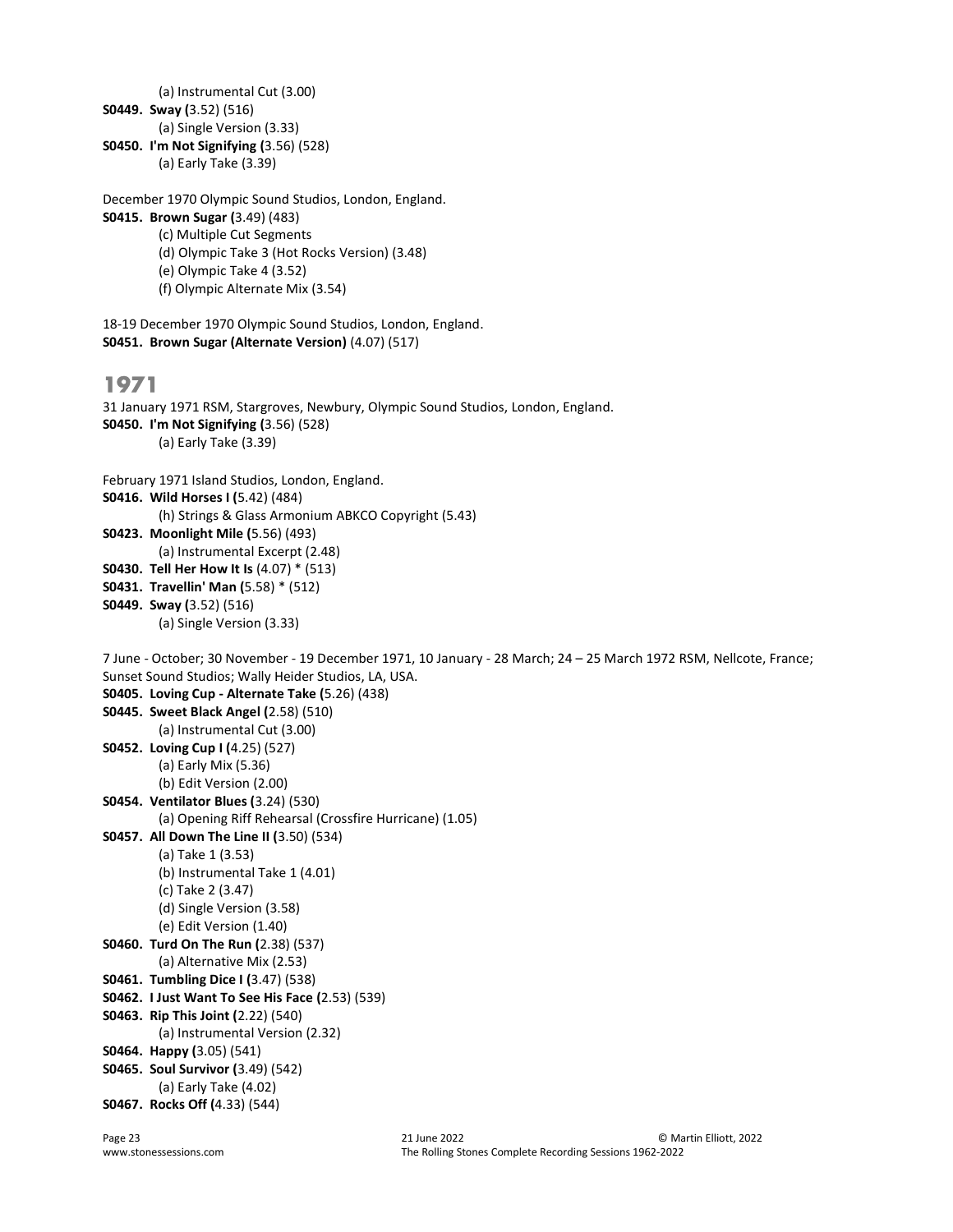S0468. Casino Boogie (3.34) (545) S0472. Let It Loose (5.18) (549) (a) Instrumental Take (5.57) 7 June - October 1971 RSM, Nellcote, France. S0400. Old Glory \* S0450. I'm Not Signifying (3.56) (528) (b) Take 2 (Piano) (3.46) S0453. Pass The Wine (Sophia Loren) (4.54) (529) S0455. Fragile \* (531) S0456. Separately (4.18) \* (532) S0458. Exile Instrumental (7.12) \* (535) S0469. Plundered My Soul (3.58) (546) S0471. Following The River (4.51) (548) (Head In The Toilet Blues) (Labour Pains) (Pommes De Terre)

(a) Instrumental Mix (4.33)

November 1971 Olympic Studios, London, England. S0462. I Just Want To See His Face (2.53) (539)

7 June - October; 30 November - 19 December 1971 RSM, Nellcote, France; Sunset Sound Studios, LA, USA. S0459. Fast Talking, Slow Walking (5.40) (536) S0466. Soul Survivor - Alternate Take (3.59) (543)

30 November - 19 December 1971 Sunset Sound Studios, LA, USA. S0440. Shine A Light (4.17) (506) (b) Edit Version (2.20) S0441. Shake Your Hips I (2.59) (511) S0473. Torn And Frayed (4.18) (533)

### 1972

10 January - 28 March; 24 – 25 March 1972 RSM, Nellcote, France; Sunset Sound Studios; Wally Heider Studios, LA, USA. Conclusion of EXILE ON MAIN ST

28 March 1972 Sunset Sound Studios, Los Angeles, USA. S0474. I Don't Care (3.02) \* (550) S0475. Exile On Main Street Blues (6.21) (551) (a) Original Cut (1.37)

15-19 May 1972 Rialto Theatre, Montreux, Switzerland. S0476. John's Jam (3.34) \* (552) S0477. Loving Cup II (6.51) \* (553) S0478. Shake Your Hips II (3.42) (554) S0479. Tumbling Dice II (4.23) (555) (a) Alternative Take (4.11) S0480. Bluesberry Jam (3.09) (556)

```
23 June 1972 Sumet-Burnet Studios, Dallas, Texas, USA.
S0481. Jungle Disease (3.56) * (557) 
S0482. Delta Slide (2.50) * (558) 
S0483. 32-20 Blues (1.41) * (559) 
S0484. When You Got A Good Friend (2.37) * (560) 
S0485. Key To The Highway (6.22) * (561) 
 (Whip's Crack) 
 (Tiger's Snarl)
```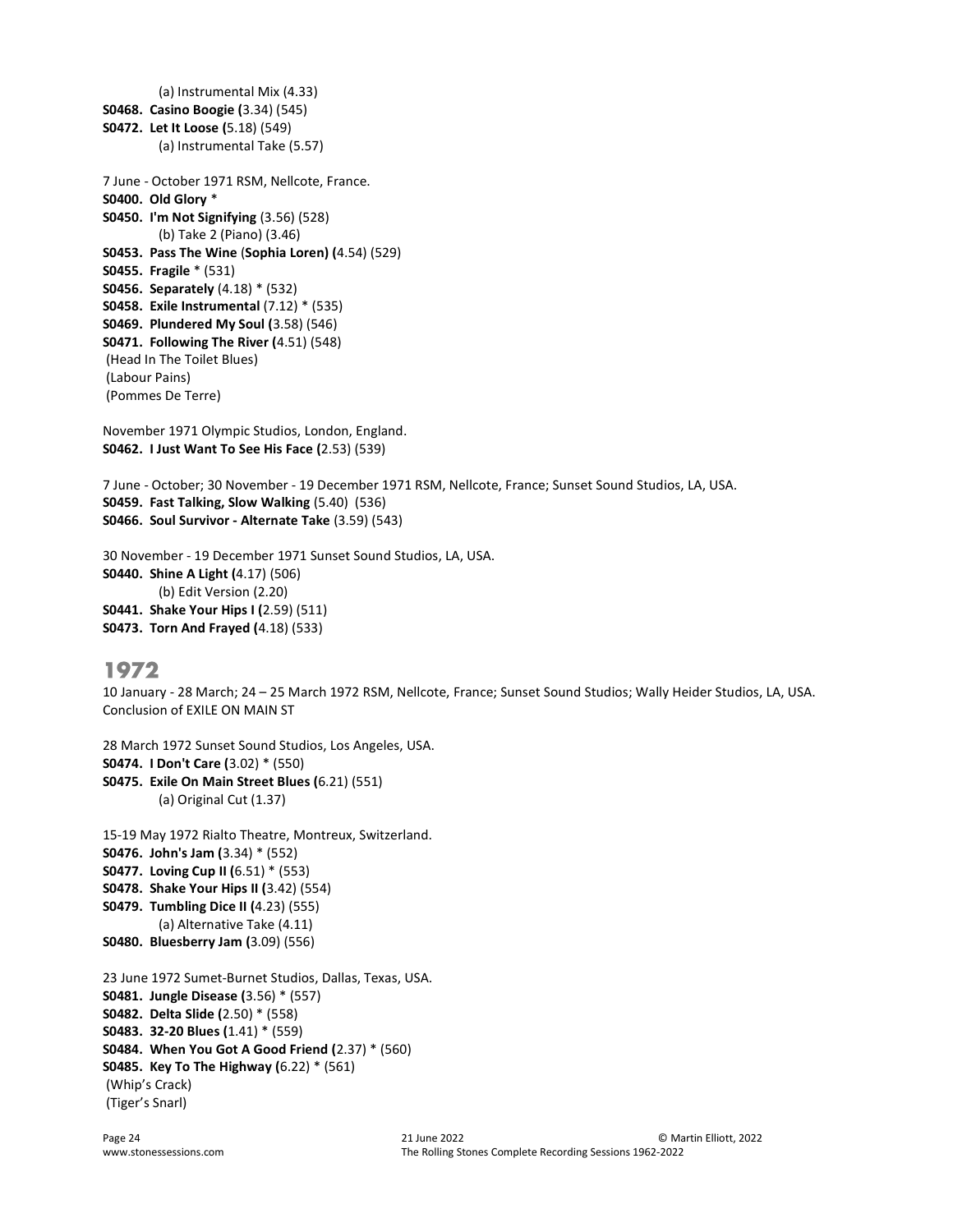```
1 – 3 July 1972 Criteria Sound Studios, Miami, USA. 
Miscellaneous Session. 
September 1972 Trident Studios, London, England. 
S0455. Fragile * (531) 
25 November - 13 December 1972 Dynamic Sounds, Kingston, Jamaica.
S0447. Silver Train (4.26) (515) 
          (b) Take 2 (4.10) 
S0456. Separately (4.18) * (532) 
S0459. Fast Talking, Slow Walking (5.40) (536) 
          (a) Original Take (6.37) 
          (a) Overdubbed Take (6.34) 
S0486. Coming Down Again (5.55) (582) 
S0487. All The Rage (4.11) (583) 
          (a) You Should Have Seen Her Ass Take (4.20) 
S0488. Winter (5.30) (584) 
          (a) Take 1 (5.25) 
S0489. Dancing With Mr. D (4.53) (585) 
          (a) Take 1 (5.01) 
S0490. Dancing With Mr. D (Instrumental) (3.31) 
S0492. First Thing * (586) 
S0493. After Muddy & Charlie * (587) 
S0494. Zabadoo * (589) 
S0495. Give Us A Break * (590) 
S0496. Jamaica * (591) 
S0497. Miami * (592) 
S0498. Can You Hear The Music? (5.32) (593) 
S0500. Brown Leaves (2.50) * (594) 
          (a) Possible Early Take (3.10) 
S0501. Angie (4.33) (595) 
          (a) Early Vocal Take (Crossfire Hurricane) (5.05) 
          (b) No Strings Alternative Take (4.27) 
S0502. 100 Years Ago (3.59) (596) 
          (a) Alternate Mix (4.07) 
S0503. 100 Years Ago (Piano Demo) (2.43) 
S0505. Criss Cross (4.32) (598) 
          (a) Original Take - No Sax (4.30) 
          (b) Mix Take 2 (4.20) 
          (c) Mix Take 3 (4.46) 
S0506. Doo Doo Doo Doo Doo (Heartbreaker) (3.27) (599) 
S0510. Star Star (4.25) (600) 
S0511. Through The Lonely Nights (4.13) (601) 
S0512. Tops (3.48) (602) 
          (a) Instrumental (4.41) 
          (b) Early Vocal Cut (4.07) 
S0513. Short And Curlies (2.43) (603) 
S0514. Waiting On A Friend (4.34) (604) 
          (a) On My Friend Take (4.20) 
1972 – May 1975 Trod Nossel Studios, Wallingford, Connecticut, USA.
S0117. Don't Lie To Me (2.02) (115) 
S0139. We're Wastin' Time (2.44) (149) 
          (a) Take 1 (2.53) 
S0150. Heart Of Stone I (3.48) (161) 
          (a) Alternative Mix (4.11)
```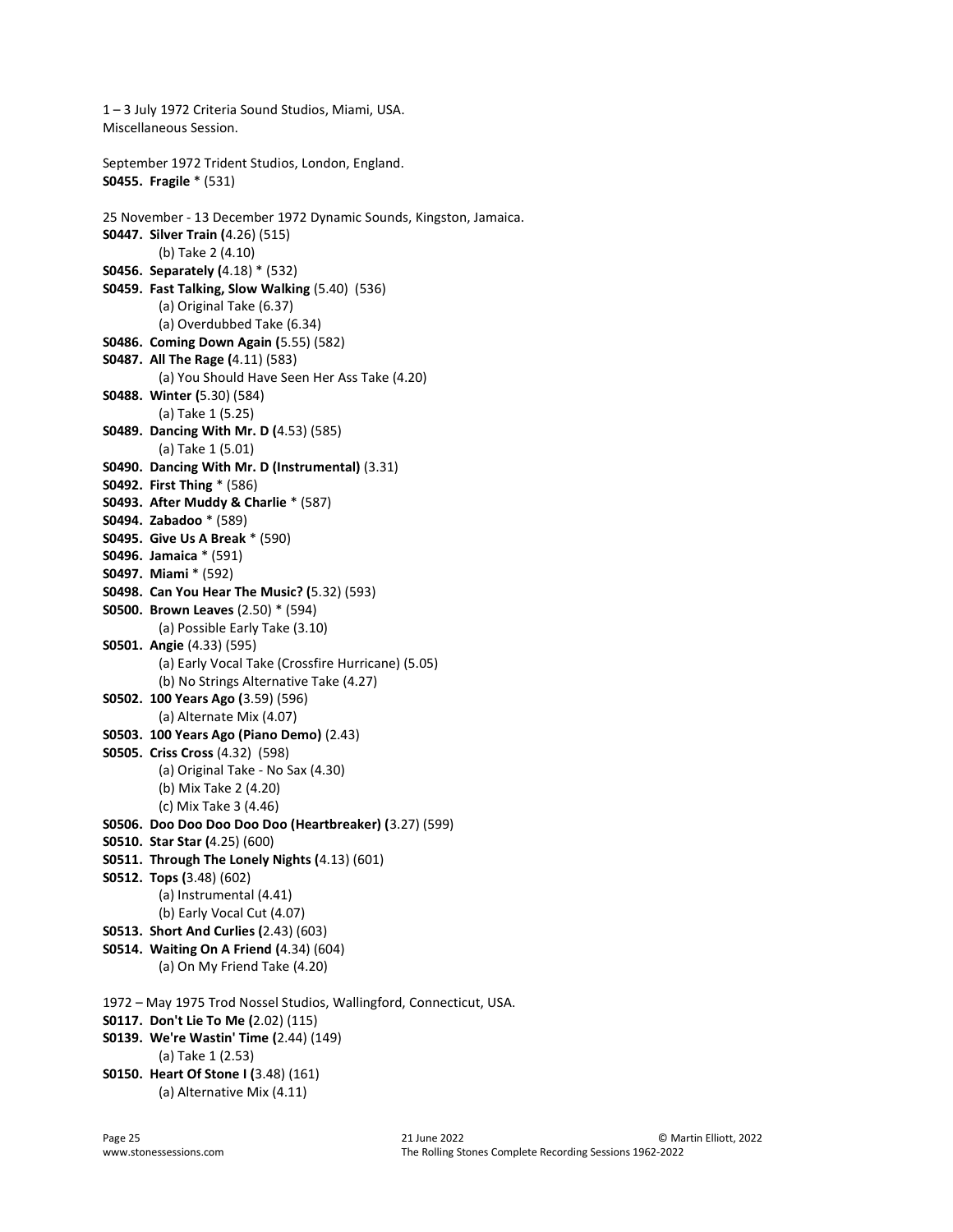S0151. (Walkin' Thru The) Sleepy City (2.52) (a) Take 1 (2.52) S0153. Blue Turns To Grey I (2.29) \* (150) S0187. I'd Much Rather Be With The Boys I (2.12) (202) S0208. Good Times (1.59) (236) (a) Necrophilia Version (2.00) S0275. Out Of Time II (3.22) (301) S0409. I Don't Know Why (3.02) (443)

#### 1973

27 January - 5 February, March 1973 Village Recorder, Los Angeles, USA. S0447. Silver Train (4.26) (515) (b) Take 2 (4.10) S0456. Separately (4.18) \* (532) S0487. All The Rage (4.11) (583) (a) You Should Have Seen Her Ass Take (4.20) S0489. Dancing With Mr. D (4.53) (585) (a) Take 1 (5.01) S0490. Dancing With Mr. D (Instrumental) (3.31) S0495. Give Us A Break \* (590) S0501. Angie (4.33) (595) (a) Early Vocal Take (Crossfire Hurricane) (5.05) (b) No Strings Alternative Take (4.27) S0502. 100 Years Ago (3.59) (596) (a) Alternate Mix (4.07) S0503. 100 Years Ago (Piano Demo) (2.43) S0505. Criss Cross (4.32) (598) (a) Original Take - No Sax (4.30) (b) Mix Take 2 (4.20) (c) Mix Take 3 (4.46) S0506. Doo Doo Doo Doo Doo (Heartbreaker) (3.27) (599) S0509. Man Eating Woman (3.45) \* (647) S0510. Star Star (4.25) (600) S0511. Through The Lonely Nights (4.13) (601) S0515. Come To The Ball (3.40) \* (606) (a) Wind Call Take (3.27) (b) Windmill Slide Take (3.30) 7 May – June 1973 Island Studios, Olympic Studios, London, England. S0456. Separately (4.18) \* (532) S0447. Silver Train (4.26) (515) (b) Take 2 (4.10) (c) Acetate Mix (4.27) S0448. Silver Train (Glyn Johns 1973 Mix) (4.31) S0486. Coming Down Again (5.55) (582) S0487. All The Rage (4.11) (583) (a) You Should Have Seen Her Ass Take (4.20) S0489. Dancing With Mr. D (4.53) (585) S0490. Dancing With Mr. D (Instrumental) (3.31) S0491. Dancing With Mr. D (Glyn Johns 1973 Mix) (4.34) S0498. Can You Hear The Music? (5.32) (593) S0499. Can You Hear The Music? (Glyn Johns 1973 Mix) (5.32) S0501. Angie (4.33) (595) (a) No Strings Alternative Take (4.27) S0504. 100 Years Ago (Glyn Johns 1973 Mix) (4.17) S0505. Criss Cross (4.32) (598)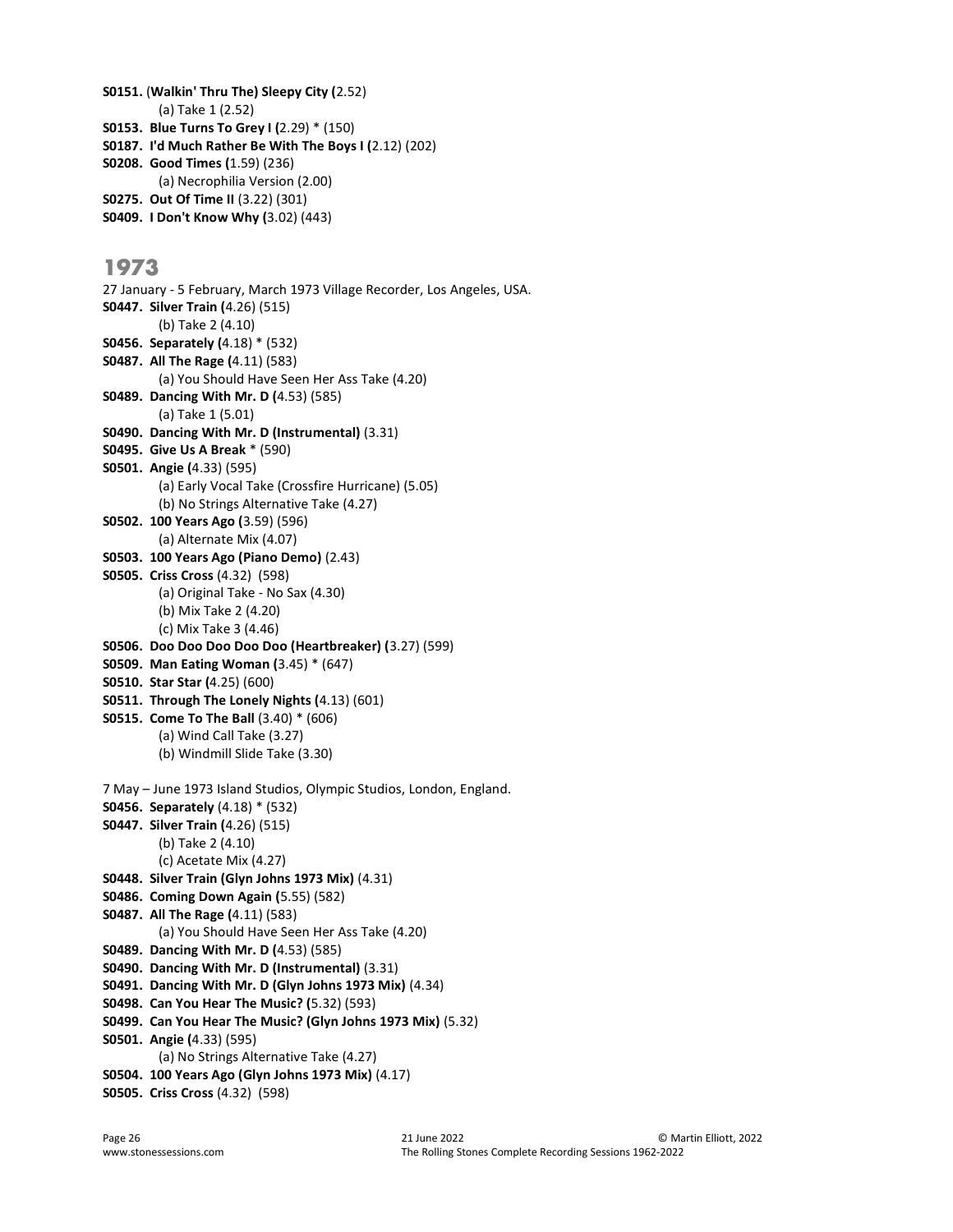```
 (b) Mix Take 2 (4.20) 
          (c) Mix Take 3 (4.46) 
          (d) Full Fat Sax Cut (3.41) 
          (e) Acetate Take (4.31) 
S0506. Doo Doo Doo Doo Doo (Heartbreaker) (3.27) (599) 
S0507. Heartbreaker (Instrumental) (3.18) 
S0508. Doo Doo Doo Doo Doo (Heartbreaker) (Glyn Johns 1973 Mix) (3.26) 
S0510. Star Star (4.25) (600) 
S0511. Through The Lonely Nights (4.13) (601) 
S0512. Tops (3.48) (602) 
S0514. Waiting On A Friend (4.34) (604) 
S0515. Come To The Ball (3.40) * (606) 
          (b) Windmill Slide Take (3.30) 
S0516. Hide Your Love (4.12) (597) 
          (a) Take 1 (4.12) 
S0517. Hide Your Love (Alternative Mix) (5.18) 
25 July 1973 The Wick Home Studios, London, England.
S0518. It's Only Rock 'N' Roll (But I Like It) (5.07) (628) 
          (a) Original Wick Take (4.41) 
August 1973 Soundpush Studios, Blaricum, Netherlands. 
S0505. Criss Cross (4.32) (598) 
          (f) Blaricum Edit (3.54) 
S0510. Star Star (4.25) (600) 
          (a) Censored Version (4.25) 
          (b) South African Edited Version (3.58) 
14 - 24 November 1973 Musicland Studios, Munich, Germany.
S0456. Separately (4.18) * (532) 
S0459. Fast Talking, Slow Walking (5.40) (536) 
          (a) Original Take (6.37) 
          (b) Overdubbed Take (6.34) 
          (a) Later Reworked Take (5.54) 
S0487. All The Rage (4.11) (583) 
          (a) You Should Have Seen Her Ass Take (4.20) 
S0512. Tops (3.48) (602) 
          (a) Instrumental (4.41) 
          (b) Early Vocal Cut (4.07) 
S0514. Waiting On A Friend (4.34) (604) 
          (a) On My Friend Take (4.20) 
S0515. Come To The Ball (3.40) * (606) 
S0519. Slow Down And Stop (3.12) * (622) 
S0524. Black Limousine (3.33) (627) 
14 - 24 November 1973, 8 February - 3 March; 12 – 15 April; 4 – 19 May; 20 - 25 May 1974 Musicland Studios, Munich, 
Germany; RSM, Stargroves, Newbury; Olympic Studios; Island Studios, London, England.
S0521. Drift Away (4.06) (624) 
          (a) Original Mix (3.52) 
          (b) Acetate Mix (4.10)
```
S0523. Fingerprint File (6.33) (626) (a) Original Speed Version (7.05)

14 - 24 November 1973; 12 April - 2 May; 4 - 19 May; 20 – 25 May 1974 Musicland Studios, Munich, Germany; RSM, Stargroves, Newbury, England; Olympic Studios; Island Studios, London, England. S0520. Ain't Too Proud To Beg (3.31) (623) (a) Alternative Mix (3.51)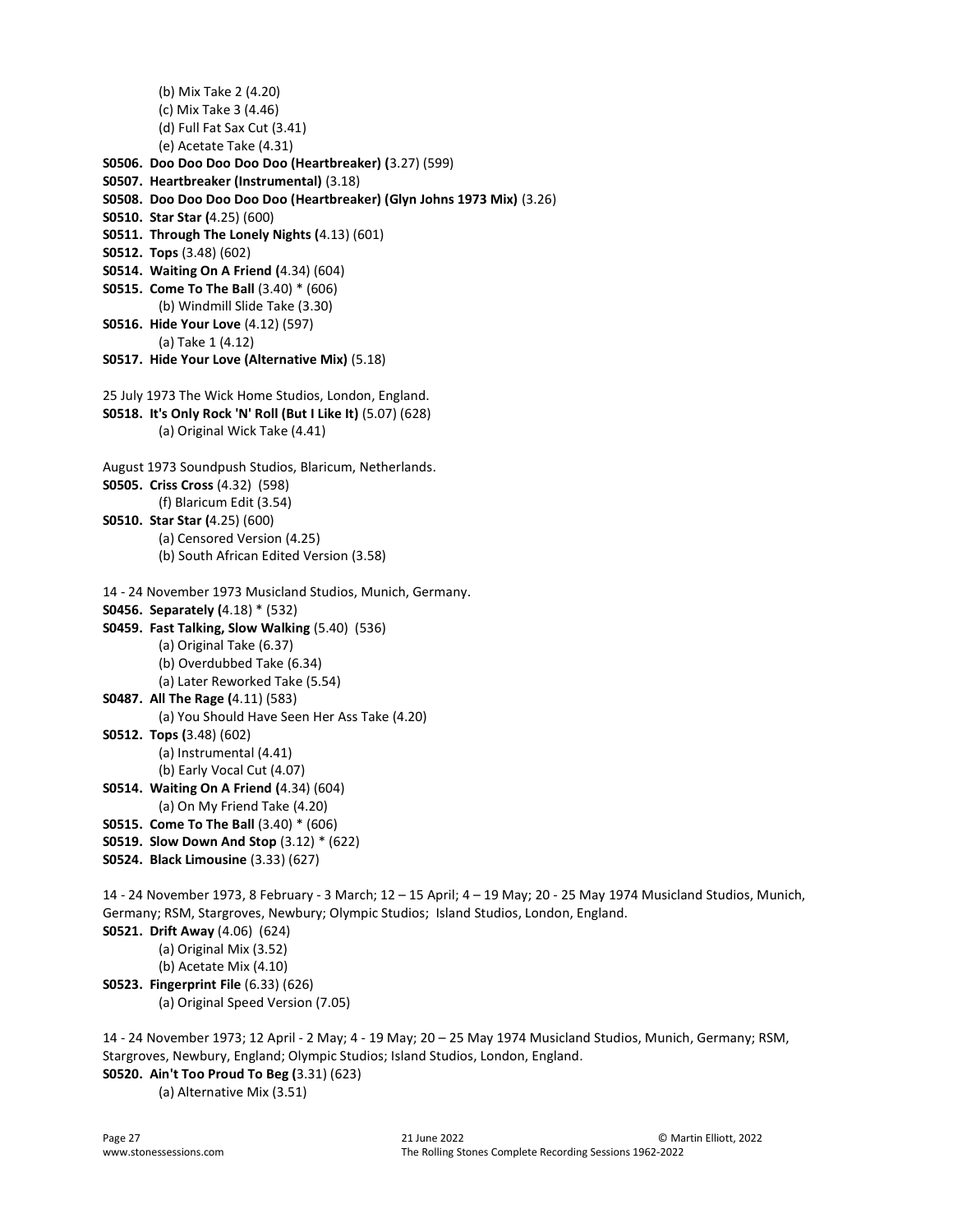```
 (b) Edited Single Version (2.48) 
S0522. If You Can't Rock Me (3.47) (625) 
          (a) Alternative Mix (3.49)
```

```
13 November 1973 Olympic Studios, London, England. 
S0518. It's Only Rock 'N' Roll (But I Like It) I (5.07) (628) 
          (a) Original Wick Take (4.41)
```
4 – 6 December 1973, The Wick Home Studios, London, England. S0518. It's Only Rock 'N' Roll (But I Like It) I (5.07) (628) (a) Original Wick Take (4.41)

#### 1974

8 February - 3 March 1974 Musicland Studios, Munich, Germany. S0527. Living In The Heart Of Love (4.13) (632) (a) Original Take pre new vocal (4.10) (b) Edited Cut (2.37) (c) Overdubbed Later Take (3.29) S0529. Labour Swing (5.11) \* (633)

8 February - 3 March; 12 - 15 April; 4 – 19 May; 20 - 25 May 1974 Musicland Studios, Munich, Germany; RSM, Stargroves, Newbury; Olympic Studios; Island Studios, London, England.

S0518. It's Only Rock 'N' Roll (But I Like It) I (5.07) (628) (b) Edited Version 1 (4.46)

```
 (c) Edited Version 2 (4.01)
```
S0525. If You Really Want To Be My Friend (6.16) (629)

S0526. Time Waits For No One (6.38) (630)

(a) Extended Fade Version (6.47)

- (b) Edited Version (4.25)
- S0528. Luxury (4.31) (631)
- (a) Extended Version (5.01) S0530. Dance Little Sister (4.11) (634)
- (a) Extended Mix (5.07)
- S0531. Till The Next Goodbye (4.36) (635) (a) Alternative Mix (4.40)

12 – 15 April; 4 – 19 May; 20 - 25 May 1974 RSM, Stargroves, Newbury; Olympic Studios; Island Studios, London, England. S0513. Short And Curlies (2.43) (603)

4 - 19 May 1974 Olympic Studios, London, England. S0511. Through The Lonely Nights (4.13) (601)

1 June 1974 ITV Studios, London, England. S0532. It's Only Rock 'N' Roll (But I Like It) II (4.44) (636)

4;5 October 1974 Wick Studios; Island Studios, London, England. S0533. Scarlet (3.44) (a) Original Take with overdubbed vocals (3.39) S0534. Scarlet (The War On Drugs) Remix (3.44) (Stu, Jimmy & Keef Jam)

23 November 1974 Sinus Studios, Bern, Switzerland. S0533. Scarlet (3.44)

5 - 19 December 1974, 19 March - 5 April; October 1975 Musicland Studios, Munich, Germany; Mountain Studios, Casino, Montreux, Switzerland. S0535. Fool To Cry (5.05) (641)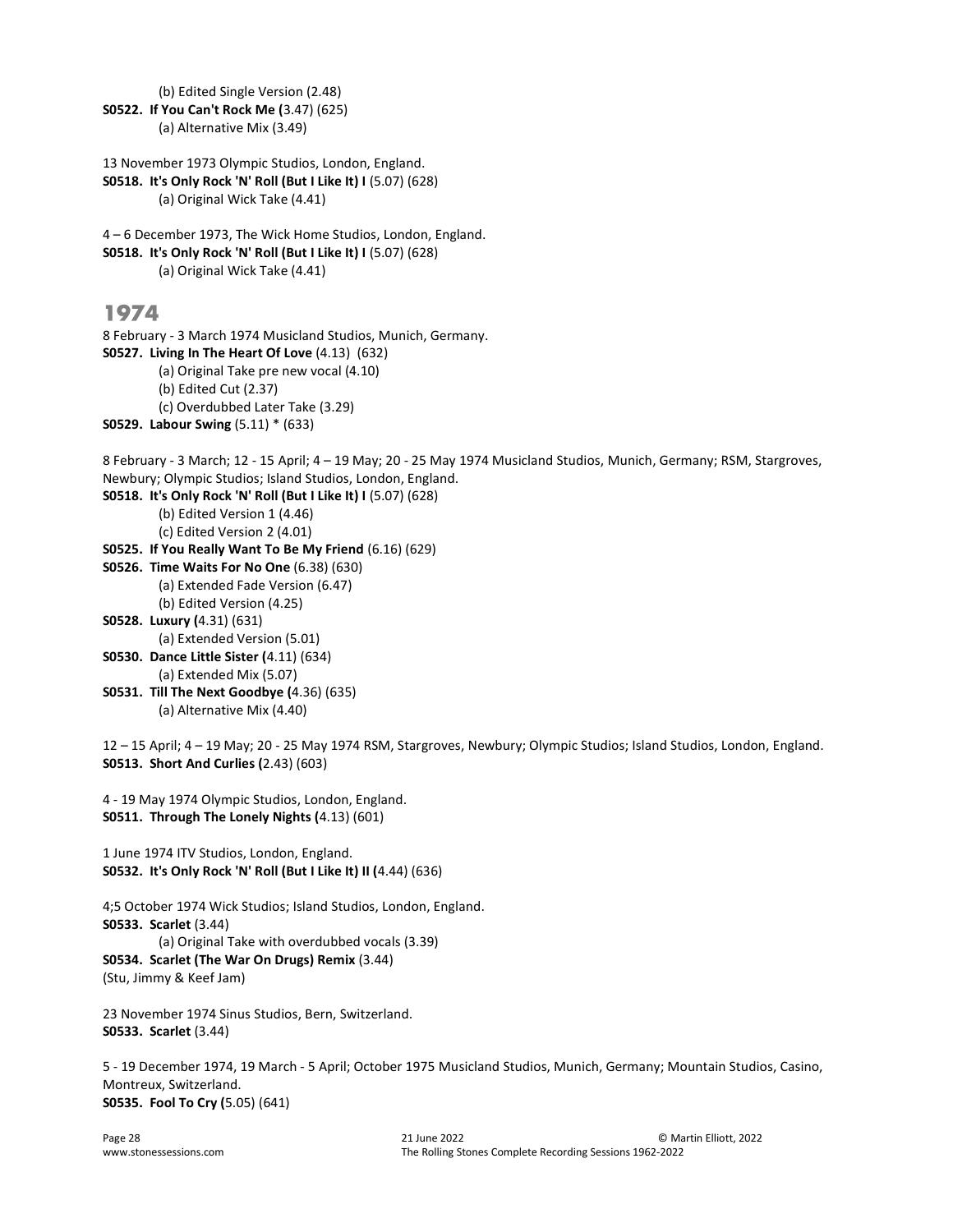```
 (a) Take 1 (6.04) 
 (b) Take 2 (5.43)
```
5 - 19 December 1974; 22 January - 9 February 1975 Musicland Studios, Munich, Germany; RSM, De Doelen, Rotterdam, Netherlands. S0536. Act Together (4.48) \* (637) (a) Edited Cut (4.16) S0537. I Got A Letter (4.26) \* (638) (a) Instrumental Take (4.23) S0538. Worried About You (5.16) (650) (a) Take 1 (7.42) S0539. Crazy Mama (4.34) (652) (a) Playback Cut Guitar Overdubs (3.49) (b) Early Take 1 (4.04) 5 - 19 December 1974 Musicland Studios, Munich, Germany. S0540. Something Good \* (639) S0541. Keith II Song \* S0542. You Nearly Stayed Too Long \* S0543. Charlie's Special \* S0544. Impression \* S0545. Musicland Jams \* S0546. Philippines Girl \*

15 December 1974; 22 January - 9 February; 19 March - 5 April; October 1975 Musicland Studios, Munich, Germany; RSM, De Doelen, Rotterdam, Netherlands; Musicland Studios, Munich, Germany; Mountain Studios, Casino, Montreux, Switzerland. S0548. Cherry Oh Baby (3.57) (642) (a) Take 1 (4.32)

### 1975

S0547. Rock Fire \*

```
22 January - 9 February 1975 RSM, De Doelen, Rotterdam, Netherlands.
S0509. Man Eating Woman (3.45) * (647) 
S0514. Waiting On A Friend (4.34) (604) 
          (a) On My Friend Take (4.20) 
S0549. U.S. Fresh * 
S0550. Heat Wave (5.00) * (643) 
S0551. Freeway Jam (3.18) * (644) 
S0552. Built That Way (4.43) * (644) 
          (a) Takes 1 - 5 (33.31) 
          (b) Jeff Beck Take (6.08) 
S0553. English Rose (3.07) * (645) 
          (a) Edited Cut (1.27) 
S0554. Shame, Shame, Shame (3.02) * (646) 
S0555. Slave (4.59) (649) 
          (a) Take 1 (7.14) 
          (b) Take 2 (9.43) 
          (c) Take 3 - Sax (8.20) 
          (d) Take 4 - Sax (11.13) 
          (e) Extended Version (6.32) 
S0556. Come On Sugar (5.31) * (651) 
          (a) Take 1 (6.19) 
S0557. I Love Ladies (4.31) * (653) 
          (a) Extended Guitar Take (6.11) 
S0558. Start Me Up (Early Version) (4.27) (656)
```
29 March; October 1975 RSM, De Doelen, Rotterdam, Netherlands; Musicland Studios, Munich, Germany; Mountain Studios,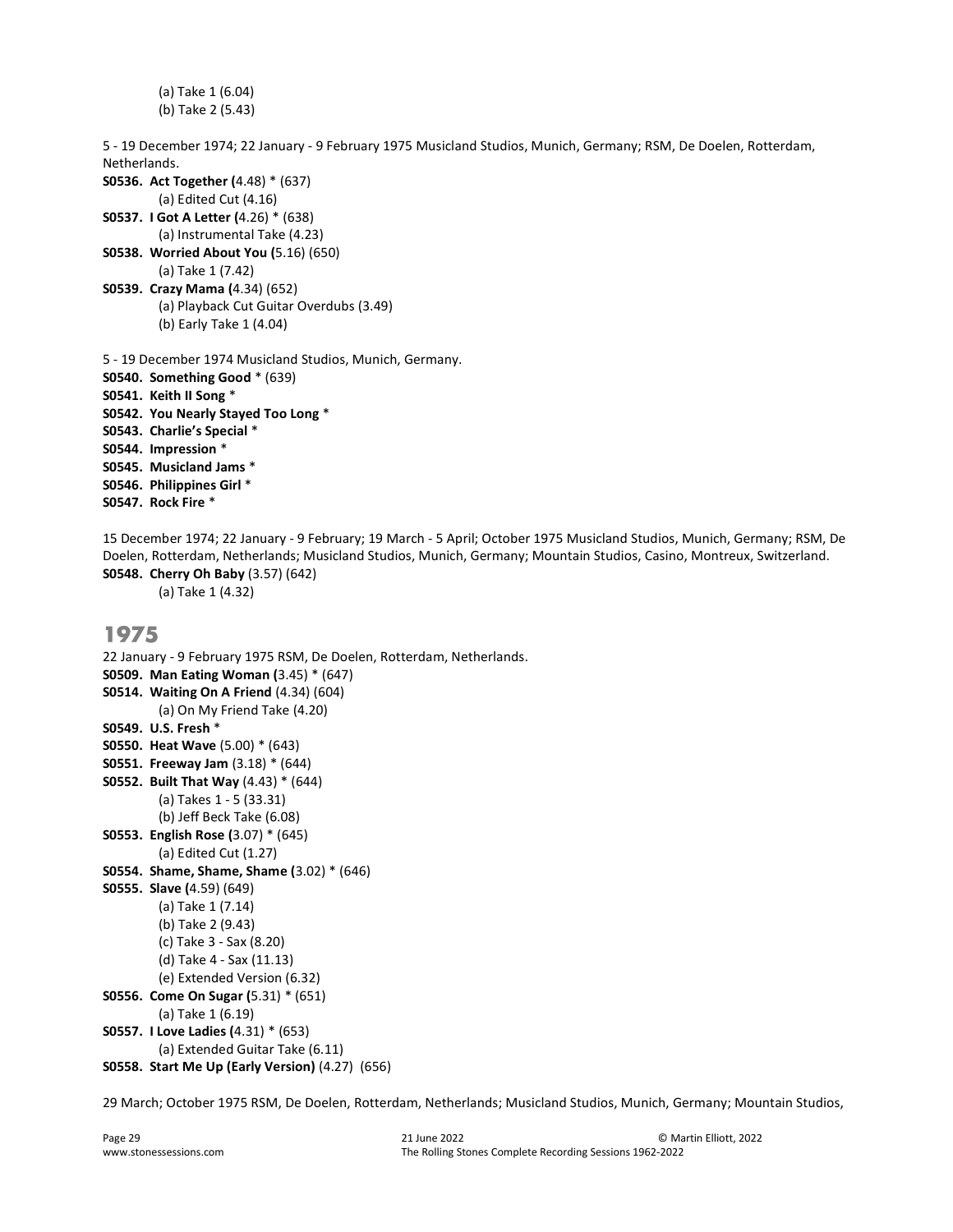```
Casino, Montreux, Switzerland.
S0539. Crazy Mama (4.34) (652) 
          (b) Early Take 1 (4.04) 
23 January – 8 February 1975 RSM, De Doelen, Rotterdam, Netherlands. 
S0559. Melody (5.49) (654) 
          (a) Early Take 1 (6.21) 
          (a) Early Take 2 (6.11) 
January – May 1975 Record Plant, New York, USA. 
S0406. I'm Going Down (2.52) (440) 
S0407. Jiving Sister Fanny (3.25) (441) 
          (a) Edited Version (2.45) 
19 March - 5 April 1975 Musicland Studios, Munich, Germany.
S0560. Find Yourself * 
S0561. Paint Your Body (Skank Your Pussy) * 
S0562. I'm Gonna Move * 
S0563. Cellophane Y-Fronts (5.07) * (648) 
          (a) Shorter Faded Take (2.26) 
S0564. Munich Reggae (5.29) * (655) 
          (a) Edited Cut (2.02) 
25 March; October 1975 Musicland Studios, Munich, Germany ; Mountain Studios, Casino, Montreux, Switzerland.
S0565. Hand Of Fate (4.27) (657) 
          (a) Take 1 (4.43) 
          (b) Take 2 (3.46) 
30 March; October 1975 Musicland Studios, Munich, Germany; Mountain Studios, Casino, Montreux, Switzerland.
S0566. Hot Stuff (5.21) (658) 
          (a) Take 1 (4.52) 
31 March; October 1975 Musicland Studios, Munich, Germany; Mountain Studios, Casino, Montreux, Switzerland.
S0567. Memory Motel (7.09) (659) 
          (a) Instrumental Take (7.08) 
2 April 1975 Musicland Studios, Munich, Germany.
S0568. Hey Negrita I (4.59) (660) 
          (a) Take 1 (11.24) 
25 - 28 June 1975 Electric Lady Studios, New York, USA.
S0569. Carnival To Rio (1.43) * (664) 
3 – 14 December 1975 Musicland Studios, Munich, West Germany. 
S0535. Fool To Cry (5.05) (641) 
S0539. Crazy Mama (4.34) (652) 
S0548. Cherry Oh Baby (3.57) (642) 
S0559. Melody (5.49) (654) 
S0565. Hand Of Fate (4.27) (657) 
S0566. Hot Stuff (5.21) (658) 
S0567. Memory Motel (7.09) (659) 
          (a) Edited Instrumental Take (4.14) 
S0568. Hey Negrita I (4.59) (660) 
          (b) Edited Take 1 (5.30) 
          (c) Edited Take 1 (4.38)
```

```
1976
```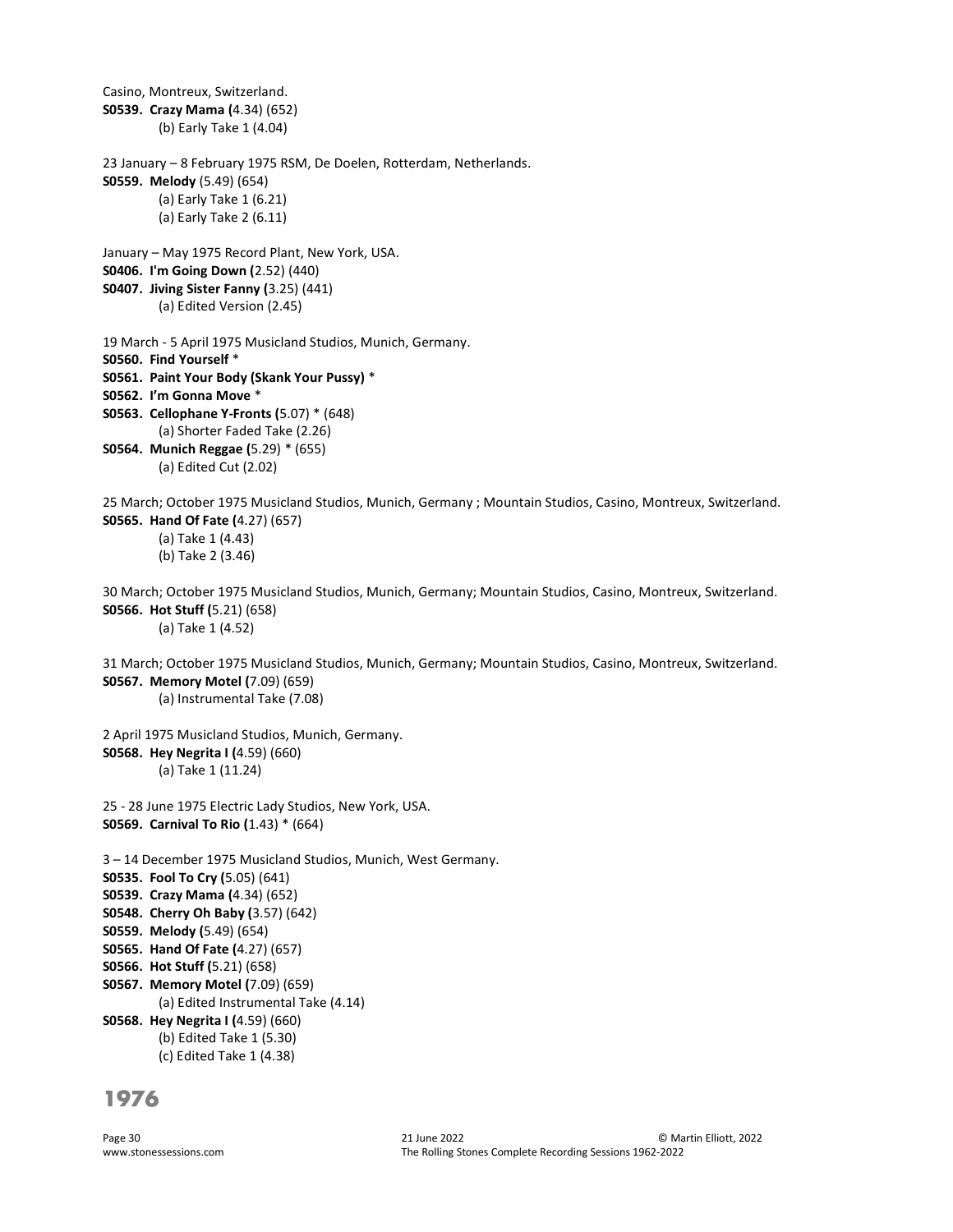19 January - 7 February 1976 Atlantic Studios, Sterling Sound, New York, USA. S0535. Fool To Cry (5.05) (641) (c) Edited Version (4.06) S0539. Crazy Mama (4.34) (652) (c) Edited Version (4.06) S0548. Cherry Oh Baby (3.57) (642) (b) 8 Track Version (3.00) S0559. Melody (5.49) (654) S0565. Hand Of Fate (4.27) (657) S0566. Hot Stuff (5.21) (658) (b) Special Edited Single Version (3.30) S0567. Memory Motel (7.09) (659) (a) Edited Instrumental Take (4.14) S0568. Hey Negrita I (4.59) (660) (b) Edited Take 1 (5.30) (c) Edited Take 1 (4.38) 1977 12/13 March 1977 Sounds Interchange, Toronto, Canada.

```
S0570. Sing Me Back Home (4.17) * (707) 
S0571. Apartment No. 9 (3.44) * (708) 
S0572. Worried Life Blues (2.15) * (709) 
S0573. Before They Make Me Run (3.25) (714) 
10 October - 29 November, 6 - 15 December 1977 EMI, Pathe Marconi Studios, Paris, France.
S0500. Brown Leaves (2.50) * (594) 
S0558. Start Me Up (Early Version) (4.27) (656) 
          (a) Never Stop Take (4.25) 
          (b) Shorter Cut (2.16) 
S0577. Munich Hilton (5.33) * (710) 
          (a) Take 1 (3.59) 
          (b) Take 2 (4.02) 
          (c) Longer Take 3 (10.35) 
          (d) Take 4 (6.57) 
S0585. Guess I Should Know (4.06) * (827) 
S0587. I'll Let You Know (6.58) * (806) 
S0597. Muck Spreading Dub (3.23) * (733) 
S0599. Bulldog (2.04) * (835) 
10 October - 29 November, 6 - 15 December 1977, 5 - 29 January, February - 15 March 1978 EMI, Pathe Marconi, Paris, 
France.
S0524. Black Limousine (3.33) (627) 
         (a) Early Take 1 - Long Intro (3.40)
          (b) Take 2 – Improvised Lyrics (3.17) 
          (c) Take 3 – Counted Intro (4.11) 
S0573. Before They Make Me Run (3.25) (714) 
S0574. Before They Make Me Run (Bob Clearmountain Stereo Remix) (3.14) (715) 
          (a) Take 1 (4.40) 
          (b) Take 2 (4.51) 
S0575. Everything Is Turning To Gold (4.06) (711) 
          (a) Take 1 (9.51) 
          (b) Extended Take 2 (4.28) 
S0576. Lies (3.11) (712) 
          (a) Early Take 1 (4.43) 
          (b) Early Take 2 (3.40) 
          (c) Counted Intro Take 3 (4.13) 
          (d) Near Complete Take 4 (3.55)
```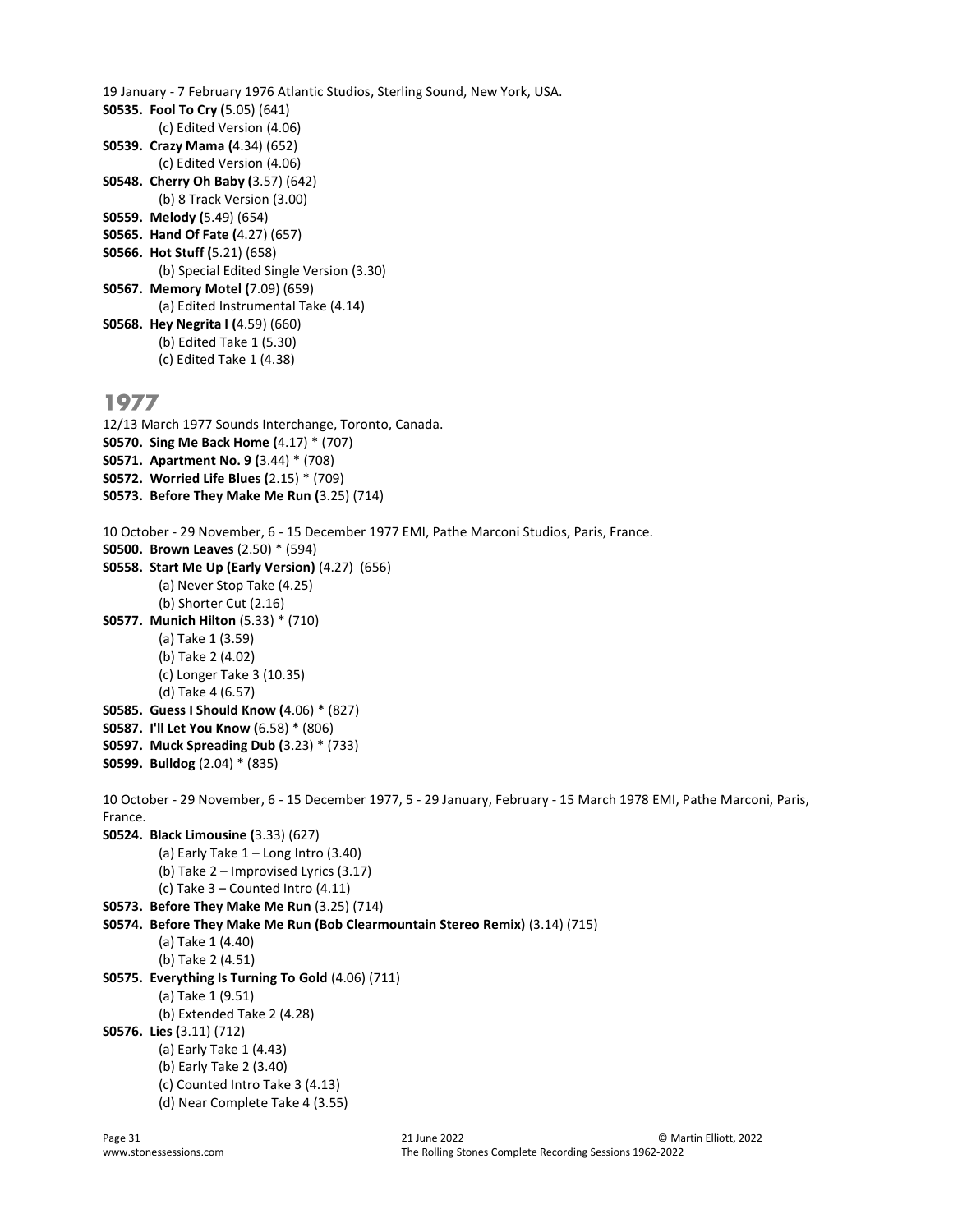```
 (e) Extended Cut (3.49) 
S0578. I Love You Too Much (3.10) (713) 
          (a) Take 1 (4.22) 
          (b) Take 2 (2.32) 
          (c) Instrumental Take 3 - Run And Take (3.24) 
          (d) Take 4 (4.08) 
          (e) Instrumental Take 5 (3.25) 
S0579. When The Whip Comes Down (4.20) (717) 
          (a) Take 1 (9.56) 
          (b) Extended Take 2 (6.19) 
          (c) Edited Extended Take 1 (7.22) 
S0580. Los Trios Guitaros (3.22) * (718) 
S0581. Respectable (3.07) (719) 
          (a) Take 1 (3.52) 
          (b) Take 2 (3.57) 
S0582. Far Away Eyes (4.23) (720) 
          (a) Extended Piano Intro Take (5.17) 
          (b) Straight Vocal Take (3.43) 
S0583. Shattered (3.46) (721) 
          (a) Early Instrumental Take (2.22) 
          (b) Longer Instrumental Take (3.01) 
          (b) Ghost Vocal (3.46) 
          (d) Short Version (8-track) (2.43) 
S0584. A Different Kind (6.01) * (722) 
S0586. Beast Of Burden (4.25) (723) 
          (a) Take 1 (5.34) 
          (b) Take 2 (4.05) 
          (c) Edit Version (3.29) 
          (d) 8 Track Version (5.20) 
          (e) Instrumental Dub Cut (5.49) 
S0588. Infection * (725) 
S0589. Every Time I Break Her Heart (7.08) *
S0590. Some Girls (4.36) (726) 
           (a) Take 1 – No Harp (5.12) 
          (b) Take 2 (6.29) 
S0594. Miss You (4.49) (730) 
          (a) Instrumental Extract Take (1.55) 
          (b) Take 1 (11.40) 
S0595. Everlasting Is My Love (5.00) * (731) 
          (a) Acoustic Take 1 (3.54) 
          (b) Take 2 (4.14) 
S0596. Just My Imagination (Running Away With Me) (4.38) (732) 
          (a) Early Fade In Take (6.21) 
          (b) No Organ Take (2.51) 
          (c) Alternative Take (Through My Window) (7.25) 
          (d) Extended Take (6.52) 
S0598. Tuesday Night * 
S0600. Rambling * 
S0601. Gone Dead Train * 
S0602. Woody Motown * 
S0603. Havana Moon * 
S0604. Distant Melody * 
S0605. Last Record Blues * 
S0606. All My Life * 
S0607. Are You Ready? * 
S0608. I Used To Be Down *
```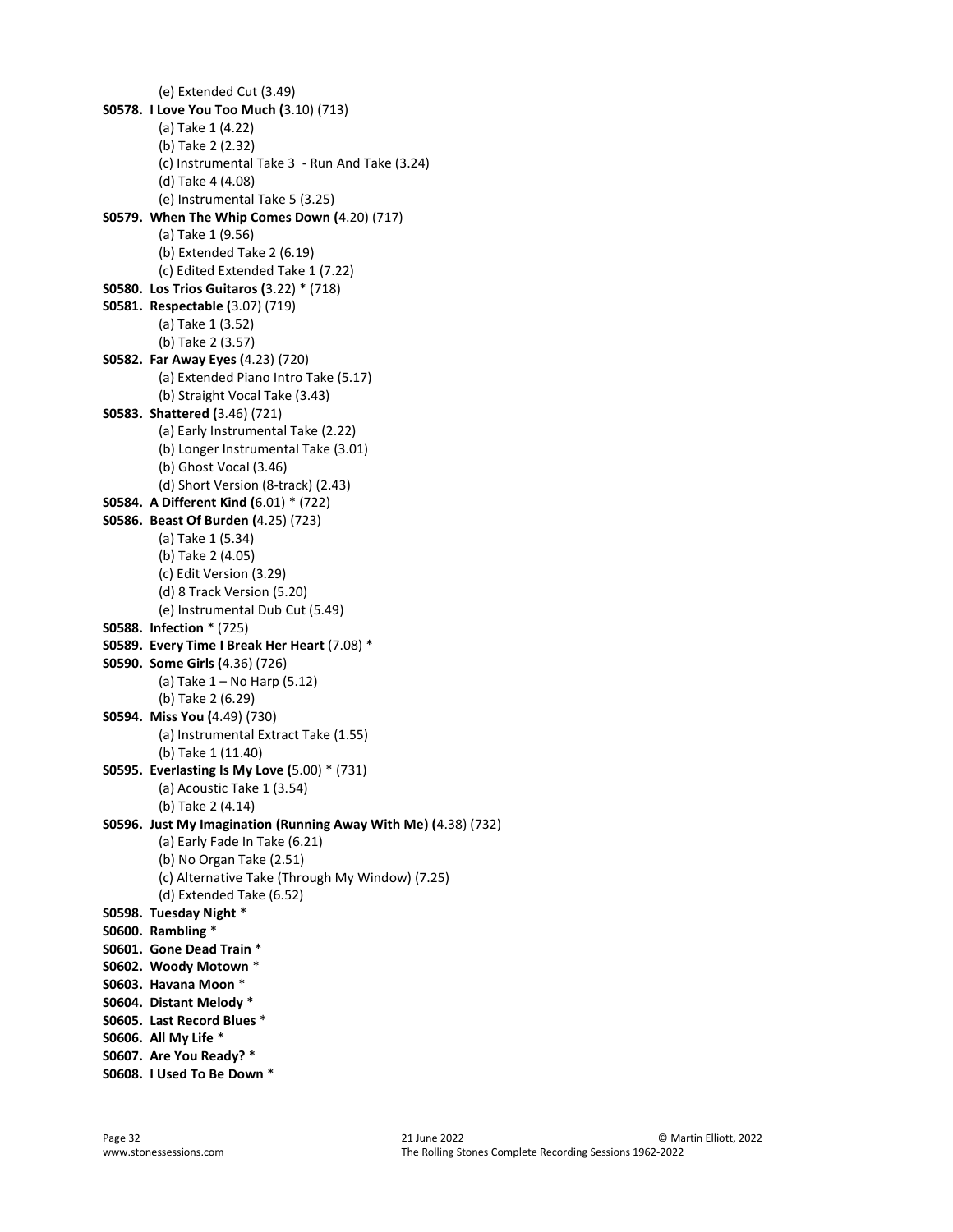```
S0609. So Young I (3.18) (771) 
          (a) Original Take (2.57) 
S0610. So Young II (2.55) (772) 
S0612. Blues Jam (SG) (4.22) * 
S0613. All About You (4.18) (832) 
S0614. Start Me Up (3.33) (736) 
          (a) No Backing Vocals (3.54) 
          (b) Nearer Final Version (3.54) 
S0615. Fiji Jim (4.00) (742) 
          (a) First Mix (4.01) 
           (b) Additional Guitar Mix (4.01) 
S0616. Hang Fire (2.20) (739) 
          (a) Take 1 - Lazy Bitch (6.22) 
          (b) Take 2 - Lazy Bitch (6.06) 
          (c) Instrumental Take (3.21) 
November 1977, 5 - 29 January, February - 15 March 1978 EMI, Pathe Marconi Studios, Paris, France.
S0617. Jah Is Wonderful * (734) 
          (a) Saturday Night Live Rehearsal (9.28) 
S0618. Claudine (3.42) (735) 
          (a) Take 1 (3.31) 
           (b) Acoustic Take 1 (3.33) 
          (c) Acoustic Take 2 (7.33) 
1978
5 - 29 January, February - 15 March 1978 EMI, Pathe Marconi Studios, Paris, France.
S0563. Cellophane Y-Fronts (5.07) * (648) 
S0619. Don't Be A Stranger (4.06) (737) 
          (a) Take 1 (5.20) 
          (b) Take 2 (4.18) 
S0620. Just Because I Told You (3.39) * (738) 
          (a) Edited Cut (2.41) 
S0621. Keep Up Blues (4.20) (740) 
          (a) 'Some People Tell Me' Take (4.54) 
S0622. Do You Think I Really Care? (4.22) (741) 
          (a) Take 1 (6.09) 
          (b) Edited Take 1 (3.02) 
          (c) Edited Take 1 (4.26)
```

```
S0623. The Way She Held Me Tight (4.28) * (743) 
S0624. Summer Romance (3.16) (744) 
          (a) Take 1 (4.42) 
          (b) Take 2 (5.37) 
          (c) Take 3 (5.11) 
S0625. Dancing Girls (4.08) * (745) 
          (a) Early Instrumental Take (6.18) 
S0626. Shame, Shame, Shame (4.13) (746) 
          (a) Original Paris Take (4.01) 
S0627. Petrol Blues (1.35) (748) 
          (a) Alternative Take (3.41) 
S0628. Part Of The Night (5.39) * (749) 
          (a) Take 1 (Golden Caddy) (1.58) 
          (b) Take 2 (Golden Caddy) (3.18) 
S0629. Broken Toe (1.55) * (750) 
S0630. Sheep Dip Blues (0.37) * (754) 
S0631. Armpit Blues (2.39) * (755)
```
S0632. After Hours (5.04) \* (756) S0633. It's All Wrong (3.37) \* (757)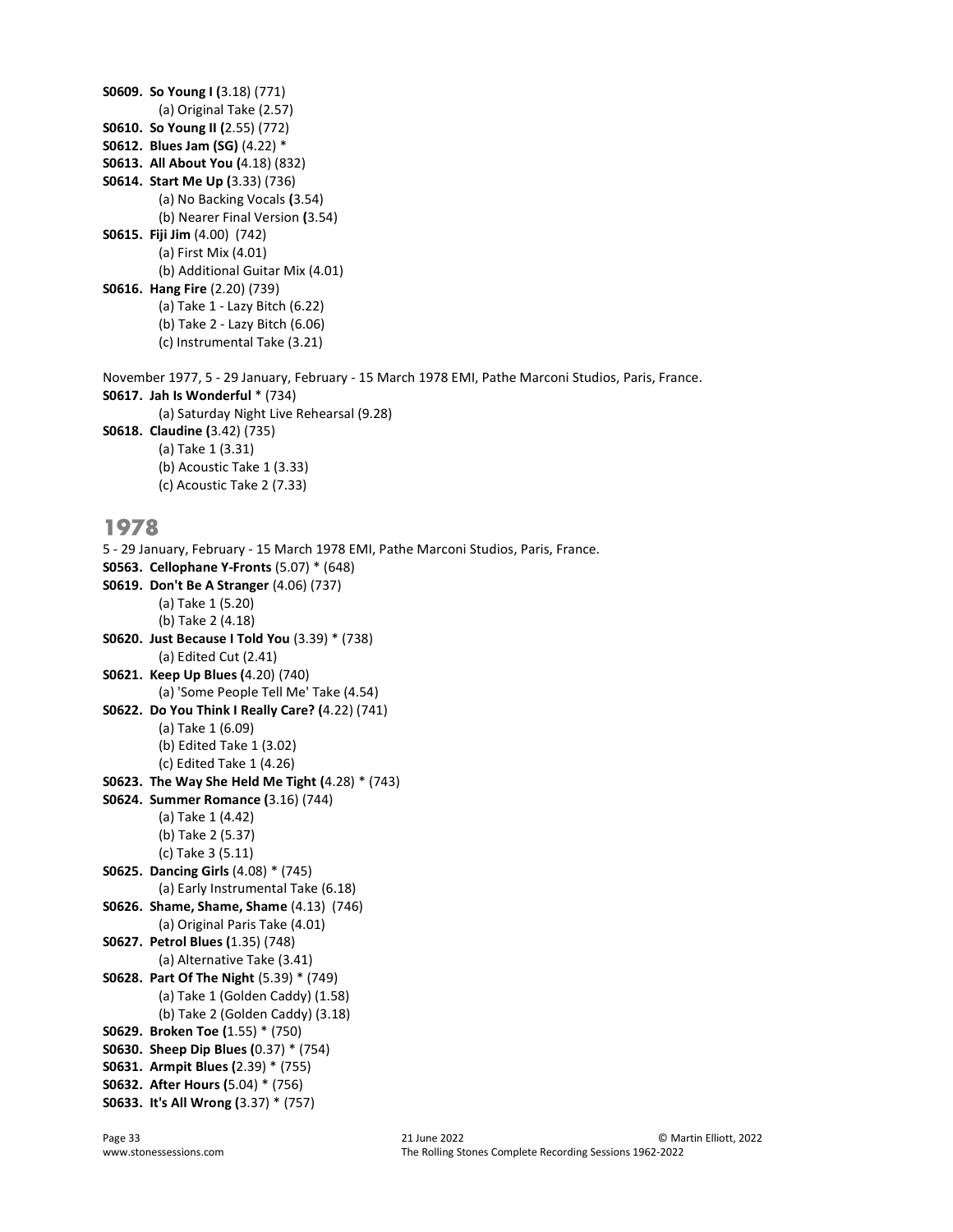```
S0634. No Spare Parts (4.30) (758) 
          (a) Take 1 (5.01) 
          (b) Take 2 (6.06) 
S0635. When You're Gone (3.51) (759) 
          (a) Instrumental Take (2.20) 
          (b) Alternative Vocal Take (3.58) 
S0636. Angeline * (760) 
S0637. Disco Musik (5.55) * (761) 
S0638. It Won't Be Long (2.38) * (762) 
          (a) Alternative Take (5.15) 
S0639. Never Made You Cry (4.32) * (763) 
          (a) Take 1 (4.34) 
          (a) Take 2 – Additional Keyboards (3.55) 
S0640. Light Up (4.44) * (764) 
S0641. Never Let Her Go (4.51) * (765) 
S0642. Not The Way To Go (3.42) * (766) 
          (a) Long Take I (9.39) 
S0643. Stay Where You Are (2.59) * (767) 
S0644. Up Against The Wall (6.24) * (768) 
S0645. Broken Head Blues (2.12) * (769) 
S0646. You Don't Have To Go (5.25) * (770) 
S0647. You Win Again (3.00) (774) 
          (a) Alternative Take (3.20) 
          (b) Alternative Vocal Mix (3.25) 
S0648. Where The Boys Go (3.29) (775) 
          (a) Early Take 1 (5.15) 
          (b) Take 2 (3.48) 
          (c) Take 3 (3.52) 
          (d) Intro Segment (0.35) 
          (e) Extended Video Version (4.02) 
S0649. What Gives You The Right? (6.36) * (798) 
          (a) RCA Take I (5.23) 
          (b) RCA Take II (5.16) 
March 1978 Power Station Studio, New York, USA. 
S0574. Before They Make Me Run (Bob Clearmountain Stereo Remix) (3.14) (715) 
          (a) Bob Clearmountain Mono Remix (3.14) 
S0591. Miss You (12 Inch Version) (8.26) (727) 
          (a) Remix Edit Version (7.33) 
S0592. Miss You (Edit) (3.34) (728) 
16 March – 15 April 1978 Atlantic Studios, Electric Lady, Sterling Sound, New York, USA. 
S0573. Before They Make Me Run (3.25) (714) 
S0576. Lies (3.11) (712) 
          (e) Extended Cut (3.49) 
S0579. When The Whip Comes Down (4.20) (717) 
S0581. Respectable (3.07) (719) 
S0582. Far Away Eyes (4.23) (720) 
          (c) Edited Version (3.43) 
          (d) Video Version (4.22) 
S0583. Shattered (3.46) (721) 
          (d) Short Version (8-track) (2.43) 
S0586. Beast Of Burden (4.25) (723) 
          (c) Edit Version (3.29) 
          (d) 8 Track Version (5.20) 
S0590. Some Girls (4.36) (726) 
S0594. Miss You (4.49) (730)
```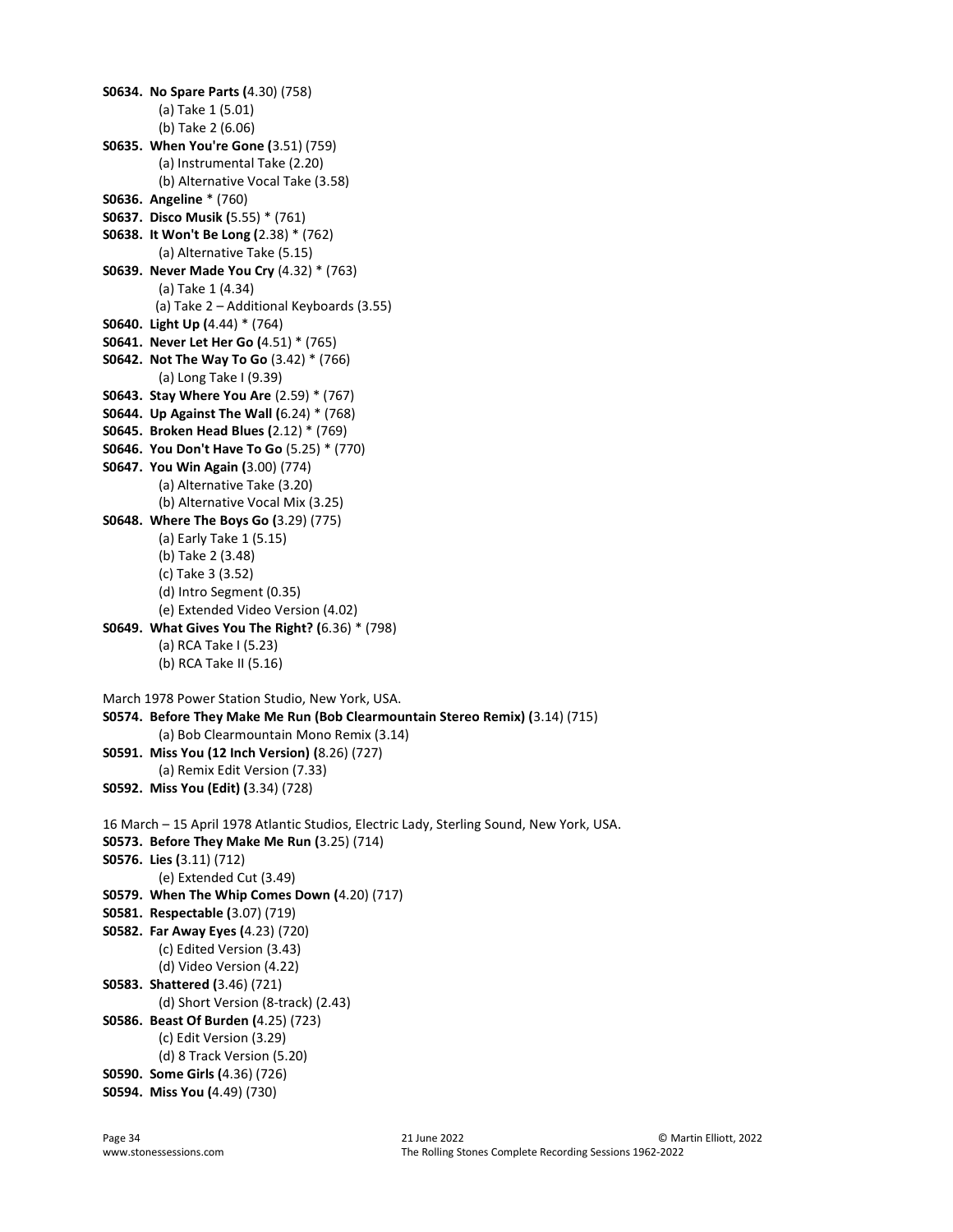(d) Video Version (3.55) S0596. Just My Imagination (Running Away With Me) (4.38) (732) 19 May - 9 June 1978 Bearsville Studio, Woodstock, New York, USA. S0650. Summertime Blues (1.49) \* (776) S0651. Cocksucker Blues II (6.49) \* (499 / 777) S0652. Down In The Hole (3.57) (845) (a) Early Instrumental (6.04) 22 August - 6 September 1978 Filmways/Heider Studios, Hollywood, USA. S0587. I'll Let You Know (6.58) \* (806) (a) Piano Intro Take (4.08) S0616. Hang Fire (2.20) (739) S0624. Summer Romance (3.16) (744) (e) RCA out-take (5.32) S0642. Not The Way To Go (3.42) \* (766) (b) Instrumental Take II (7.05) (c) Vocal Cut Of Take II (7.05) S0648. Where The Boys Go (3.29) (775) (a) Early Take 1 (5.15) (b) Take 2 (3.48) (c) Take 3 (3.52) (d) Intro Segment (0.35) (e) Extended Video Version (4.02) S0649. What Gives You The Right? (6.36) \* (798) (a) RCA Take I (5.23) (b) RCA Take II (5.16) S0653. What Am I Living For? (3.48) \* (799) (a) Organ Intro Take (3.38) S0654. Blues With A Feeling (3.12) \* (800) S0655. My First Plea (4.14) \* (801) (a) Take 1 (4.50) (b) Take 2 (5.16) (c) Take 3 (3.50) S0656. Barcelona \* S0657. Your Angel Steps Out Of Heaven (3.05) \* (802) S0658. One Night (2.50) \* (803) S0659. Back In The USA (2.05) \* (804) S0660. Tallahassee Lassie (2.37) (805) (a) Original Cut (2.37) S0661. The Harder They Come (3.47) (810) (a) Alternative Take (3.39) S0662. Jimmy Reed Blues Jam (6.50) \* (808) S0663. If Your Man Gets Lost \* (Come On Baby) 27 August 1978 Filmways/Heider Studios, Hollywood, USA. S0664. Serious Love (1.38) \* (809)

(c) 8 Track Version (5.43)

27 August 1978 Filmways/Heider Studios, Hollywood, USA. S0665. I Ain't Superstitious (4.21) \* (807)

27 August 1978 Filmways/Heider Studios, Hollywood, USA. S0666. Knee Trembler (5.35) \* (811)

5 October 1978 SNL, New York, USA.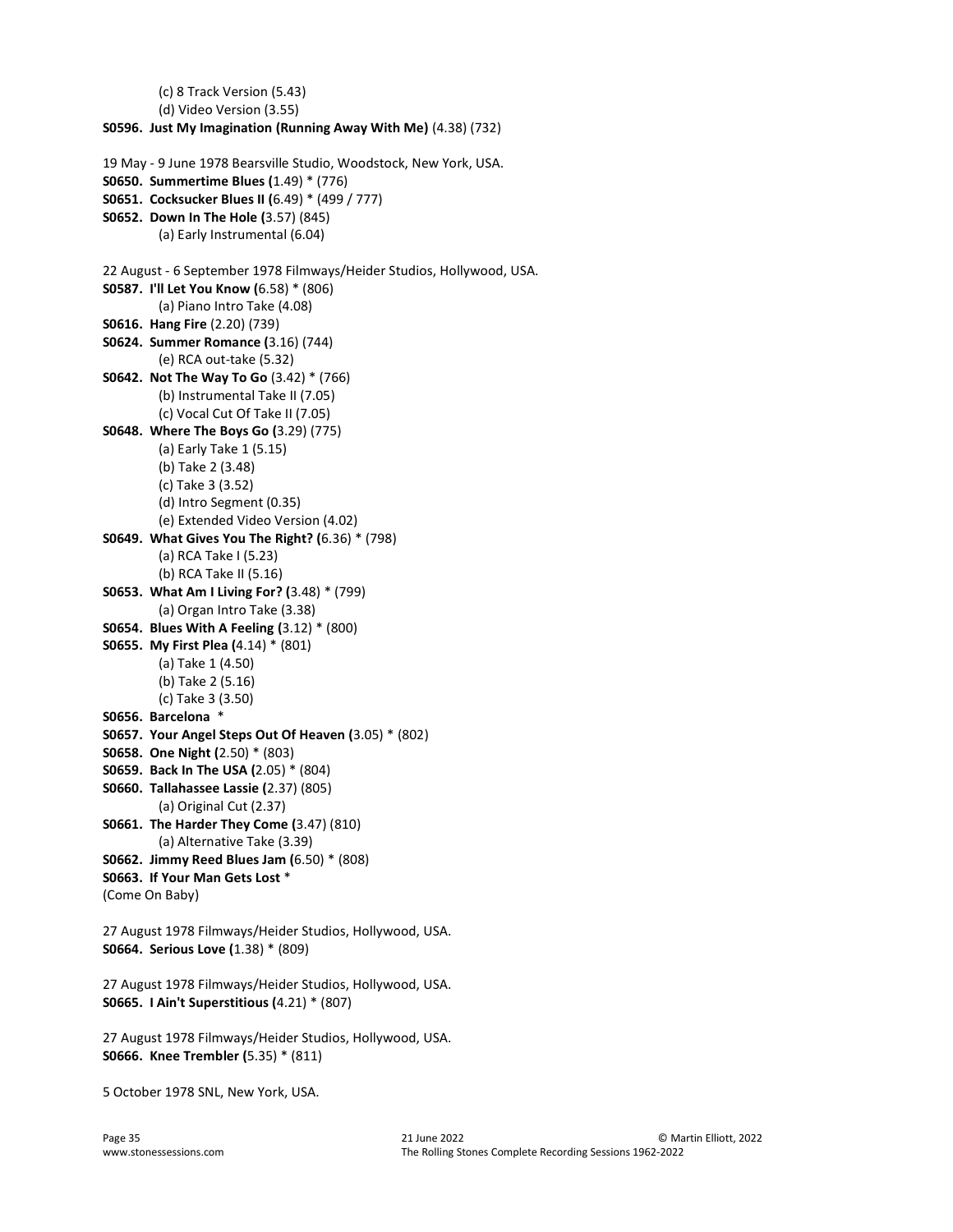```
S0617. Jah Is Wonderful * (734) 
          (a) Saturday Night Live Rehearsal (9.28) 
6 October 1978 NBC TV Studios, New York, USA.
S0667. Summer Romance (6.25) * (812) 
7 October 1978 NBC TV Studios, New York, USA.
S0668. Beast Of Burden (5.13) (813) 
S0669. Respectable (3.13) (814) 
S0670. Shattered (4.15) (815) 
7 October 1978 Atlantic Studios, New York, USA. 
S0661. The Harder They Come (3.47) (810) 
          (a) Alternative Take (3.39) 
17 October 1978 Cherokee Studios, Los Angeles, USA. 
S0661. The Harder They Come (3.47) (810) 
          (a) Alternative Take (3.39) 
1979
18 January - 12 February 1979 Compass Point Studios, Nassau, Bahamas, USA. 
S0577. Munich Hilton (5.33) * (710) 
          (e) Take with guide vocals (7.38) 
S0597. Muck Spreading Dub (3.23) * (733) 
S0594. All My Life * 
S0613. All About You (4.18) (832) 
S0614. Start Me Up (3.33) (736) 
          (a) No Backing Vocals (3.54) 
          (b) Nearer Final Version (3.54) 
S0625. Dancing Girls (4.08) * (745) 
S0638. It Won't Be Long (2.38) * (762) 
S0671. It's Cold Down There (3.37) * (816) 
          (a) Alternative Cut (1.36) 
S0672. I Think I'm Going Mad (4.20) (817) 
          (a) No Sax (6.49) 
          (b) Alternative Take (5.47) 
S0673. All My Life (4.37) * (747) 
S0674. We Had It All (2.54) (842) 
          (a) Take 1 (2.55) 
          (b) Take 2 (2.55) 
S0675. Sweet Home Chicago (4.49) * (818) 
S0676. Still In Love (4.26) * (819) 
          (a) Early Take 1 (1.45) 
S0677. Fun To Fight * (820) 
S0678. Lonely At The Top (4.40) * (821) 
S0679. Guitar Lesson (4.06) * (822) 
S0680. Never Too Into (5.04) * (823) 
S0681. Let's Go Steady Again (2.47) * (824) 
          (a) Alternative Mix - Less Guitar (2.51) 
S0682. Blues Jam (ER) (3.05) * (826) 
          (a) Alternative Take (1.40) 
S0683. You're So Beautiful * (829) 
S0684. Troubles A' Comin (4.16) (830) 
          (a) Break Away Take (4.18) 
          (b) Clear Vocal Take (4.45) 
S0685. She's So Cold (4.13) (831) 
          (a) Alternative Take (6.51)
```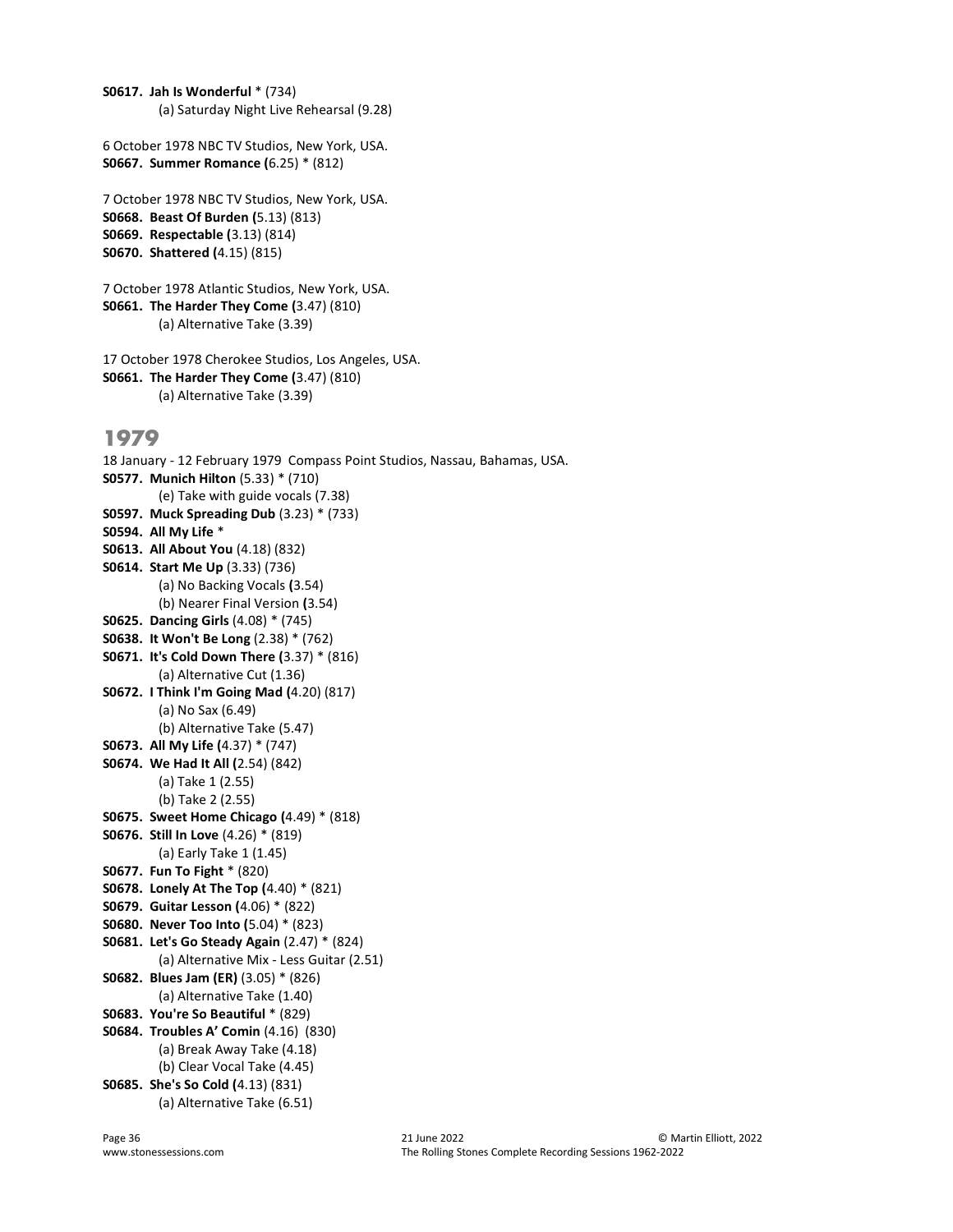```
S0686. Linda Lu (4.34) * (833) 
S0687. Running Away (x.xx) *
S0688. What's The Matter? (4.44) * (834) 
S0689. Little T&A (3.23) (836) 
          (a) Take 1 - Instrumental (3.43) 
          (b) Take 2 (4.13) 
S0690. Emotional Rescue (5.39) (843) 
          (d) Alternative Take (6.58) 
          (e) Short Mix (3.43) 
(The Tide Is High) 
(Sands Of Time) 
10 June - 25 August, EMI Pathe Marconi, Paris, France.
S0627. Petrol Blues (1.35) (748) 
          (a) Alternative Take (3.41) 
S0647. You Win Again (3.00) (774) 
          (a) Alternative Take (3.20) 
          (b) Alternative Vocal Mix (3.25) 
S0684. Troubles A' Comin (4.16) (830) 
          (b) Clear Vocal Take (4.45) 
10 June - 25 August, 12 September – 19 October 1979 EMI, Pathe Marconi, Paris, France.
S0524. Black Limousine (3.33) (627) 
          (d) Take 4 – Complete Lyrics (3.35) 
          (e) Take 5 – Guitar Solo Finish (4.04) 
S0538. Worried About You (5.16) (650) 
          (a) Take 1 (7.42) 
          (b) Different Vocal Cut (7.21) 
          (c) Art Collins Cut (6.46) 
S0585. Guess I Should Know (4.06) * (827) 
S0587. I'll Let You Know (6.58) * (806) 
S0613. All About You (4.18) (832) 
           (a) Different Lyrics (4.24) 
           (b) Alternative Take (4.28) 
S0614. Start Me Up (3.33) (736) 
          (a) No Backing Vocals (3.54) 
          (b) Nearer Final Version (3.54) 
S0616. Hang Fire (2.20) (739) 
          (d) Take 1 – Lacking Harmony (2.26) 
          (e) Take 2 - Falsetto (2.25) 
          (f) Take 3 – Without Piano (2.22) 
S0618. Claudine (3.42) (735) 
S0624. Summer Romance (3.16) (744) 
           (d) Take 4 (3.14) 
S0638. It Won't Be Long (2.38) * (762) 
S0648. Where The Boys Go (3.29) (775) 
          (a) Early Take 1 (5.15) 
          (b) Take 2 (3.48) 
          (c) Take 3 (3.52) 
          (d) Intro Segment (0.35) 
S0652. Down In The Hole (3.57) (845) 
          (a) Early Instrumental (6.04) 
          (a) Early Vocal Take (3.58) 
S0672. I Think I'm Going Mad (4.20) (817) 
          (a) No Sax (6.49) 
          (b) Alternative Take (5.47) 
S0674. We Had It All (2.54) (842)
```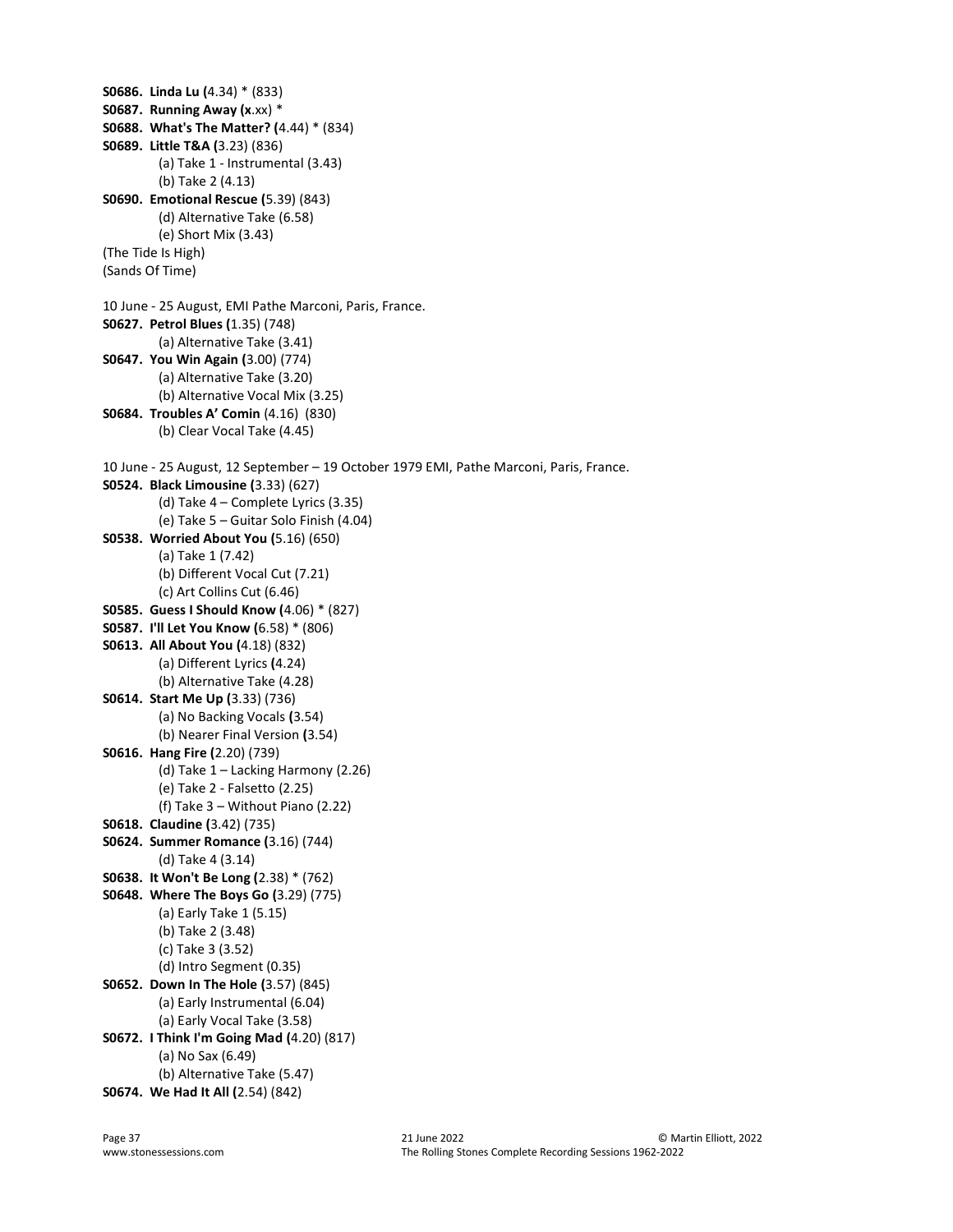```
 (a) Take 1 (2.55) 
          (b) Take 2 (2.55) 
S0685. She's So Cold (4.13) (831) 
          (a) Alternative Take (6.51) 
S0690. Emotional Rescue (5.39) (843) 
          (d) Alternative Take (6.58) 
          (e) Short Mix (3.43) 
S0693. Dance (4.23) (841) 
          (a) Take 1 (6.54) 
          (b) Take 2 (7.40) 
          (c) Take 3 (8.04) 
S0694. Jah Is Not Dead (10.47) * (825) 
S0695. Gangster's Moll (6.15) * (844) 
          (a) Edited Cut (2.20) 
S0696. Indian Girl (4.23) (846) 
          (a) Long Take (6.44) 
          (b) Short Take (3.45) 
          (c) Short Take – Less Horns (4.28) 
S0697. Send It To Me (3.43) (847) 
          (a) Long Take (6.15) 
S0698. Let Me Go (3.51) (848) 
          (a) Without Sax (3.52) 
S0699. It's A Lie (4.57) (751) 
          (a) Counted Intro Take (4.26) 
          (b) Longer Take (5.21) 
S0700. No Use In Crying (3.25) (849) 
          (a) Take 1 (3.35) 
          (b) Take 2 (4.28) 
          (c) Take 3 (4.26) 
          (d) Take 4 Lacking Piano (4.28) 
          (e) Edited Mix Lacking Piano (3.26) 
S0701. Heaven (4.22) (850) 
          (a) Take 1 (5.17) 
          (b) Take 2 (5.24) 
S0702. Covered In Bruises (4.53) * (724) 
S0703. Neighbours (3.33) (851) 
          (a) Early Take 1 (3.30) 
S0704. Emotional Jam #1 (4.36) * 
S0705. Emotional Jam #2 (8.13) *
S0706. Emotional Jam #3 (8.26) *
November - December 1979, January 1980 Electric Lady Studios, New York, USA.
S0613. All About You (4.18) (832) 
S0624. Summer Romance (3.16) (744) 
S0648. Where The Boys Go (3.29) (775) 
           (e) Extended Video Version (4.02) 
S0652. Down In The Hole (3.57) (845) 
S0685. She's So Cold (4.13) (831) 
          (b) Cleaned Up Version (4.06) 
S0690. Emotional Rescue (5.39) (843) 
          (a) Short Promo Version (4.18) 
          (b) Edit Version (3.42) 
          (c) Alternate Edit Version - (3.39) 
S0691. Dance (Instrumental) (4.37) (839) 
S0692. If I Was A Dancer (Dance Part Two) (5.50) (840) 
S0693. Dance (4.23) (841) 
S0696. Indian Girl (4.23) (846)
```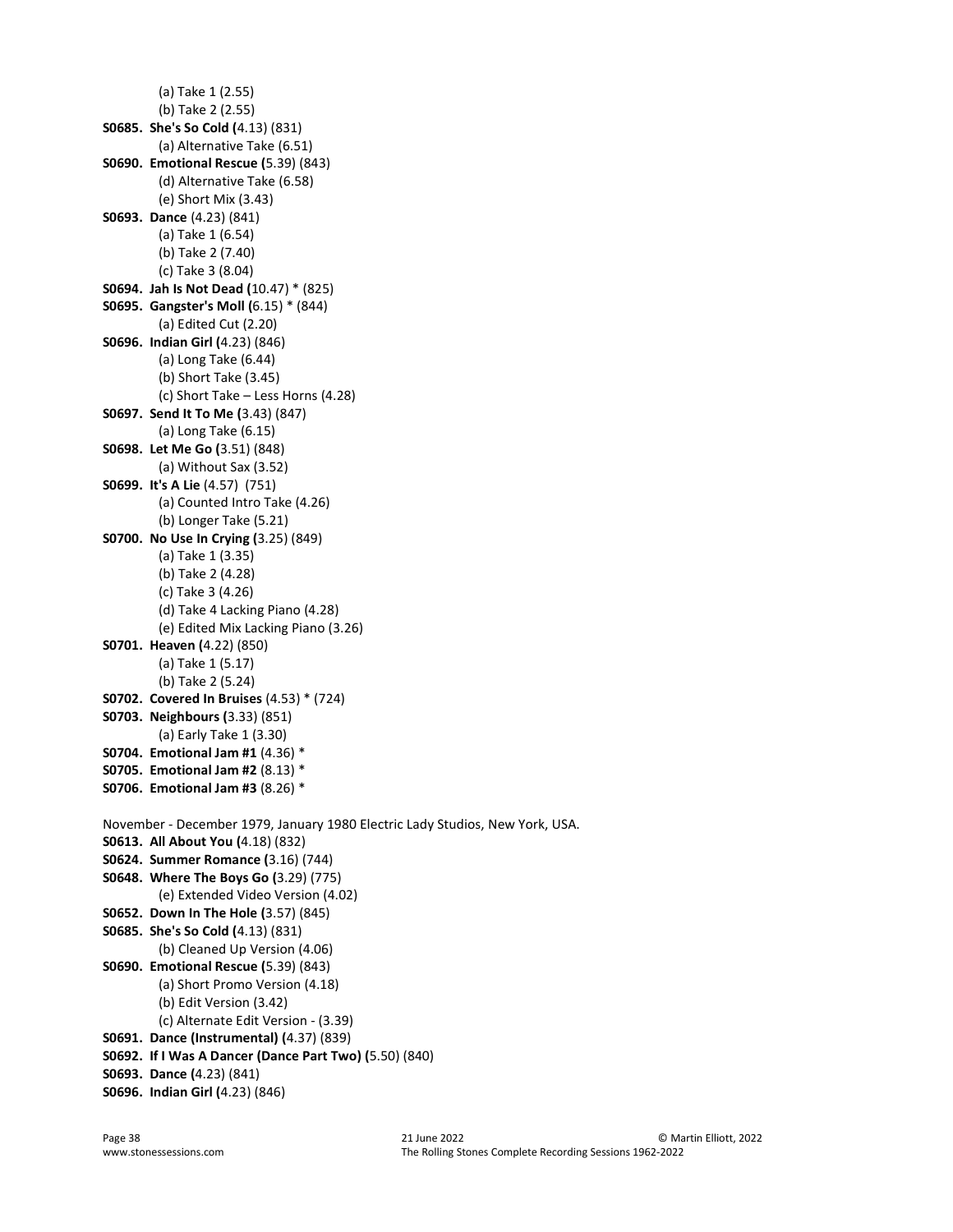S0697. Send It To Me (3.43) (847) S0698. Let Me Go (3.51) (848)

# 1980

```
August 1980 Island Studios, London, England. 
S0512. Tops (3.48) (602) 
S0524. Black Limousine (3.33) (627) 
          (d) Take 4 – Complete Lyrics (3.35) 
          (e) Take 5 – Guitar Solo Finish (4.04) 
S0538. Worried About You (5.16) (650) 
          (a) Take 1 (7.42) 
          (b) Different Vocal Cut (7.21) 
          (c) Art Collins Cut (6.46) 
S0555. Slave (4.59) (649) 
          (a) Take 1 (7.14) 
          (b) Take 2 (9.43) 
          (c) Take 3 - Sax (8.20) 
          (d) Take 4 - Sax (11.13) 
          (e) Extended Version (6.32) 
S0700. No Use In Crying (3.25) (849) 
S0701. Heaven (4.22) (850) 
          (a) Take 1 (5.17) 
          (b) Take 2 (5.24) 
S0703. Neighbours (3.33) (851) 
           (b) Take 2 – no sax (3.24) 
         (c) Take 3 - with sax (3.26)11 October - 12 November, 25 November - December 1980 RS Mobile, Bercy, Paris, France
S0512. Tops (3.48) (602) 
S0514. Waiting On A Friend (4.34) (604) 
          (b) Take 2 - Early Sax (4.19) 
          (c) Edit Early Sax (3.34) 
          (d) Complete - No Sax (4.34) 
          (e) Longer Mix Without Sax (4.52) 
          (f) Longer With Sax and Added Percussion (4.47) 
S0555. Slave (4.59) (649) 
          (a) Take 1 (7.14) 
          (b) Take 2 (9.43) 
          (c) Take 3 - Sax (8.20) 
          (d) Take 4 - Sax (11.13) 
          (e) Extended Version (6.32) 
S0614. Start Me Up (3.33) (736) 
S0700. No Use In Crying (3.25) (849) 
          (f) Added Instrumentation Mix (4.21) 
S0701. Heaven (4.22) (850) 
          (a) Take 1 (5.17) 
          (b) Take 2 (5.24) 
S0703. Neighbours (3.33) (851) 
           (b) Take 2 – no sax (3.24) 
         (c) Take 3 - with sax (3.26)25 November - December 1980 RS Mobile, Bercy, Paris, France.
S0526. Time Waits For No One (6.38) (630) 
           (b) Edited Version (4.25) 
S0527. Living In The Heart Of Love (4.13) (632) 
          (a) Original Take pre new vocal (4.10)
```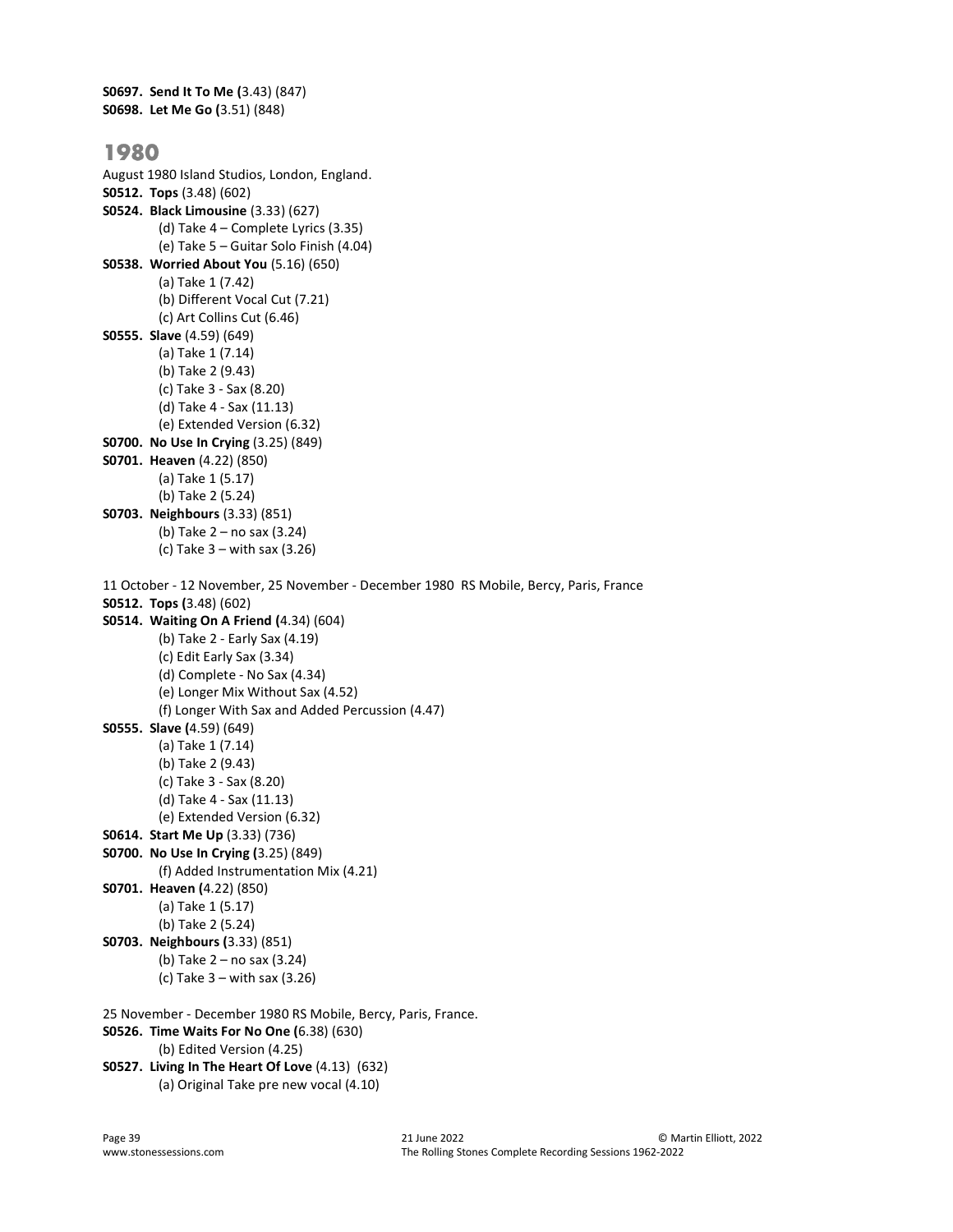```
 (b) Edited Cut (2.37) 
          (c) Overdubbed Later Take (3.29) 
S0535. Fool To Cry (5.05) (641) 
          (c) Edited Version (4.06) 
S0552. Built That Way (4.43) * (644) 
          (b) Jeff Beck Take (6.08) 
S0692. If I Was A Dancer (Dance Part Two) (5.50) (840)
```
#### 1981

20 March 1981 Atlantic Studios, New York, USA. S0699. It's A Lie (4.57) (751) (a) Counted Intro Take (4.26) (b) Longer Take (5.21) (c) Edited Master (4.22) April - June 1981 Atlantic Studios, New York, USA. S0556. Come On Sugar (5.31) \* (651) S0564. Munich Reggae (5.29) \* (655) (a) Edited Cut (2.02) May – June 1981 Power Station, Sterling Sound, New York, USA. S0512. Tops (3.48) (602) S0514. Waiting On A Friend (4.34) (604) (d) Complete - No Sax (4.34) (e) Longer Mix Without Sax (4.52) (f) Longer With Sax and Added Percussion (4.47) (g) Edited Version (3.35) S0524. Black Limousine (3.33) (627) S0538. Worried About You (5.16) (650) S0555. Slave (4.59) (649) S0614. Start Me Up (3.33) (736) S0616. Hang Fire (2.20) (739) (g) Gary Lyons Mix (2.26) S0689. Little T&A (3.23) (836)

S0700. No Use In Crying (3.25) (849)

S0701. Heaven (4.22) (850)

S0703. Neighbours (3.33) (851)

25 – 28 May 1981 Long View Farm, Brookfield, Massachusetts, USA. S0707. The Nearness Of You (3.52) \* (852)

# 1982

```
15 October – 7 November 1982 Unknown studio, Paris, France. 
S0708. Wanna Hold You (3.52) (915) 
          (a) Pre-Production Take 1 (3.58) 
          (a) Pre-Production Take 2 (3.19) 
S0709. High School Girl (6.04) *
S0710. Gotta Know You (6.08) *
          (a) Early Take (7.47) 
S0711. Can't Find Love (7.08) (916) * 
          (a) Early Take (9.28) 
          (b) Take 2 (6.11) 
          (c) Brief Cut (0.32) 
          (d) Bridge Extract (1.07) 
S0712. She Was Hot (4.42) (923) 
          (a) Early Pre-Production Country Take (5.51)
```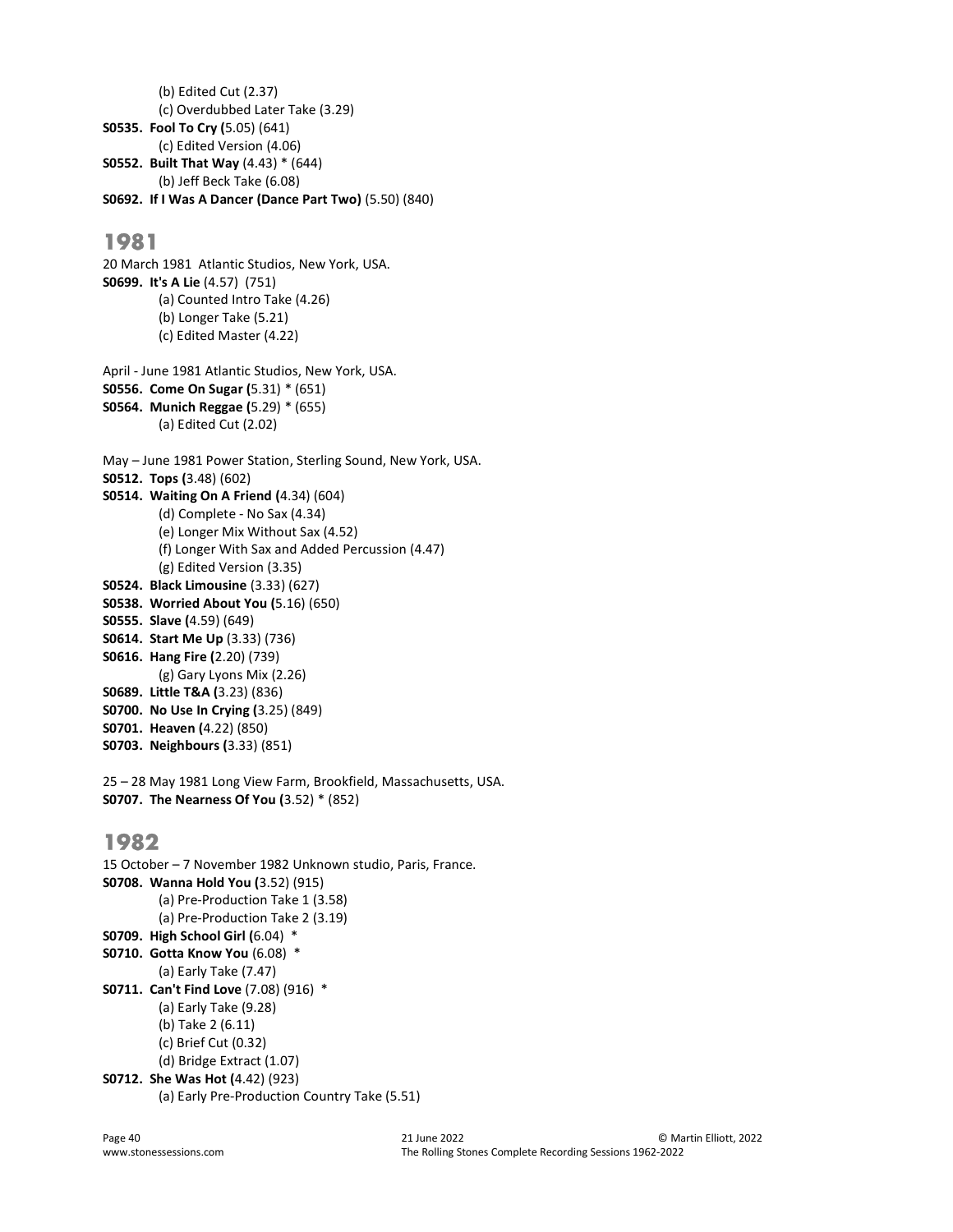```
S0713. Cookin' Up (4.15) * (926) 
          (a) Early Takes - What I Am Sayin' Is True (11.04) 
          (b) Slow Take (6.41) 
          (c) Fast Take (5.40) 
11 November - 16 December 1982 EMI, Pathe Marconi Studios, Paris, France. 
S0563. Cellophane Y-Fronts (5.07) * (648) 
S0577. Munich Hilton (5.33) * (710) 
S0578. I Love You Too Much (3.10) (713) 
          (a) Take 1 (4.22) 
          (b) Take 2 (2.32) 
          (c) Instrumental Take 3 - Run And Take (3.24) 
          (d) Take 4 (4.08) 
          (e) Instrumental Take 5 (3.25) 
S0628. Part Of The Night (5.39) * (749) 
          (c) Take 3 (Golden Caddy) (9.08) 
          (d) Take 4 (Golden Caddy) (9.14) 
          (e) With Broken Lyrics – Part Of The Night (4.09) 
S0676. Still In Love (4.26) * (819) 
          (b) Take 2 (2.05) 
          (c) Take 3 – Dance Mr. K (2.13) 
          (d) Take 4 - Long with ghost vocals (7.29) 
          (e) (5.28) 
S0710. Gotta Know You (4.51) 
S0711. Can't Find Love (7.08) (916) 
          (a) Early Take (9.28) 
          (b) KR BV Take (6.11) 
          (c) Brief Cut (0.32) 
          (d) Bridge Extract (1.07) 
S0714. Keep It Cool (5.26) (917) 
          (a) Short Take (9.40) 
          (a) Extended Take (20.43) 
S0715. I've Got Dreams To Remember (7.45) * 
S0716. Slide On (5.49) * (919) 
          (a) Short Take (4.15) 
S0718. I'm A Little Mixed Up (7.03) * (921) 
          (a) Instrumental Take (8.11) 
          (b) Cut Instrumental Take (2.38) 
S0719. Jazz Pt. 1 & Pt. 2 (x.xx) * 
S0720. 12 Bar Bill (x.xx) * 
S0722. In Your Hand (4.42) * 
S0723. Don't Mess With Cupid (2.14)
S0724. Christine (2.22) * (918) 
S0725. Stop That (2.49) * (924) 
          (a) Take 1 (Chainsaw Rocker) (4.26) 
          (b) Take 2 (5.10) 
          (c) Take 3 (4.07) 
S0727. Looking For Trouble (3.03) * (927) 
S0729. Cook Cook Blues (4.11) (929) 
           (a) Original Long Cut (5.25) 
S0731. What Am I Gonna Do With Your Love? (5.31) * (957) 
           (a) Early take known as Something I Want (8.41) 
S0732. Tried To Talk Her Into It (4.44) * (931) 
          (a) Less Guitar (3.43)
```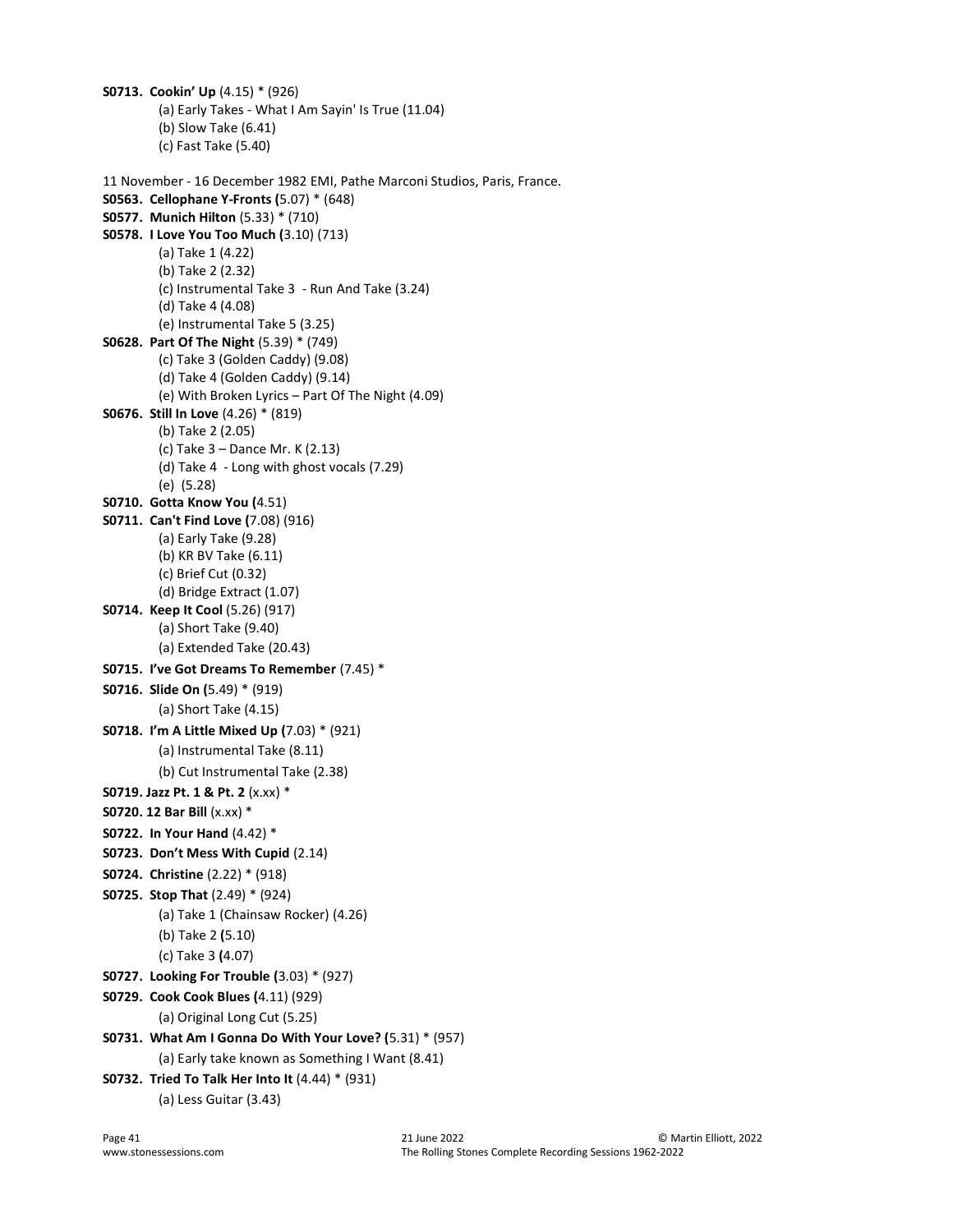```
S0733. Crazy Arms (1.30) * (932) 
S0734. Hideaway (5.24) * (933) 
S0735. Eliza (4.41) * (934) 
          (a) Early Take (3.36) 
          (a) Take – Less Guitar (4.09) 
S0736. Forty (4.35) * 
S0737. Pull Over (5.00) * (936) 
S0738. Show Me A Woman (10.13) * (937) 
S0739. Identification (6.41) * (938) 
S0740. Pink Pick (2.48) * (939) 
S0741. Christmas Issue * (940) 
S0742. Chris' Song (2.52) *
S0743. The Dog (4.39) *
S0744. Lizard's Neck * (941) 
S0745. The Golden Mile (8.50) * 
S0746. Heartbeat (3.15) * (942) 
          (a) Instrumental Take 1 (1.53) 
          (b) Instrumental Take 2 (1.16) 
S0747. Melobar (6.21) * (943) 
S0748. Blues Instrumental I (5.56) * 
S0749. Blues Instrumental II (4.25) * 
S0750. The Stumble / Hideaway (5.25) *
 (Leg Warmer) 
 (Stiff) 
 (Discovery Bay) 
 (I'm So Weak) 
(Mick's Idea) 
(Keith's Idea) 
(Ronnie's Idea) 
11 November - 16 December 1982; April 1983 EMI Pathe Marconi Studios, Paris, France; Compass Point, Nassau, Bahamas. 
S0521. Drift Away (4.06) (624) 
          (a) Original Mix (3.52) 
          (b) Acetate Mix (4.10) 
S0609. So Young I (3.18) (771) 
S0610. So Young II (2.55) (772) 
S0611. So Young III (3.18) (773) 
S0615. Fiji Jim (4.00) (742) 
          (a) First Mix (4.01) 
          (b) Additional Guitar Mix (4.01) 
          (c) Clear Vocal Mix (3.43) 
S0626. Shame, Shame, Shame (4.13) (746) 
S0671. You Left Me * (828) 
S0710. Gotta Know You (4.51) *
          (a) Early Take (2.54) 
S0737. Pull Over (5.00) * (936) 
S0738. The Dog (4.39) *
```
11 November - 16 December 1982, 31 January - 9 February, 15 February - March; April; 23 April - July 1983 EMI Pathe Marconi Studios, Paris, France; Compass Point, Nassau, Bahamas; The Hit Factory, New York, USA.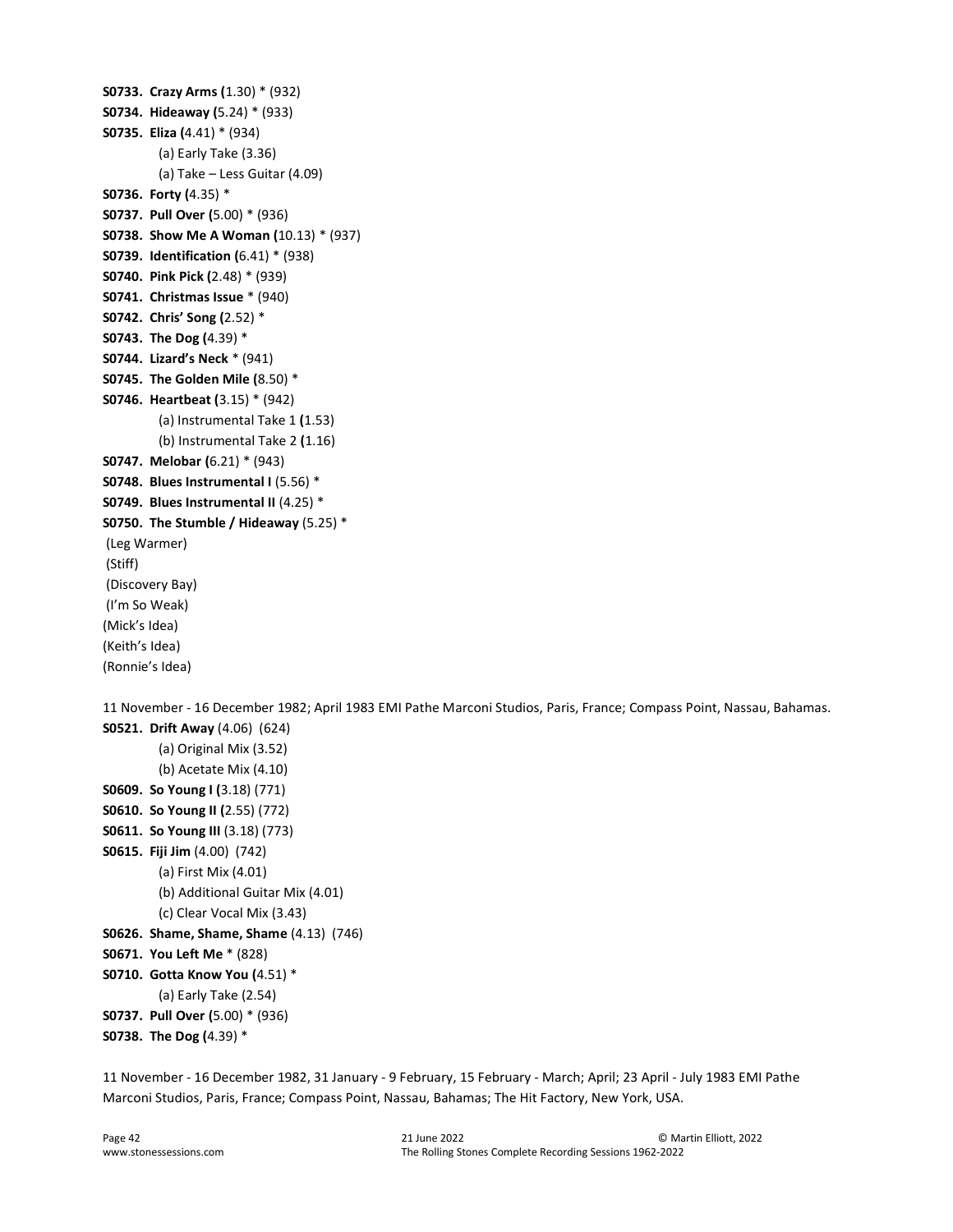```
S0708. Wanna Hold You (3.52) (915) 
          (c) Take 1 (6.28) 
          (d) Take 2 (3.22) 
          (e) Take 3 (6.57) 
          (f) Edited Version (3.15) 
S0712. She Was Hot (4.42) (923) 
          (b) Early Country Take (6.44) 
          (c) Long Take (9.27) 
          (d) Single Promo Version (3.59) 
          (e) Video Version (4.58) 
          (f) Video Version Edited (4.50) 
          (g) Extended DJ Promo Version (6.54) 
          (h) Extended DJ Promo less double-tracked vocals (6.58) 
S0717. Pretty Beat Up (4.05) (920) 
          (a) Instrumental Take 1 (6.08) 
          (b) Instrumental Take 2 (4.28) 
S0721. All The Way Down (3.14) (922) 
          (a) Cut Intro (0.27) 
          (b) Early Take (3.43) 
          (c) Early Take – Key Changes (6.08) 
          (d) Near Complete Take (4.31) 
S0726. Tie You Up (The Pain Of Love) (4.16) (925) 
          (a) Early Take (10.48) 
          (b) More complete lyrics (10.30) 
          (c) Higher pitch backing vocals (4.39) 
S0728. Too Tough (3.51) (928) 
          (a) Early Take (5.24) 
          (b) Alternate Extended Mix (4.18) 
S0730. It Must Be Hell (5.04) (930) 
          (a) Early Take (5.45) 
S0751. Dog Shit (6.09) * 
          (a) Instrumental Take (7.38) 
S0752. Too Much Blood (Dub Version) (8.00) (944) 
          (a) Alternative Dub Mix Version (12.03) 
          (b) Edited Dub Mix Version (4.02) 
S0753. Too Much Blood (Dance Version) (12.33) (945) 
          (a) Dance With Meanwhile Intro (15.05) 
S0754. Too Much Blood (Main Vocal) (8.47) 
          (a) Alternative Vocal Version (8.04) 
          (b) Unused In-house Cassette - 1 (1.19) 
          (c) Unused In-house Cassette - 2 (10.21) 
          (d) Unused In-house Cassette - 3 (4.26) 
          (e) Unused In-house Cassette - 4 (9.45) 
          (f) Unused In-house Cassette - 5 (1.14) 
          (g) Unused In-house Cassette - 6 (5.40) 
          (h) Unused In-house Cassette - 7 (6.21) 
          (i) Unused In-house Cassette - 8 (8.45) 
          (j) Unused In-house Cassette - 9 (6.00) 
          (k) Unused In-house Cassette - 10 (7.19) 
          (l) Unused In-house Cassette - 11 (7.40)
```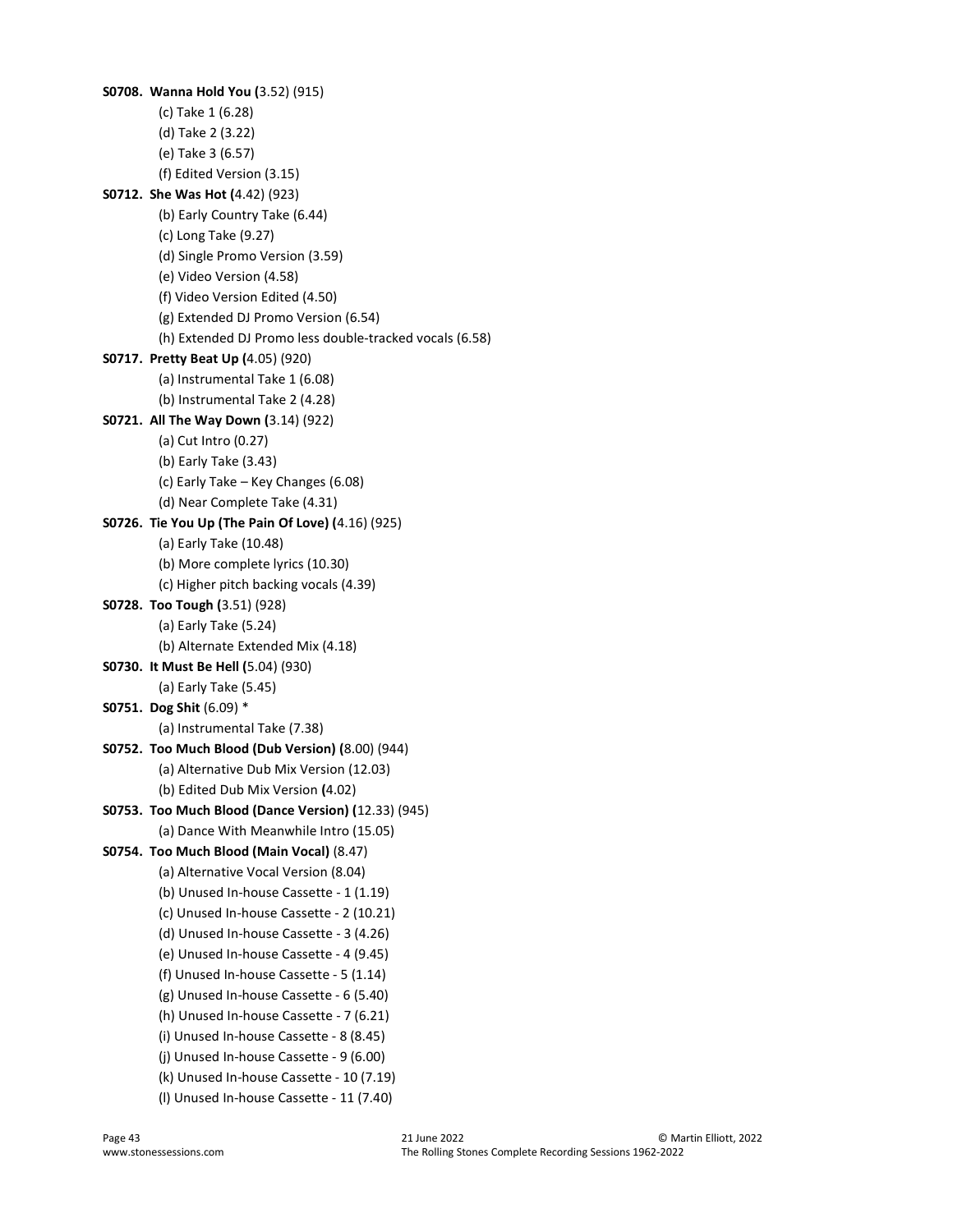```
 (m) Unused In-house Cassette - 12 (10.34)
```
(n) Unused In-house Cassette - 13 (7.51)

- (o) Unused In-house Cassette 14 (10.28)
- (p) Unused In-house Cassette 15 (10.42)

```
S0755. Too Much Blood (6.25) (946)
```
- (a) Early Take Without Horns (10.26)
- (b) Take With Horns (6.26)
- (c) Extract Take (2.51)
- (d) Video Version Full (6.58)
- (e) Video Version Short (6.06)

11 November - 16 December 1982; June - July 1983 EMI, Pathe Marconi Studios, Paris, France; The Hit Factory, New York, USA.

S0672. I Think I'm Going Mad (4.20) (817)

(d) Alternative KR Vocal (14.57)

# 1983

31 January - 9 February, 15 February - March 1983 EMI Pathe Marconi Studios, Paris, France S0756. Daddy's Stripes (x.xx) \*

31 January - 9 February, 15 February - March; April; 23 April - July 1983 EMI Pathe Marconi Studios, Paris, France; Compass Point, Nassau, Bahamas; The Hit Factory, New York, USA.

- S0757. Feel On Baby (5.07) (947)
	- (a) Early With Keith Vocals (2.07)
	- (b) Alternative Take (0.42)
	- (c) Mick dub vocals Take (10.06)
- S0758. Feel On Baby (Instrumental Mix) (6.31) (948)
- S0759. Undercover Of The Night (Dub Version) (6.21) (949)
	- (a) Short Dub (4.29)

(b) Long Dub (6.16)

```
S0760. Undercover Of The Night (4.33) (950)
```
- (a) Take 1 Percussion, guitar at end (4.26)
- (b) Take 2 Percussion with guitar (3.54)
- (c) Take 3 Guitar with vocals (3.39)
- (d) Take 4 Acoustic guitar with vocals (4.27)
- (e) Take 5 More lead guitar with faster vocals (4.04)
- (f) Take 6 Almost complete (4.17)
- (g) Take 7 Complete Lyrics, different mix (4.21)
- (h) Acoustic Guitar Opening Take (4.04)
- (i) Promo Single Version (4.02)
- (j) Single Edit Version (4.13)

June - July 1983 The Hit Factory, New York, USA. S0672. I Think I'm Going Mad (4.20) (817)

# 1985

12 January - 3 March 1985 EMI Pathe Marconi Studios, Paris, France. S0735. Eliza (3.33) \* (934)

(c) Later Take – Back On The Streets Again (5.21)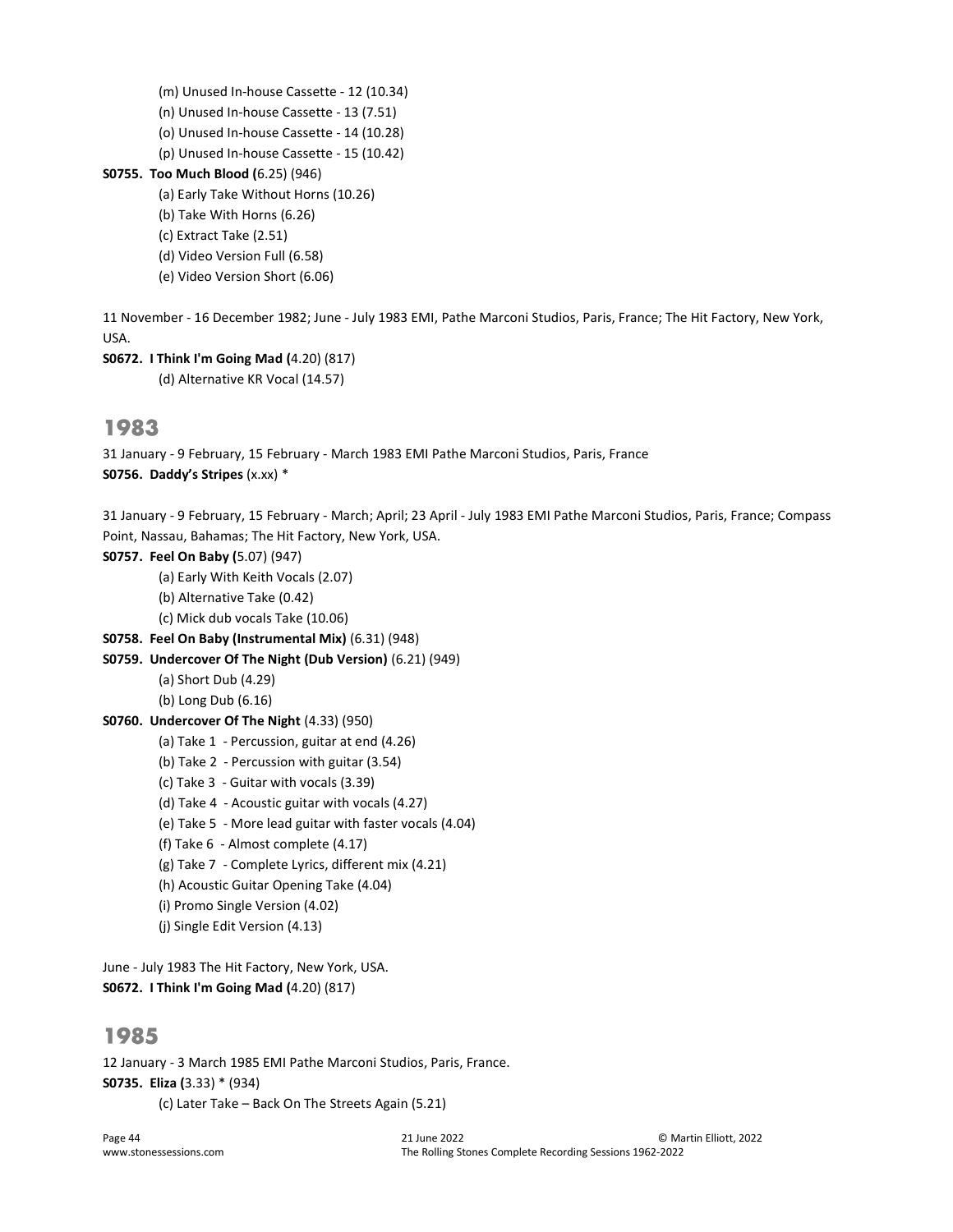```
S0763. These Arms Of Mine (6.30) * (953) 
S0764. Broken Hearts For Me And You (3.31) * (954) 
S0765. Thirty Nine And Holding (6.26) * (955) 
S0766. Don't Be Cruel (4.49) * (956) 
S0767. Key To The Highway I (4.08) * (a) Alternative Take 1 (3.14) 
          (b) Alternative Take 2 (2.51)
(Open The Door To Your Heart)
```
12 January - 3 March, 8 April - 17 June 1985 EMI Pathe Marconi Studios, Paris, France.

S0768. Talk Is Cheap (11.30) \*

```
S0769. Stick It Where It Hurts (5.35) *
```
S0770. Key To The Highway II (0.33)

```
S0771. Crushed Pearl (3.17) * (959)
```
S0772. Don't You Lie To Me (2.10) \*

```
S0773. Beside You (5.05) * (960)
```
(a) Early Take (3.42)

```
 (a) Longer Take (7.09)
```

```
S0774. If I Don't Have You (3.14) * (960)
```
(a) Alternative Take 1 (2.41)

(a) Alternative Take 2 (4.26)

```
S0775. Breakin' (2.55) * (978)
```

```
 (a) Alternative Take 1 (4.30)
```
(b) Alternative Take 2 (3.38)

```
 (c) Alternative Take 3 (1.16)
```
12 January - 3 March, 8 April - 17 June; 10 July - 17 August 1985 EMI Pathe Marconi Studios, Paris, France; RPM Studios, New York, USA.

```
S0731. What Am I Gonna Do With Your Love? (5.31) * (957)
```

```
 (b) Something I Want Take 2 (10.22)
```

```
 (c) What Am I Gonna Do? Take 1 (15.34)
```

```
 (d) Supposed To Do Take (15.24)
```
(e) What Am I Gonna Do? Take 2 (3.40)

- S0776. Baby, You're Too Much (5.11) \* (958)
	- (a) Early Take (1.39)

```
 (b) Long Take (No Sax) (5.14)
```

```
8 April - 17 June 1985 EMI Pathe Marconi Studios, Paris, France.
```

```
S0777. Putty (In Your Hands) (3.09) * (961)
```
(a) Early Take (4.49)

```
S0778. You Can't Cut The Mustard (3.58) * (963) 
          (a) Early Take (3.13)
```
(b) Short Instrumental (0.30)

```
S0780. High Temperature (5.23) * (965)
```

```
S0781. Victor Hugo (3.55) *
```

```
S0783. My Baby Left Me (3.20) * (967)
```

```
S0784. She Never Listens To Me (7.34) * (968)
```

```
 (a) Alternative Take 1 (6.35)
```

```
 (b) Alternative Take 2 (6.30)
```

```
 (c) Alternative Take 3 (5.55)
```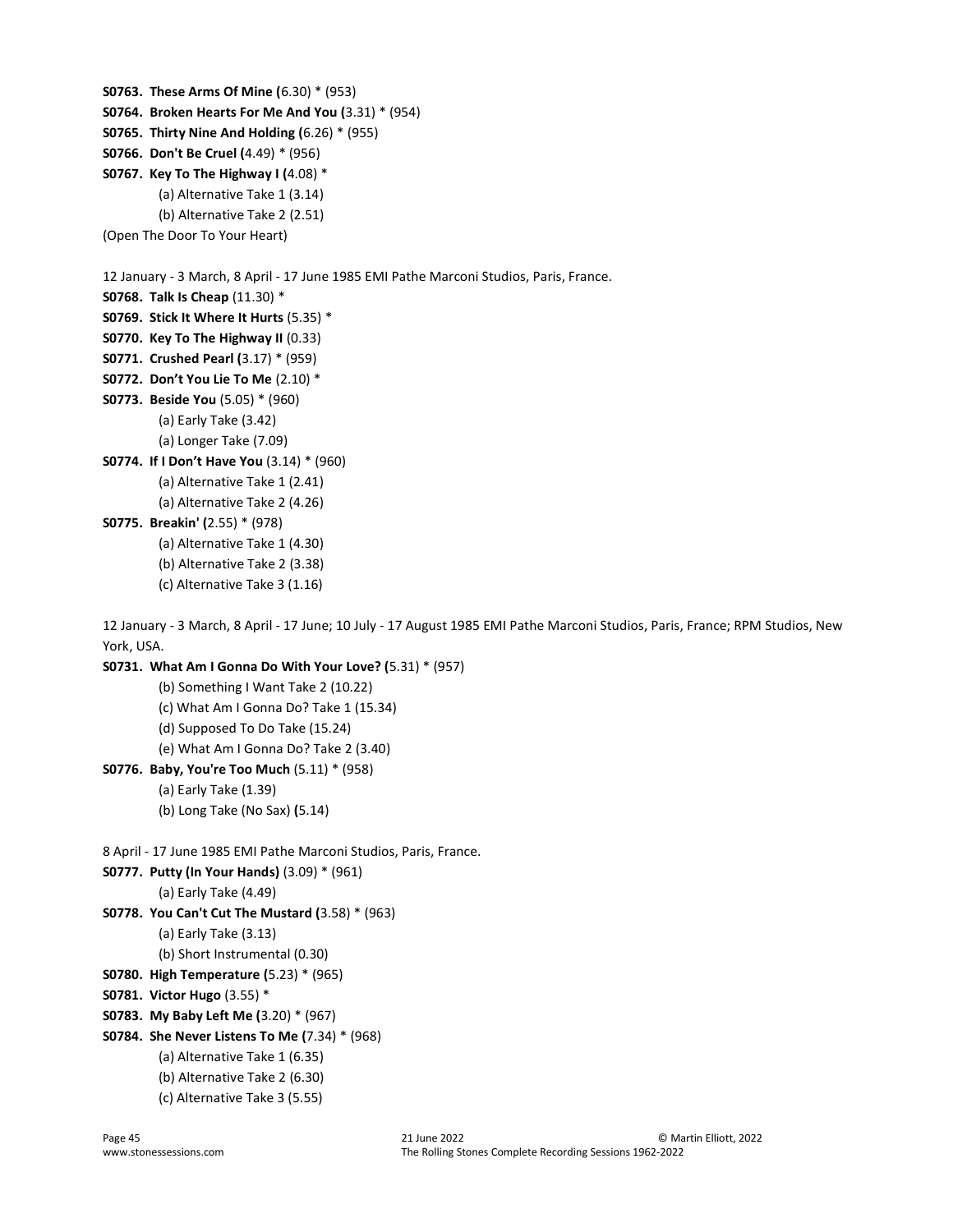```
 (d) Alternative Take 4 (2.21) 
S0786. Knock Your Teeth Out * (970) 
S0787. Treat Me Like A Fool (6.40) * (971) 
          (a) Take 1 (5.06) 
          (b) Take 2 (3.10) 
          (c) Take 3 (1.52) 
S0788. What Are You Gonna Tell Your Boyfriend? (5.13) * (972) 
S0789. Don't Get Mad (0.58) * (973) 
S0790. Who's Shagging Who? (2.04) * (974) 
S0791. Cut Your Throat (5.59) * (975) 
S0792. You Got It (2.56) * (976) 
 (I Don't Wanna Hurt You) 
 (I Got A Hard On For You Baby) 
 (My Kind Of Rubbish) 
 (Golden Opportunity) 
 (Hard To Carry On) 
 (Right On) 
 (Careless Love) 
 (I Tried To Tell Myself) 
 (Big Truff)
```
12 January - 3 March, 8 April - 17 June; 10 July - 17 August, 10 September - 15 October; 15 November - 5 December 1985 EMI Pathe Marconi Studios, Paris, France, France; RPM Studios, New York, USA; Right Track Studios, New York, USA.

```
S0761. One Hit (To The Body) (London Mix) (7.00) (951) 
S0762. One Hit (To The Body) (4.44) (952) 
           (a) Early Take (7.51) 
           (b) Instrumental Take (4.59) 
           (c) Take 3 (4.57) 
           (d) Take 4 (4.41) 
           (e) Take 5 (4.44) 
           (f) Edit 12 Inch Single (4.12) 
           (g) Promo Edit Version (3.20)
```
8 April - 17 June; 10 July - 17 August, 10 September - 15 October; 15 November - 5 December 1985 EMI Pathe Marconi Studios, Paris, France; RPM Studios, New York, USA; Right Track Studios, New York, USA.

```
S0779. Had It With You (3.20) (964)
```

```
 (a) Early Take (2.55) 
S0782. Too Rude (3.13) (966) 
           (a) Take 1 (3.34) 
           (b) Take 2 (10.21) 
S0785. Fight (3.10) (969) 
           (a) Take 1 (3.59) 
           (b) Instrumental Take 2 (3.03) 
           (c) Take 3 (4.57) 
           (d) Multiple Session Takes (42.10) 
S0796. Dirty Work (3.53) (980)
```

```
 (a) Early Take (4.19)
```
8 April - 17 June; 10 July - 17 August 1985 EMI Pathe Marconi Studios, Paris, France; RPM Studios, New York, USA. S0793. Some Of Us Are On Our Knees (5.38) \* (977)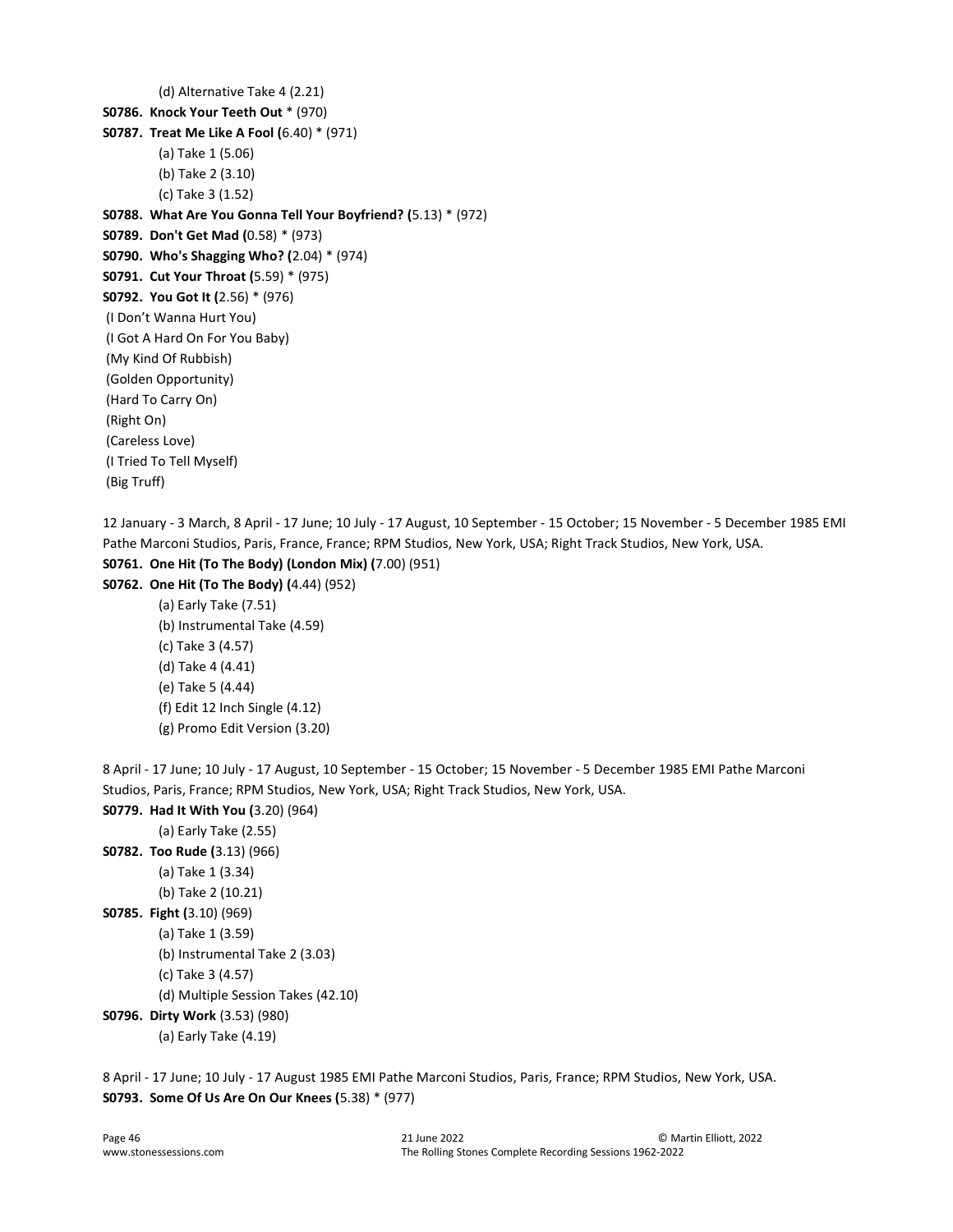```
S0794. Strictly Memphis (3.41) * (979) 
          (a) Take 1 (3.22) 
          (b) Take 2 (8.15) 
S0795. Loving You Is Sweeter Than Ever (6.20) * (987) 
 (Darker Side Of Me) 
 (In Love) 
 (I Need Your Love) 
10 July - 17 August 1985 RPM Studios, New York, USA.
S0800. Invitation (15.52) * (984) 
S0801. Deep Love (3.47) * (985) 
          (a) KR Vocal (4.11) 
10 July - 17 August, 10 September - 15 October; 15 November - 5 December 1985 RPM Studios, New York, USA; Right Track 
Studios, New York, USA.
S0797. Harlem Shuffle (London Mix) (6.19) (981) 
S0798. Harlem Shuffle (NY Mix) (6.36) (982) 
          (a) NY Mix Edit Version (5.49) 
S0799. Harlem Shuffle (3.26) (983) 
          (a) Take 1 (4.09) 
          (b) Take 2 (3.45) 
          (c) Take 3 (5.35) 
S0802. Back To Zero (4.00) (986) 
          (a) Early Take (4.17) 
          (b) Promo Edit Version (3.24) 
S0803. Winning Ugly (NY Mix) (7.03) (988) 
S0804. Winning Ugly (London Mix) (7.55) (989) 
S0805. Winning Ugly (4.33) (990) 
          (a) Early Take (4.55) 
          (b) Promo Edit Version (3.33) 
S0806. Hold Back (3.53) (991) 
S0807. Nobody's Perfect (4.02) * 
S0808. Sleep Tonight (5.14) (992) 
          (a) Early Take (6.50) 
1989
January - 23 March 1989 Blue Wave Studios, Barbados, USA.
S0809. Hang On Tonight * (993) 
S0810. Hellhound On My Trail (1.15) * (994) 
9 - 23 March; 29 March - 2 May 1989 Blue Wave Studios, Barbados, USA; Air Studios, Montserrat.
S0825. For Your Precious Love (6.39) * (1009) 
          (a) Alt Mix (No backing vocals) (6.21) 
S0826. Giving It Up (4.18) * (1010) 
          (a) Longer Cut (5.32) 
S0827. Ready Yourself (3.45) * (1011) 
          (a) KR Vocal Backing Take (3.37) 
 (Hot Line) 
 (Sweet Thing)
```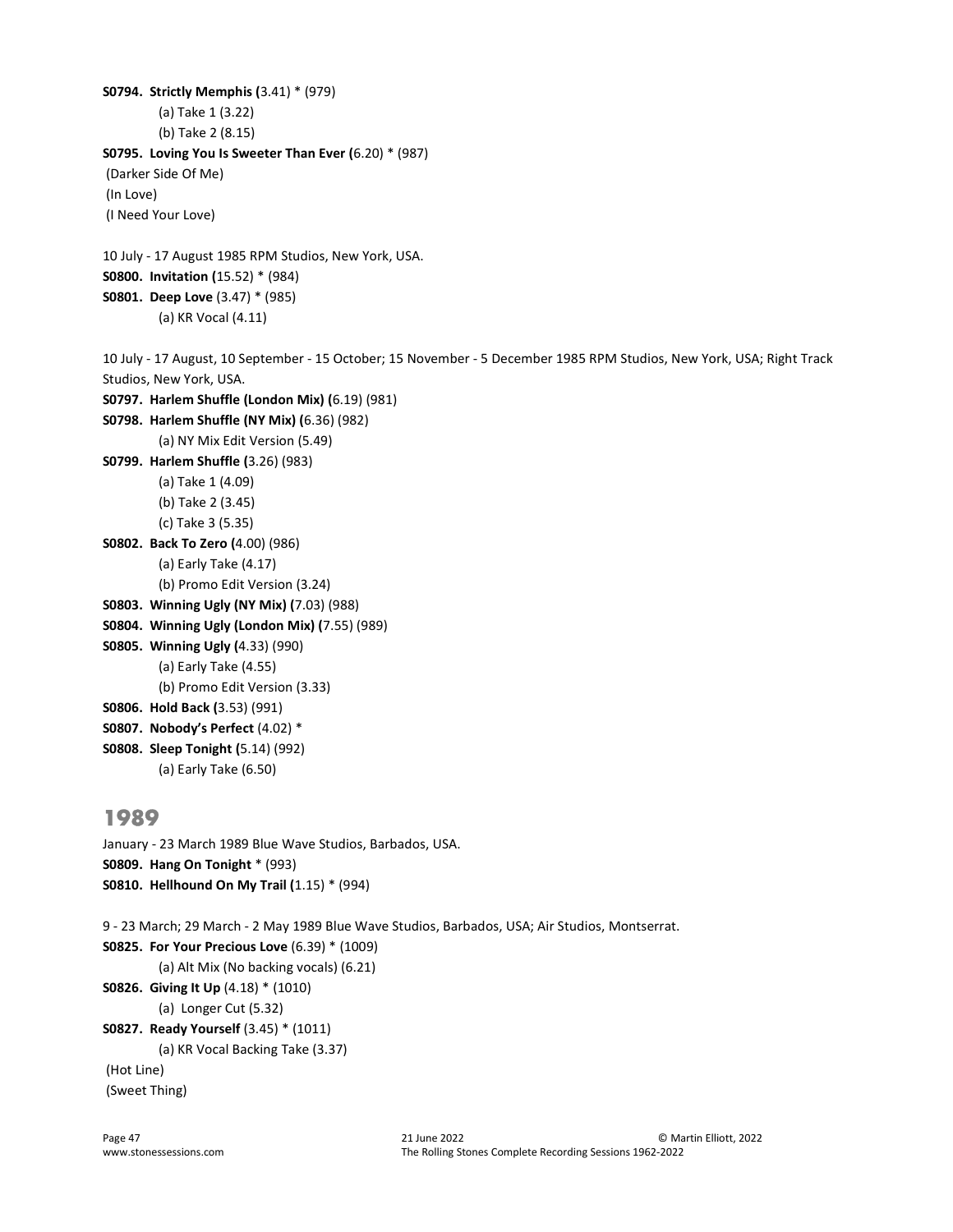(Three Oceans) (When I Get To Thinking) (You've Got Some Nerve)

9 - 23 March; 29 March - 2 May; 15 May - 29 June 1989 Blue Wave Studios, Barbados, USA; Air Studios, Montserrat; Olympic Sound Studios, London, England, Sterling Sound, New York, USA.

```
S0810. Wish I'd Never Met You (4.42) (995)
```

```
S0811. Mixed Emotions (Chris Kimsey's Twelve-Inch) (6.13) (996)
```

```
S0812. Mixed Emotions (4.38) (997)
```
(a) Take 1 (6.44)

(b) Take 2 (6.36)

(c) Edited Single Version (4.00)

(d) New Mix Version (4.37)

(e) New Mix Version (Edit) (3.25)

```
 (f) Organ Intro Mix (4.36)
```

```
S0814. Rock And A Hard Place (Dance Mix) (6.54) (998)
```

```
S0815. Rock And A Hard Place (Bonus Beats Mix) (4.08) (999)
```

```
S0816. Rock And A Hard Place (Oh-Oh Hard Dub Mix) (6.54) (1000)
```

```
S0817. Rock And A Hard Place (Rock Mix Edit) (5.39) (1001)
```

```
S0818. Rock And A Hard Place (Michael Brauer Mix) (7.05) (1002)
```

```
S0819. Rock And A Hard Place (5.25) (1003)
```

```
 (a) Early Take 1 (5.49)
```

```
 (b) Take 2 (5.52)
```

```
 (c) Edited Single Version (4.10)
```

```
 (d) Argentina Edit Version (3.52)
```

```
S0820. Almost Hear You Sigh (4.37) (1004)
```

```
 (a) Take 1 (5.22)
```

```
 (b) Take 2 (4.52)
```

```
 (c) Remix Version (4.06)
```

```
S0821. Sad Sad Sad (3.35) (1005)
```

```
 (a) Take 1 (3.58)
```
(b) Take 2 (3.53)

```
S0822. Hearts For Sale (4.41) (1006)
```

```
 (a) Take 1 (4.30)
```

```
 (b) Unfinished Mix (4.35)
```

```
S0823. Hold On To Your Hat (3.32) (1007)
```

```
 (a) Take 1 (4.10)
```

```
 (b) Take 2 (4.07)
```

```
S0824. Slipping Away I (4.29) (1008) 
           (a) Early Take 1 (5.25)
```
(b) Take 2 (5.38)

```
S0828. Can't Be Seen (4.10) (1012)
```
(a) Take 1 (5.14)

```
 (b) Take 2 (5.25)
```

```
S0829. Break The Spell (3.07) (1013)
```

```
 (a) Take 1 (3.36)
```
(b) Take 2 (3.50)

```
S0830. Blinded By Love (4.36) (1014)
```

```
 (a) Take 1 (5.20)
```
(b) Take 2 (5.07)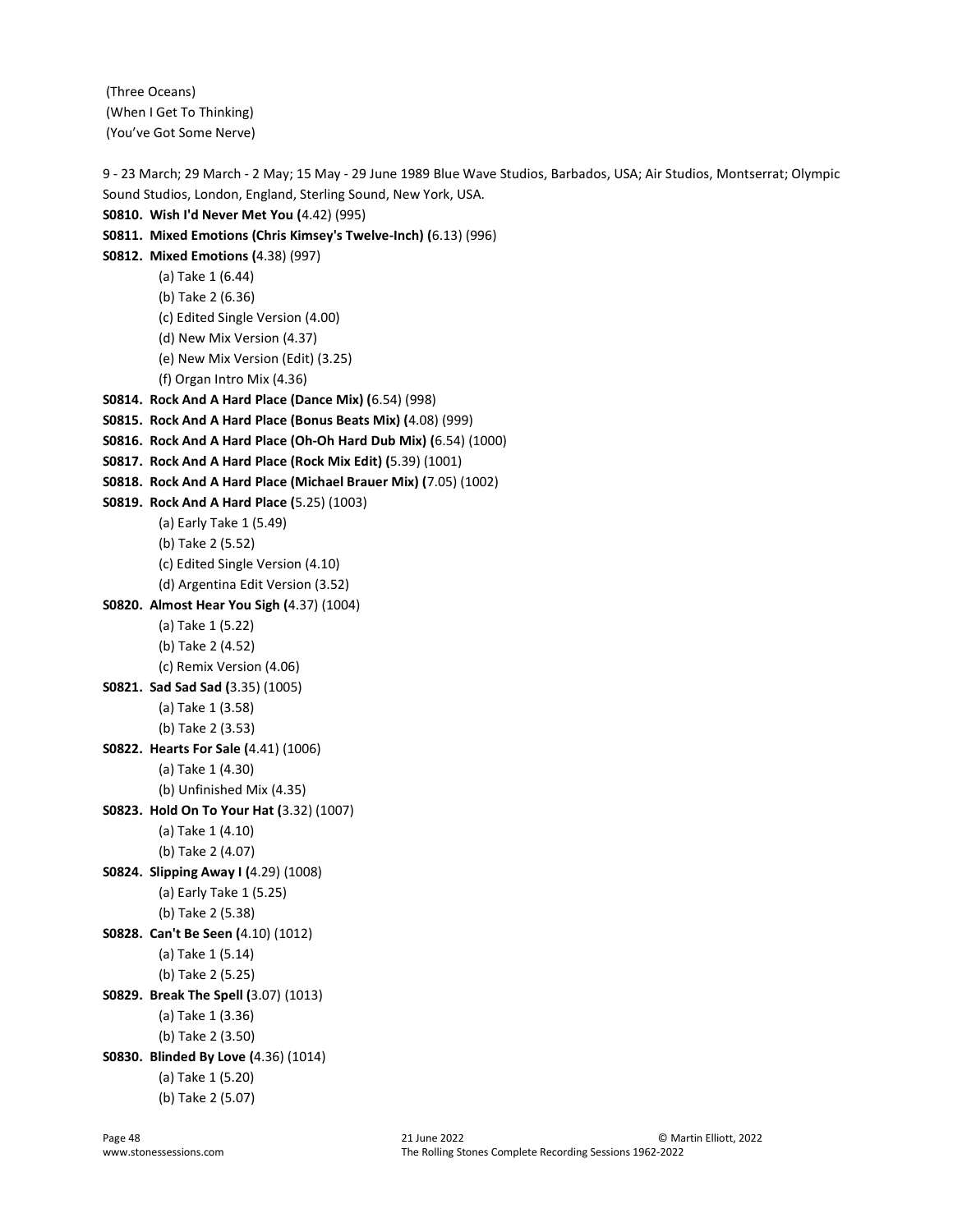#### S0831. Terrifying (Twelve Inch Re-mix) (6.56) (1015)

```
S0832. Terrifying (4.53) (1016) 
           (a) Take 1 (5.09) 
           (b) Take 2 (5.40)
```
(c) Seven-Inch Re-Mix Edit (4.10)

S0833. Fancyman Blues (4.55) (1017)

(a) Take 1 (5.48)

(b) Take 2 (6.46)

9 - 23 March; 29 March - 2 May; 15 May - 29 June 1989; (16 - 17 June) Blue Wave Studios, Barbados, USA; Air Studios, Montserrat; Olympic Sound Studios, London, England; (The Palace Of Ben Abbou, Tangier, Morocco), Sterling Sound, New York, USA.

S0834. Continental Drift (5.15) (1018)

 (a) Instrumental Take 1 (6.21) (b) Take 2 (6.22)

15 May - 29 June 1989 Olympic Sound Studios, London, England. S0729. Cook Cook Blues (4.11) (929)

### 1991

```
7-18 January 1991 Hit Factory Studio, London, England.
S0835. Highwire (4.45) (1063) 
          (a) Edited Single Version (3.41) 
          (b) 12-inch Version (4.48) 
S0836. Sexdrive (Dirty Hands Mix) (4.42) (1064) 
          (a) Extended Version () 
S0837. Sexdrive (Club Version) (6.02) (1065) 
          (a) Edited Club Version (4.33) 
S0838. Sex Drive (5.07) (1066) 
          (a) Single Edit Version (4.28)
```
# 1993

```
20 - 29 April 1993 Blue Wave Studios, Barbados.
S0775. Breakin' (2.55) * (978) 
          (d) Voodoo Residue Take 1 (4.42) 
          (e) Voodoo Residue Take 2 (1.40)
```

```
20 April - May 1993 Blue Wave Studios, Barbados.
S0839. Disposition Boogie (1.32) * (1069) 
S0840. Randy Whore (7.57) * (1068) 
          (a) Take 2 (4.16) 
S0841. Mick's Residue Ideas (7.11) * 
          (a) Multiple Ideas (51.14) 
S0842. Keith's Residue Ideas (3.30) * 
          (a) Other Ideas (14.34) 
S0844. Alteration Boogie (4.45) * (1070) 
S0845. Get Your Hands Off (5.14) * (1071)
```
(a) Long Take (6.38)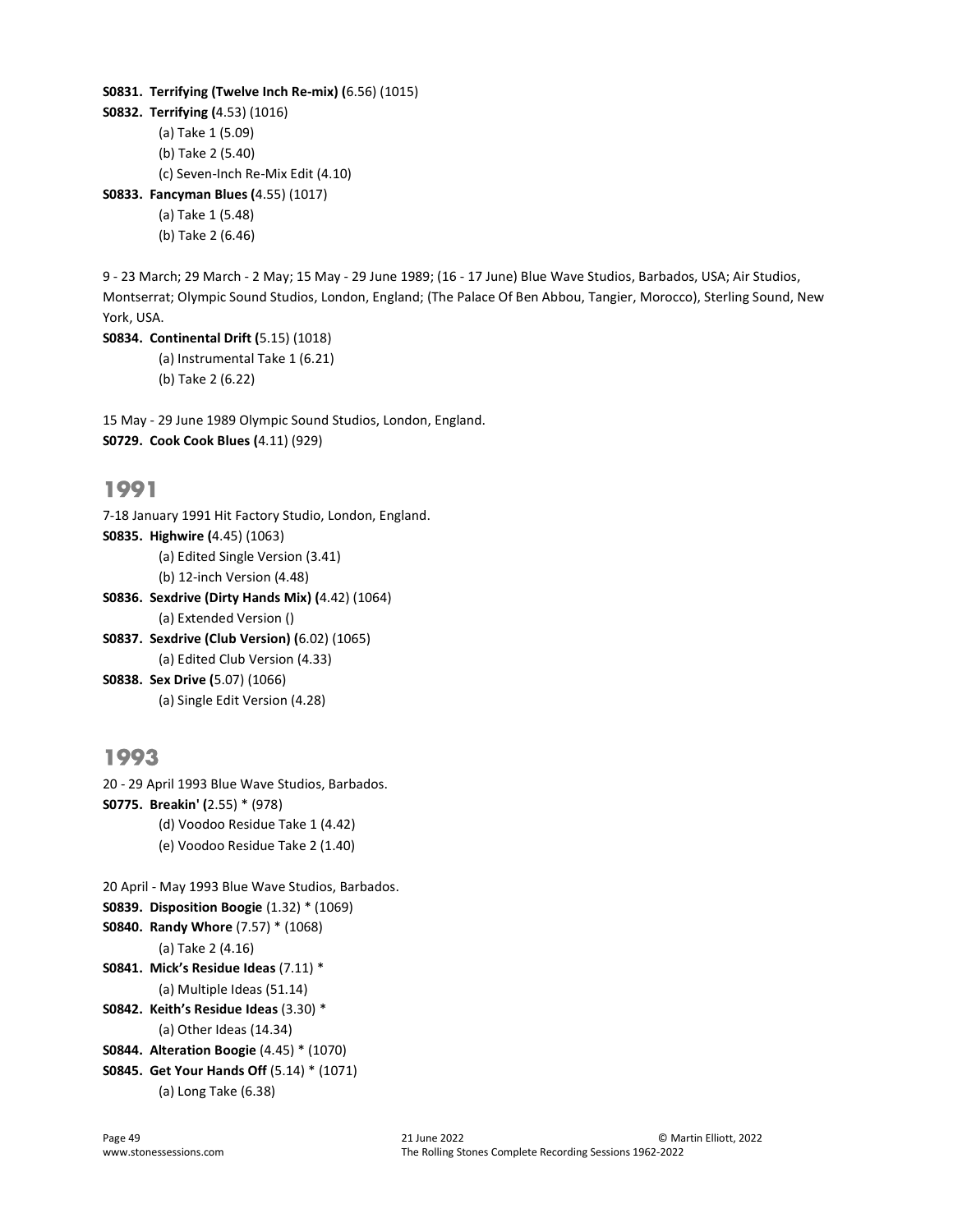```
S0846. My Love Is My Love (9.20) * (1072) 
S0847. Glimmer Twins Boogie (1.36) * (1073) 
S0848. Don't Want Somebody Else (2.03) * 
S0849. Slips Away (16.01) * (1074) 
S0850. Goodbye To Love (2.29) * (1075) 
S0852. Yellow Jacket (2.05) * (1077) 
S0853. He Loves You So (5.54) * (1078) 
S0854. Why You Runnin'? (4.54) * (1079) 
S0855. You Got Away With Murder (4.42) * (1080) 
          (a) 'Not Enough' Takes 1-4 (4.30)
S0856. Keith's Blues (3.33) * (1082) 
S0857. I'm Fallin' (6.35) * (1083) 
          (a) Takes 1-3 (9.48)
S0859. Look Out Baby (10.23) * (1085) 
S0861. Voodoo Residue - Unknown (6.52) * 
S0861. Voodoo Residue - Untitled #1 (6.57) * (1086) 
S0862. Monsoon Ragoon (4.36) * (1113) 
S0863. Fragile Like China (6.17) * 
S0864. Voodoo Residue - Untitled #2 (1.51) * (1087) 
20 April - May; 9 July - 6 August & September; 3 November - 16 December 1993 Blue Wave Studios, Barbados; Sandymount 
Studios, Kildare; Windmill Lane Studios, Dublin, Ireland.
S0851. Ivy League (4.58) * (1076)
```

```
 (a) Sparse Take 1 (3.13) 
 (b) Take 2 (3.09)
```
- S0858. Make It Now (4.29) \* (1084)
	- (a) Early Keyboard Take (2.23)
	- (b) Further Doodles (9.15)

```
 (c) Jazz Take (7.35)
```

```
S0865. It's Funny (4.36) * (1088) 
           (a) Early Idea (0.49) 
           (b) Early Take 1 (2.38) 
           (c) Take 2 (6.24)
```

```
S0866. Anything For You (8.14) * (1089)
```

```
 (a) Take 1 (5.49)
```
20 April - May; 9 July - 6 August & September; 3 November - 16 December 1993; 15 January - April 1994 Blue Wave Studios, Barbados; Sandymount Studios, Kildare; Windmill Lane Studios, Dublin, Ireland; Don Was' Studio & A&M Studios, Los Angeles, USA.

```
S0843. Thru And Thru (6.15) (1067) 
           (a) Early Take 1 (4.45) 
           (b) Early Take 2 (3.11) 
           (c) Take 3 (11.49) 
           (d) Take 4 (4.11) 
           (e) Take 5 (8.32) 
           (f) Take 6 (8.26) 
           (g) Take 7 (8.23) 
S0867. Suck On The Jugular (4.28) (1090) 
           (a) Take 1 (5.47) 
           (b) Take 2 (5.50)
```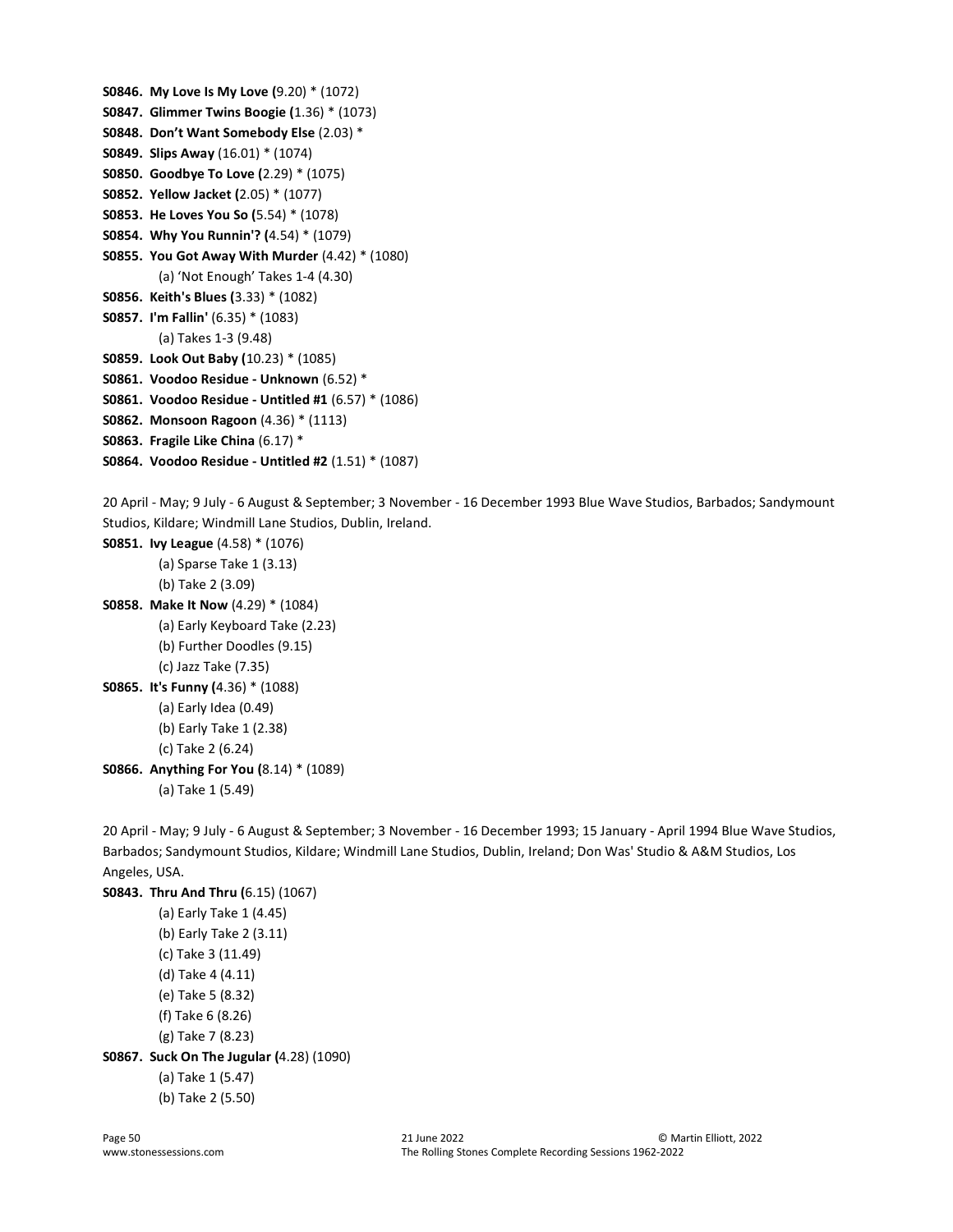```
9 July - 6 August & September; 3 November - 16 December 1993 Sandymount Studios, Kildare; Windmill Lane Studios, Dublin, 
Ireland.
S0776. Baby, You're Too Much (5.11) * (958) 
          (c) Later Instrumental Take (5.25) 
S0876. Alright Charlie (4.03) * (1081) 
          (a) Take 1 (5.04) 
          (b) Take 2 - No piano (3.09) 
S0877. Voodoo Stew - Untitled #1 (3.51) * (1100) 
          (a) Take 1 (5.57) 
S0878. Voodoo Brew - Untitled #1 (6.19) * (1099) 
S0879. Voodoo Brew - Untitled #2 (5.47) * (1101) 
S0880. Voodoo Brew - Untitled #3 (3.50) * (1102) 
S0881. Bump And Ride (5.48) * (1104) 
S0882. Zip Mouth Angel (3.33) * (1105) 
S0883. Zulu (4.37) * (1106) 
          (a) Take 1 (4.11) 
S0884. It's Alright (3.37) * (1107) 
          (a) Ghost Vocal Take (4.00) 
S0888. Possesses Me (7.37) * (1111) 
S0889. I Got A Hold On You (4.37) * (1112) 
S0891. Another CR (9.46) * (1115) 
S0896. Honest Man (4.28) * (1120) 
          (a) Take 1 (4.23) 
S0897. Samba (3.42) * (1121) 
S0899. You Got It Made (5.01) * (1123) 
          (a) Take 1 (4.27) 
          (b) Take 2 & Conversation (17.16) 
S0901. Tease Me (4.21) * (1125) 
S0905. Sonny * 
S0906. Spoiled Child * 
S0907. Middle Of The Sea (3.42) * (1130) 
9 July - 6 August & September; 3 November - 16 December 1993; 15 January - April 1994 Sandymount Studios, Kildare;
```
Windmill Lane Studios, Dublin, Ireland; Don Was' Studio & A&M Studios, Los Angeles, Studio 4 Studios, Philadelphia (Nicolo Mix), USA.

```
S0868. Love Is Strong (Bob Clearmountain Remix) (3.49) (1091)
```

```
S0869. Love Is Strong (Teddy Riley Radio Remix) (4.08) (1092)
```

```
S0870. Love Is Strong (Teddy Riley Extended Remix) (5.04) (1093)
```

```
S0871. Love Is Strong (Teddy Riley Extended Rock Remix) (4.48) (1094)
```

```
S0872. Love Is Strong (Teddy Riley Dub Remix) (4.07) (1095)
```

```
S0873. Love Is Strong (Teddy Riley Instrumental) (4.46) (1096)
```

```
S0874. Love Is Strong (Joe The Butcher Club Mix) (5.25) (1097)
```

```
S0875. Love Is Strong (3.50) (1098)
```

```
 (a) Take 1 (5.47)
```

```
 (b) Take 2 (5.41)
```

```
 (c) Take 3 (5.42)
```

```
S0885. Blinded By Rainbows (4.33) (1108)
```

```
 (a) Take 1 (6.55)
```

```
 (b) Instrumental Take 2 (4.42)
```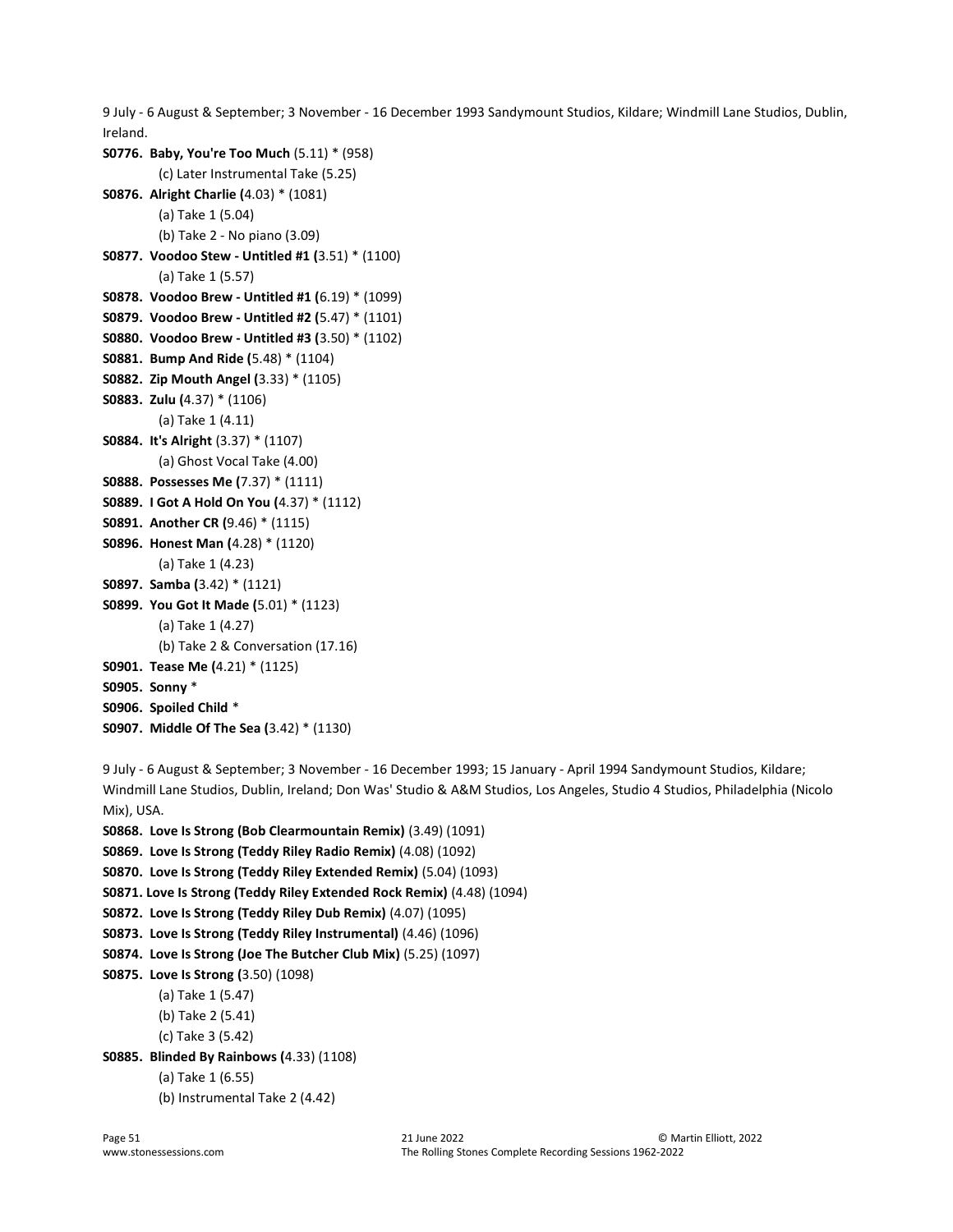```
 (c) Take 3 (4.34) 
S0886. Moon Is Up (3.42) (1109) 
          (a) Instrumental Take 1 (5.03) 
           (b) Take 2 (4.18) 
S0887. The Worst (2.24) (1110) 
          (a) Take 1 (3.08) 
           (b) Take 2 (2.26) 
           (c) Take 3 (2.27) 
S0890. Mean Disposition (4.07) (1114) 
          (a) Instrumental Take 1 (4.13) 
           (b) Take 2 (3.14) 
S0892. You Got Me Rocking (3.35) (1116) 
          (a) Sparse Piano Cut (4.46) 
           (b) Long Take 1 (10.58) 
           (c) Take 2 (4.11) 
           (d) Take 3 (4.13) 
           (e) Short Extract (1.13) 
           (f) Take 4 (4.05) 
S0893. You Got Me Rocking (Perfecto Mix) (5.04) (1117) 
           (a) Perfecto Mix Edit Version (3.49) 
S0894. You Got Me Rocking (Sexy Disco Dub Mix) (6.18) (1118) 
S0895. You Got Me Rocking (Trance Mix) (5.00) (1119) 
S0898. The Storm (2.49) (1122) 
           (a) Take 1 (9.56) 
           (b) Take 2 (3.19) 
          (c) Take 3 (3.17) 
S0900. New Faces (2.52) (1124) 
          (a) Take 1 (2.54) 
           (b) Take 2 (2.47) 
S0902. Sparks Will Fly (3.16) (1126) 
          (a) Take 1 (3.20) 
           (b) Take 2 - Studio Extract (14.33) 
           (c) Take 3 (3.16) 
           (d) Take 4 (3.19) 
          (e) Take 5 (3.15) 
           (f) Radio Clean Version (3.15) 
S0903. Out Of Tears (Don Was Edit) (4.22) (1127) 
S0904. Out Of Tears (Bob Clearmountain Remix Edit) (4.21) (1128) 
S0905. Out Of Tears (5.27) (1129) 
           (a) Take 1 (4.23) 
           (b) Take 2 (5.29) 
          (c) Take 3 (5.24) 
S0909. Jump On Top Of Me (4.24) (1131) 
           (a) Instrumental Take 1 (5.03) 
S0910. I'm Gonna Drive (3.42) (1132) 
           (a) Instrumental Take (5.27) 
S0911. Baby Break It Down (4.09) (1133) 
           (a) KR Vocal Take 1 (6.02) 
           (b) Instrumental Take 2 (5.56) 
           (c) Take 3 (4.11)
```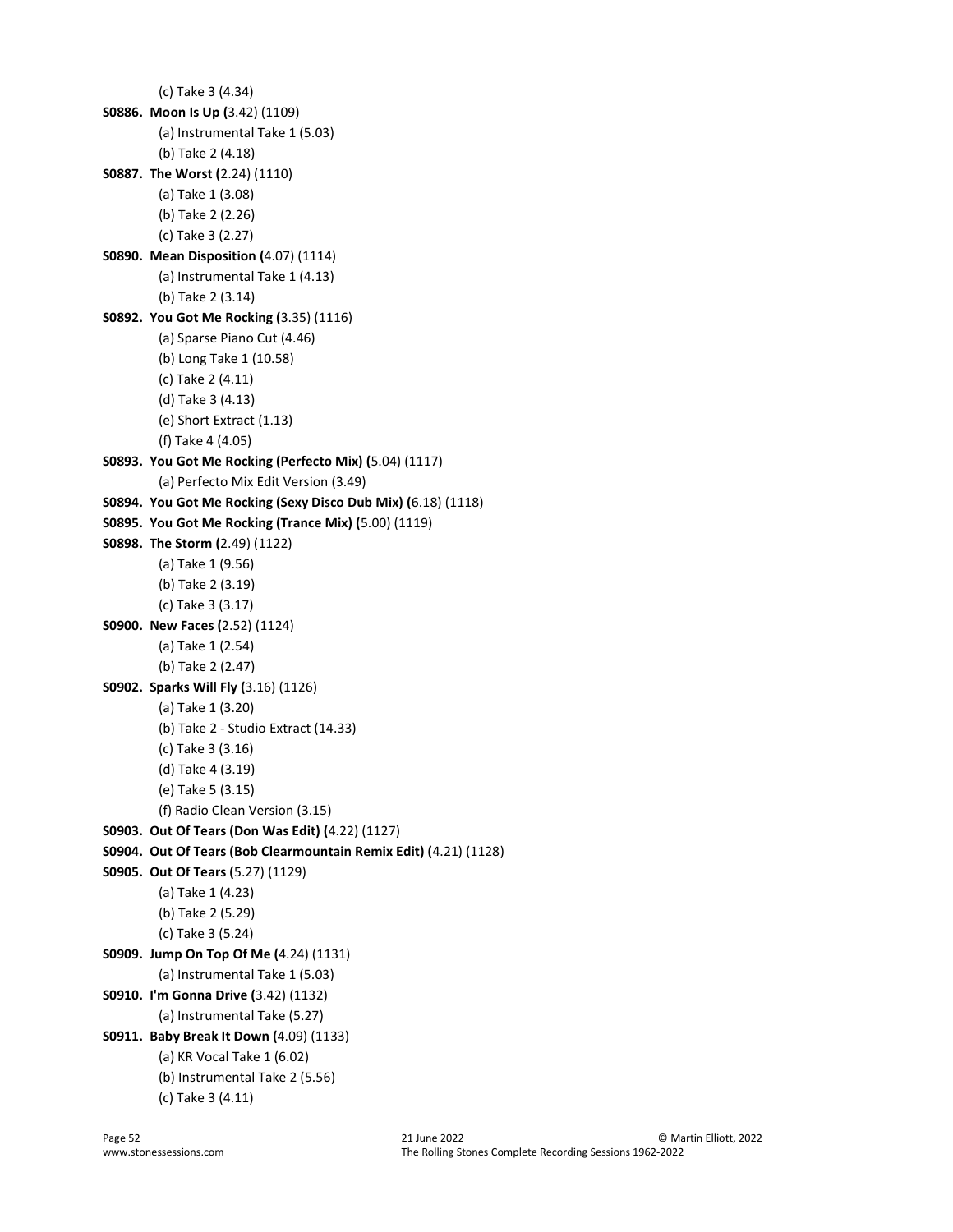```
 (d) Longer Take (5.59) 
S0912. Brand New Car (4.15) (1134) 
          (a) Take 1 (5.29) 
          (b) Take 2 (5.05) 
          (c) Take 3 (5.04) 
S09013. Sweethearts Together (4.45) (1135) 
          (a) Take 1 (3.39) 
          (b) Take 2 (5.58) 
          (c) Take 3 (5.56) 
          (d) Take 4 (5.48) 
          (e) Take 5 (5.56) 
          (f) Take 6 (5.51) 
9 July - 6 August & September; 3 November - 16 December 1993 Sandymount Studios, Kildare; Windmill Lane Studios, Dublin, 
Ireland
S0915. I Go Wild (4.23) (1138) 
30 September - 1 October 1993 Windmill Lane Studios, Dublin, Ireland.
S0917. The Rocky Road To Dublin (5.03) (1139) 
          (a) Edited Version (4.17) 
3 November - 16 December 1993 Windmill Lane Studios, Dublin, Ireland.
S0918. Trouble Man (4.00) * (1140) 
          (a) Take 1 (4.43) 
 (It Takes A Lot To Laugh) 
 (We Shall Overcome) 
 (The Nearness Of You) 
1994
April 1994 Right Track Studios, New York, USA. 
S0868. Love Is Strong (Bob Clearmountain Remix) (3.49) (1091) 
S0904. Out Of Tears (Bob Clearmountain Remix Edit) (4.21) (1128) 
S0915. I Go Wild (Luis Resto Straight Vocal Mix) (5.40) (1137) 
S0916. I Go Wild (4.23) (1138) 
April 1994 Right Track Studios, New York, Louie's Clubhouse, LA, USA.
S0914. I Go Wild (Scott Litt Remix) (4.39) (1136)
```
#### 1995

3 March 1995 Toshiba-EMI Studios, Tokyo, Japan. S0919. The Dark End Of The Street \* S0920. No Expectations (5.01) \* (1188) S0921. Let It Bleed (1.05) \* (1189) S0922. Beast Of Burden (3.30) \* (1190) S0923. Parachute Woman \* (1187) S0924. Memory Motel (6.21) \* (1191) S0925. The Worst \* (1192) S0926. You Don't Have To Go \*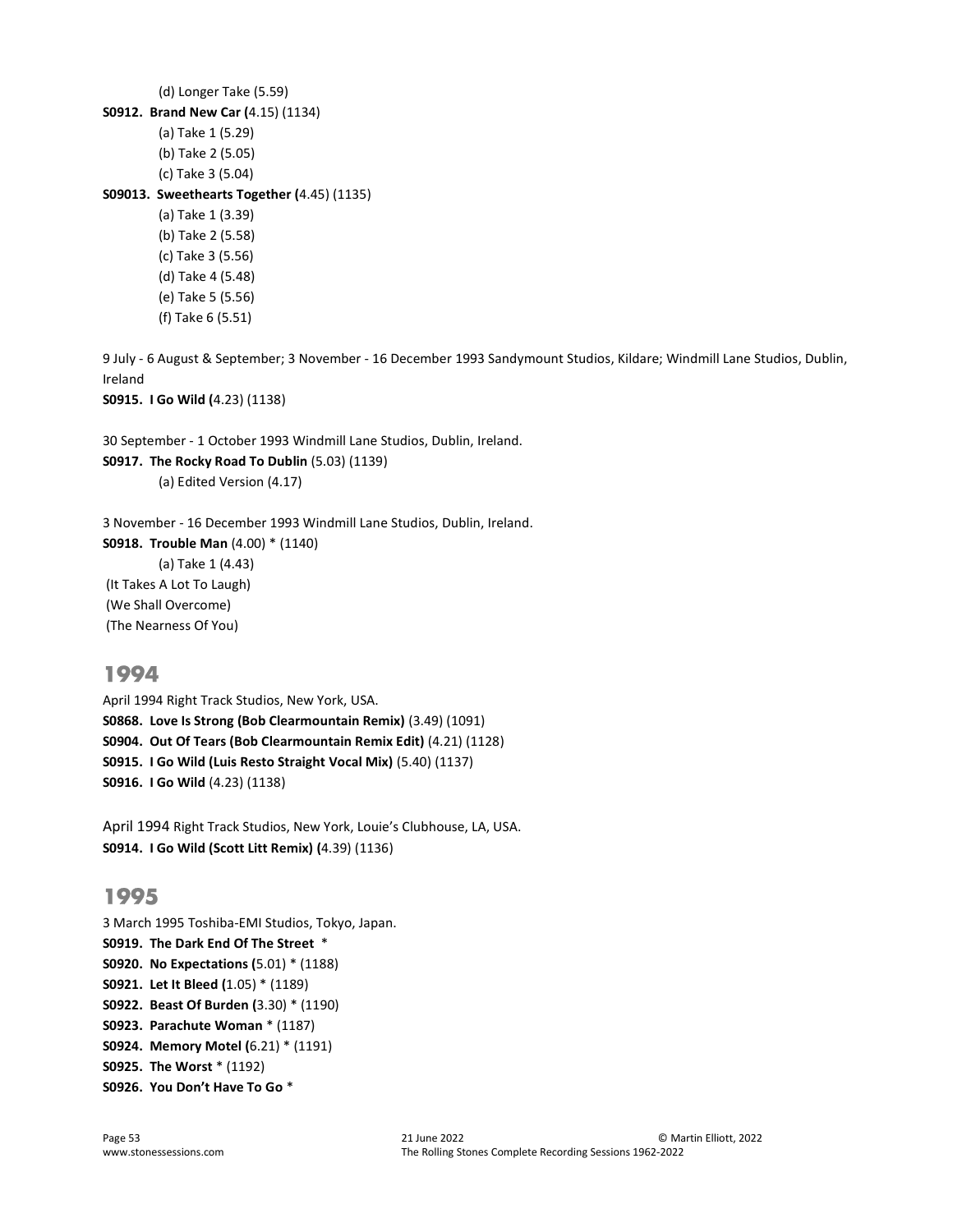```
4 March 1995 Toshiba-EMI Studios, Tokyo, Japan.
S0927. I'm Left, You're Right, She's Gone * (1204) 
S0928. Honest I Do II (3.57) (1195) 
S0929. The Spider And The Fly II (3.28) (1196) 
S0930. Wild Horses II (5.09) (1197) 
          (a) Edited Promo Version (4.07) 
          (b) Overdubbed Crowd Sounds (5.09) 
S0931. Love In Vain II (5.31) (1193) 
S0932. Let's Spend The Night Together (3.20) * (1198) 
S0933. The Last Time * (1199) 
S0934. Little Baby (4.00) (1203) 
S0935. Slipping Away II (4.55) (1194) 
25-26 July 1995 Estudios Valentim De Carvalho, Lisbon, Portugal.
```
S0936. Not Fade Away II (3.06) (1254) S0937. I'm Free II (3.12) (1255) S0938. Sweet Virginia II (4.15) (1256)

# 1996

Nove mber – December 1996 Dangerous Music Studios, New York, Home Studio, Connecticut, USA. S0939. Precious Lips \* (1258) S0940. Low Down (5.12) (1260) (a) Early Take (KR Voca) (5.12) (b) Banjo Take with bvox (KR Vocal) (3.53) S0941. Anybody Seen My Baby? (4.31) (1261) S0951. Always Suffering (4.43) (1273) S0952. Already Over Me (5.24) (1286)

S0953. Anyway You Look At It (4.20) (1289)

# 1997

February 1997 Sarm West Studios, Westside Studios, London, England. S0938. Precious Lips \* (1258) S0940. Low Down (4.25) (1260) (a) Early Take (KR Vocal) (5.12) S0941. Anybody Seen My Baby? (4.31) (1261) S0951. Always Suffering (4.43) (1273) S0952. Already Over Me (5.24) (1286) S0953. Anyway You Look At It (4.20) (1289)

13 March - April 1997 Ocean Way Recording Studios, Hollywood, Cherokee Recording Studios, Los Angeles, California, USA. S0954. Paying The Cost To Be The Boss (3.34) (1257)

```
13 March - July 1997 Ocean Way Recording Studios, Hollywood, California, USA. 
S0940. Low Down (4.25) (1260) 
          (b) 12 Inch Edit (Bootleg) (6.21) 
          (c) Master Mix (Bootleg) (6.04) 
S0941. Anybody Seen My Baby? (4.31) (1261)
```
(a) Call Out Hook (Chorus) Version (0.09)

```
 (b) Armand's Tuned Club Cut (9.32)
```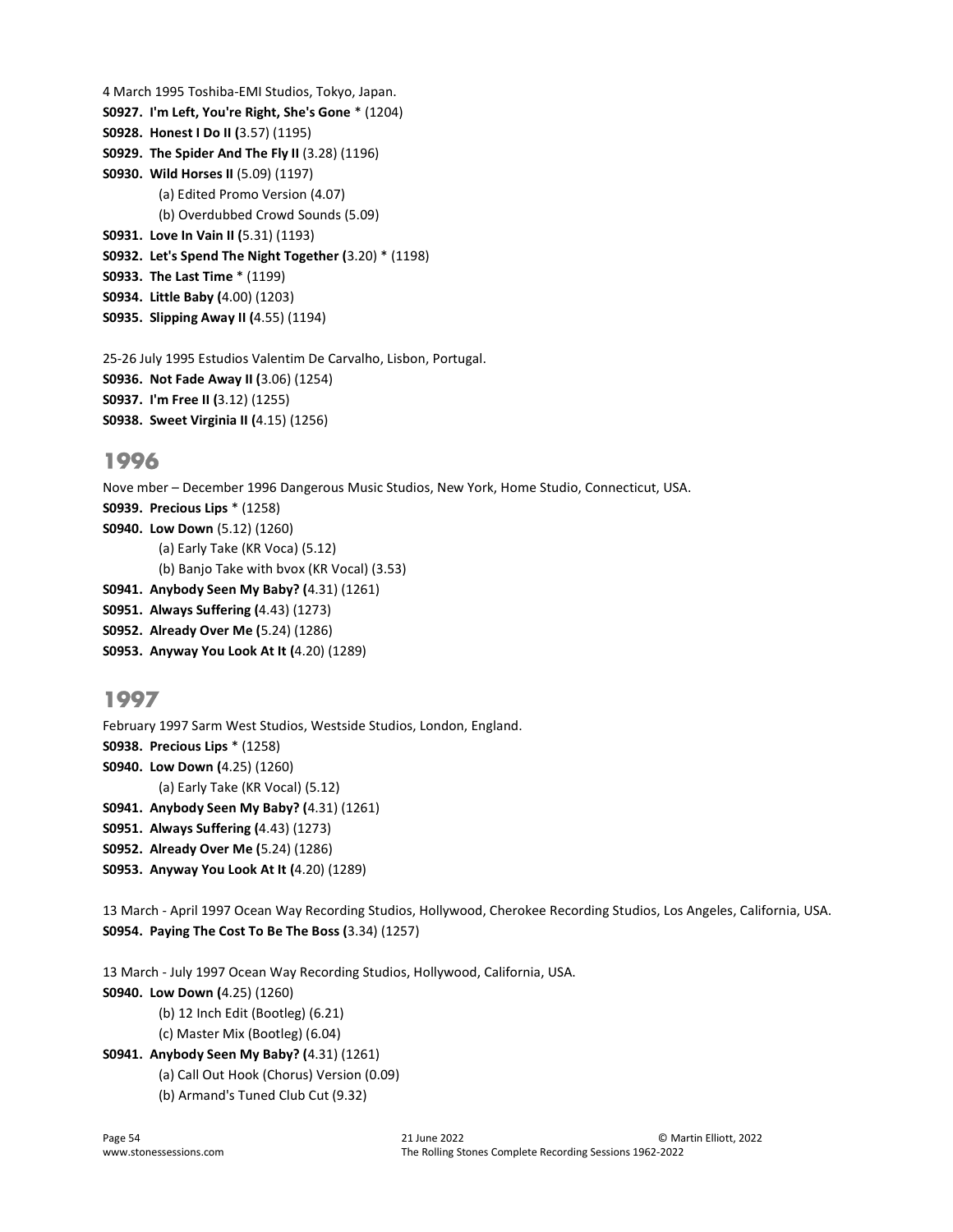```
 (c) Armand's House Special (13.37) 
          (d) Original Remix (Bootleg) (9.41) 
S0942. Anybody Seen My Baby? (Armand's Rolling Steelo Mix) (10.30) (1262) 
S0943. Anybody Seen My Baby? (Soul Solution Remix Edit) (4.20) (1263) 
S0944. Anybody Seen My Baby? (Soul Solution Remix) (9.31) (1265) 
S0945. Anybody Seen My Baby? (Bonus Roll Mix) (6.04) (1266) 
S0946. Anybody Seen My Baby? (LP/Single Edit) (4.07) (1267) 
S0947. Anybody Seen My Baby? (Don Was Radio Remix) (3.45) (1268) 
S0948. Anybody Seen My Baby? (No Biz Edit) (4.03) (1269) 
S0949. Anybody Seen My Baby? (Phil Jones Remix) (4.30) (1270) 
S0950. Anybody Seen My Baby? (Casanova New Vocal Remix) (6.33) (1271) 
S0951. Always Suffering (4.43) (1273) 
          (a) Sentimental Remix (Bootleg) (9.22) 
S0948. Already Over Me (5.24) (1286) 
          (a) Armand Van Helden Ambient Mix (Bootleg) (9.04) 
          (b) Armand Van Helden Ambient Remix I (Bootleg) (9.13) 
          (c) Armand Van Helden Ambient Remix II (Bootleg) (7.50) 
          (d) Armand Van Helden Ambient Remix III (Bootleg) (7.56) 
S0949. Anyway You Look At It (4.20) (1289) 
S0955. Might As Well Get Juiced (5.23) (1259) 
          (a) Blues Take (5.56) 
          (b) Longer Blues Take with harmonica (7.16) 
          (c) Babyface - Keith's Revenge Remix (Bootleg) (10.50) 
          (d) Cult-Club Mix (Bootleg) (7.21) 
S0956. 20 Nil (5.45) * 
S0957. Dream About (5.06) * 
S0958. Sanctuary (4.57) * 
S0959. Desperate Man (6.13) * 
S0960. Prairie Love (5.21) * 
S0961. Flip The Switch (3.27) (1272) 
          (a) KR Vocal Take (4.41) 
          (b) Clean Version (3.28) 
          (c) Call Out Hook No. 1 (0.13) 
          (d) Call Out Hook No. 2 (0.14) 
          (e) Hyper Mix (Bootleg) (5.59) 
S0962. Thief In The Night (5.15) (1274) 
S0963. Saint Of Me (5.14) (1275) 
          (a) Early Take (5.39) 
          (b) Alternate Mix (Bootleg) (5.13) 
          (c) Detroit Floor RMX (Bootleg) (12.42) 
          (d) Call Out Hook (0.12) 
          (e) Radio Edit (4.11) 
S0964. Saint Of Me (Todd Terry Extended Mix) (6.03) (1276) 
S0965. Saint Of Me (Todd Terry Fade) (3.32) (1277) 
S0966. Saint Of Me (Todd Terry Tee's Freeze Dub) (7.43) (1278) 
S0967. Saint Of Me (Todd Terry Dub No. 2) (7.40) (1279) 
S0968. Saint Of Me (Deep Dish Club Mix Part One) (7.35) (1280) 
S0969. Saint Of Me (Deep Dish Rolling Dub) (7.12) (1281)
```
- S0970. Saint Of Me (Deep Dish Grunge Garage Dub) (7.25) (1282)
- S0971. Saint Of Me (Deep Dish Grunge Garage Remix Edit) (3.22) (1283)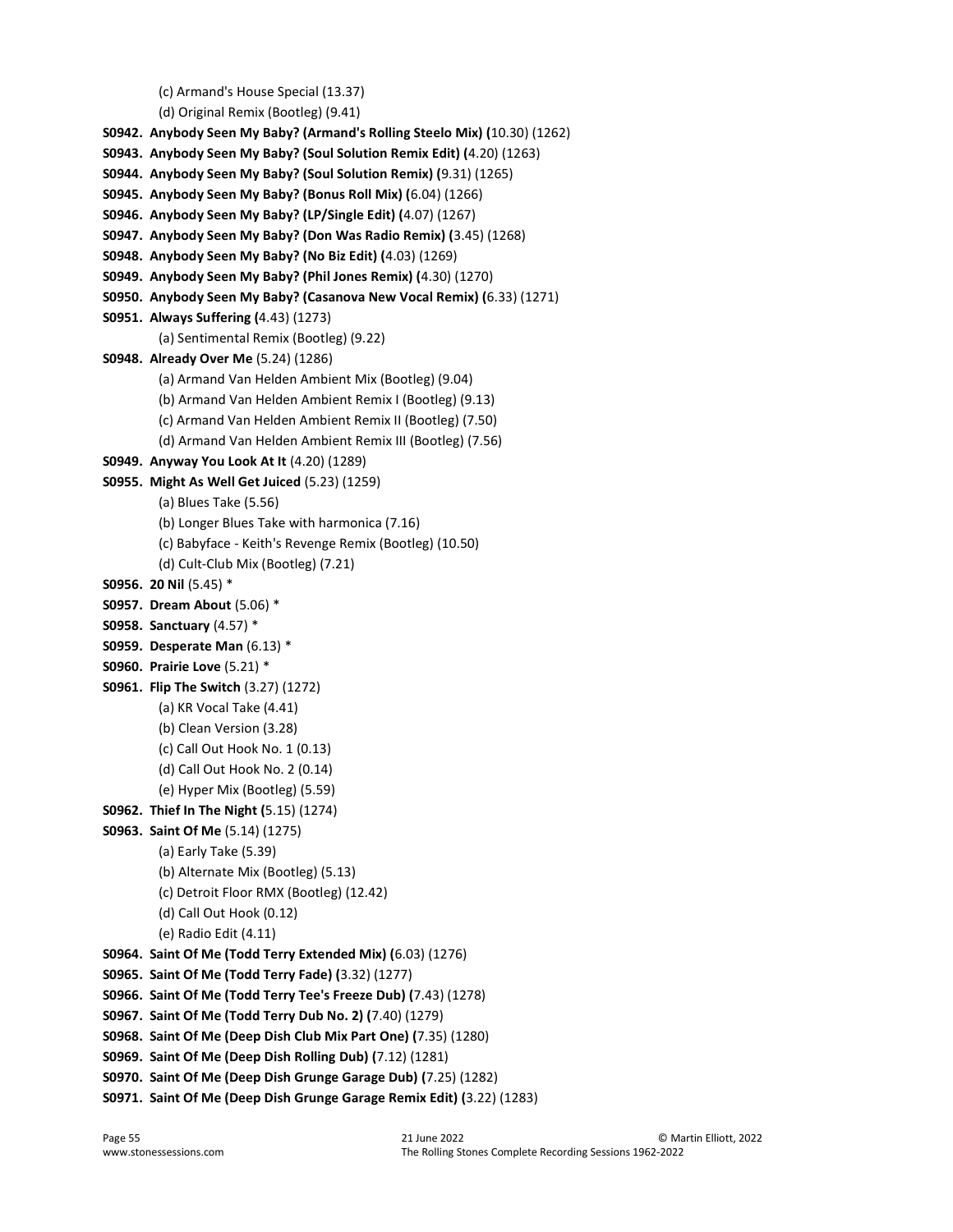S0972. Saint Of Me (Deep Dish Grunge Garage Remix) (14.08) (1284) S0973. You Don't Have To Mean It (3.44) (1285) S0974. Too Tight (3.37) (1287) S0975. Gunface (5.02) (1288) (a) Dodge City Mix (Bootleg) (6.17) S0976. Out Of Control (In Hand With Fluke) (8.28) (1290) S0977. Out Of Control (In Hand With Fluke - Radio Edit) (4.32) (1291) S0978. Out Of Control (In Hand With Fluke Instrumental) (5.55) (1292) S0979. Out Of Control (Saber Master With Fade) (4.42) (1293) (a) Danny Saber's Demo (5.39) (b) Bi-Polar Horns Of Control (5.09) (c) Bi-Polar Fat Controller Mix (Percussive Version) (5.24) (d) S.D.S. Mix (4.23) (e) S.D.S. Mix (No Samples) (4.22) (f) S.D.S. Dub Mix (4.51) (g) Fluke Vocal 12-Inch (6.36) (h) Fluke Instrumental (5.36) (i) Fluke Vocal 12-Inch #2 (6.51) (j) Fluke Vocal 7-Inch #2 (4.10) S0980. Out Of Control (Saber Final Mix) (5.45) (1294) S0981. Out Of Control (Bi-Polar At The Controls) (5.12) (1295) S0982. Out Of Control (Bi-Polar's Outer Version) (5.09) (1296) S0983. Out Of Control (Bi-Polar's Fat Controller Mix) (5.24) (1297) S0984. Out Of Control (4.43) (1298) (a) Danny Saber Tracking Mix (6.42) (b) Papa Was A Rolling Stone Mix (Bootleg) (10.21) (b) Reggae Version (Bootleg) (5.09) (d) Album Radio Edit (4.00) (e) Call Out Hook (0.18) (f) Old School Mix (Bootleg) (8.58) S0985. Young Love \* (1299) S0986. How Can I Stop (6.54) (1300) (Don't Apologise) (High Or Low) (Feeling Now) (Ever Changing World) (Smooth Stuff) (Hide My Love) (I'm Cured)

1-2 August 1997 Pie Studios, Long Island, New York State, USA. S0962. Thief In The Night (5.15) (1274)

# 2002

May - June 2002 EMI, Pathe Marconi Studios, Paris, France; Encore Studios, Burbank, California, USA. S0593. Miss You (Dr Dre Remix 2002) (3.42) (729)

13 May - 8 June 2002 Studio Guillaume Tell, Suresnes, Paris, France; Mix This! Studios, Los Angeles, USA. S0676. Still In Love (5.38) \* (819)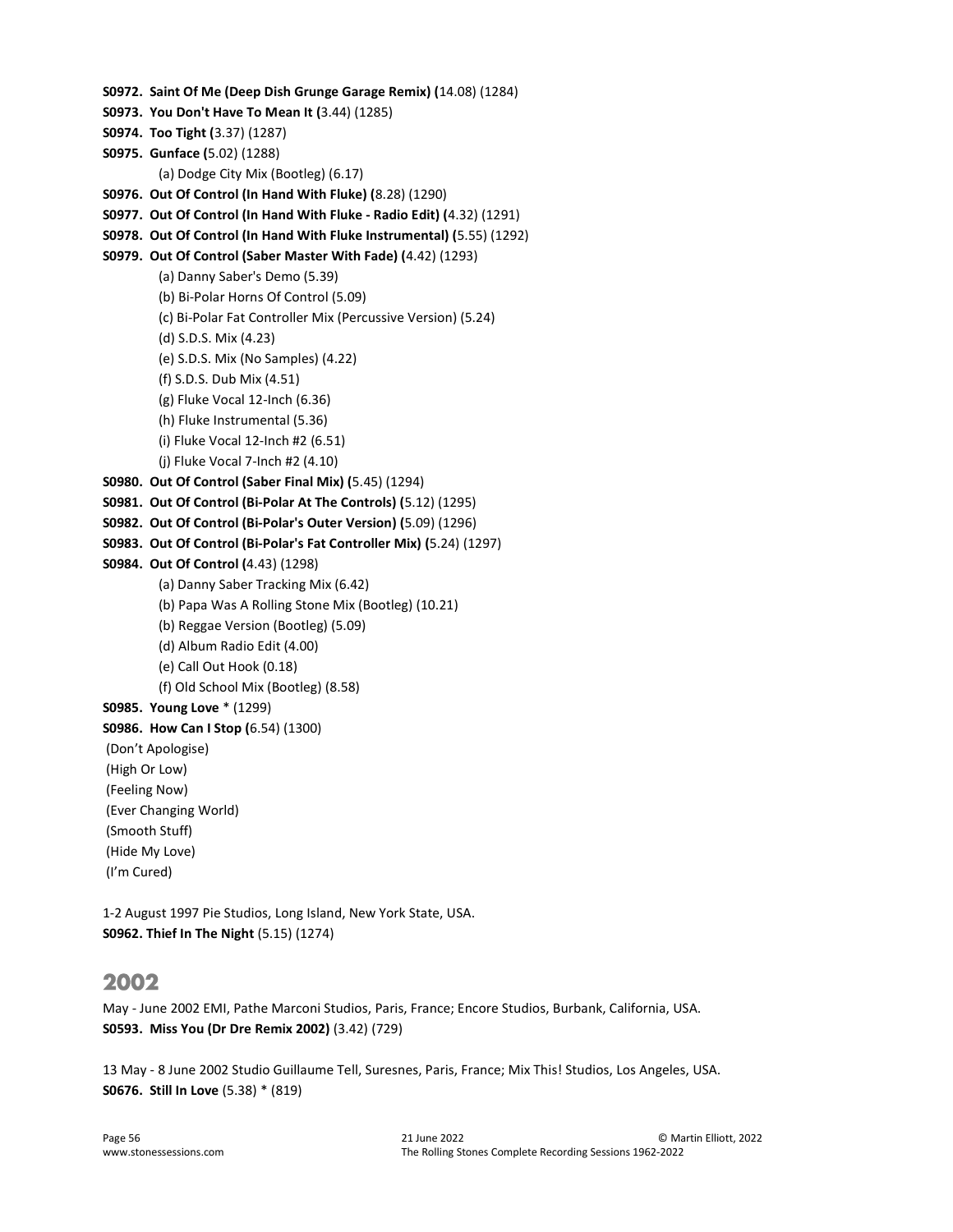S0956. 20 Nil (5.45) \* S0987. Losing My Touch (5.06) (1343) S0988. Keys To Your Love (4.12) (1344) (a) Alternative Mix (4.42) S0989. Stealing My Heart (3.42) (1345) S0990. Don't Stop (3.58) (1346) (a) Single Edit Version (3.32) (b) Call Out Hook Version (0.13) (c) Early Mix (4.11) S0991. Don't Stop (New Rock Mix) (4.01) (1347) S0992. Extreme Western Grip (3.05) (1348) S0993. Well Well (3.01) (1349) (a) Edit Cut (1.43) S0994. Baby, I Put A Spell On You (0.13) S0995. Dreams (5.43) S0996. Smooth 180 \* S0997. Just Because (2.48) \* (a) Out-take II (6.44) S0998. Hurricane (1.25) (1350) S0999. Cried Out (4.16) \* S1000. You Better Leave That Man Alone (2.16) \* S1001. Love Is A Test (6.03) \* S1002. When I Call Your Name (5.01) \* S1003. U Don't Wanna (5.03) \* (Love Is For Me)

30 October 2002 O'Henry Sound Studios, Burbank, California, USA. S1004. Slippin' Away III (6.41)

# 2003

April - July 2003 The Hit Factory, New York, Hovercraft Studios, Mixstar Studios, Virginia, USA. S0366. Sympathy For The Devil (Neptunes Remix) (5.55) (403) S0367. Sympathy For The Devil (Neptunes Radio Remix) (4.16) (404)

April - July 2003 HMS House, Brighton, England. S0368. Sympathy For The Devil (Fatboy Slim Remix) (8.25) (405) S0369. Sympathy For The Devil (Fatboy Slim Radio Remix) (4.06) (406)

April - July 2003 Magic Shop, New York, Flava Lab, London, England. S0370. Sympathy For The Devil (Full Phatt Remix) (5.26) (407) S0371. Sympathy For The Devil (Full Phatt Radio Remix) (3.42) (408)

# 2004

June, November - December 2004, January, March - April; June 2005 La Fourchette Home Studio, Tours, France & St. Vincent's Home Studio, West Indies; Ocean Way Studio & Henson Studios, Hollywood, California, USA.

S1005. Rain Fall Down (4.53) (1423)

S1006. Rain Fall Down (Radio re-edit) (4.02) (1424)

S1007. Rain Fall Down (will.i.am Remix) (4.05) (1425)

S1008. Rain Fall Down (will.i.am Instrumental) (4.05) (1426)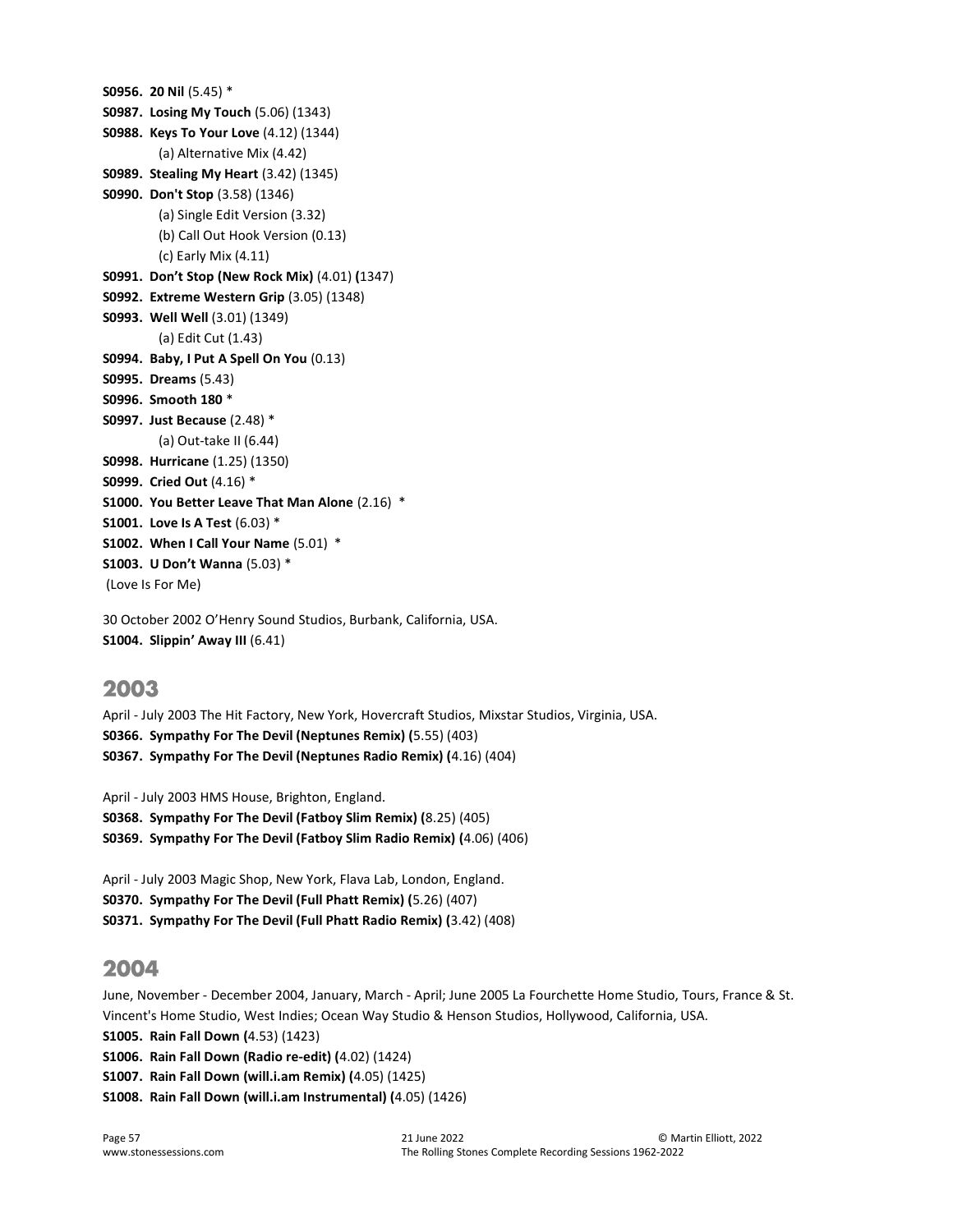```
S1009. Rain Fall Down (Ashley Beedle's 'Heavy Disco' Vocal re-edit) (6.13) (1427) 
S1010. Rain Fall Down (Ashley Beedle's 'Heavy Disco' Dub re-edit) (6.07) (1428) 
S1011. Rain Fall Down (Ashley Beedle's 'Heavy Disco' Radio re-edit) (4.06) (1429) 
S1012. Let Me Down Slow (4.16) (1430) 
          (a) Alternative Mix 1 (4.17) 
          (b) Alternative Mix 2 (4.16) 
          (c) Alternative Mix 3 (4.17) 
S1013. Streets Of Love (5.10) (1431) 
          (a) Alternative Mix 1 (5.10) 
          (b) Alternative Mix 2 (5.09) 
          (c) Radio Edit Version (4.04) 
S1014. It Won't Take Long (3.54) (1432) 
          (a) Alternative Mix 1 (4.12) 
          (b) Alternative Mix 2 (4.12) 
S1015. Back Of My Hand (3.32) (1433) 
S1016. She Saw Me Coming (3.12) (1434) 
          (a) Alternative Mix (3.22) 
S1017. Dangerous Beauty (3.48) (1435) 
          (a) Alternative Mix 1 (4.14) 
          (b) Alternative Mix 2 (4.15) 
S1018. Don't Wanna Go Home (3.34) (1436) 
          (a) Alternative Mix 1 (4.33) 
          (b) Alternative Mix 2 (4.32) 
          (c) Alternative Mix 3 (4.33) 
S1019. Oh No, Not You Again (3.46) (1437) 
          (a) Clean Mix Version (3.49) 
          (b) Alternative Mix Cut (3.48) 
S1020. This Place Is Empty (3.16) (1438) 
S1021. Under The Radar (4.36) (1439) 
          (a) Alternative Take (5.09) 
S1022. Driving Too Fast (3.56) (1440) 
          (a) Alternative Take (4.29) 
S1023. Biggest Mistake (4.06) (1441) 
          (a) Alternative Take (4.53) 
          (b) Edited Single Version (3.33) 
          (c) Instrumental Single Version (4.09) 
S1024. Laugh, I Nearly Died (4.54) (1442) 
S1025. Infamy (3.48) (1443) 
S1026. Look What The Cat Dragged In (3.57) (1444) 
S1027. Sweet Neocon (4.33) (1445) 
S1028. Rough Justice (3.13) (1446)
```
# 2005

9 May 2005 S.I.R. Studios, New York, USA. S1029. Brown Sugar (3.46) \* (1447)

# 2006

2006 Various Studios. S0238. I'm Free (Hot Chip Remix) (3.03) (265)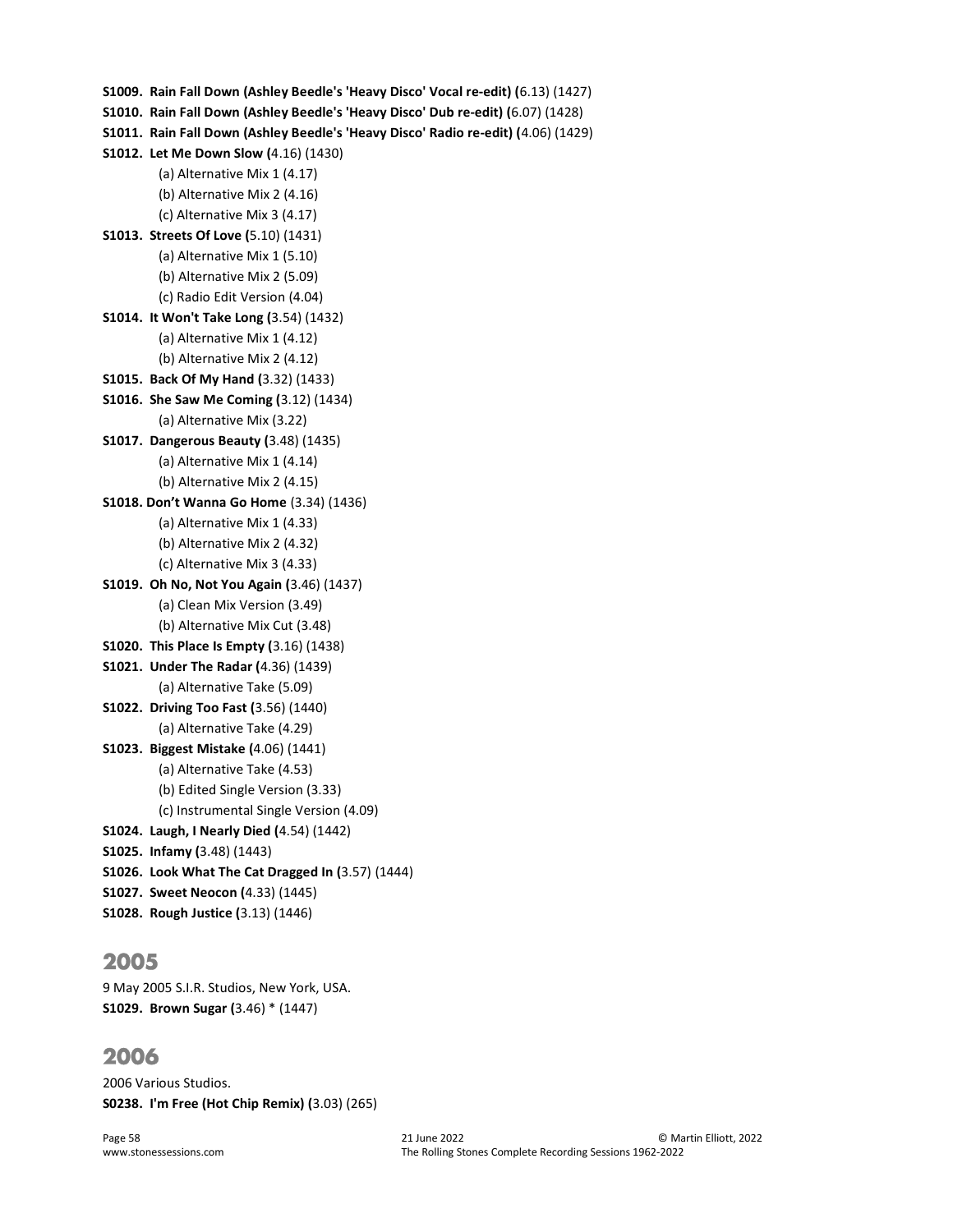S0239. I'm Free (Moby Remix) (3.43) (266) S0240. I'm Free (The Postal Service Remix) (2.27) (267) S0241. I'm Free (DJ Shadow Remix) (4.11) (268)

2006 New York City, USA. S0242. I'm Free (Jellybean Remix) (7.31)

2006 Norman Cook Studio, Hove, Brighton, England. S0243. I'm Free (Fatboy Slim Remix) (3.58) (269)

2006 Unknown Studio. S0425. Can't You Hear Me Knocking (7.15) (495) (a) Edited Version (Guitar Hero 2) (4.44)

6-8 July 2006 Discotheque Alcatraz, Milan, Italy. S1030. I Can't Be Satisfied III (3.32) (1495)

11 September 2006 Palmdale Studios, California, USA. S1031. Only Found Out Yesterday (1.57) (1497)

20 November 2006 Capitol Studios, Los Angeles, USA. S1032. Hey Negrita II (10.43)

# 2007

2007 Soulwax Studios, Ghent, Belgium. S0374. You Can't Always Get What You Want (Soulwax Full Length Remix) (6.07) (411) (a) Soulwax Remix Radio Edit Version (3.58)

2007 Unknown Studio.

S0269. Paint It, Black (3.20) (293) (f) Extended Long Version (Guitar Hero 3) (3.50) S0392. Gimmie Shelter (4.30) (428) (c) Instrumental Mix (Guitar Hero 3) (4.32) (d) Vocal Mix (Guitar Hero 3) (4.32)

16 September, 21 November 2007 One East Recording, New York; USA. S1032. Hey Negrita II (10.43)

# 2008

2008 - 2009 Abdala Studios, Havana, Cuba. S0156. Under The Boardwalk (Rhythms Del Mundo Remix) (2.44)

# 2009

September - November; December 2009 One East Studio, New York, Henson Studios, Village Recording; Mix This!, Los Angeles, USA. S0315. Title 5 (1.47) (367) S0397. So Divine (Aladdin Story) (4.32) (432) S0405. Loving Cup - Alternate Take (5.26) (438) S0427. Good Time Women (3.21) (496)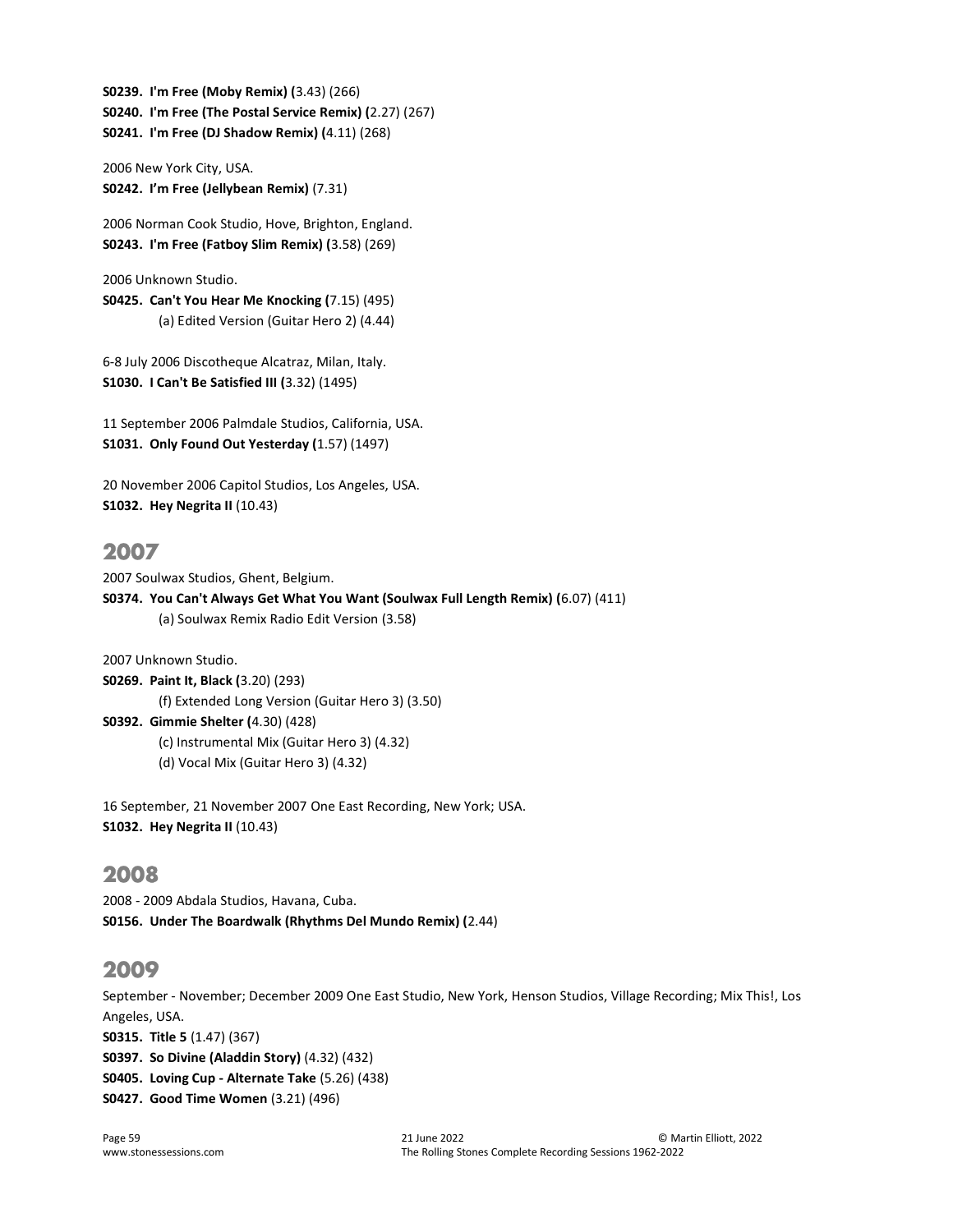S0428. Dancing In The Light (4.22) (497) S0430. Tell Her How It Is (4.07) \* (513) S0438. All Down The Line I (4.09) (504) S0450. I'm Not Signifying (3.56) (528) (a) Early Take (3.39) (b) Take 2 (Piano) (3.46) S0453. Pass The Wine (Sophia Loren) (4.54) (529) S0466. Soul Survivor - Alternate Take (3.59) (543) S0469. Plundered My Soul (3.58) (546) S0470. Plundered My Soul (Radio Mix) (3.56) (547) S0471. Following The River (4.51) (548)

(a) Promo Edit Version (4.01)

# 2010

1-5 February; February; 21 October; November 2010 Helicon Mountain Studio, Blackheath, London; Chapel Studios, London; One East Studios, New York, USA; La Fourchette Home Studio, Tours, France.

S1033. Watching The River Flow (5.09) (1546) (a) Edited Single Version (3.59)

### 2011

August - September 2011 La Fourchette Home Studio, Tours, France, Electric Lady, New York, Berkeley St., Mix This!, Los Angeles, USA. S0578. I Love You Too Much (3.10) (713) S0610. So Young II (2.55) (772) S0611. So Young III (3.18) (773) S0618. Claudine (3.42) (735)

S0619. Don't Be A Stranger (4.06) (737)

S0621. Keep Up Blues (4.20) (740)

S0622. Do You Think I Really Care? (4.22) (741)

S0627. Petrol Blues (1.35) (748)

S0634. No Spare Parts (4.30) (758)

S0635. When You're Gone (3.51) (759)

S0647. You Win Again (3.00) (774)

S0660. Tallahassee Lassie (2.37) (805)

S0674. We Had It All (2.54) (842)

6 – 8 December 2011 Snake Ranch Studios, London, England. Unknown tracks/Jam

# 2012

29 April – 4 May 2012, Unknown Studio, New York & iiWii Studios, Weehawken, New Jersey, USA. Unknown tracks/Jam

20 - 24 August 2012 Guillaume Tell Studios, Suresnes, Paris, France.

S1034. Doom And Gloom (3.58)

S1035. Doom And Gloom (Jeff Bhasker Mix) (4.07)

 (a) Video Version (4.09) (a) Lyric Video Version (4.08)

S1036. Doom And Gloom (Benny Benassi Remix) (4.58)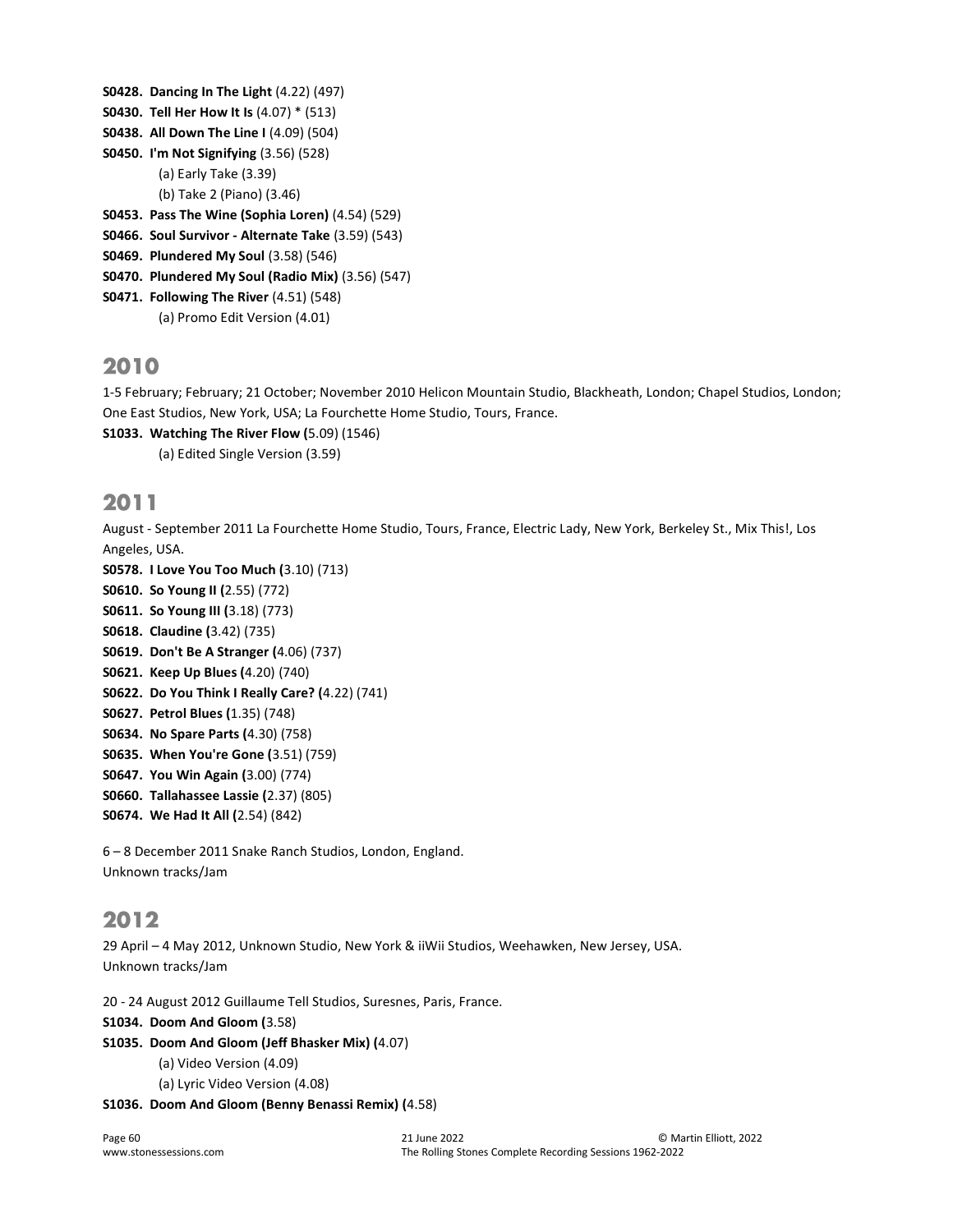S1037. One More Shot (3.05)

(a) Original KR Demo (3.21)

```
S1038. One More Shot (Jeff Bhasker Mix) (3.03)
```

```
September 2012 Larrabee Sound Studios, Los Angeles, USA. 
S1034. Doom And Gloom (3.58) 
          (a) Video Version (4.09) 
S1037. One More Shot (3.05)
```
# 2015

7 - 16 December; 19-31 December 2015 British Grove Studios, London, England; Henson Recording Studios, Los Angeles, USA. S1039. Get Out Of My Way (Give Me The Cash) \* (9/10/11 December 2015) S1040. Bad Luck Hideaway \* (9/10 December 2015) S1041. Fool's Paradise \* (9 December 2015) S1042. Bottom Of My Heart \* (10 December 2015) S1043. Blue And Lonesome (3.07) (10/11 December 2015) S1044. Never There \* (10 December 2015) S1045. Drive Me Too Hard \* (11 December 2015) S1046. Hate To See You Go (3.20) (11 December 2015) S1047. I Gotta Go (3.26) (11 December 2015) S1048. Commit A Crime (3.38) (11 December 2015) S1049. Just Like I Treat You (5.13) (11 December 2015) S1050. Everybody Knows About My Good Thing (4.30) (14 December 2015) S1051. I Can't Quit You Baby (5.13) (14 December 2015) S1052. Just Your Fool (2.16) (14 December 2015) S1053. Ride 'Em On Down (2.48) (14 December 2015) S1054. All Of Your Love (4.46) (14 December 2015) S1055. Little Rain (3.32) (14 December 2015) S1056. Hoo Doo Blues (2.36) (15 December 2015)

# 2016

April; 1 May; May - September 2016 British Grove Studios, London, England; The Parlor Recording Studio, New Orleans; Henson Recording Studios, Los Angeles, USA.

- S1043. Blue And Lonesome (3.07)
- S1046. Hate To See You Go (3.20) (not on 1 May)
- S1047. I Gotta Go (3.26)
- S1048. Commit A Crime (3.38)
- S1049. Just Like I Treat You (5.13)
- S1050. Everybody Knows About My Good Thing (4.30)
- S1051. I Can't Quit You Baby (5.13)
- S1052. Just Your Fool (2.16)
- S1053. Ride 'Em On Down (2.48)
- S1054. All Of Your Love (4.46)
- S1055. Little Rain (3.32) (not on 1 May)
- S1056. Hoo Doo Blues (2.36)

20 – 24 June 2016 British Grove Studios, London, England. Unknown tracks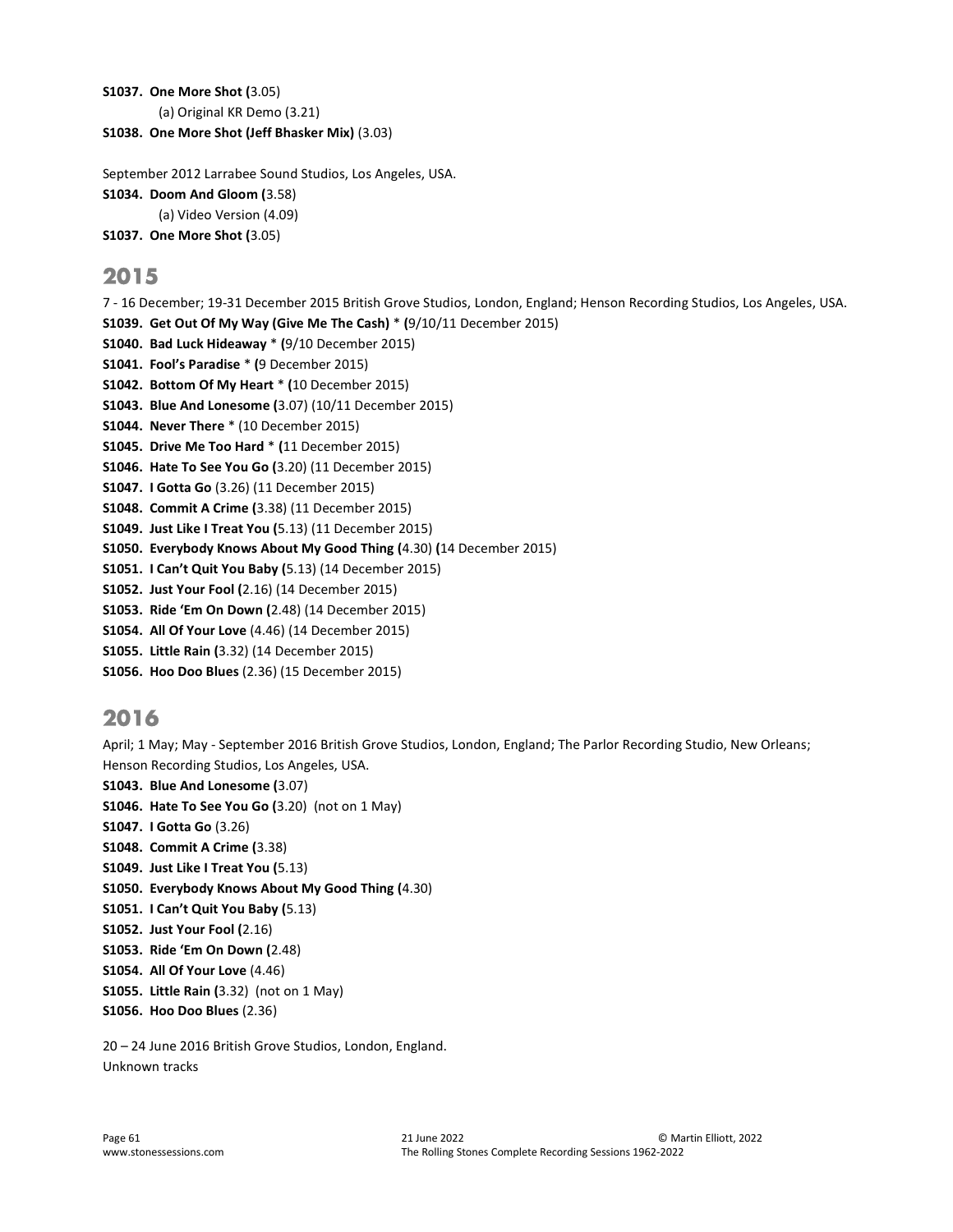# 2017

February 2017 Unknown Studio, New York, USA. Unknown tracks

30 May – 9 June 2017 British Grove Studios, London, England. Unknown tracks (possibly Gotta Get A Grip / England Lost – Mick Jagger solo tracks)

27 November – 1 December 2017 Ocean Way Recording Studios, Los Angeles, USA. Unknown tracks

### 2018

Late February – early March New York Studio, New York, USA.

2018 Germano Studios, New York, USA. S0661. The Harder They Come (3.47) (810)

# 2019

Late January 2019, British Grove Studios, London, England. Early February 2019, Henson Studios, Los Angeles, USA. S1057. Living In A Ghost Town (4.07) Other Unknown tracks (possibly Really Wanna Tell The Truth)

# 2020

March – June 2020 Home Studio, La Fourchette, Tours, France. Unknown tracks with Mick Jagger.

March 2020 Germano Studios, New York, USA. Unknown tracks with Keith Richards.

April – June 2020 Home Studio, La Fourchette, Tours, Question de Son Studios, Paris, France, The Lodge, New York, USA. S0487. All The Rage (4.11) (583) S0505. Criss Cross (4.32) (598) S0533. Scarlet (3.44) (b) Radio Edit Version (3.28) (c) Single Mix Version (3.45) (d) Prromotional Film Version (3.45)

April – June 2020 Question de Son Studios, Paris, France, The Lodge, New York, USA. S0490. Dancing With Mr. D (Instrumental) (3.31) S0503. 100 Years Ago (Piano Demo) (2.43) S0507. Heartbreaker (Instrumental) (3.18) S0517. Hide Your Love (Alternative Mix) (5.18)

April – June 2020 The Lodge, New York, USA. S0448. Silver Train (Glyn Johns 1973 Mix) (4.31) S0491. Dancing With Mr. D (Glyn Johns 1973 Mix) (4.34) S0499. Can You Hear The Music? (Glyn Johns 1973 Mix) (5.32) S0504. 100 Years Ago (Glyn Johns 1973 Mix) (4.17) S0508. Doo Doo Doo Doo Doo (Heartbreaker) (Glyn Johns 1973 Mix) (3.26) April – June 2020 Apple Studios, London, England, The Lodge, New York, USA. S0447. Silver Train (4.26) (515)

```
 (d) Giles Martin 2020 Mix (4.28) 
S0486. Coming Down Again (5.55) (582)
```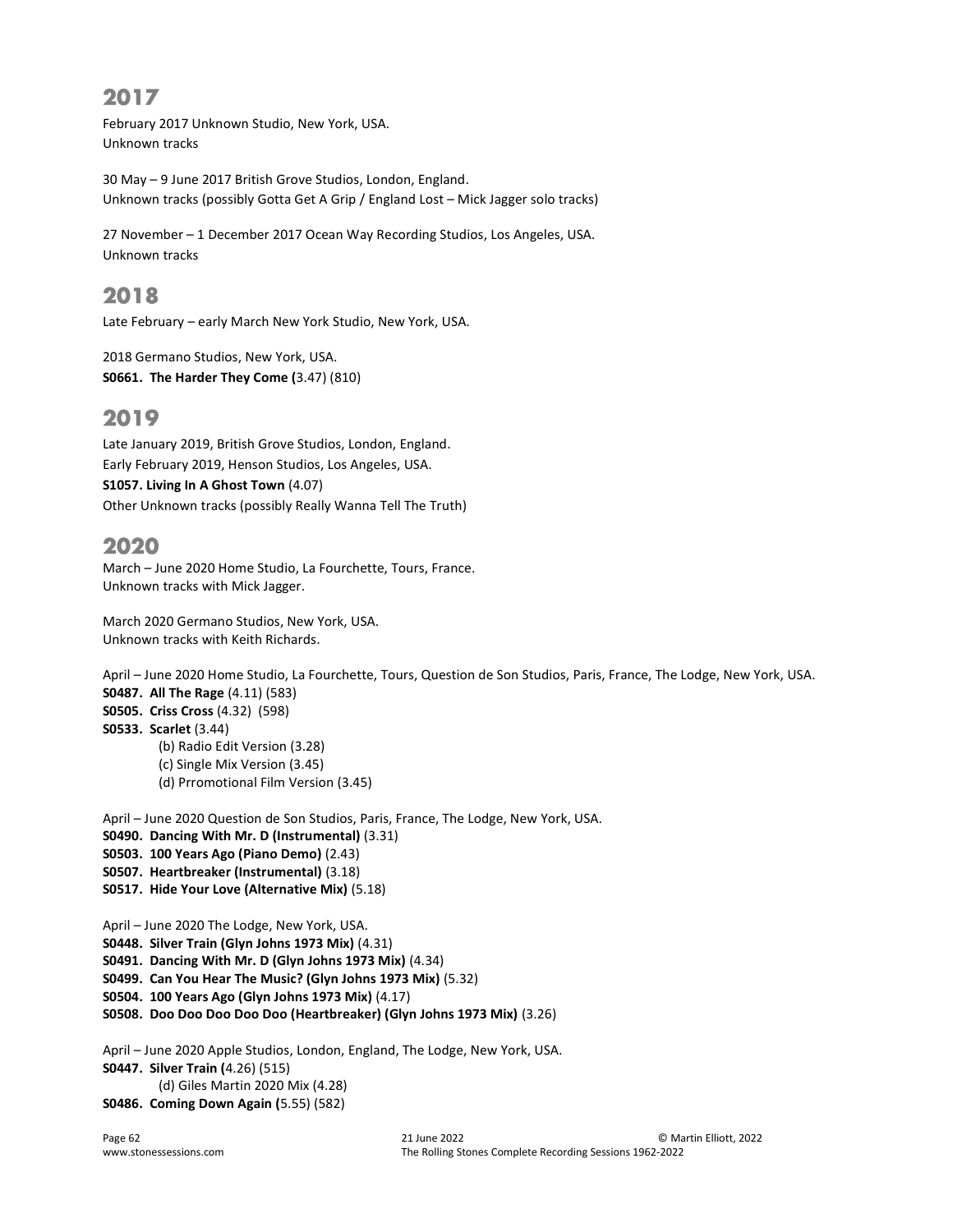```
 (a) Giles Martin 2020 Mix (5.54) 
S0488. Winter (5.30) (584) 
          (b) Giles Martin 2020 Mix (5.29) 
S0489. Dancing With Mr. D (4.53) (585) 
          (b) Giles Martin 2020 Mix (4.52) 
S0498. Can You Hear The Music? (5.32) (593) 
          (a) Giles Martin 2020 Mix (5.31) 
S0501. Angie (4.33) (595) 
          (c) Giles Martin 2020 Mix (4.32) 
S0502. 100 Years Ago (3.59) (596) 
          (b) Giles Martin 2020 Mix (3.58) 
S0506. Doo Doo Doo Doo Doo (Heartbreaker) (3.27) (599) 
          (a) Giles Martin 2020 Mix (3.28) 
S0510. Star Star (4.25) (600) 
          (c) Giles Martin 2020 Mix (4.23) 
S0516. Hide Your Love (4.12) (597) 
          (b) Giles Martin 2020 Mix (4.11) 
April – July 2020, Home Studio, Philadelphia, USA. 
S0534. Scarlet (The War On Drugs) Remix (3.44) 
          (a) The War On Drugs Remix II (3.54) 
April – July 2020, Home Studio, London, UK. 
S0533. Scarlet (3.44) 
          (e) The Killers & Jacques Lu Cont (Stuart Price) Remix (3.09) 
April 2020, Home Studio, La Fourchette, Tours, France, RAK Studios, London, England.
```

```
S1057. Living In A Ghost Town (4.07)
```
(a) Short Video Version (3.58)

(b) Alok Remix (3.28)

April, 18 April 2020, Various Home Studios, La Fourchette, Tours, France, Weston, Connecticut, USA, Dolton, Devon, London, England. (Global Citizen TV Benefit For Health Workers, One World: Together At Home: 18 April 2020) S1058. You Can't Always Get What You Want (5.37)

September 2020 Germano Studios, New York, USA. Unknown tracks with Keith Richards.

September – October 2020 Home Studios, La Fourchette, Tours, France. Unknown tracks with Mick Jagger (Pride Before A Fall)

February 2021 Unknown Studio, USA. Unknown tracks with Keith Richards

May - July 2021 RAK Studios, London, England. Unknown new tracks & overdubs for TATTOO YOU retrospective. S0459. Fast Talking, Slow Walking (5.40) (536) S0515. Come To The Ball (3.40) (606) S0521. Drift Away (4.06) (624) S0527. Living In The Heart Of Love (4.13) (632) S0558. Start Me Up (Early Version) (4.27) (656) S0615. Fiji Jim (4.00) (742) S0626. Shame, Shame, Shame (4.13) (746)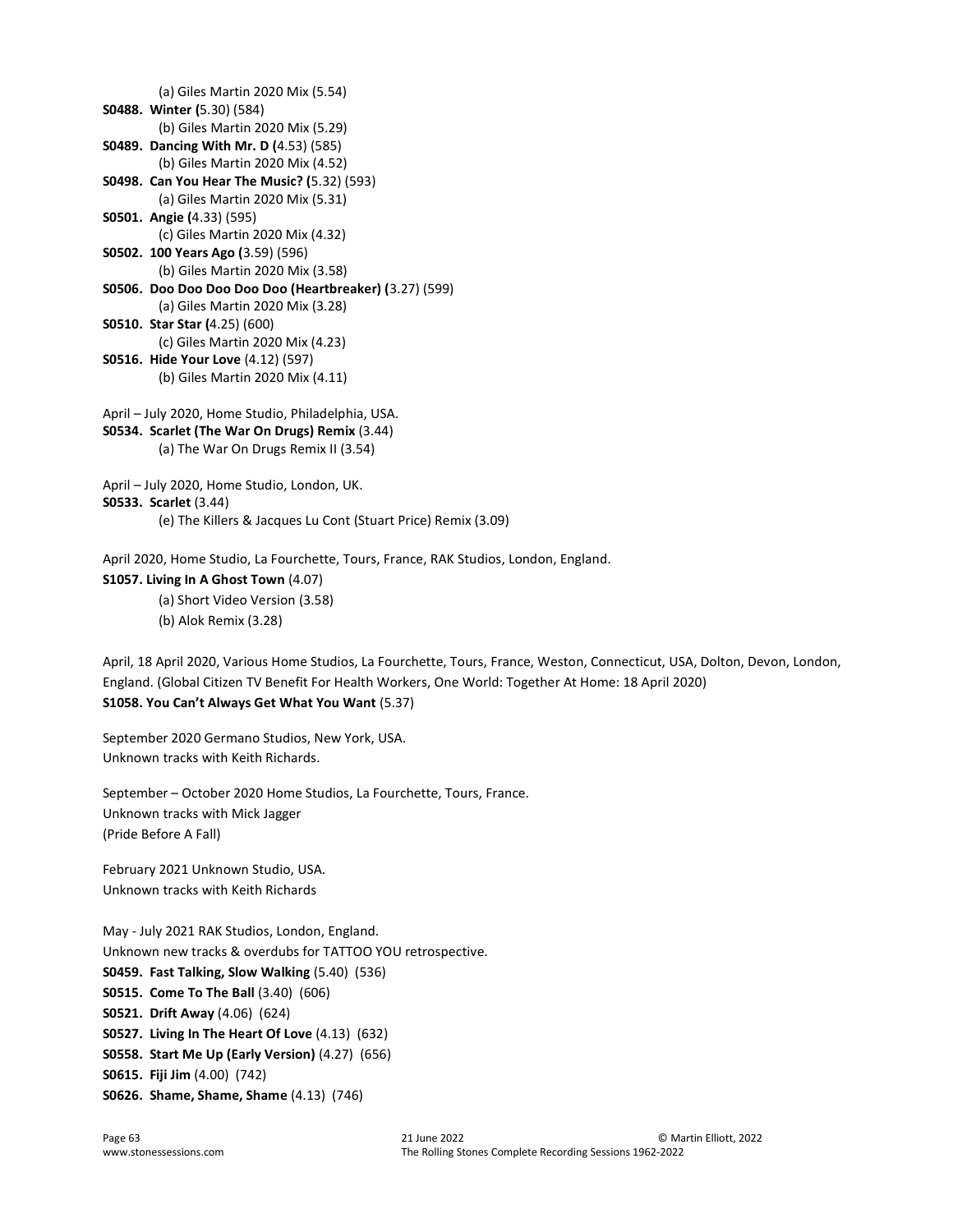S0684. Troubles A' Comin (4.16) (830) S0699. It's A Lie (4.57) (751) (b) Longer Take (5.21) (c) Edited Master (4.22)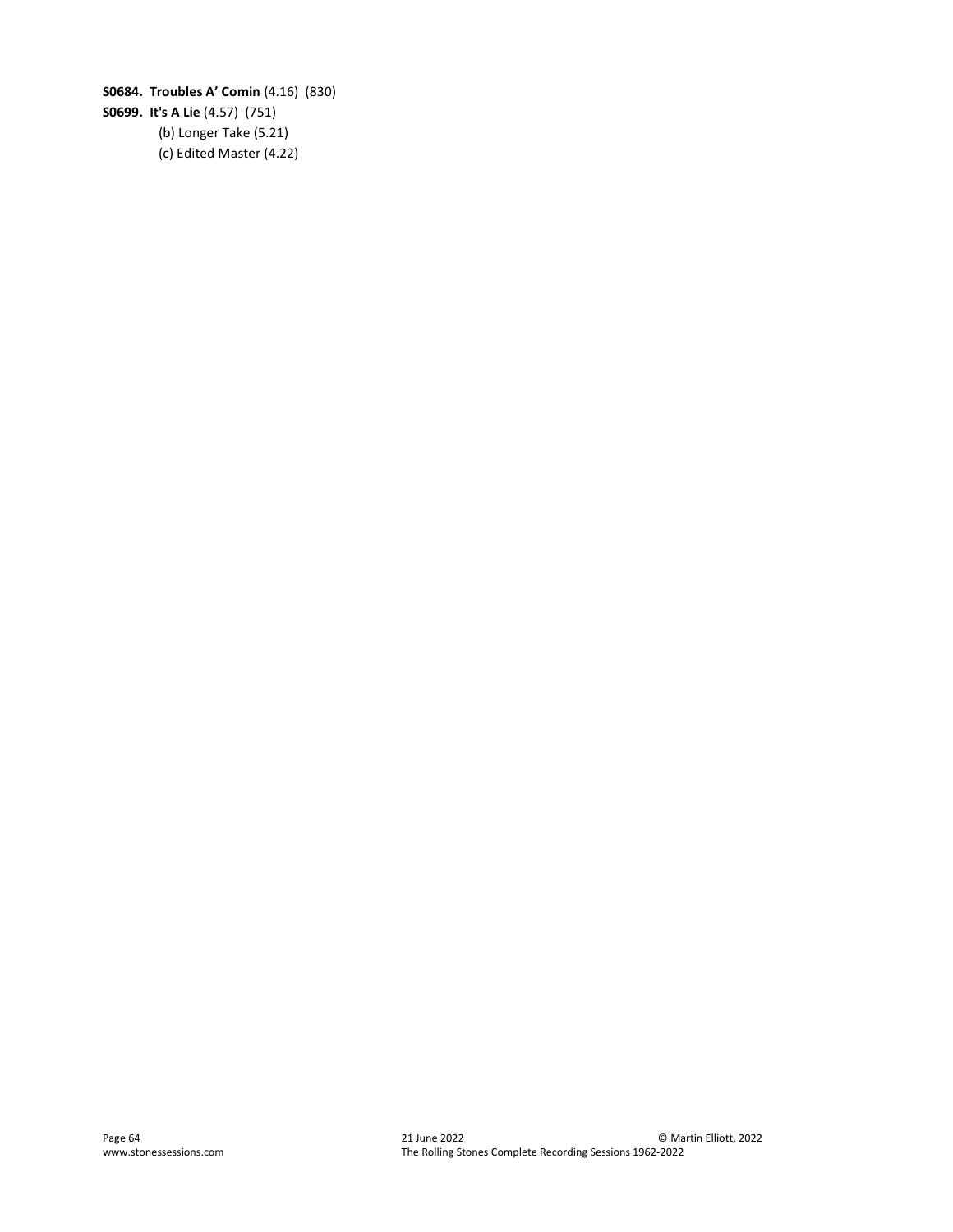#### Appendix Revision History

| 19 July 2012      | New e-Album LIVE AT TOKYO DOME - 26 February 1990                                                                                                                                                                                                                                                                                                                                                                                                                                                                                                                                                                                                                                                                                                                                                   |
|-------------------|-----------------------------------------------------------------------------------------------------------------------------------------------------------------------------------------------------------------------------------------------------------------------------------------------------------------------------------------------------------------------------------------------------------------------------------------------------------------------------------------------------------------------------------------------------------------------------------------------------------------------------------------------------------------------------------------------------------------------------------------------------------------------------------------------------|
| 21 September 2012 | New Sessions - August 2012                                                                                                                                                                                                                                                                                                                                                                                                                                                                                                                                                                                                                                                                                                                                                                          |
| 24 January 2013   | New e-Tracks - August 2012 Sessions<br>New e-Album LIGHT THE FUSE - 10 August 2005<br>New CD CHARLIE IS MY DARLING - Live 1965 tracks<br>New Compilation CD GRRR! - November 2012<br>New Compilation De Luxe CD GRRR! - March 1963 Sessions<br>New Compilation De Luxe Vinyl GRRR! - Live 1965 BBC<br>New e-Album LIVE IN LEEDS ROUNDHAY PARK - 25 July 1982<br>New e-Album 12.12.12 CONCERT FOR SANDY RELIEF - 12 December 2012<br>New Bootlegs - Paris, London, New York, New Jersey Concerts - Oct - Dec 2012                                                                                                                                                                                                                                                                                    |
| 14 March 2013     | Track 'I'm A Love You' removed. (See Corrections Track 'Silver Coated Rails' remove. Appendix for details)<br>Track 'Remember These Days' removed. Track 'Follow You' removed                                                                                                                                                                                                                                                                                                                                                                                                                                                                                                                                                                                                                       |
| 26 July 2013      | Corrections to numbering due to USA DVD Crossfire Hurricane Bonus Features - 1964, 1965 TV tracks                                                                                                                                                                                                                                                                                                                                                                                                                                                                                                                                                                                                                                                                                                   |
| 31 July 2013      | Addition of e-Single One More Shot (Jeff Bhasker Mix)                                                                                                                                                                                                                                                                                                                                                                                                                                                                                                                                                                                                                                                                                                                                               |
| 16 September 2013 | Corrections to numbering due to release of Angie (Live) 27 February 1990                                                                                                                                                                                                                                                                                                                                                                                                                                                                                                                                                                                                                                                                                                                            |
| 2 October 2013    | Additional track I'm Free (Jellybean Mix) - 2007 ABKCO CDR<br>Additional tracks from Guitar Hero 3 (2007) - Paint It Black (Extended), Gimmie Shelter (Instrumental,<br>Vocal Remixes)                                                                                                                                                                                                                                                                                                                                                                                                                                                                                                                                                                                                              |
| 4 February 2014   | Correspondence with Bobby Whitlock and Marc Roberty (September 2013) revealed a session during<br>November 1971 at Olympic Studios where Bobby Whitlock contributed to I Just Wanna See His Face.                                                                                                                                                                                                                                                                                                                                                                                                                                                                                                                                                                                                   |
| 20 February 2014  | Revised numbering due to additional track I'd Much Rather Be With The Boys from 3-4 September 1965 -<br>Charlie Is My Darling.                                                                                                                                                                                                                                                                                                                                                                                                                                                                                                                                                                                                                                                                      |
| 7 March 2014      | Additional track The Stumble (King, Thompson) added within the 1982 Undercover Sessions.<br>Now amalgamated with Hideaway as The Stumble / Hideaway.                                                                                                                                                                                                                                                                                                                                                                                                                                                                                                                                                                                                                                                |
| 1 May 2014        | As a result of research by Nico Zentgraf, Back On The Streets Again has been given the 'also known as' and<br>merged with the track Eliza Upchuck and altered so that the track commenced during the 1982<br>UNDERCOVER sessions with a short extract and a longer version within the DIRTY WORK sessions. The<br>track Mexican Divorce has been renamed as Broken Hearts For Me And You (Jagger, Richards).                                                                                                                                                                                                                                                                                                                                                                                        |
| 14 May 2014       | Two new tracks added to the database from the UNDERCOVER sessions - Blues Instrumental I and II.                                                                                                                                                                                                                                                                                                                                                                                                                                                                                                                                                                                                                                                                                                    |
| 14 October 2014   | Following correspondence with studio engineer Alex Vertikoff (February 2013) and Stones historian Nico<br>Zentgraf, two new tracks added to the database from the Wally Heider (RCA) Sessions 1978 – Barcelona<br>and If Your Man Gets Lost. Additional Guitar Hero 2 (2006) edit version of Can't You Hear Me Knocking.<br>Following research including Mark Paytress (Off The Record book) consolidated by Felix Aeppli and Nico<br>Zentgraf (websites), three unavailable out-takes added to the sessions: Toss The Coin, When Curtis Meets<br>Smokey and Old Glory.<br>Duplication of Fortune Teller II from 1966 to 1963 to represent original recording date - caused re-<br>numbering.<br>New track added Too Much Blood (Main Vocal) – only available on 1990 12" b-side/CD of Sad Sad Sad. |
| 27 October 2014   | Anybody Seen My Baby (Soul Solution Vocal Dub) is the same track as Anybody Seen My Baby (Soul<br>Solution Remix) following correspondence with Stones expert Blake Eikenberry                                                                                                                                                                                                                                                                                                                                                                                                                                                                                                                                                                                                                      |
| 17 November 2014  | Addition of Live DVD L.A. Forum (Live in 1975) released November 2014. Performance from 11 July 1975 -<br>previously unreleased.                                                                                                                                                                                                                                                                                                                                                                                                                                                                                                                                                                                                                                                                    |
| 23 December 2014  | Extended version of 1975 I Love Ladies with extra guitar solo. Extended version of 1978 It's A Lie.                                                                                                                                                                                                                                                                                                                                                                                                                                                                                                                                                                                                                                                                                                 |
| 12 February 2015  | Typo corrections.                                                                                                                                                                                                                                                                                                                                                                                                                                                                                                                                                                                                                                                                                                                                                                                   |
| 2 March 2015      | Addition of I'd Much Rather Be With The Boys session with overdubs for METAMORPHOSIS from 1972-<br>1975.                                                                                                                                                                                                                                                                                                                                                                                                                                                                                                                                                                                                                                                                                            |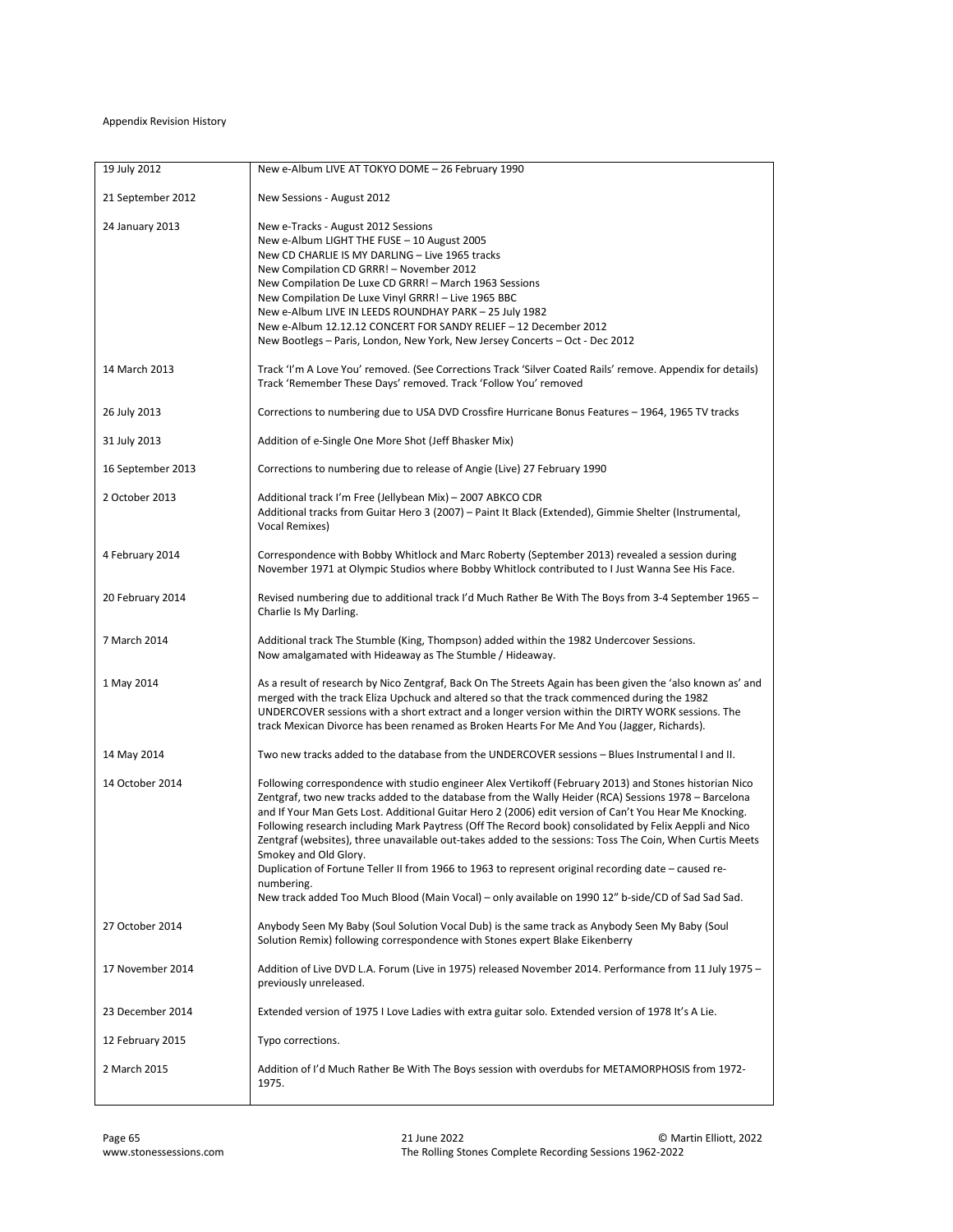| 20 March 2015     | Addition of new track High School Girl from 1982 UNDERCOVER sessions. From the same sessions two<br>previously unavailable tracks have now been changed to 'Bootleg only' status having been made available<br>- Keep It Cool and Can't Find Love. New outtake of Neighbours taken from EMOTIONAL RESCUE sessions.<br>New outtake of Eliza Upchuck - the boogie version. |
|-------------------|--------------------------------------------------------------------------------------------------------------------------------------------------------------------------------------------------------------------------------------------------------------------------------------------------------------------------------------------------------------------------|
| 23 March 2015     | Rename of Chainsaw Rocker to Stop That. Long version of Keep It Cool. Both UNDERCOVER sessions. New<br>Dirty Work tracks - Talk Is Cheap, Stick It Where It Hurts, Victor Hugo.                                                                                                                                                                                          |
| 25 March 2005     | Early take of Melody with just Billy Preston and Mick Jagger.                                                                                                                                                                                                                                                                                                            |
| 7 April 2015      | Additional cuts/takes of Indian Girl, Emotional Rescue, No Use In Crying, I Think I'm Going Mad, Where The<br>Boys All Go, Summer Romance, Undercover Of The Night and She Was Hot. Heartbeat and Hideaway<br>moved from 'Unavailable' to 'Bootleg only'.                                                                                                                |
| 28 April 2015     | Additional Track 'Beside You' previously known as I Can't See Nobody and evolved from If I Don't Have You<br>(aka I Want Nobody Else).                                                                                                                                                                                                                                   |
| 5 May 2015        | Advance release of an alternative Wild Horses (Acoustic), Bitch (Extended) and Can't You Hear Me<br>Knocking (Short) to be released on the STICKY FINGERS RE-ISSUE in June 2015.                                                                                                                                                                                         |
| 2 June 2015       | Alteration to consecutive session numbers with prefix of 'S' for sessions.                                                                                                                                                                                                                                                                                               |
| 4 June 2015       | Confirmation of re-release of STICKY FINGERS with extra tracks in UK/USA on 8/9 June 2015 including<br>Brown Sugar (Alternate Version), Wild Horses (Acoustic Version), Can't You Hear Me Knocking (Alternate<br>Version), Bitch (Extended Version) and Dead Flowers (Alternate Version).                                                                                |
| 11 June 2015      | Origin of Don't Lie To Me changed from Regent Sounds to Chess Studios, 10 June 1964 in accordance with<br><b>RSCRS 1 &amp; 2.</b>                                                                                                                                                                                                                                        |
| 16 June 2015      | Inclusion of Pye Studios in November - December 1966. Overdubbing of BETWEEN THE BUTTONS tracks.                                                                                                                                                                                                                                                                         |
| 6 August 2015     | Chuck Leavell's book Between Rock And A Home Place relates the recording of Smooth 180, a KR boogie<br>number from the 2002 Paris sessions. At the same sessions a track named Just Because was recorded<br>which became known as Trouble and released on KR's solo album CROSSEYED HEART.                                                                               |
| 30 September 2015 | Tidying up of sessions for GOATS HEAD SOUP.                                                                                                                                                                                                                                                                                                                              |
| 12 October 2015   | DIRTY WORK sessions track Loving You Is Sweeter Than Ever - date change to session in Paris. Mention of<br>Mountain Recording Studios which were based inside the Montreux Casino and used for some tracks on<br>BLACK AND BLUE in October 1975.                                                                                                                         |
| 15 October 2015   | Addition of BLACK AND BLUE tracks mixed at Atlantic Studios by Lew Hahn, Steve Dowd and Gene Paul and<br>mastered at Sterling Sound by Lee Hulko January - February 1976.                                                                                                                                                                                                |
| 26 October 2015   | Addition of TATTOO YOU tracks mixed at Power Station by Bob Clearmountain and mastered at Sterling<br>Sound by Bob Ludwig May - June 1981.<br>Use of Right Tracks Studios by Bob Clearmountain for vocal overdubs and remix of Out Of Tears and Love<br>Is Strong by Bob Clearmountain - 1995.                                                                           |
| 28 October 2015   | Extracts and outtakes used on Crossfire Hurricane documentary. No Expectations, Salt Of The Earth,<br>Moonlight Mile, Give Me A Drink and Good Time Women.                                                                                                                                                                                                               |
| 18 November 2015  | Miscellaneous minor amendments.                                                                                                                                                                                                                                                                                                                                          |
| 20 November 2015  | Amendment of session date at Dynamic Sounds, Kingston, Jamaica to 25 November - 13 December 1972.                                                                                                                                                                                                                                                                        |
| 14 December 2015  | Amendment of Godzi to 1966 from 1964 sessions.                                                                                                                                                                                                                                                                                                                           |
| 12 January 2016   | Additional overdub/re-recording at Western Studios, Los Angeles, USA – October – December 1969 for<br>Memo From Turner I.                                                                                                                                                                                                                                                |
| 21 January 2016   | Deletion of 1972 Jamaican session track Four And In - otherwise known as Dancing In The Light [later the<br>evidence for GHS re-release proved it was an aka for Dancing With Mr. D].                                                                                                                                                                                    |
| 27 January 2016   | Removal of Hide Your Love from 1972 Jamaica sessions to 7 May - June 1973 at Olympic, Island Studios,<br>London, England.                                                                                                                                                                                                                                                |
| 2 February 2016   | Addition of mixing of SOME GIRLS by The Glimmer Twins at Atlantic Studios, New York, March - April<br>1978.                                                                                                                                                                                                                                                              |
| 21 March 2016     | A sampler of tracks reputedly from IBC Studios including As Tears Go By (two versions), Congratulations<br>and a fuller extract of No One Loves You More Than Me (No One Knows). The sampler was produced for a                                                                                                                                                          |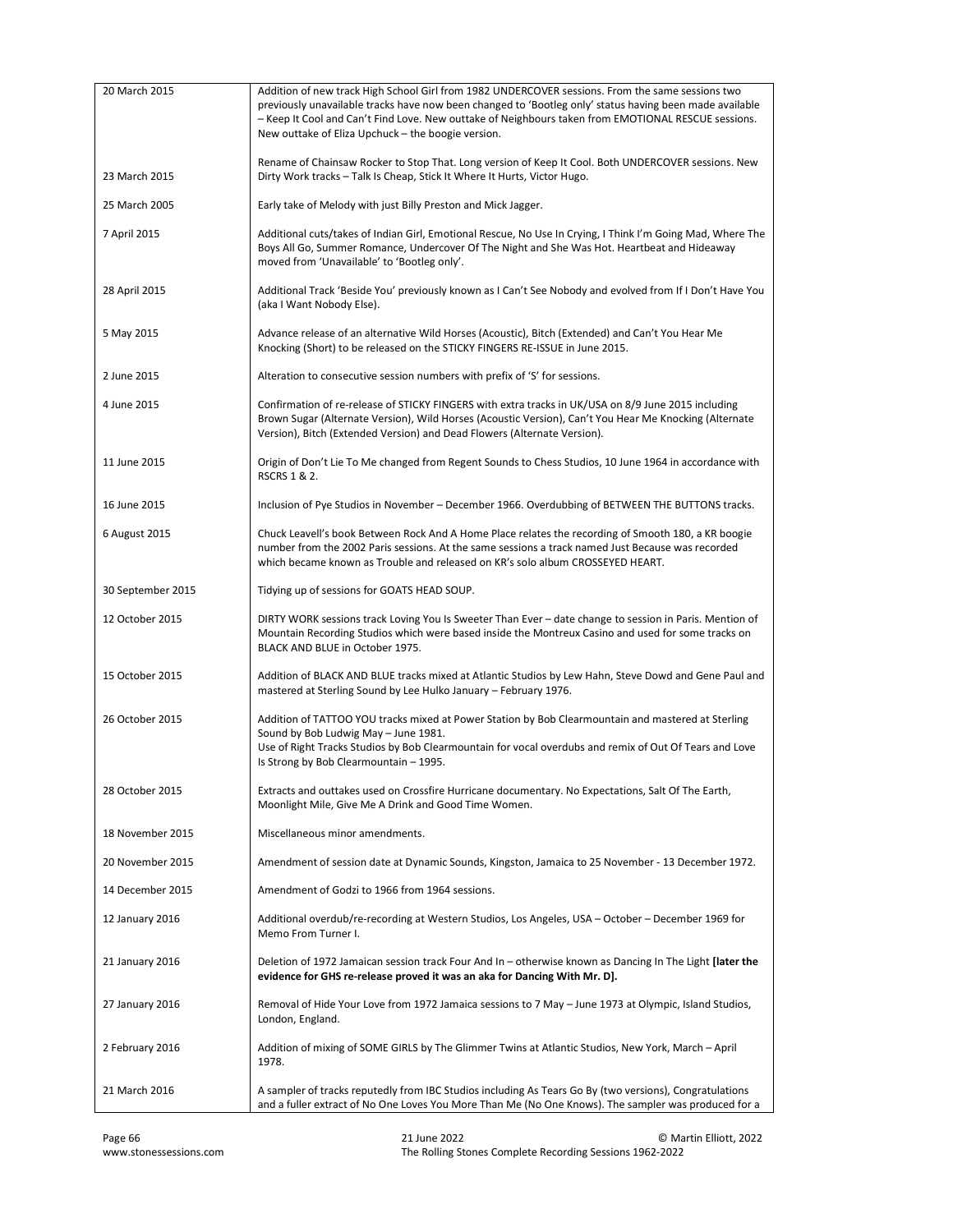|                  | reel-to-reel auction scheduled for April 2016.                                                                                                                                                                                                                                                                                                                              |
|------------------|-----------------------------------------------------------------------------------------------------------------------------------------------------------------------------------------------------------------------------------------------------------------------------------------------------------------------------------------------------------------------------|
| 31 March 2016    | Entry for December 2015 sessions at unknown London studio.<br>Research by Nico Zentgraf - Munich Musicland Studios exact recording dates 1973-75.<br>Addition of Island Studios for mixing of IT'S ONLY ROCK 'N' ROLL album.                                                                                                                                                |
| 11 April 2016    | Location of December 2015 sessions - British Grove Recording Studios.<br>Location of Blue Turns To Grey I S144 amended to Pye Studios.<br>Removal of recording studios Greenford Studios from July 1964.                                                                                                                                                                    |
| 15 April 2016    | What Gives You The Right? first session was in Paris 1978.<br>All About You (also known as The Train Song) first session was in Paris 1977.                                                                                                                                                                                                                                 |
| 22 April 2016    | Addition of Boogie Jam from January 1975, De Doelen sessions, Rotterdam.                                                                                                                                                                                                                                                                                                    |
| 5 May 2016       | Addition of Key To The Highway (Piano Instrumental) from DIRTY WORK album.                                                                                                                                                                                                                                                                                                  |
| 17 May 2016      | Amendment of EMOTIONAL RESCUE session tracks following input from studio engineer, Sean Fullan.<br>Inclusion of tracks documented at Exhibitionism, Saatchi Gallery from SOME GIRLS sessions masters list.<br>Tuesday Night, Rambling, Gone Dead Train, Woody Motown, Havana Moon, Distant Melody, Last Record<br>Blues, All My Life, Are You Ready? and I Used To Be Down. |
| 14 July 2016     | <b>Minor Amendments</b>                                                                                                                                                                                                                                                                                                                                                     |
| 28 July 2016     | Guess I Should Know and So Young originally in session from Paris 1977.                                                                                                                                                                                                                                                                                                     |
| 3 October 2016   | Inclusion of We Love You (Single Version) with part of Dandelion in outro.                                                                                                                                                                                                                                                                                                  |
| 18 October 2016  | Addition of Down In The Hole (Long Take).                                                                                                                                                                                                                                                                                                                                   |
| 21 October 2016  | Addition of album BLUE & LONESOME released 2 December 2016 - session tracks from December 2015.                                                                                                                                                                                                                                                                             |
| 25 October 2016  | Alteration of Wick session for It's Only Rock 'n' Roll to July 1973 and addition of Olympic session including<br>David Bowie in November to overdub backing vocals.<br>More session details for album BLUE & LONESOME.                                                                                                                                                      |
| 1 November 2016  | Addition of session at Record Plant, New York in early 1975. Jon Tiven and Andrew Oldham overdubbed<br>percussion to METAMORPHOSIS.                                                                                                                                                                                                                                         |
| 25 November 2016 | Refinement of recording dates at British Grove Recording Studios for BLUE & LONESOME.                                                                                                                                                                                                                                                                                       |
| 3 December 2016  | Identification of New Orleans Recording Studio (The Parlor) for BLUE & LONESOME overdubs.                                                                                                                                                                                                                                                                                   |
| 5 December 2016  | Amendment of recording date at New Orleans Recording Studio (The Parlor) for BLUE & LONESOME<br>overdubs.                                                                                                                                                                                                                                                                   |
| 20 January 2017  | Covered In Bruises moved from 1977 Paris sessions to 1979.<br>Additional session track All My Life thought to be an EMOTIONAL RESCUE out-take but unavailanble.                                                                                                                                                                                                             |
| 23 January 2017  | Removal of unverified Japan STRIPPED tracks and apportion of tracks to specific days.                                                                                                                                                                                                                                                                                       |
| 6 March 2017     | Two out of copyright tracks with different studio versions (Mother's Little Helper and 19 <sup>th</sup> Nervous<br>Breakdown) made available by ABKCO for a short period in January 2017.                                                                                                                                                                                   |
| 8 March 2017     | Start Me Up (Never Stop), commencemnet of recording moved from November 1977 to 10 October 1977.                                                                                                                                                                                                                                                                            |
| 4 April 2017     | Addition of a Blues Instrumental Boogie from 1982 sessions. (Not a new bootleg - should have been<br>documented before)                                                                                                                                                                                                                                                     |
| 14 April 2017    | Move Piano Instrumental from 1978 Paris to 1979 Compass Point sessions.<br>New unavailable track I'm A Hog For You Baby recorded at August 1963 sessions.<br>Mix of Let's Go Steady Again not documented before.                                                                                                                                                            |
| 6 May 2017       | New Undercover session tracks named Flirty and In Your Hand. Previously unavailable tracks Christine and<br>Identification now available. Dance Mr. K now an 'also known as' of Still In Love. All 30 second<br>instrumental cuts of longer takes.                                                                                                                          |
| 26 May 2017      | All My Life duplicated in SOME GIRLS and EMOTIONAL RESCUE tracks.                                                                                                                                                                                                                                                                                                           |
| 12 June 2017     | Addition of 2 unavalable track names from BLUE & LONESOME sessions. Thanks to Nico Zentgraf and Bert<br>Spoor.<br>The Dark End Of The Street is an unavailable session track from the March 1995 Tokyo STRIPPED sessions.                                                                                                                                                   |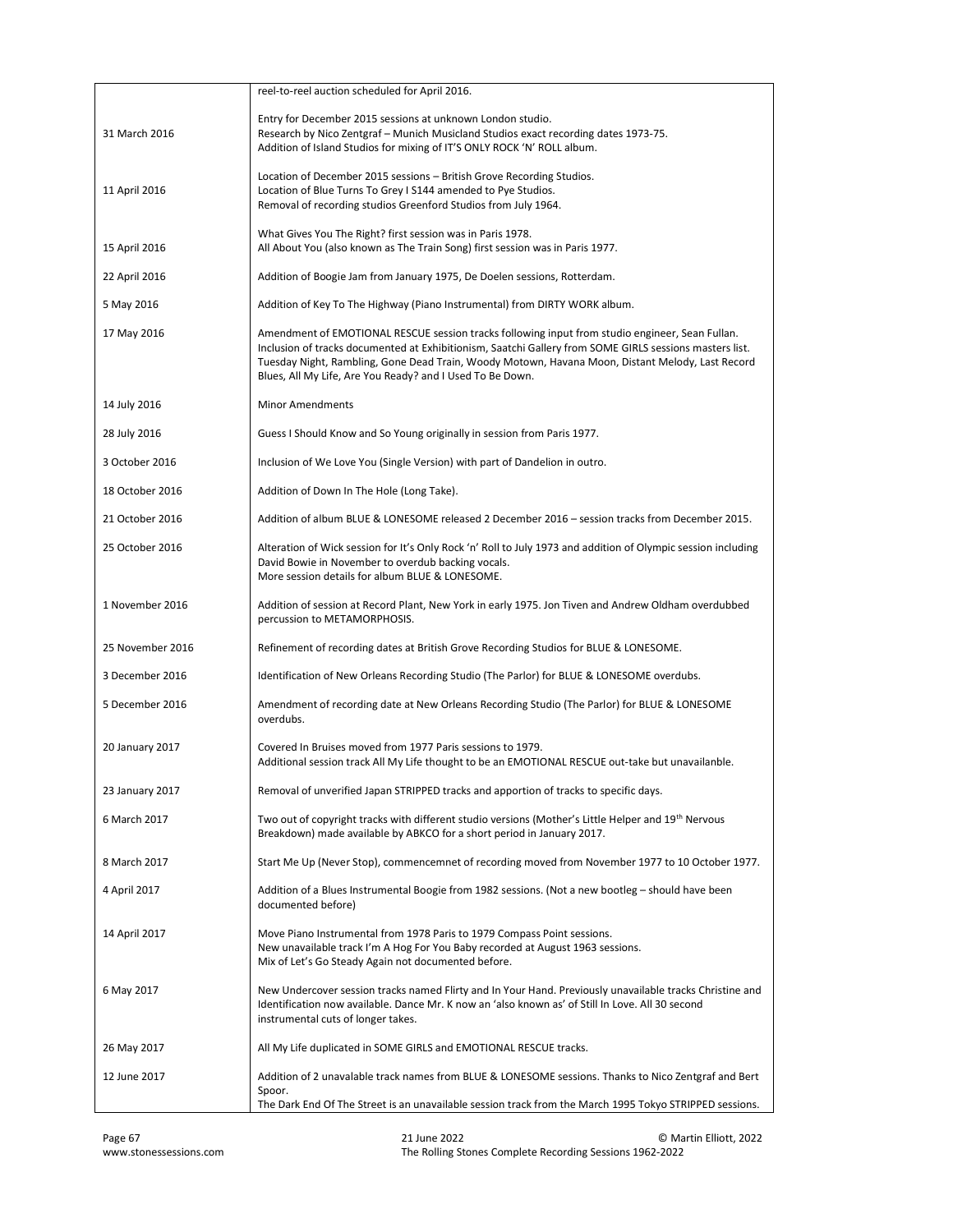| 20 June 2017      | Alteration to appendix to reflect rumoured, unavalable tracks. They are placed within the known session<br>date and listed in brackets.                                                                                                                                                                                                                                                                                                                            |
|-------------------|--------------------------------------------------------------------------------------------------------------------------------------------------------------------------------------------------------------------------------------------------------------------------------------------------------------------------------------------------------------------------------------------------------------------------------------------------------------------|
| 3 August 2017     | New track from UNDERCOVER sessions The Golden Mile. Longer versions of prior 30 second snippets –<br>Christine, In Your Hand, Hideaway, Flirty, Identification and Heartbeat. All from the UNDERCOVER<br>sessions.<br>New take of All About You from EMOTIONAL RESCUE sessions.<br>Mick Jagger single released 28 July 2017 of Gotta Get A Grip and England Lost assumed possibly to be 2017<br>Stones session tracks.                                             |
| 4 August 2017     | Acknowledgement that No One Knows and No One Loves You More Than Me from March 1964 are<br>separate tracks.<br>Previous tracks from May to June 2002 now available on CDR amongst 'in the know' personnel and<br>therefore have track times. These have now been made official session tracks but considered generally<br>unavailable.                                                                                                                             |
| 11 August 2017    | Two additions to the May 2002 Suresnes Sessions. Baby, I Put A Spell On You and You Better Leave That<br>Man Alone which can be heard on the Four Flicks, Tip Of The Tongue documentary.                                                                                                                                                                                                                                                                           |
| 15 August 2017    | Early pre-production takes of Cookin' Up known as What I Am Sayin' Is True date Cookin' Up to October<br>1982.<br>Wanna Hold You, She Was Hot with just Keith Richards and Mick Jagger on drums (pre-production).                                                                                                                                                                                                                                                  |
| 6 September 2017  | Minor alterations. Beginning of re-evaluation of UNDERCOVER session tracks due to new outtakes made<br>available.                                                                                                                                                                                                                                                                                                                                                  |
| 11 October 2017   | Release of THE ROLLING STONES ON AIR 1 December 2017 - Track status of track list changed from<br>bootleg to official release.                                                                                                                                                                                                                                                                                                                                     |
| 1 December 2017   | Minor revisions.                                                                                                                                                                                                                                                                                                                                                                                                                                                   |
| 18 December 2017  | Amendments to dates of tracks released on ON AIR.                                                                                                                                                                                                                                                                                                                                                                                                                  |
| 4 January 2018    | Release of download ABKCO album '67 SESSIONS on 22 December 2017. This album was released for<br>copyright protection reasons and was only available for one day.                                                                                                                                                                                                                                                                                                  |
| 15 February 2018  | Split 17 July 1964 radio session into two parts.                                                                                                                                                                                                                                                                                                                                                                                                                   |
| 19 February 2018  | A rough mix acetate of Let It Bleed and Love in Vain. These outtakes were an extract of fuller versions sold<br>on eBay.                                                                                                                                                                                                                                                                                                                                           |
| 7 March 2018      | Torn And Frayed moved from Nellcote sessions to Sunset Sound Studios.                                                                                                                                                                                                                                                                                                                                                                                              |
| 12 April 2018     | List of previously known tracks from 2002 Sessions now confirmed by appearance of audio tracks. See<br>sessions 13 May - 8 June 2002.                                                                                                                                                                                                                                                                                                                              |
| 26 May 2018       | Addition of BBC Radio session documented in the Richard Havers On Air book - 24 January 1964.                                                                                                                                                                                                                                                                                                                                                                      |
| 12 July 2018      | Addition of alternative release of Mixed Emotions with an organ intro from the Studio Albums 1971-2016<br>Vinyl Box released 15 June 2018.                                                                                                                                                                                                                                                                                                                         |
| 29 August 2018    | Re-numbering to allow greater 999                                                                                                                                                                                                                                                                                                                                                                                                                                  |
| 18 September 2018 | New takes from existing UNDERCOVER sessions – Date of What Am I Gonna Do With Your Love? (aka Your<br>Love & Something I Want) advanced to UNDERCOVER as well as DIRTY WORK. Bulldog (aka Little T&A)<br>recording date moved from 1979 to 1978 (SOME GIRLS). New out-take of Show Me A Woman (aka Tie You<br>Up), new takes of Feel On Baby, Tie You Up, Wanna Hold You and Miss You, When You're Gone, Just My<br>Imagination (latter from SOME GIRLS sessions). |
| 8 October 2018    | The status of Try Me recorded in Chess Studios on 10 May 1965 changed from 'unavailable' to 'bootleg<br>only.'                                                                                                                                                                                                                                                                                                                                                     |
| 24 October 2018   | UNDERCOVER Sessions. Change of name from Flirty to Forty and correct length changed to 0.32. Christine<br>& In Your Hand changed to length 0.32.<br>*** BREAKING NEWS *** New session tracks (Bad Luck Hideaway, Fool's Paradise, Bottom Of My Heart<br>and Never There) from British Grove Studios during the BLUE & LONESOME December 2015 Sessions<br>referred to in Ronnie Wood's Setlists book by Genesis Publications released December 2018.                |
| 5 December 2018   | Remix by Steve Jordan of The Harder They Come during 2018 at Germano Studios, New York, USA.                                                                                                                                                                                                                                                                                                                                                                       |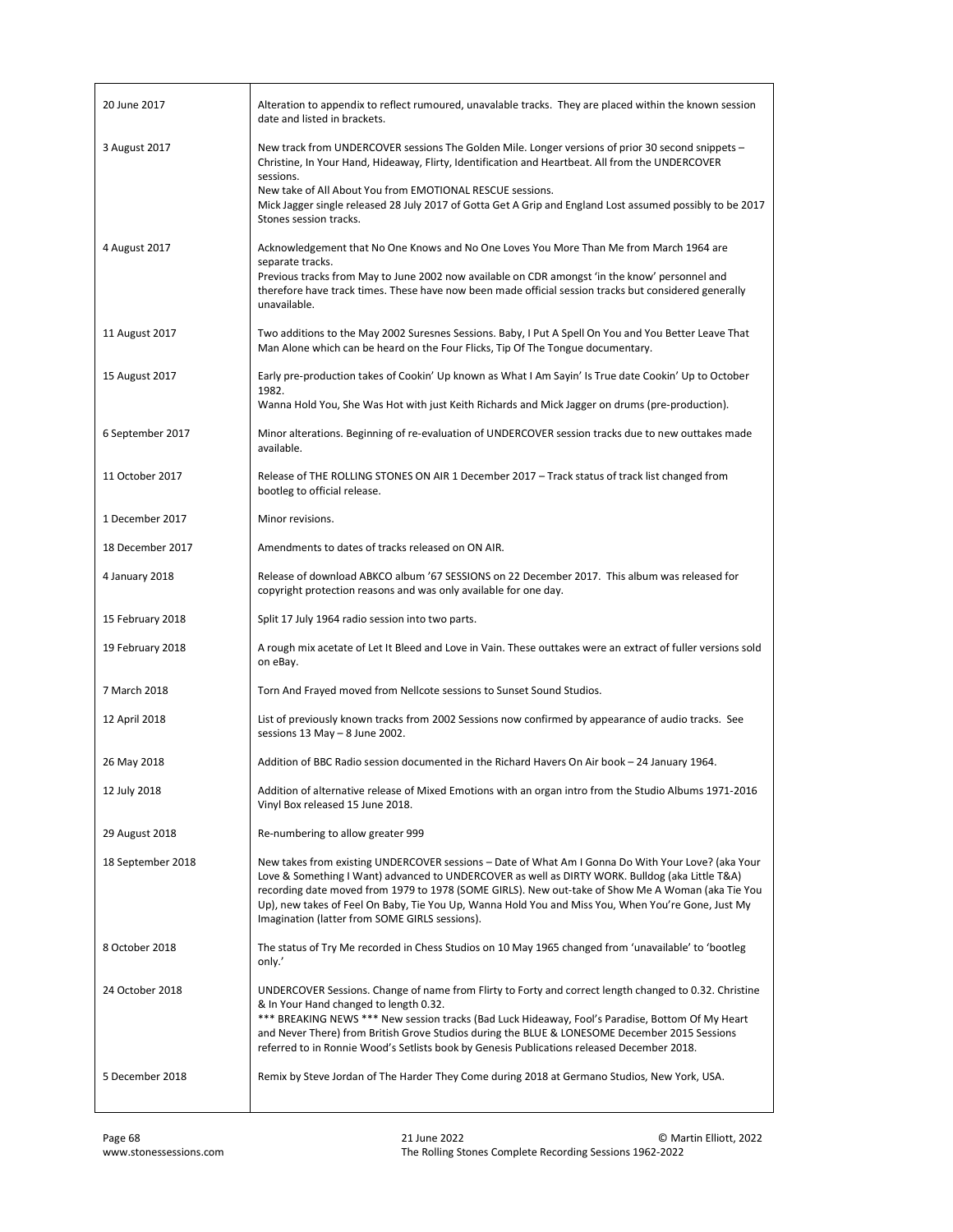| 3 January 2019   | Release by ABKCO of tracks from 1968 for copyright protection reasons. Tracks not in sessionography<br>added - Jumpin' Jack Flash - Promotional Film (Short), Child Of The Moon ('Mickey Mouse Blues'<br>Instrumental Take), The Devil Is My Name ('Kennedy' Lyric) aka Sympathy For The Devil.                                                                                                                                                                                                                                                                                                                    |
|------------------|--------------------------------------------------------------------------------------------------------------------------------------------------------------------------------------------------------------------------------------------------------------------------------------------------------------------------------------------------------------------------------------------------------------------------------------------------------------------------------------------------------------------------------------------------------------------------------------------------------------------|
| 15 January 2019  | Additional UNDERCOVER session tracks Gotta Know You, The Dog and Chris' Song plus outtakes previously<br>only known in name - Pink Pick, Pull Over and Melobar. Further outtakes of current session tracks - Stop<br>That, Cookin' Up and Heartbeat. Identity of Dog Shit to be determined.                                                                                                                                                                                                                                                                                                                        |
| 20 March 2019    | Addition of UNDERCOVER session track Dog Shit - horns overdubbed at Hit Factory, April - July 1983.                                                                                                                                                                                                                                                                                                                                                                                                                                                                                                                |
| 25 March 2019    | Overdubs of So Young moved from 1994 to 1982/83.                                                                                                                                                                                                                                                                                                                                                                                                                                                                                                                                                                   |
| 24 April 2019    | Addition of two VOODOO LOUNGE tracks Sonny and Spoiled Child. These tracks are not available and<br>could be aka of other tracks from the same sessions.                                                                                                                                                                                                                                                                                                                                                                                                                                                           |
| 24 June 2019     | Revision of GOATS HEAD SOUP sessions at Village Recorder in March 1973 following interview with studio<br>engineer Rob Fraboni.                                                                                                                                                                                                                                                                                                                                                                                                                                                                                    |
| 29 August 2019   | Review of SATANIC MAJESTIES sessions. Soul Blues renamed Flowers In Your Hair. Title 15 renamed Dream<br>Pipe.                                                                                                                                                                                                                                                                                                                                                                                                                                                                                                     |
| 10 October 2019  | Numeric numbering correction - thanks Ben!                                                                                                                                                                                                                                                                                                                                                                                                                                                                                                                                                                         |
| 22 October 2019  | Numeric numbering correction - thanks Ben!                                                                                                                                                                                                                                                                                                                                                                                                                                                                                                                                                                         |
| 4 November 2019  | Amendment of tracks Hear It and Trouble In Mind to 31 August - 2 September 1966, IBC Studios, London,<br>England.                                                                                                                                                                                                                                                                                                                                                                                                                                                                                                  |
| 31 December 2019 | Copyright protection short term availibility of 10 new unreleased studio out-takes by ABKCO.<br>Stray Cat Blues (Early Instrumental Take) 1968<br>Love In Vain (Early Robert Johnson Style Take) 1968<br>Ruby Tuesday (Nicky Hopkins Take) 1968<br>Sympathy For The Devil (Circus Rehearsal) 1968<br>Midnight Rambler (Short Instrumental Take) 1969<br>You Can't Always Get What You Want (Choir Rehearsals) 1969<br>Sister Morphine (Alternative Long Take) 1969<br>Let It Bleed (Ry Cooder Slide Take) 1969<br>Country Honk (HTW Country Rock Take) 1969<br>Wild Horses (Strings & Glass Armonium Overdub) 1970 |
| 9 January 2020   | Amendment of recording date of Ruby Tuesday from 17 Nov - 9 Dec 1968 to 10-11 Dec 1968                                                                                                                                                                                                                                                                                                                                                                                                                                                                                                                             |
| 20 January 2020  | Amendment of Between The Buttons August session tracks.                                                                                                                                                                                                                                                                                                                                                                                                                                                                                                                                                            |
| 18 March 2020    | Review of promotional tracks and edit mixes.                                                                                                                                                                                                                                                                                                                                                                                                                                                                                                                                                                       |
| 20 April 2020    | Addition of You Can't Always Get What You Want Global Citizen TV Benefit For Health Workers, One<br>World: Together At Home: 18 April 2020                                                                                                                                                                                                                                                                                                                                                                                                                                                                         |
| 24 April 2020    | Future release of Vinyl 10-inch Single on 26 June 2020 Living In A Ghost Town                                                                                                                                                                                                                                                                                                                                                                                                                                                                                                                                      |
| 25 April 2020    | Amendment to include shorter video version of Living In A Ghost Town with edited lyrics.                                                                                                                                                                                                                                                                                                                                                                                                                                                                                                                           |
| 15 May 2020      | A remix by Alok of Living In A Ghost Town was made available for download on 14 May 2020.                                                                                                                                                                                                                                                                                                                                                                                                                                                                                                                          |
| 12 June 2020     | Minor alterations to recording dates for session tracks 22 August - 6 September 1978 Filmways/Heider<br>Studios, Hollywood, Los Angeles, USA.                                                                                                                                                                                                                                                                                                                                                                                                                                                                      |
| 6 July 2020      | Change of recording date for DIRTY WORK tracks Victor Hugo and Putty In Your Hands from January to<br>April/May 1985.                                                                                                                                                                                                                                                                                                                                                                                                                                                                                              |
| 13 July 2020     | Release of e-Single Criss Cross on 9 July 2020. Notification of re-release of GOATS HEAD SOUP on 4<br>September 2020 with bonus tracks of rare material including Criss Cross, the Richards/Jimmy Page track<br>Scarlet and the unknown track All The Rage plus additional instrumentals and four Glyn Johns 1973 mixes<br>of GOATS HEAD SOUP tracks.                                                                                                                                                                                                                                                              |
| 12 August 2020   | Release of e-Single Scarlet on 22 July 2020 - a previously unavailable track from October1974 session<br>featuring Jimmy Page and Keith Richards, Ian Stewart, Ric Grech and Bruce Rowland with later overdubs by<br>Mick Jagger (some recent in 2020). It will feature on the GOATS HEAD SOUP re-issue in September 2020.<br>Review of BLACK AND BLUE out-takes.                                                                                                                                                                                                                                                  |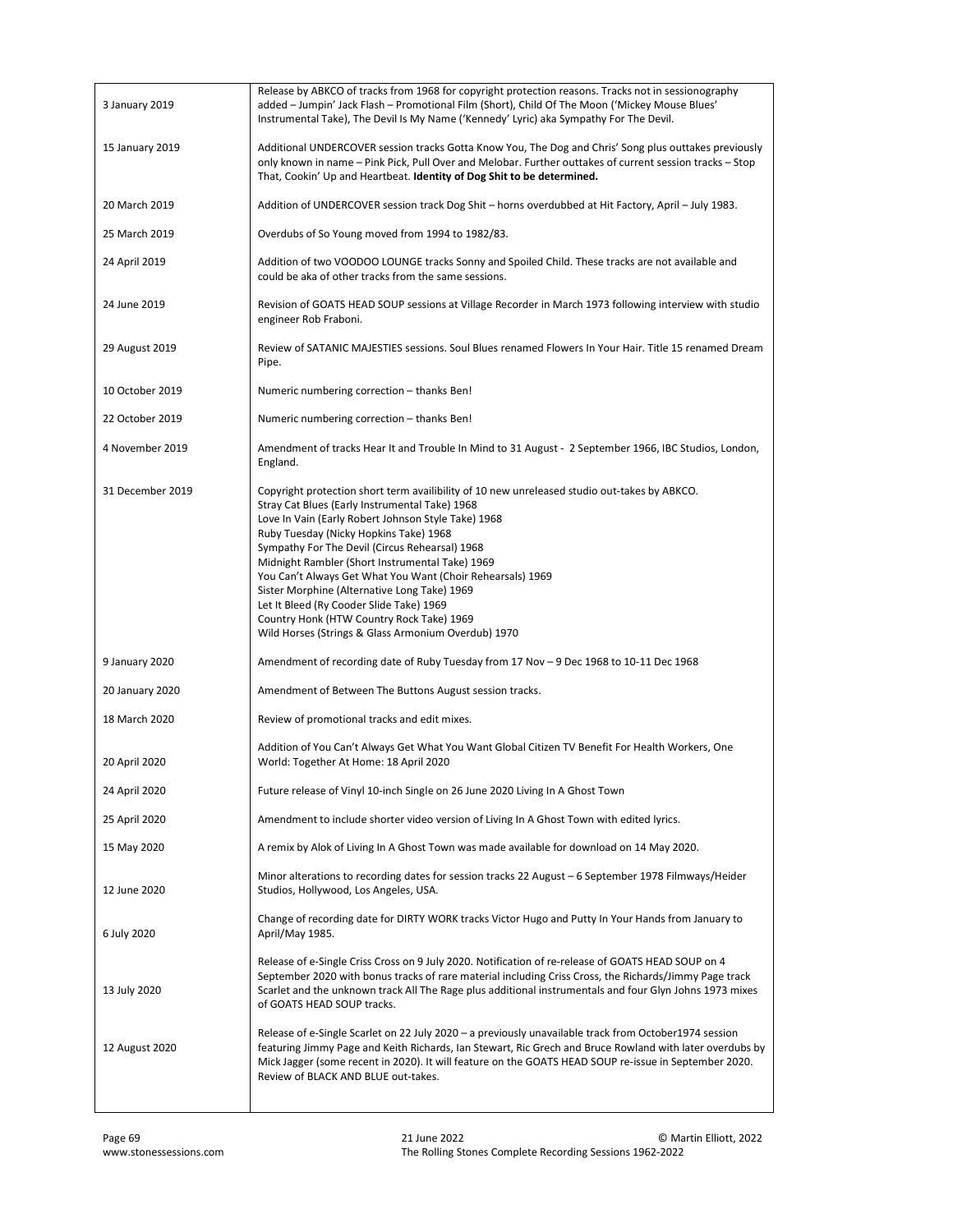| 18 August 2020    | Release of e-Single Scarlet (The War On Drugs) Remix on 14 August 2020.<br>Merge og You Should Have Seen Her Ass and All The Rage track from 1972/73.                                                                                                                                                                                                                                                                                                                                                                                                                                                                                  |
|-------------------|----------------------------------------------------------------------------------------------------------------------------------------------------------------------------------------------------------------------------------------------------------------------------------------------------------------------------------------------------------------------------------------------------------------------------------------------------------------------------------------------------------------------------------------------------------------------------------------------------------------------------------------|
| 29 August 2020    | Addition of Scarlet (The Killers & Jacques Lu Cont) Remix available 28 August 2020.<br>Amendment of late November/December 1963 session tracks due to acetate sale of I Want You To Know<br>in July 2020.                                                                                                                                                                                                                                                                                                                                                                                                                              |
| 9 September 2020  | Deletion of track You Left Me which is aka Let's Go Steady Again. Amendment of Down In The Hole from<br>1979 to May 1978 as part of Woodstock rehearsals. Inclusion of GOATS HEAD SOUP - Giles Martin 2020<br>Mixes.                                                                                                                                                                                                                                                                                                                                                                                                                   |
| 29 September 2020 | Inclusion of two Tim Ries tracks from THE ROLLING STONES PROJECT - Slippin' Away (30 October 2002<br>O'Henry Sound Studios, Burbank, California, USA) and Hey Negrita (20 November 2006 Capitol Studios, Los<br>Angeles, USA) which feature three Rolling Stones members.                                                                                                                                                                                                                                                                                                                                                              |
| 13 November 2020  | Inclusion of out-takes Give Us A Break, Seperately overdubbed 27 January - 5 February 1973 at Village<br>Recorder, Los Angeles, USA<br>Removal of rehearsal Oh No, Not You Again from 9 May 2005, SIR Studios, New York, USA.<br>Evidence of new session work during 2020 by Mick Jagger & Keith Richards in France and New York. Mick<br>posts a teaser of Pride Before A Fall.                                                                                                                                                                                                                                                       |
| 16 February 2021  | Keith Richards posted images from his social media accounts on 5 and 11 February that he had been in a<br>New York studio on 4 Feb. He stated: 'New music on the horizon!'.                                                                                                                                                                                                                                                                                                                                                                                                                                                            |
| 25 March 2021     | In late February a Japanese bootleg was released with 50 new tracks named 'Fully Finished Studio<br>Outtakes' which substantially altered the sessionography. At Stones Sessions we have identified 28 new<br>takes of previously heard tracks, 13 previously unavailable, 5 new vocals on older tracks, 2 previously<br>available, 1 track upgrade and 1 track by MJ. Stones Sessions social media (Facebook and Twitter)<br>provides summary details. There are too many amendments as a result of this release to fully document.<br>NB. The Art Collins Tapes released on bootleg in 2020 are not fully complete in this appendix. |
| 6 April 2021      | Seven out-takes of which two are new were made available for download comprising of Undercover Of<br>The Night, Don't Mess With Cupid (11 November - 16 December 1982? EMI, Pathe Marconi Studios, Paris,<br>France), You Got Me Rocking, Might As Well Get Juiced, Low Down, Don't Want Somebody Else (20 April -<br>May 1993 Blue Wave Studios, Barbados), Saint Of Me.                                                                                                                                                                                                                                                              |
| 5 May 2021        | Addition of ABKCO compilation album in 1975 with edits of 30 tracks from 1965 to 1970. The album was<br>issued to record company executives.                                                                                                                                                                                                                                                                                                                                                                                                                                                                                           |
| 8 June 2021       | Further work on Art Collins' Tapes. Addition of four instrumental tracks in 1977-1980 and removal of<br>second version of Baby, You're Too Much.                                                                                                                                                                                                                                                                                                                                                                                                                                                                                       |
| 12 July 2021      | If You Let Me - addition of track to August 1966 sessions. (3-11 August; 8 November - 6 December 1966<br>RCA Studios, Hollywood, USA; Olympic Sound Studios, Pye Recording Studios, London, England.)                                                                                                                                                                                                                                                                                                                                                                                                                                  |
| 17 September 2021 | Review of IT'S ONLY ROCK N ROLL sessions. Danny Saber Tracking Mix of Out Of Control to commemorate<br>the passing of Charlie Watts. Initial addition of TATTO YOU out-takes from bootleg to official status.                                                                                                                                                                                                                                                                                                                                                                                                                          |
| 4 October 2021    | Thanks to 'Glimmerman'. Addition of tracks from Blue Wave Studios, Barbados as a result of Voodoo<br>Residue four bootleg volumes.                                                                                                                                                                                                                                                                                                                                                                                                                                                                                                     |
|                   | These have been reprised as Mick's Residue Ideas, Keith's Residue Ideas and Voodoo Residue - Unknown.                                                                                                                                                                                                                                                                                                                                                                                                                                                                                                                                  |
| 28 October 2021   | Release of UK & USA CD, Vinyl LOST & FOUND: RARITIES on 22 October 2021 as part of TATTOO YOU (40th<br>ANNIVERSARY) Super Deluxe. Album includes 9 out-take tracks with overdubs from earlier this year.                                                                                                                                                                                                                                                                                                                                                                                                                               |
| 9 November 2021   | Hang Fire added to 1977 sessions. Re-evaluation of TATTOO YOU tracks. Review of early Voodoo sessions.                                                                                                                                                                                                                                                                                                                                                                                                                                                                                                                                 |
| 5 January 2022    | Re-evaluation of Trident Mixes and Exile Sessions. Inclusion of I'm Not Signifying within 21-10-1970<br>sessions at Stargroves and Olympic Studios as well as Nellcote during 1971. Old Glory included within<br>Nellcote sessions. Other minor date changes. Thanks to Geir Hørnes and his book The Curious Chronicles<br>Of Villa Nellcote.                                                                                                                                                                                                                                                                                          |
| 16 April 2022     | Stiff from 11 November - 16 December 1982, EMI Pathe Marconi Studios, Paris, France. Removed and<br>replaced with Lizard's Neck - confirmed track.<br>Piano Instrumental renamed All My Life<br>New tracks Running Away 18 January - 12 February 1979 Compass Point Studios, Nassau, Bahamas, USA.<br>New songs 12 Bar Bill, Jazz Pt. 1 & 2 11 November - 16 December 1982 EMI Pathe Marconi Studios, Paris,<br>France.<br>New song Daddy's Stripes 31 January - 9 February, 15 February - March 1983 EMI Pathe Marconi Studios,<br>Paris, France.                                                                                     |
|                   |                                                                                                                                                                                                                                                                                                                                                                                                                                                                                                                                                                                                                                        |